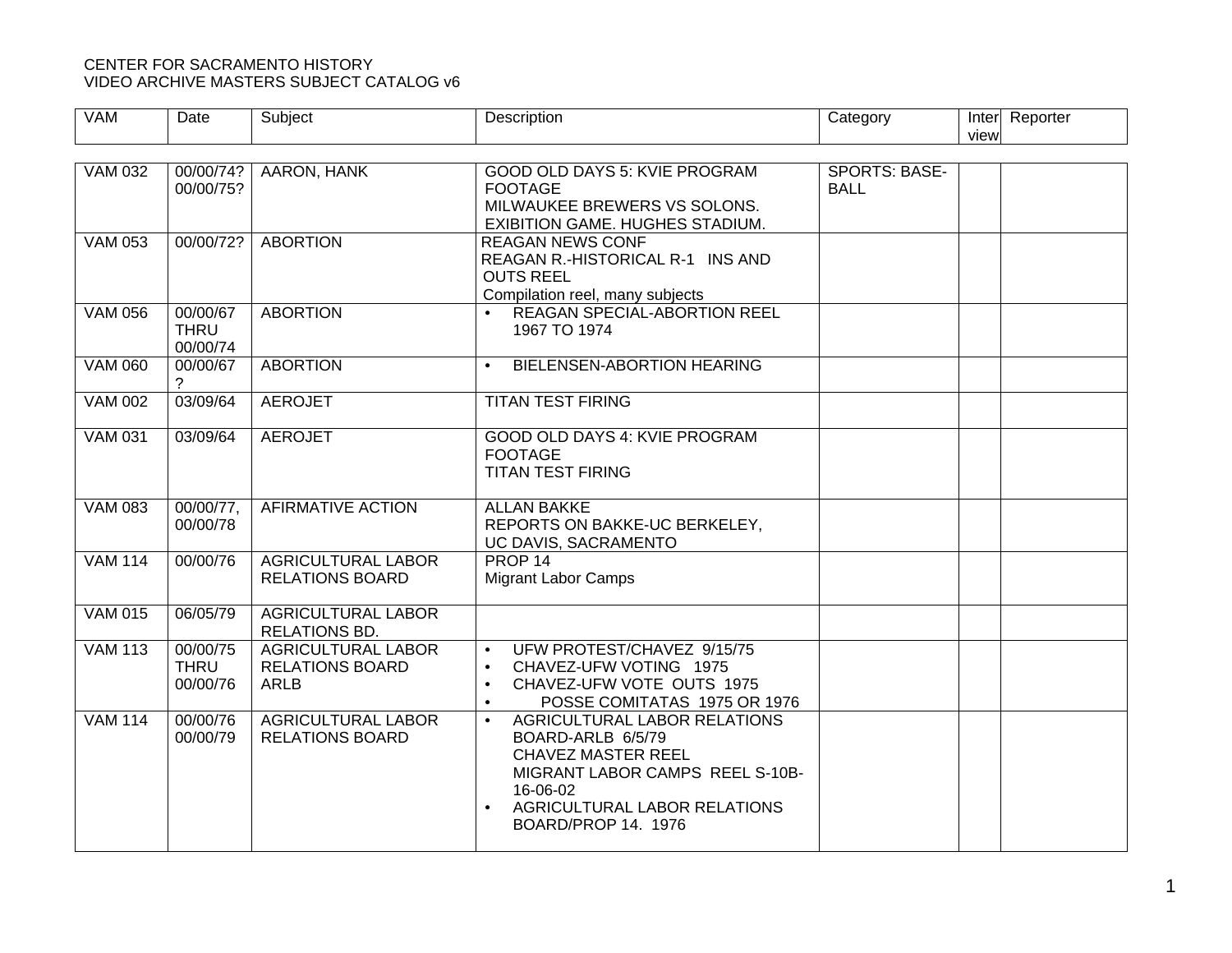| <b>VAM 087</b> | <b>ND</b>     | <b>AGRICULTURE</b>                              | SACRAMENTO VALLEY.<br>RICE HARVEST. HORST HOP RANCH.<br>CROPDUSTER. PEAR HARVEST. APPLE<br>HARVEST/TOMATO HARVEST. CORN.<br>POTATOS APRICOT CANNERY. RICE<br>PACKAGING. LETTUCE. |                      |                              |             |
|----------------|---------------|-------------------------------------------------|----------------------------------------------------------------------------------------------------------------------------------------------------------------------------------|----------------------|------------------------------|-------------|
| <b>VAM 114</b> | 00/00/76      | ALA TORRE, RICHARD                              | (STATE ASSEMBLY, CALIFORNIA)<br>AGRICULTURAL LABOR RELATIONS<br>$\bullet$<br>BOARD/PROP 14. 1976                                                                                 |                      |                              |             |
| <b>VAM 007</b> | 04/21/71      | ALBY, NOAH                                      | <b>NOAH ALBY</b><br><b>CRUCIFIXION MURDER</b>                                                                                                                                    | <b>CRIME. MURDER</b> |                              |             |
| <b>VAM 005</b> | 00/00/73      | <b>ALHAMBRA THEATER</b>                         | <b>SAVE THE ALHAMBRA</b><br>SAMCC Video Sampler YOU GUESS WHO,<br>WHERE, WHEN                                                                                                    |                      |                              |             |
| <b>VAM 029</b> | 00/00/73      | <b>ALHAMBRA THEATER</b>                         | <b>SAVE THE ALHAMBRA</b>                                                                                                                                                         |                      |                              |             |
| <b>VAM 060</b> | 00/00/72<br>? | ALIOTO, JOSEPH                                  | (MAYOR, SAN FRANCISCO)<br>R. REAGAN HISTORY FILM R-2                                                                                                                             |                      |                              |             |
| <b>VAM 072</b> | 00/00/68      | ALIOTO, MAYOR, SF                               | RFK Assassination aftermath H 123C<br>$\bullet$<br>6/6/68                                                                                                                        |                      |                              |             |
| <b>VAM 016</b> | 08/15/70      | <b>ALLEN, CARL</b>                              | JUDGE, SOLEDAD BROS. CASE                                                                                                                                                        |                      | $\overline{\mathsf{X}}$<br>X | MICHELS, S. |
| <b>VAM 117</b> | 05/25/76      | <b>AMERCIAN CIVIL</b><br><b>LIBERTIES UNION</b> | CRITICAL OF GOV. J. BROWN                                                                                                                                                        |                      |                              |             |
| <b>VAM 051</b> | <b>ND</b>     | <b>AMERICAN RIVER</b>                           | <b>NAVIGATION UP THE AMERICAN RIVER:</b><br>NORM WILSON-SPEECH                                                                                                                   |                      |                              |             |
| <b>VAM 046</b> | <b>ND</b>     | <b>AMERICA'S WAR ON</b><br><b>POVERTY</b>       | <b>PBS</b>                                                                                                                                                                       | <b>PROGRAM</b>       |                              |             |
| <b>VAM 082</b> | <b>ND</b>     | <b>AMTRAK</b>                                   | COMMERCIAL AND NEWS FILM.<br><b>AMTRAK SPECAIL REPORT</b>                                                                                                                        |                      |                              |             |
| <b>VAM 006</b> | 07/31/73      | <b>ANTI BOMB TRAIN</b>                          | <b>ROSEVILLE</b>                                                                                                                                                                 | PROTEST WAR          |                              |             |
| <b>VAM 006</b> | 11/18/72      | ANTI WAR RALLY                                  | <b>BERKELEY</b>                                                                                                                                                                  | <b>PROTEST WAR</b>   |                              |             |
| <b>VAM 076</b> | 00/00/00      | <b>AQUARIAN EFFORT</b>                          | <b>AQUARIAN EFFORT FUNDRAISER</b>                                                                                                                                                |                      |                              |             |
| <b>VAM 065</b> | 00/00/68      | <b>ASASSINATION:</b>                            | <b>RFK</b> assassination<br>$\bullet$<br>Responses to RFK assassination of 6/5/68<br>$\bullet$                                                                                   |                      |                              |             |
| <b>VAM 009</b> | 00/00/00<br>? | <b>ASIAN DANCE</b>                              | <b>SACRAMENTO HISTORY</b><br>REEL <sub>1</sub><br><b>ASIAN DANCE</b>                                                                                                             |                      |                              |             |
| <b>VAM 056</b> | 09/13/66      | <b>ASIAN SUPORTERS</b>                          | REAGAN ARRIVES IN SACRAMENTO<br>9/13/66                                                                                                                                          |                      |                              |             |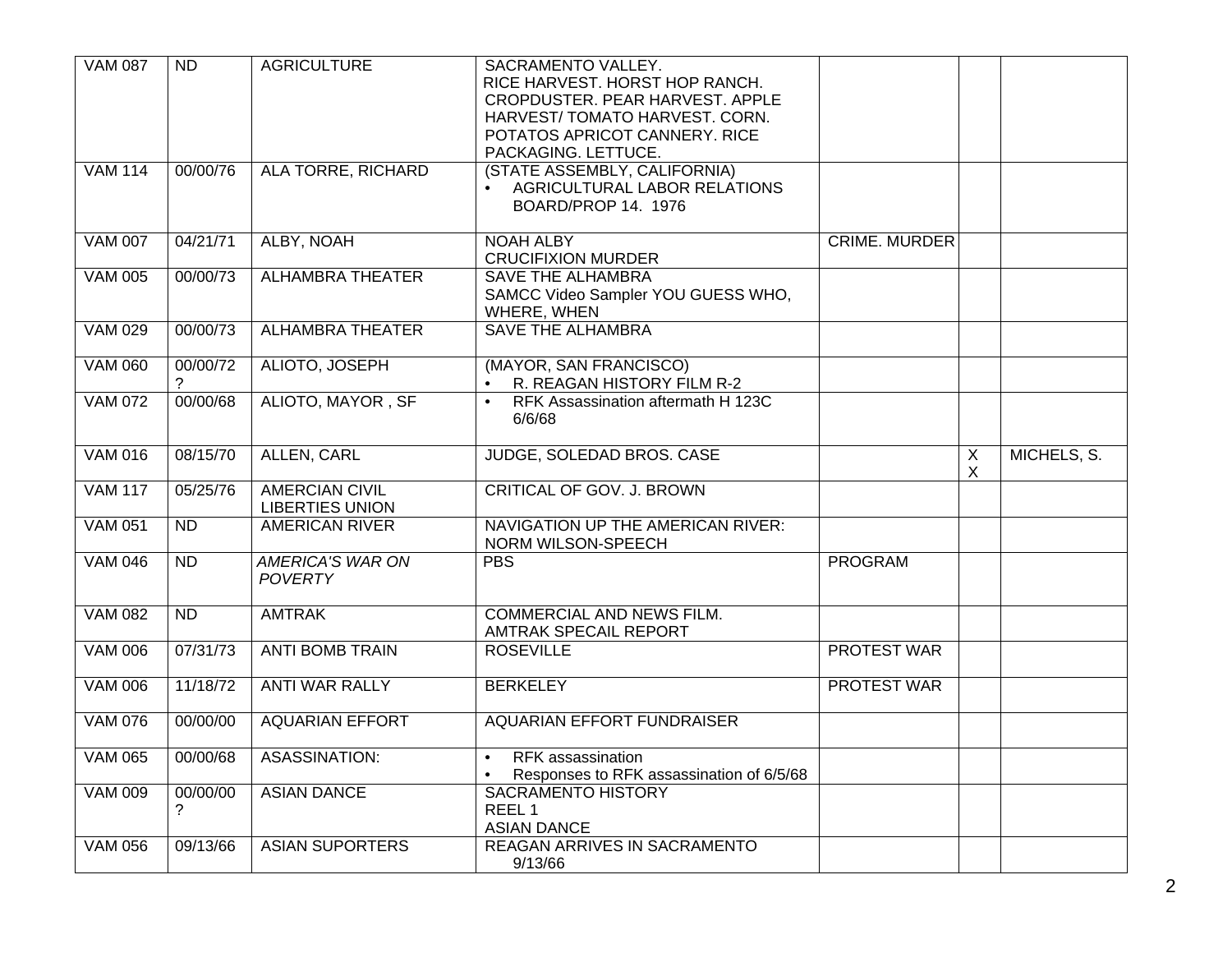| <b>VAM 069</b> | 00/00/62<br>00/00/63                | <b>ASSASINATION</b>                              | JFK SPECIAL 11/63 AND 7/62<br><b>ASSASINATION</b><br>W/GOV P. BROWN                                                                                                                                 |                                                          |  |
|----------------|-------------------------------------|--------------------------------------------------|-----------------------------------------------------------------------------------------------------------------------------------------------------------------------------------------------------|----------------------------------------------------------|--|
| <b>VAM 070</b> | 11/00/63                            | <b>ASSASSINATION</b>                             | JOHN KENNEDY ON AIR SPECIAL #3. 11/63.<br>KENNEDY ASSASSINATION: SACRAMENTO<br>SERVICES AND MEMORIALS.                                                                                              |                                                          |  |
| <b>VAM 071</b> | 12/00/63                            | <b>ASSASSINATION</b>                             | 1963 YEAR ENDER.<br>PUBLIC'S RESPONSE TO KENNEDY<br><b>ASSASSINATION</b>                                                                                                                            |                                                          |  |
| <b>VAM 072</b> | 06/06/68                            | <b>ASSASSINATION</b>                             | RFK Assassination aftermath 123A 6/6/68<br><b>VAM 072</b><br>RFK Assassination aftermath H 123B<br>$\bullet$<br>6/6/68 VAM 072<br>RFK Assassination aftermath H 123C<br>$\bullet$<br>6/6/68 VAM 072 |                                                          |  |
| <b>VAM 073</b> | 06/07/68                            | <b>ASSASSINATION</b>                             | RFK ASSASSINATION 6/5/68 H 124A<br>$\bullet$<br>6/7/68<br>VICTORY SPEECH, AMBASSADOR HOTEL.                                                                                                         |                                                          |  |
| <b>VAM 060</b> | 00/00/67                            | <b>ASSEMBLY, STATE</b>                           | ASSEMBLY STAFF AND CHAMBERS<br>$\bullet$<br>IN SESSION.                                                                                                                                             |                                                          |  |
| <b>VAM 103</b> | 00/00/78                            | <b>ATKINS, SUSAN</b>                             | <b>SUSAN ATKIN SERIES, 1978</b>                                                                                                                                                                     |                                                          |  |
| <b>VAM 128</b> | 00/00/78                            | <b>ATKINS, SUSAN</b>                             | <b>SUSAN ATKINS:</b><br><b>FRONTERA PRISON INTERVIEWS.</b><br>STAN ATKINSON, REPORTER.                                                                                                              |                                                          |  |
| <b>VAM 018</b> | 10/15/67<br><b>TO</b><br>10/20/67   | BAEZ, JOAN                                       | <b>OAKLAND DRAFT RIOTS</b><br>Stop the Draft Week                                                                                                                                                   |                                                          |  |
| <b>VAM 064</b> | 12/00/64                            | BAEZ, JOAN                                       | JOAN BAEZ G 99A 12/64 FSM 4<br>$\bullet$                                                                                                                                                            | <b>PROTEST: FREE</b><br><b>SPEECH</b><br><b>MOVEMENT</b> |  |
| <b>VAM 113</b> | 03/01/75                            | <b>BAEZ, JOAN</b>                                | UFW MARCH TO MODESTO 3/1/75                                                                                                                                                                         |                                                          |  |
| <b>VAM 083</b> | 00/00/77,<br>00/00/78               | <b>BAKKE, ALLAN</b>                              | REPORTS ON BAKKE-UC BERKELEY,<br>UC DAVIS, SACRAMENTO                                                                                                                                               |                                                          |  |
| <b>VAM 032</b> | 00/00/60?                           | <b>BASEBALL, PHILADELPHIA</b><br><b>PHILLIES</b> | GOOD OLD DAYS 5: KVIE PROGRAM<br><b>FOOTAGE</b><br>EXHIBITION GAME, EDMONDS FIELD.<br><b>NEGATIVE</b>                                                                                               | <b>SPORTS: BASE-</b><br><b>BALL</b>                      |  |
| <b>VAM 029</b> | 00/00/52<br><b>THRU</b><br>00/00/60 | BASEBALL, SACRAMENTO<br><b>SOLONS</b>            | GOOD OLD DAYS 2: KVIE PROGRAM<br><b>FOOTAGE</b>                                                                                                                                                     |                                                          |  |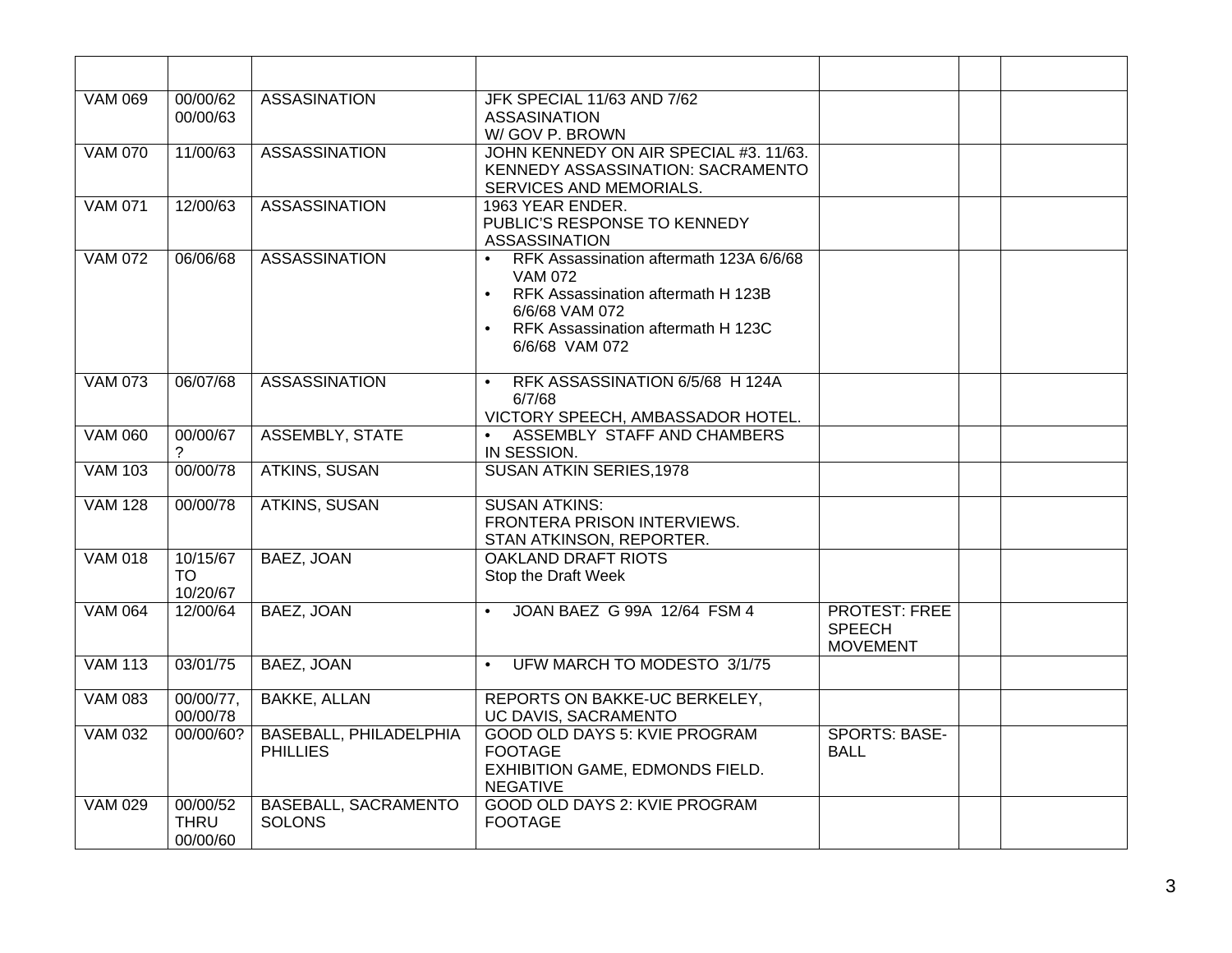| <b>VAM 031</b> | 00/00/20  | <b>BASEBALL, SACRAMENTO</b><br><b>SOLONS</b>      | GOOD OLD DAYS 4: KVIE PROGRAM<br><b>FOOTAGE</b><br><b>HISTORIC</b>                                                        |                                     |  |
|----------------|-----------|---------------------------------------------------|---------------------------------------------------------------------------------------------------------------------------|-------------------------------------|--|
| <b>VAM 032</b> | 00/00/60? | <b>BASEBALL, SACRAMENTO</b><br><b>SOLONS</b>      | GOOD OLD DAYS 5: KVIE PROGRAM<br><b>FOOTAGE</b>                                                                           | <b>SPORTS: BASE-</b><br><b>BALL</b> |  |
| <b>VAM 032</b> | 00/00/60? | <b>BASEBALL, SACRAMENTO</b><br><b>SOLONS</b>      | GOOD OLD DAYS 5: KVIE PROGRAM<br><b>FOOTAGE</b><br><b>MEETING: SOLONS OFFICIALS</b><br><b>NEGATIVE</b>                    | <b>SPORTS: BASE-</b><br>BALL        |  |
| <b>VAM 032</b> | 00/00/60? | <b>BASEBALL, SACRAMENTO</b><br><b>SOLONS</b>      | GOOD OLD DAYS 5: KVIE PROGRAM<br><b>FOOTAGE</b><br>CEREMONIAL GAME: SOLONS OFFICIALS.<br><b>NEGATIVE</b>                  | <b>SPORTS: BASE-</b><br><b>BALL</b> |  |
| <b>VAM 032</b> | 00/00/60? | <b>BASEBALL, SACRAMENTO</b><br><b>SOLONS</b>      | GOOD OLD DAYS 5: KVIE PROGRAM<br><b>FOOTAGE</b><br>VANCOUVER.<br><b>NEGATIVE</b>                                          | <b>SPORTS: BASE-</b><br><b>BALL</b> |  |
| <b>VAM 032</b> | 00/00/60? | <b>BASEBALL, SACRAMENTO</b><br><b>SOLONS</b>      | <b>GOOD OLD DAYS 5: KVIE PROGRAM</b><br><b>FOOTAGE</b><br>EDMONDS FIELD: EMPTY SEATS AND<br>PLAYING FIELD. NEGATIVE.      | <b>SPORTS: BASE-</b><br><b>BALL</b> |  |
| <b>VAM 032</b> | 00/00/60? | <b>BASEBALL, SACRAMENTO</b><br><b>SOLONS</b>      | GOOD OLD DAYS 5: KVIE PROGRAM<br><b>FOOTAGE</b><br>SOLONS EXHIBITION GAME: FOLSOM<br>PRISON. NEGATIVE                     | <b>SPORTS: BASE-</b><br><b>BALL</b> |  |
| <b>VAM 032</b> | 00/00/60? | <b>BASEBALL, SACRAMENTO</b><br><b>SOLONS</b>      | GOOD OLD DAYS 5: KVIE PROGRAM<br><b>FOOTAGE</b><br>EDMONDS FIELD: NIGHT GAME                                              | <b>SPORTS: BASE-</b><br><b>BALL</b> |  |
| <b>VAM 032</b> | 00/00/60? | <b>BASEBALL, SACRAMENTO</b><br><b>SOLONS</b>      | <b>GOOD OLD DAYS 5: KVIE PROGRAM</b><br><b>FOOTAGE</b><br>EDMONDS FIELD: DAY GAME                                         | <b>SPORTS: BASE-</b><br><b>BALL</b> |  |
| <b>VAM 042</b> | 04/06/10  | <b>BASEBALL, SACRAMENTO</b><br><b>SOLONS</b>      | <b>VS SEATTLE 1920</b>                                                                                                    | <b>SPORTS: BASE-</b><br>BALL        |  |
| <b>VAM 032</b> | 00/00/60? | <b>BASEBALL, VANCOUVER</b>                        | GOOD OLD DAYS 5: KVIE PROGRAM<br><b>FOOTAGE</b><br>VANCOUVER. SOLONS, EDMONDS FIELD.<br><b>NEGATIVE</b>                   | <b>SPORTS: BASE-</b><br>BALL        |  |
| <b>VAM 034</b> | 00/00/46  | <b>BASEBALL:</b><br>PACIFIC COAST LEAGUE          | GOOD OLD DAYS 7: KVIE PROGRAM<br>FOOTAGE PROGRAM. MARKETING FILM<br><b>PROMOTING</b><br>THE 1946 BASEBALL SEASON          |                                     |  |
| <b>VAM 032</b> | 00/00/75? | 00/00/74?   BASEBALL: MILWAUKEE<br><b>BREWERS</b> | <b>GOOD OLD DAYS 5: KVIE PROGRAM</b><br><b>FOOTAGE</b><br>MILWAUKEE BREWERS VS SOLONS.<br>EXIBITION GAME. HUGHES STADIUM. | <b>SPORTS: BASE-</b><br><b>BALL</b> |  |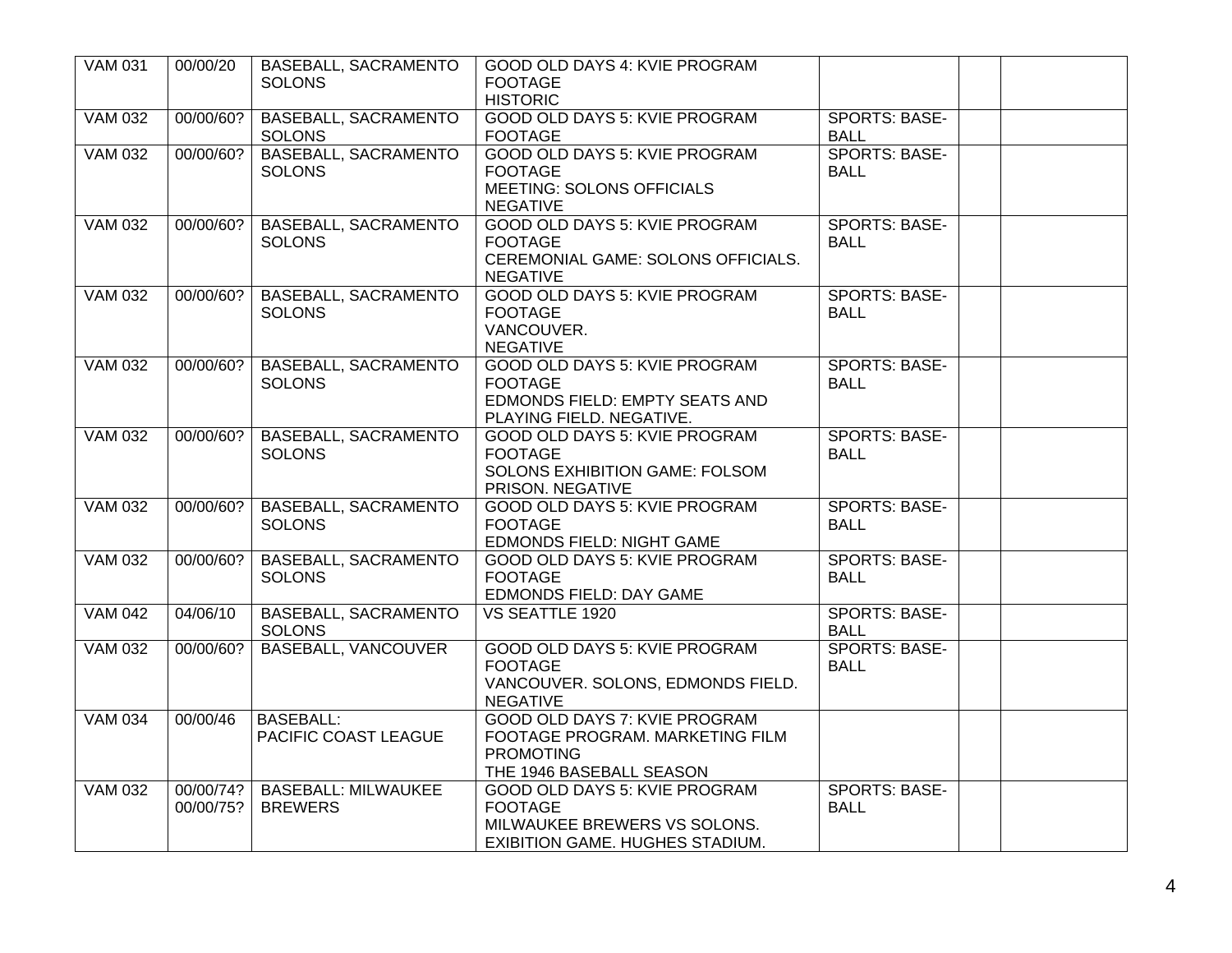| <b>VAM 003</b> | 00/00/80<br>?                       | <b>BASKETBALL:</b><br><b>SACRAMENTO KINGS</b> | <b>BASKETBALL</b>                                                                      |                      |                                |  |
|----------------|-------------------------------------|-----------------------------------------------|----------------------------------------------------------------------------------------|----------------------|--------------------------------|--|
| <b>VAM 016</b> | 05/2/67                             | <b>BEARD, TONY</b>                            | <b>SGT AT ARMS, ASSEMBLEY</b><br><b>BLACK PANTHERS INVADE CAPITOL</b>                  |                      | X<br>$\boldsymbol{\mathsf{X}}$ |  |
| <b>VAM 076</b> | 00/00/00                            | <b>BEATLES</b>                                | BEATLES MOVIE CONCERT. THE CAVERN<br>CLUB, LIVERPOOL COLOR<br>BEATLES IN SAN FRANCISCO |                      |                                |  |
| <b>VAM 076</b> | 00/00/69<br><b>OR 70</b>            | <b>BEATLES</b>                                | <b>BEATLES BREAKUP</b>                                                                 |                      |                                |  |
| <b>VAM 097</b> | 00/00/64                            | <b>BEATLES</b>                                | <b>SAMPLER</b><br><b>BEATLES</b><br>SAN FRANCISCO CONCERT<br>SACRAMENTO FANS, 1964     |                      |                                |  |
| <b>VAM 117</b> | 05/25/76                            | <b>BEATTY, WARREN</b>                         | REEL 7 35:16<br>ENDORSES BROWN. PRES CAMPAIGN<br>SPEECH, SF.                           |                      |                                |  |
| <b>VAM 016</b> | 05/2/67                             | <b>BEE, CARLOS</b>                            | SPEAKER OF ASSEMBLEY<br><b>BLACK PANTHERS INVADE CAPITOL</b>                           |                      | X<br>$\boldsymbol{\mathsf{X}}$ |  |
| <b>VAM 060</b> | 00/00/67                            | <b>BEILENSEN, ANTHONY</b>                     | (STATE SENATOR, CALIFORNIA)<br>BIELENSEN-ABORTION HEARING                              |                      |                                |  |
| <b>VAM 118</b> | 07/05/69                            | <b>BELLI, MELVIN</b>                          | (DEFENSE ATTORNEY)<br><b>ZODIAC MURDERS;</b><br>MELVIN BELLI AT HOME                   |                      |                                |  |
| <b>VAM 125</b> | 00/00/70                            | <b>BENNET, BERNARD</b>                        | SAC COP WOUNDED IN OAK PARK.<br>OAK PARK CONSPIRACY                                    | <b>CRIME. MURDER</b> |                                |  |
| <b>VAM 066</b> | 05/11/70<br>05/13/70                | <b>BENNETT, BERNARD</b>                       | SACRAMENTO POLICE OFFICER SHOT.                                                        |                      |                                |  |
| <b>VAM 104</b> | 07/1475                             | <b>BENTEN, BARBI</b>                          | BARBI BENTON, HEFNER, P B<br>$\bullet$<br><b>MANSION</b>                               |                      |                                |  |
| <b>VAM 006</b> | 11/18/72                            | <b>BERKELEY</b>                               | ANTI WAR RALLY, BERKELEY                                                               | <b>PROTEST: WAR</b>  |                                |  |
| <b>VAM 056</b> | 00/00/67<br><b>THRU</b><br>00/00/74 | <b>BIELENSEN, ANTHONY</b>                     | (STATE SENATOR, CALIFORNIA)<br>REAGAN SPECIAL-ABORTION REEL<br>1967 TO 1974            |                      |                                |  |
| <b>VAM 127</b> | 02/10/76                            | <b>BIELENSON, ANTHONY</b>                     | <b>PROP 20.</b><br>COASTAL HOUSING, PLAN, RALLIES,<br>LEGISLATON.                      |                      |                                |  |
| VAM 015        | ND.                                 | <b>BIRD, ROSE</b>                             | <b>HEARINGS: UFW CERTIFICATION</b>                                                     |                      |                                |  |
| <b>VAM 008</b> | 00/00/70<br>?                       | <b>BIRD, ROSE.</b>                            | <b>SACRAMENTO HISTORY</b><br>REEL 1<br>UNITED FARM WORKERS HEARINGS                    |                      |                                |  |
| <b>VAM 061</b> | <b>ND</b>                           | <b>BIRTH CONTROL</b>                          | <b>CAMPUS INTERVIEWS: BIRTH</b><br>$\bullet$<br>CONTROL. UC BERKELEY.                  |                      |                                |  |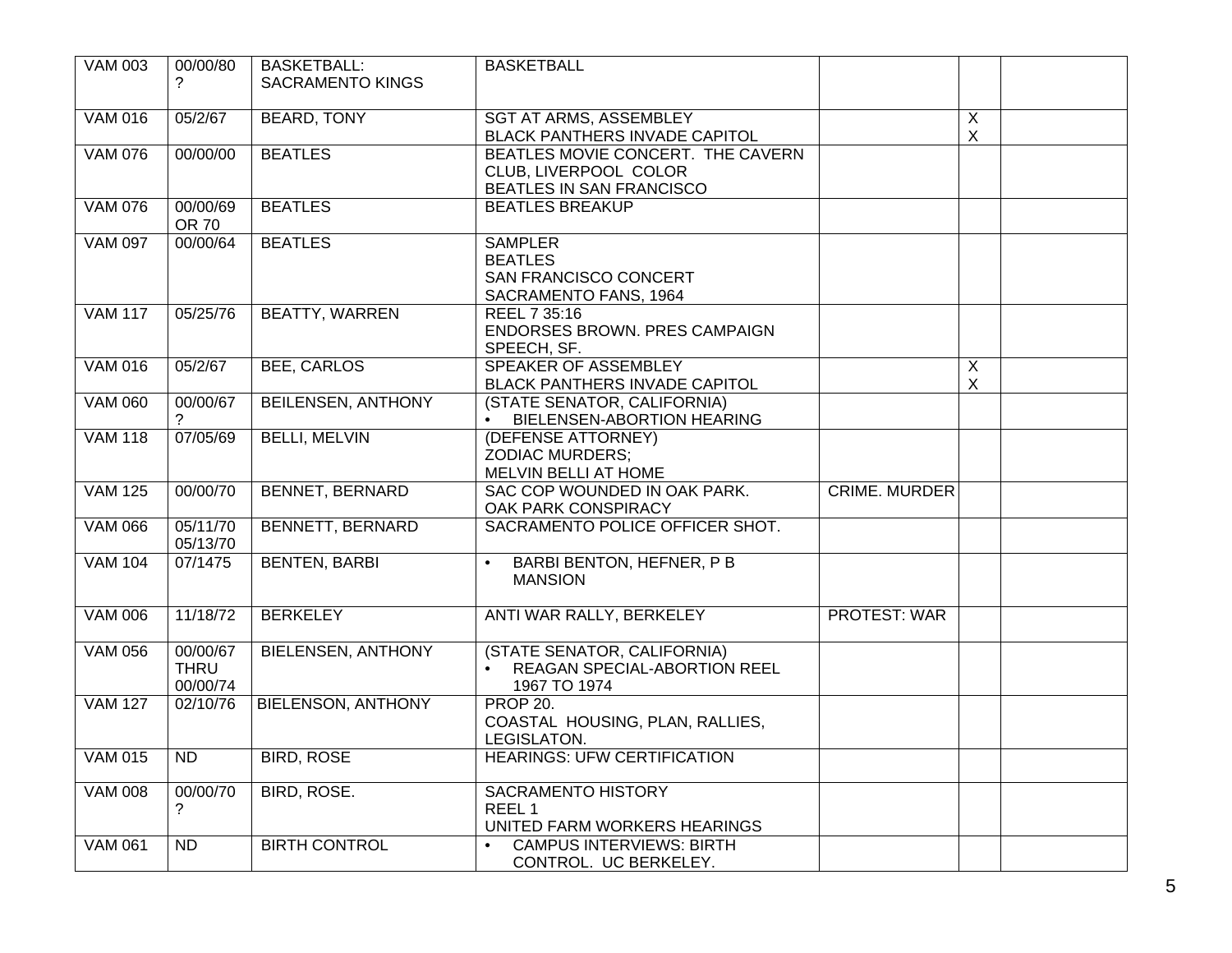| <b>VAM 016</b> | 05/2/67         | <b>BLACK PANTHERS</b>   | <b>BLACK PANTHERS INVADE CAPITOL</b>       |                |  |
|----------------|-----------------|-------------------------|--------------------------------------------|----------------|--|
|                |                 |                         | Opposition to Mulford bill                 |                |  |
| <b>VAM 116</b> | 04/27/72        | <b>BLACK PANTHERS</b>   | PANTHERS CHOOSE CHISHOLM                   |                |  |
|                |                 |                         | CHISHOLM PRESIDENTIAL CAMPAIGN             |                |  |
| <b>VAM 056</b> | 09/13/66        | <b>BLACK SUPPORTERS</b> | RREAGAN ARRIVES IN SACRAMENTO<br>$\bullet$ |                |  |
|                |                 |                         | 9/13/66                                    |                |  |
|                |                 |                         |                                            |                |  |
|                |                 |                         |                                            |                |  |
| <b>VAM 068</b> | $\overline{ND}$ | <b>BLOCKER, DAN</b>     | <b>LORNE GREEN INTERIVEW</b>               |                |  |
|                |                 |                         | DAN BLOCKER INTERVIEW                      |                |  |
|                |                 |                         |                                            |                |  |
| <b>VAM 005</b> | 00/00/62        | <b>BOMB SHELTER</b>     | SAMCC Video Sampler YOU GUESS WHO,         |                |  |
|                |                 |                         | WHERE, WHEN                                |                |  |
| <b>VAM 068</b> | <b>ND</b>       | <b>BONANZA</b>          | <b>LORNE GREEN INTERIVEW</b>               |                |  |
|                |                 |                         | DAN BLOCKER INTERVIEW                      |                |  |
| <b>VAM 029</b> | 00/00/30s       | <b>BOXING</b>           | GOOD OLD DAYS 2: KVIE PROGRAM              |                |  |
|                |                 |                         |                                            |                |  |
|                |                 |                         | <b>FOOTAGE</b>                             |                |  |
|                |                 |                         | BRUSCIA REEL1930s? ALHAMBRA                |                |  |
|                |                 |                         | THEATER, KIDS SKATING,                     |                |  |
|                |                 |                         | <b>BOXING</b>                              |                |  |
| <b>VAM 030</b> | 00/00/30s       | <b>BOXING</b>           | <b>GOOD OLD DAYS 3: KVIE PROGRAM</b>       |                |  |
|                |                 |                         | <b>FOOTAGE</b>                             |                |  |
|                |                 |                         | BRUSCIA REEL1930s? ALHAMBRA                |                |  |
|                |                 |                         | THEATER, KIDS SKATING,                     |                |  |
|                |                 |                         |                                            |                |  |
|                |                 |                         | <b>BOXING</b>                              |                |  |
| <b>VAM 015</b> | 09/03/68        | <b>BOYCOTT</b>          | <b>DELANO</b>                              |                |  |
|                |                 |                         |                                            |                |  |
| <b>VAM 111</b> | 00/00/68        | <b>BOYCOTT, GRAPES</b>  | DELANO BOYCOTT 9/3/68 CHAVEZ<br>$\bullet$  |                |  |
|                |                 |                         | <b>MASTER REEL</b>                         |                |  |
|                |                 |                         | CHAVEZ PART 2 9/3/68 H-200B<br>$\bullet$   |                |  |
|                |                 |                         | GRAPES IN DELANO 8/15/68 H-184A            |                |  |
|                |                 |                         | GRAPE BOYCOTT 9/4/68 H-201C<br>$\bullet$   |                |  |
| <b>VAM 014</b> | 00/00/65        | <b>BRACEROS</b>         | <b>BRACERSO ARRIVE, STOCKTON</b>           |                |  |
|                |                 |                         |                                            |                |  |
|                |                 |                         | <b>BRACEROS AT WORK</b>                    |                |  |
| <b>VAM 026</b> | 01/31/67        | <b>BRAKHAGE, STAN</b>   | MARIJUANA. EXPERIMENTAL FILMMAKER          |                |  |
|                |                 |                         |                                            |                |  |
| <b>VAM 125</b> | 12/00/72        | <b>BREWER, RAYMOND</b>  | YOUTH KILLED BY SAC POLICE, DEL PASO       | KILLED, POLICE |  |
|                |                 |                         | HTS.                                       |                |  |
| <b>VAM 130</b> | 01/18/79        | <b>BRITT, HARRY</b>     | <b>MILK MEMORIAL SERVICE:</b>              |                |  |
|                |                 |                         | <b>STATEMENT</b>                           |                |  |
| <b>VAM 043</b> | 00/00/63        | BROWN, B.               | BROWN, B. GOVERNOR'S MANSION TOUR          |                |  |
|                |                 |                         |                                            |                |  |
|                |                 |                         | W/ NANCY                                   |                |  |
|                |                 |                         | REAGAN.                                    |                |  |
| <b>VAM 122</b> | 00/00/59        | <b>BROWN, BERNICE</b>   | <b>INAUGURAL BALL</b>                      |                |  |
|                |                 |                         | THANKSGIVING: COOKS TURKEY.                |                |  |
|                |                 |                         | W/ FAMILY. OTHER STORIES.                  |                |  |
|                |                 |                         |                                            |                |  |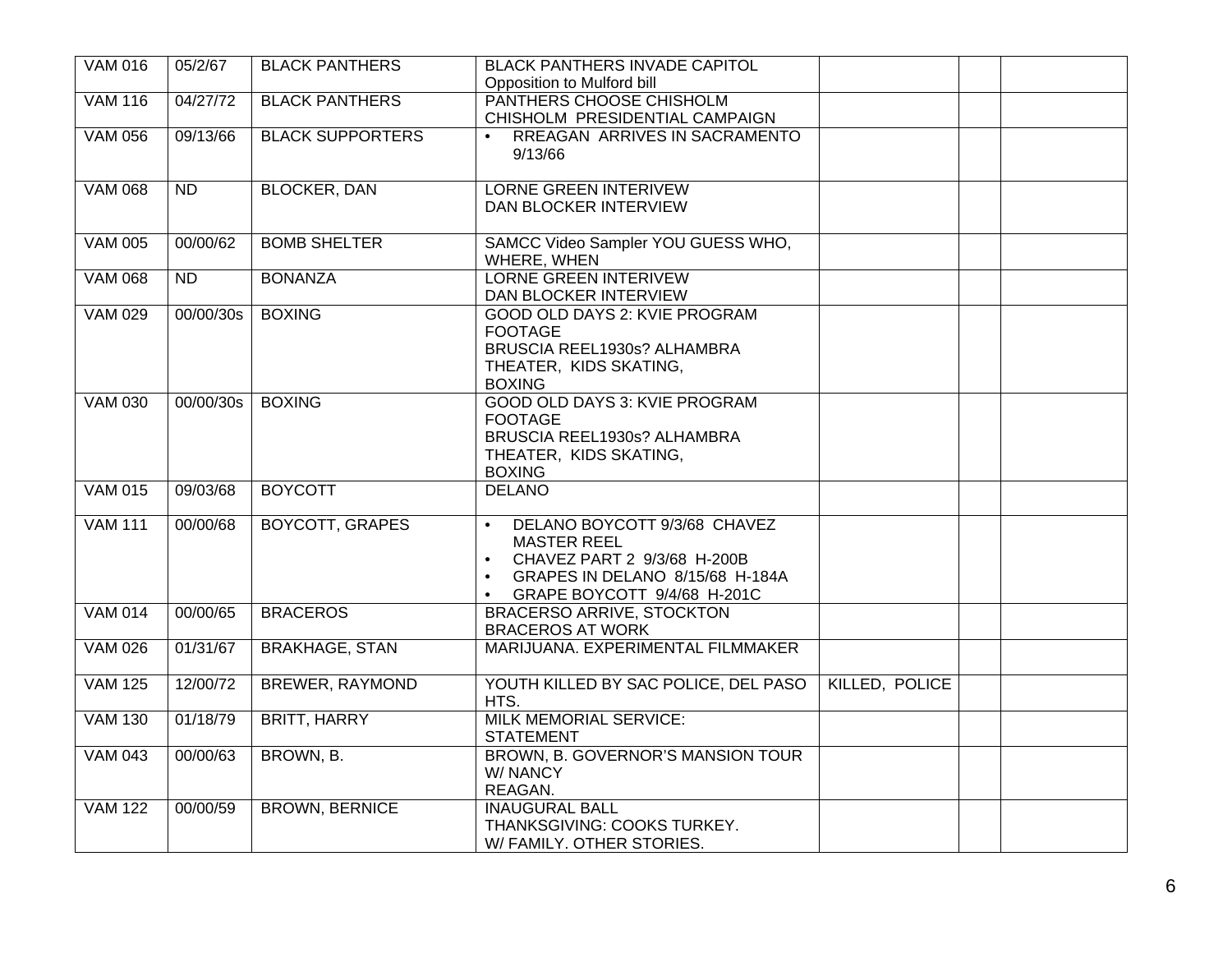| <b>VAM 124</b> | <b>ND</b>            | <b>BROWN, BERNICE</b>       | 05.002 CA/BROWN                                                                                                                        |  |
|----------------|----------------------|-----------------------------|----------------------------------------------------------------------------------------------------------------------------------------|--|
| <b>VAM 126</b> | 00/00/63             | <b>BROWN, BERNICE</b>       | <b>INAUGURATION, OTHER.</b>                                                                                                            |  |
| <b>VAM 008</b> | 00/00/74<br>2        | BROWN, EDMUND G.<br>"JERRY" | <b>SACRAMENTO HISTORY</b><br>REEL 1<br><b>COST OF BUILDING GOVERNOR'S</b><br><b>MANSION</b>                                            |  |
| <b>VAM 012</b> | 00/00/74<br>?        | BROWN, EDMUND G.<br>"JERRY" | GOVERNOR, CA. FARM LABOR BILL,<br>PRESS CONF.                                                                                          |  |
| <b>VAM 014</b> | 08/27/65             | BROWN, EDMUND G.<br>"JERRY" | GOVERNOR, CALIFORNIA<br><b>GOV BROWN/ BRACEROS</b>                                                                                     |  |
| <b>VAM 015</b> | <b>ND</b>            | BROWN, EDMUND G.<br>"JERRY" | DENOUNCED BY CEASAR CHAVEZ                                                                                                             |  |
| <b>VAM 015</b> | 12/23/65             | BROWN, EDMUND G.<br>"JERRY" | <b>GRAPE BOYCOTT</b>                                                                                                                   |  |
| <b>VAM 065</b> | 00/00/66             | BROWN, EDMUND G.<br>"JERRY" | RFK supporting Gov. Pat Brown for<br>$\bullet$<br>reelection.<br>Gov. Pat Brown reelection campaign w/<br>$\bullet$<br>RFK.            |  |
| <b>VAM 114</b> | 00/00/76             | BROWN, EDMUND G.<br>"JERRY" | BILL PASSES DE COLORES S-10B 16-<br>$\bullet$<br>06-02<br>AGRICULTURAL LABOR RELATIONS<br>$\bullet$<br>BOARD/PROP 14. 1976             |  |
| <b>VAM 117</b> | 05/25/76             | BROWN, EDMUND G.<br>"JERRY" | REEL 7 35:16<br>PRES CAMPAIGN SPEECH, SF.                                                                                              |  |
| <b>VAM 122</b> | <b>ND</b>            | BROWN, EDMUND G.<br>"JERRY" | MANSION: NANCY REAGAN, RR, JERRY<br><b>BROWN</b>                                                                                       |  |
| <b>VAM 127</b> | 08/23/76             | BROWN, EDMUND G.<br>"JERRY" | <b>PROP 20.</b><br>COASTAL HOUSING, PLAN, RALLIES,<br>LEGISLATON.                                                                      |  |
| <b>VAM 043</b> | 00/00/63             | BROWN, EDMUND G. "PAT"      | <b>GOVERNOR, CALIFORNIA</b><br>INAUGURATION, 1963.<br>PRESS CONF WITH FAMILY.<br>BROWN, B. GOVERNOR'S MANSION TOUR<br>W/ NANCY REAGAN. |  |
| <b>VAM 069</b> | 00/00/62<br>00/00/63 | BROWN, EDMUND G. "PAT"      | JFK SPECIAL 11/63 AND 7/62<br>ASSASINATION<br>W/GOV P. BROWN<br>AT AIR FORCE BASE.                                                     |  |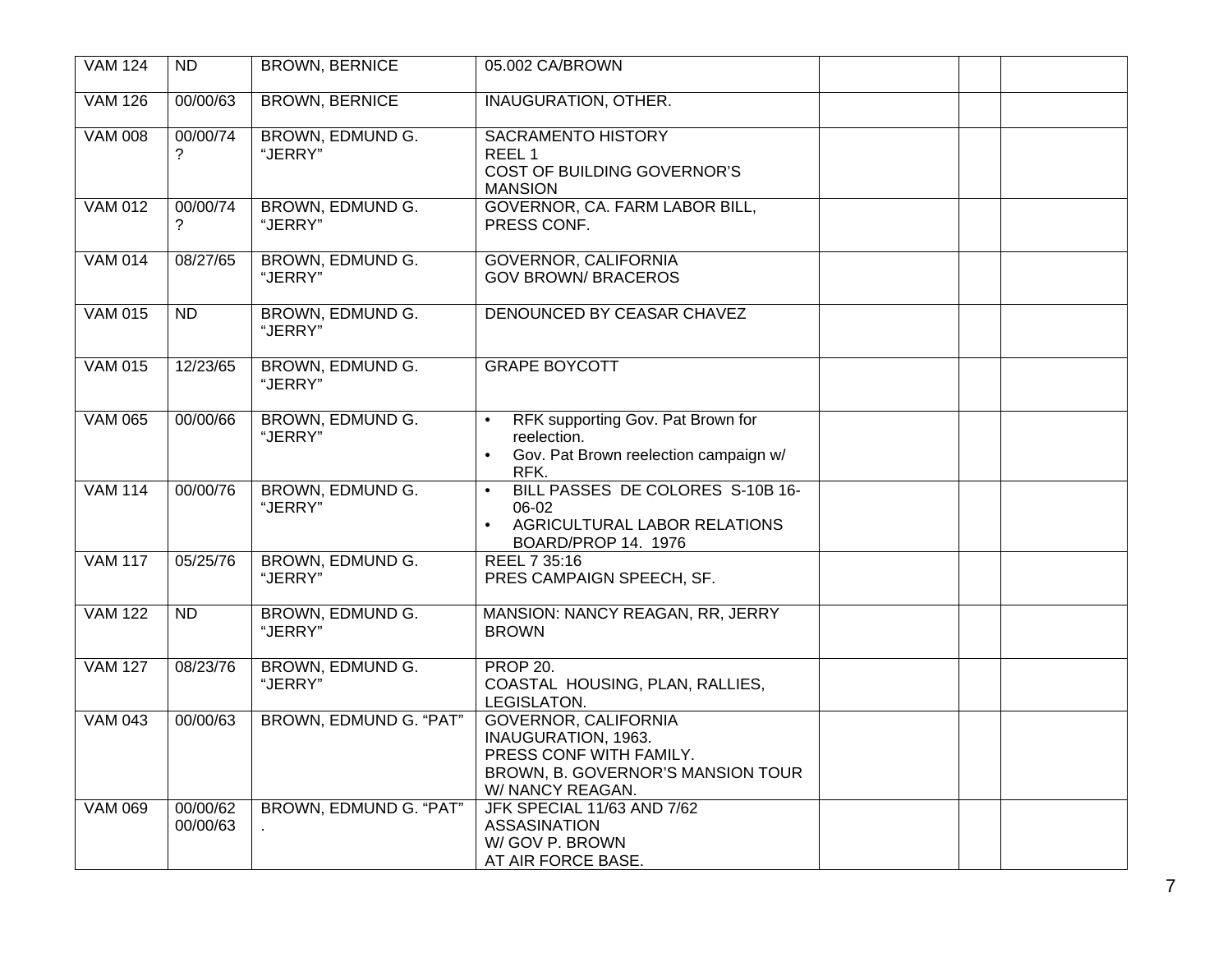| <b>VAM 074</b> | 00/00/64                            | BROWN, EDMUND G. "PAT"                   | WILD WATER 1964. 30 MIN SPECIAL.<br>35:26. S8B 05-01-08<br>CALIFORNIA FLOODS N. CALIF LOCAL.<br>$\bullet$<br>35:26 1964. S8B 05-01-05                                                 |  |
|----------------|-------------------------------------|------------------------------------------|---------------------------------------------------------------------------------------------------------------------------------------------------------------------------------------|--|
| <b>VAM 075</b> | 04/28/63                            | BROWN, EDMUND G. "PAT"                   | OROVILLE DAM-FIRST BUCKET<br>$\bullet$<br>POURED 4/28/63 S8A 04 02 05                                                                                                                 |  |
| <b>VAM 110</b> | 00/00/65                            | BROWN, EDMUND G. "PAT"                   | BROWN /BRACEROS 8/27/65 G-289A<br>$\bullet$<br>BROWN/GRAPE PICKETS 12/23/65 G-<br>$\bullet$<br>372B                                                                                   |  |
| <b>VAM 122</b> | 00/00/59                            | BROWN, EDMUND G. "PAT"                   | <b>INAUGURAL BALL</b>                                                                                                                                                                 |  |
| <b>VAM 122</b> | <b>MD</b>                           | BROWN, EDMUND G. "PAT"                   | THANKSGIVING: COOKS TURKEY.<br>W/FAMILY.                                                                                                                                              |  |
| <b>VAM 123</b> | 00/00/60                            | BROWN, EDMUND G. "PAT"<br>P <sub>1</sub> | 05.002 CA/BROWN<br>JFK CAMPAIGN.                                                                                                                                                      |  |
| <b>VAM 124</b> | 00/00/63                            | BROWN, EDMUND G. "PAT"<br>P <sub>2</sub> | 05.002 CA/BROWN<br><b>INAUGURATION BALL</b><br><b>THANKSGIVING</b><br>POL; ITICAL CAMPAIGNS                                                                                           |  |
| <b>VAM 126</b> | 00/00/63<br><b>THRU</b><br>00/00/66 | BROWN, EDMUND G. "PAT"                   | INAUGURATION.<br>CAMPAIGNS AGAINST REAGAN.<br><b>STATE WATER PROJECT:</b><br>ORO DAM DEDICATION 1ST BUCKET<br>POURED.<br>STILL PHOTOS: REAGAN, NIXON.<br>CHESSMAN.<br>KKK IN OAKLAND. |  |
| <b>VAM 097</b> | 00/00/63                            | BROWN, P. GOV.                           | <b>SAMPLER</b><br>GOV. BROWN ANNOUNCES JFK'S<br>DEATH, 1963.<br>SACRAMENTO IN MOURNING<br>$\bullet$                                                                                   |  |
| <b>VAM 116</b> | 00/00/74<br><b>THRU</b><br>00/00/76 | <b>BROWN, WILLIE</b>                     | (SPEAKER, CALIFORNIA ASSEMBLY)<br><b>ITERVIEWS;</b><br>HEALTH CARE, CHILDREN.<br>ON JERRY BROWN.<br>ON RICHARD DALEY, 69 DEMO CON.<br><b>GAY RIGHTS.</b>                              |  |
| <b>VAM 028</b> | 00/00/40s                           | <b>BUSSES</b>                            | GOOD OLD DAYS 1 FOOTAGE; KVIE<br><b>PROGRAM</b>                                                                                                                                       |  |
| <b>VAM 053</b> | 00/00/72<br>?                       | CALIFORNIA COASTLINE                     | REAGAN ON PROTECTING CALIF<br>COASTLINE.<br>REAGAN R.-HISTORICAL R-1 INS AND<br><b>OUTS REEL</b>                                                                                      |  |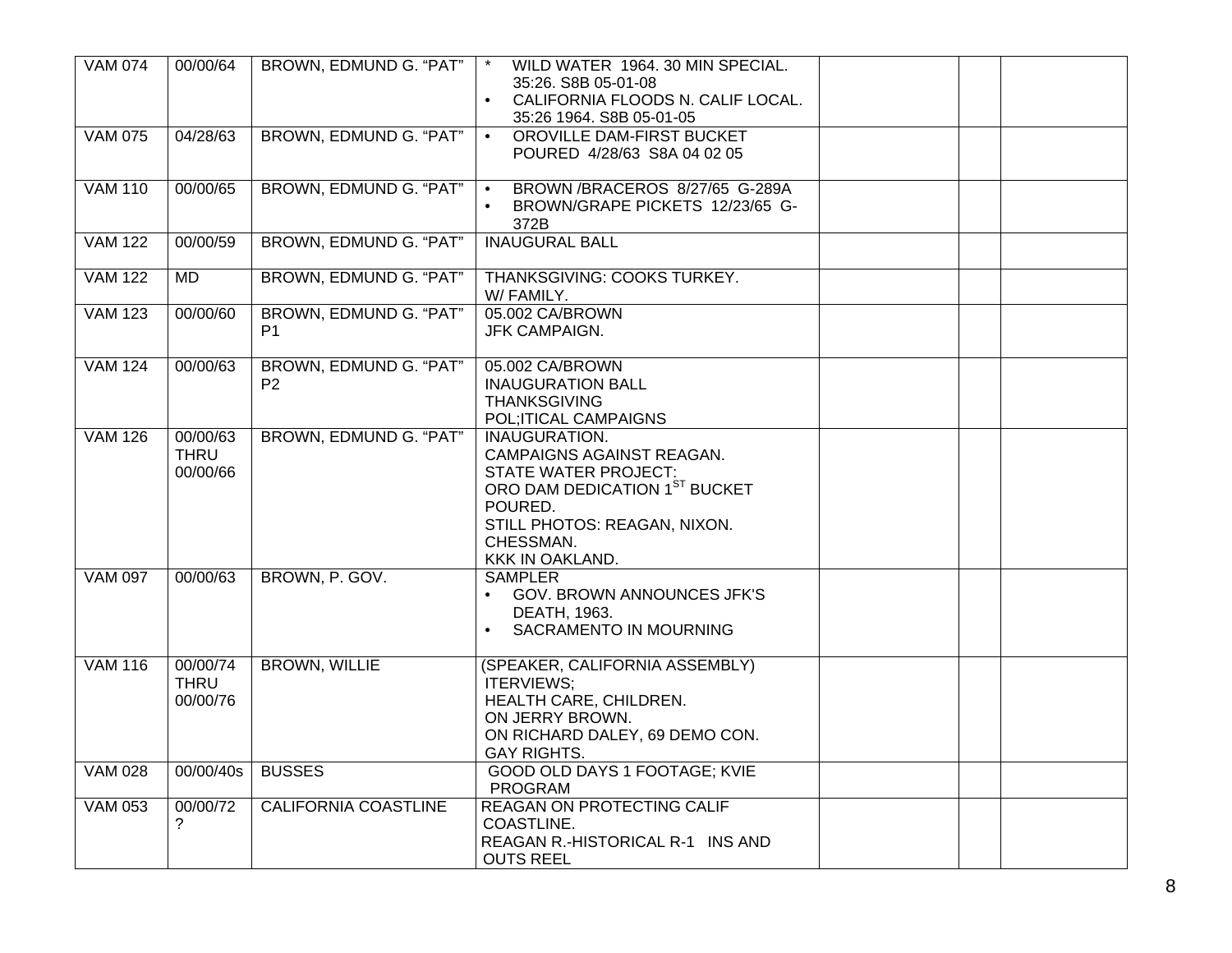|                         |                                     |                                                                   | Compilation reel, many subjects                                                                                                                                                                                                                                                             |                                              |  |
|-------------------------|-------------------------------------|-------------------------------------------------------------------|---------------------------------------------------------------------------------------------------------------------------------------------------------------------------------------------------------------------------------------------------------------------------------------------|----------------------------------------------|--|
| <b>VAM 112</b>          | 00/00/70<br><b>THRU</b><br>00/00/71 | <b>CALIFORNIA RURAL</b><br><b>LEGAL ASSISTANCE</b><br><b>CRLA</b> | <b>CRLA PROGRAM VETOED BY REAGAN</b><br>12/28/70 H-896<br>CHAVEZ AT SAC STATE 1/18/71<br>$\bullet$<br>CRLA VINDICATED 7/1/71 J-146C<br>$\bullet$<br>CRLA NEWS CONF. 7/2/71 J-147B<br>$\bullet$<br>CRLA HEARINGS 4/27/71 J-089C<br>$\bullet$<br>CHAVEZ RELEASED 12/24/71 H-982B<br>$\bullet$ |                                              |  |
| <b>VAM 128</b>          | 10/00/68                            | <b>CALIFORNIA STATE</b><br>UN., SACRAMENTO. CSUS                  | <b>ELDRIDGE CLEAVER: SPEECH AT</b><br>CSUS.                                                                                                                                                                                                                                                 |                                              |  |
| <b>VAM 054</b>          | 00/00/66                            | <b>CAMPAIGN FILM,</b><br>POLITICAL, COMMERCIAL                    | "REAGAN SPEAKS TO THE ISSUES"<br>1966. TV campaign film. TRT 12:35                                                                                                                                                                                                                          |                                              |  |
| <b>VAM 056</b>          | 09/13/66                            | <b>CAMPAIGN FILM,</b><br>POLITICAL, COMMERCIAL                    | "RONALD REAGAN AND A NEED FOR<br><b>ACTION"</b><br>TV CAMPAIGN FILM, 1966. (PARTIAL)                                                                                                                                                                                                        |                                              |  |
| <b>VAM 059</b>          | 00/00/66                            | <b>CAMPAIGN FILM,</b><br>POLITICAL, COMMERCIAL                    | RONALD REAGAN FOR GOVERNOR. TV<br>CAMPAIGN FILM, 1966.<br>SOMG, ECONOMY, JOBS, OIL, TAXES,<br>WELFARE, AGRICULTURE, PROTEST,<br>STATE WATER PROJECT, FEDERAL AID,<br>REGARN EX DEMOCRAT.<br>TRT 26:00 (35:87)                                                                               |                                              |  |
| <b>VAM 061</b>          | 00/00/66                            | <b>CAMPAIGN FILM,</b><br>POLITICAL, COMMERCIAL                    | <b>REAGAN</b><br>ANNOUNCEMENT FOR GOVERNOR 1966.<br>CRIME, YOUTH, POLICE, EDUCATION,<br>CITIZEN POLITICIAN, TAXES.                                                                                                                                                                          |                                              |  |
| <b>VAM 130</b>          | 10/22/68                            | CARLOS, JOHN                                                      | SMITH, CARLOS ARRIVE IN SAN JOSE.<br>(TOMMY SMITH, JOHN CARLOS: BLACK<br>GLOVES RAISED, AWARDS CEREMONY.<br>OLYMPICS, MEXICO, 1968)                                                                                                                                                         | SPORTS:<br><b>OLYMPICS</b><br>PROTEST: BLACK |  |
| <b>VAM 022</b><br>A,B,C | 09/9/95                             | <b>CARNIVAL OF LIGHTS</b>                                         | FLOAT PREPERATION, PARADE.                                                                                                                                                                                                                                                                  |                                              |  |
| <b>VAM 022</b><br>A,B,C | 09/9/95                             | <b>CARNIVAL OF LIGHTS</b>                                         | <b>PARADE: PEORIA</b>                                                                                                                                                                                                                                                                       |                                              |  |
| <b>VAM 053</b>          | 00/00/76?                           | CARTER, JIMMIE.                                                   | (US PRESIDENT)<br>REAGAN CAMPAIGN COMMENTS.<br>REAGAN R.-HISTORICAL R-1 INS AND<br><b>OUTS REEL</b><br>Compilation reel, many subjects                                                                                                                                                      |                                              |  |
| <b>VAM 005</b>          | 00/00/75                            | <b>CARTWRIGHT, BILL</b>                                           | Elk Grove High School<br>SAMCC Video Sampler YOU GUESS WHO,<br>WHERE, WHEN                                                                                                                                                                                                                  |                                              |  |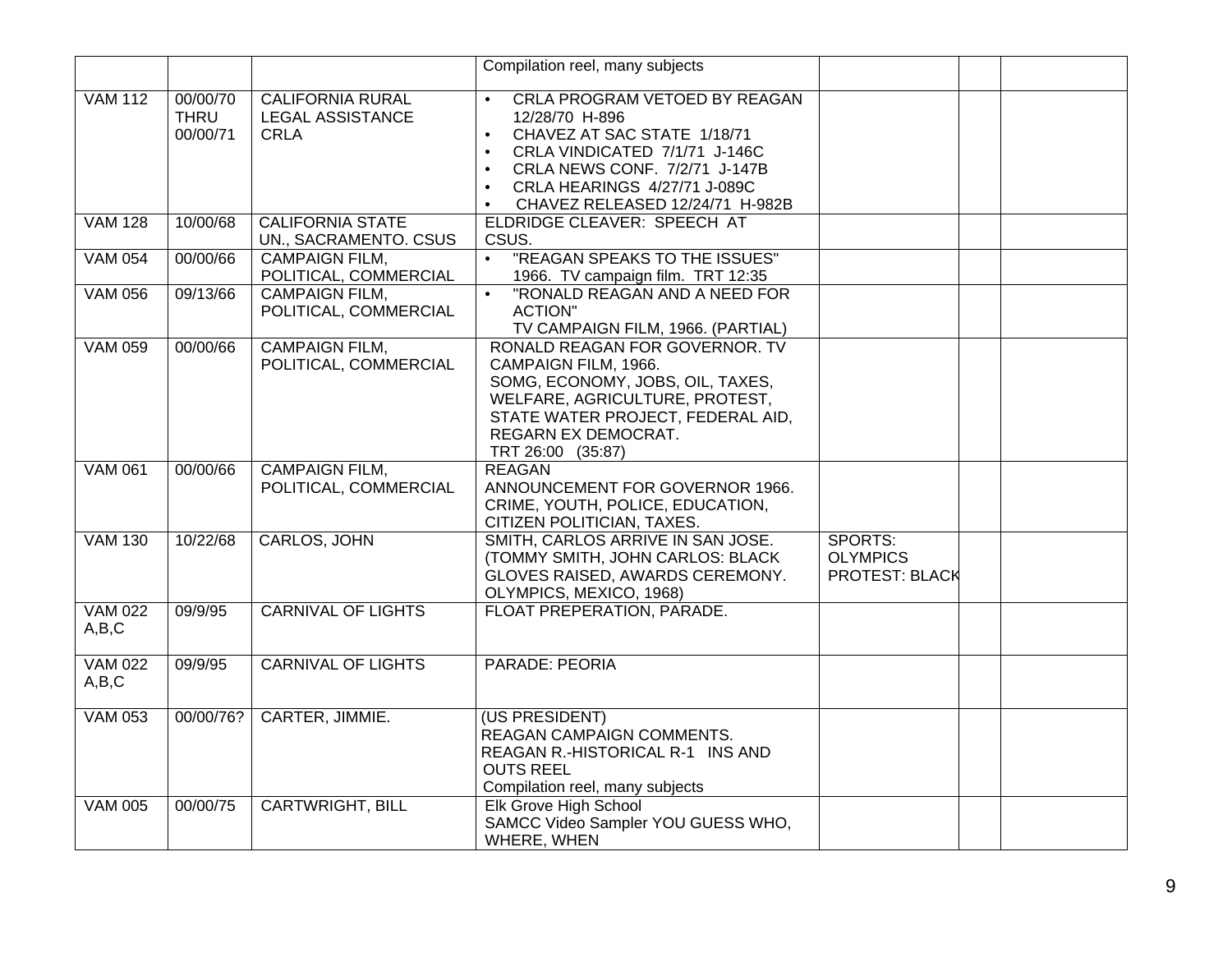| <b>VAM 119</b> | 00/00/78<br><b>THRU</b><br>00/00/79 | CHASE, RICHARD     | <b>RICHARD CHASE MURDERS</b>                                                                                                                                                                                                                                                                                                                                                                                                                                                                                    |    |              |
|----------------|-------------------------------------|--------------------|-----------------------------------------------------------------------------------------------------------------------------------------------------------------------------------------------------------------------------------------------------------------------------------------------------------------------------------------------------------------------------------------------------------------------------------------------------------------------------------------------------------------|----|--------------|
| <b>VAM 011</b> | 00/00/00                            | <b>CHAVEZ REEL</b> | PARTIAL. SEE UFW/CRLA VAM 015-BINDER<br><b>CATALOG</b>                                                                                                                                                                                                                                                                                                                                                                                                                                                          |    |              |
| <b>VAM 008</b> | 00/00/74<br>?                       | CHAVEZ, CESAR      | <b>SACRAMENTO HISTORY</b><br>REEL <sub>1</sub><br>HEARINGS, RALLY. CAPITOL<br>DENOUNCES J. BROWN                                                                                                                                                                                                                                                                                                                                                                                                                |    |              |
| <b>VAM 013</b> | 01/18/71                            | CHAVEZ, CESAR      | <b>CSUS: SPEECH, NON VIOLENCE</b>                                                                                                                                                                                                                                                                                                                                                                                                                                                                               |    |              |
| <b>VAM 013</b> | 01/18/71                            | CHAVEZ, CESAR      | CHAVEZ SPEECH AT CSUS SACRAMENTO<br>STATE UN. NON VIOLENCE                                                                                                                                                                                                                                                                                                                                                                                                                                                      |    |              |
| <b>VAM 014</b> | 09/03/68<br>12/24/71                | CHAVEZ, CESAR      | <b>CESAR CHAVEZ, FAST.</b><br>CHAVEZ RELEASED                                                                                                                                                                                                                                                                                                                                                                                                                                                                   |    | PIERCE, KENT |
| <b>VAM 015</b> | $\overline{ND}$                     | CHAVEZ, CESAR      | <b>UFW VOTING</b>                                                                                                                                                                                                                                                                                                                                                                                                                                                                                               | XX | PIERCE, KENT |
| <b>VAM 015</b> | 00/00/74                            | CHAVEZ, CESAR      | DENOUNCES GOV. J. BROWN                                                                                                                                                                                                                                                                                                                                                                                                                                                                                         |    |              |
| <b>VAM 110</b> | 00/00/66                            | CHAVEZ, CESAR      | <b>CHAVEZ MASTER REEL</b><br>$\bullet$<br>CHAVEZ, FARM LABOR 3/11/66 G-429A<br>$\bullet$<br>CHAVEZ, SUBCOMMITTEE HEARINGS<br>3/14/66 G-429A<br>SUBCOMMITTEE HEARINGS 3/15/66<br>$G-431A$<br>FARM LABOR HEARING 3/16/66 G-<br>$\bullet$<br>423A<br>DELANO TO SACRAMENTO MARCH<br>4/6/66 G-447A<br>DELANO TO SACRAMENTO MARCH<br>4/11/66 G-450A<br>GROWER 2/23/66 G-503B<br>$\bullet$<br>VOTE FOR UFW REPRESENTATION<br>8/31/66 G-552A<br><b>RALLY</b><br>$\bullet$<br>HUELGA/GRAPES CHAVEZ<br><b>MASTER REEL</b> |    |              |
| <b>VAM 112</b> | 00/00/71                            | CHAVEZ, CESAR      | TEAMSTERS RALLY 8/13/70 CHAVEZ<br><b>MASTER REEL</b><br>FARMWORKERS SAC HISTORY 1<br>$\bullet$<br>UFW VS TEAMSTERS: STATE CAPITOL<br>SAC HISTORY 2<br>CHAVEZ AT SAC STATE 1/18/71<br>$\bullet$<br>CHAVEZ RELEASED 12/24/71 H-982B<br>$\bullet$                                                                                                                                                                                                                                                                  |    |              |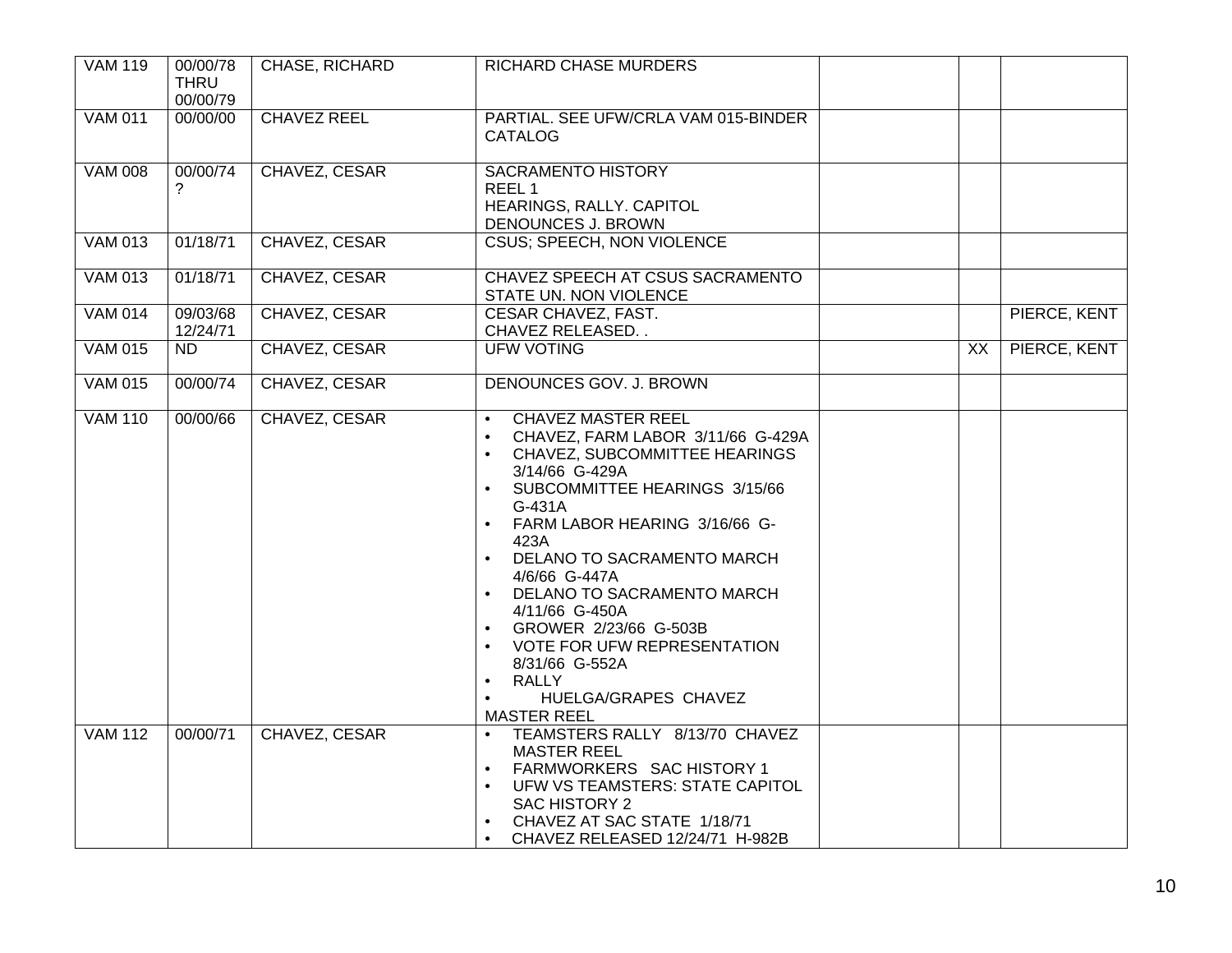| <b>VAM 113</b> | 00/00/75<br><b>THRU</b><br>0/0/76   | CHAVEZ, CESAR            | UFW PROTEST/CHAVEZ 9/15/75<br>CHAVEZ-UFW VOTING 1975<br>$\bullet$<br>CHAVEZ-UFW VOTE OUTS 1975<br>$\bullet$<br><b>UFW PROTEST MARCH</b><br>FARM BILL 1976<br>$\bullet$<br>GALLO VOTE 9/10/75<br>$\bullet$<br>POSSE COMITATAS 1975 OR 1976                            |                      |  |
|----------------|-------------------------------------|--------------------------|----------------------------------------------------------------------------------------------------------------------------------------------------------------------------------------------------------------------------------------------------------------------|----------------------|--|
| <b>VAM 114</b> | 00/00/76<br>00/00/79                | CHAVEZ, CESAR            | AGRICULTURAL LABOR RELATIONS<br>$\bullet$<br>BOARD-ARLB 6/5/79<br><b>CHAVEZ MASTER REEL</b><br>MIGRANT LABOR CAMPS REEL S-10B-<br>16-06-02<br>INTERNATIONAL LETTUCE BOYCOTT<br>6/23/79<br>AGRICULTURAL LABOR RELATIONS<br>$\bullet$<br>BOARD/PROP 14. 1976           |                      |  |
| <b>VAM 012</b> | 03/00/66                            | CHAVEZ, CESAR,           | PRES., UNITED FARM WORKERS<br>US SENATE SUBCOMMITTEE ON<br>MIGRATORY FARM LABOR, DELANO, CA.<br>MARCH TO SACRAMENTO FROM DELANO.<br>SEE UFW/FARM LABOR 10                                                                                                            |                      |  |
| <b>VAM 124</b> | 05/00/60                            | <b>CHESSMAN, CARYL</b>   | SAN QUENTIN. PROTEST EXECUTION                                                                                                                                                                                                                                       |                      |  |
| <b>VAM 112</b> | 00/00/70<br>?                       | <b>CHICANO</b>           | <b>CHICANO FARMWORKERS AT CAPITOL</b><br>$\bullet$<br>SAC HISTORY 2                                                                                                                                                                                                  |                      |  |
| <b>VAM 041</b> | $\overline{ND}$                     | CHICANO!                 | PROGRAM. 5 EPISODES. GALAN PROD.<br>SAMCC FOOTAGE.                                                                                                                                                                                                                   |                      |  |
| <b>VAM 114</b> | ND                                  | <b>CHILD LABOR</b>       | <b>CROP CHILD#3</b><br>Migrant Labor Camps S-10B-16-06-02<br>(35:33)                                                                                                                                                                                                 |                      |  |
| <b>VAM 116</b> | 00/00/72                            | <b>CHISHOLM, SHIRLEY</b> | CHISHOLM PRESIDENTIAL CAMPAIGN                                                                                                                                                                                                                                       |                      |  |
| <b>VAM 116</b> | 00/00/72                            | <b>CHISHOLM, SHIRLEY</b> | CHISHOLM PRESIDENTIAL CAMPAIGN                                                                                                                                                                                                                                       |                      |  |
| <b>VAM 040</b> | 00/00/76<br><b>THRU</b><br>00/00/81 | <b>CHOWCHILLA KIDNAP</b> | <b>SEE VAM 108, 109</b>                                                                                                                                                                                                                                              | <b>CRIME: KIDNAP</b> |  |
| <b>VAM 108</b> | 00/00/76<br><b>THRU</b><br>00/00/81 | <b>CHOWCHILLA KIDNAP</b> | <b>CHOWCHILLA KIDNAPPING</b><br>$\bullet$<br>CHOWCHILLA KIDS & BUS 1-21-81<br>LIVERMORE CHILDREN FOUND 7/17/76<br>$\bullet$<br>#1<br>CHOWCHILLA KIDS B ROLL 7/17/76/#1<br>$\bullet$<br>STATEMENT: "CHILDREN FOUND,<br>$\bullet$<br>BUT" 7/16/76? 13A 21-03-02 ROLL 2 |                      |  |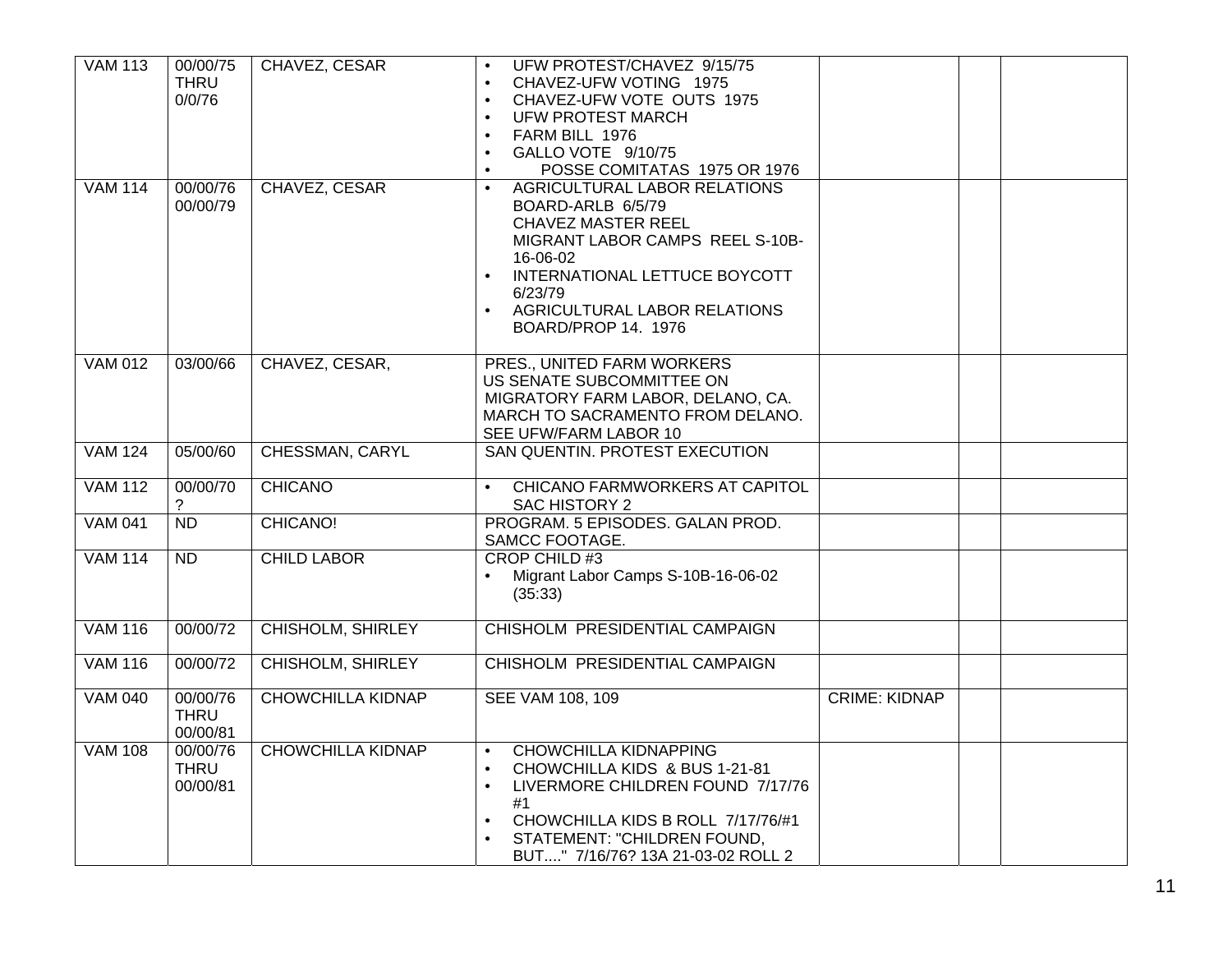|                |             |                          |           | FBI AGENT'S STATEMENT 7/16/76? 13A |  |  |
|----------------|-------------|--------------------------|-----------|------------------------------------|--|--|
|                |             |                          |           | 21-03-02 ROLL 2                    |  |  |
|                |             |                          | $\bullet$ | STATEMENT: VAN, CHILDREN 7/16/76?  |  |  |
|                |             |                          |           | 13A 21-03-02 ROLL 2                |  |  |
|                |             |                          | $\bullet$ | STATEMENT: SUSPECTS, WEAPONS       |  |  |
|                |             |                          |           | 7/16/76? 13A 21-03-02 ROLL 2       |  |  |
|                |             |                          | $\bullet$ | CHOWCHILLA BUS KIDS 13A 21-03-     |  |  |
|                |             |                          |           | 011B ROLL 1                        |  |  |
|                |             |                          |           | CHOWCHILLA AFTERMATH 13A 21-03-    |  |  |
|                |             |                          |           | 011B ROLL 1                        |  |  |
|                |             |                          | $\bullet$ | ALAMEDA KIDNAP SUSPECT 13A 21-03-  |  |  |
|                |             |                          |           | 011B ROLL 1                        |  |  |
|                |             |                          | $\bullet$ | CHOWCHILLA ARRAIGNMNT 7/29/76      |  |  |
|                |             |                          |           | 13A 21-03-011B ROLL 1              |  |  |
|                |             |                          | $\bullet$ | KIDNAP BUS 13A 21-03-011B ROLL 1   |  |  |
|                |             |                          | $\bullet$ | CHOWCHILLA 13A 21-03-011B ROLL 1   |  |  |
|                |             |                          | $\bullet$ | CHOWCHILLA HEARING 7/11/77 #1 13A  |  |  |
|                |             |                          |           | 21-03-011B ROLL 1                  |  |  |
|                |             |                          |           | STATEMENTS: JUDGE, WITNESSES,      |  |  |
|                |             |                          |           | PARENTS 13A 21-03-011B ROLL 1      |  |  |
|                |             |                          | $\bullet$ | ED RAY AWARD 8/6/76 13A 21-03-011A |  |  |
|                |             |                          |           | ROLL 1                             |  |  |
|                |             |                          | $\bullet$ | BLUE VAN 13A 21-03-011A ROLL 1     |  |  |
|                |             |                          |           | ARRAIGNMENT 8/4/76 13A 21-03-011A  |  |  |
|                |             |                          |           | ROLL 1                             |  |  |
|                |             |                          | $\bullet$ | KIDNAP FOLLOWUP 13A 21-03-011A     |  |  |
|                |             |                          |           | ROLL 1                             |  |  |
|                |             |                          | $\bullet$ | KIDNAP SEARCH 7/22/76 13A 21-03-   |  |  |
|                |             |                          |           | 011A ROLL 1                        |  |  |
|                |             |                          |           | STATEMENT: HE'S SHOCKED"           |  |  |
|                |             |                          |           | 7/25/76? 13A 21-03-02 ROLL 2       |  |  |
|                |             |                          |           |                                    |  |  |
| <b>VAM 109</b> | 00/00/77    | <b>CHOWCHILLA KIDNAP</b> | $\bullet$ | CHOWCHILLLA ARRAGNMT 3             |  |  |
|                | <b>THRU</b> | #2                       |           | DEFENDANTS 1/15/81                 |  |  |
|                | 00/00/81    |                          | $\bullet$ | CHOWCHILLA 2/25/77#1               |  |  |
|                |             |                          | $\bullet$ | CHOWCHILLA #1 8/5/77#1             |  |  |
|                |             |                          | $\bullet$ | CHOWCHILLA 8/5/77#2                |  |  |
|                |             |                          | $\bullet$ | CHOWCHILLA-1ST DAY OF TRIAL        |  |  |
|                |             |                          |           | 11/1/77#2                          |  |  |
|                |             |                          | $\bullet$ | CHOWCHILLA 12/15/77 #2             |  |  |
|                |             |                          | $\bullet$ | CHOWCHILLA HEARING 2/15/78#2       |  |  |
|                |             |                          |           | ED RAY 2/17/78#1                   |  |  |
|                |             |                          | $\bullet$ | CHOWCHILLA BOOK B#1 8/18/78#1      |  |  |
|                |             |                          | $\bullet$ | CHOWCHILLA BOOK B#2                |  |  |
|                |             |                          |           | CHOWCHILLA BOOK 8/18/78            |  |  |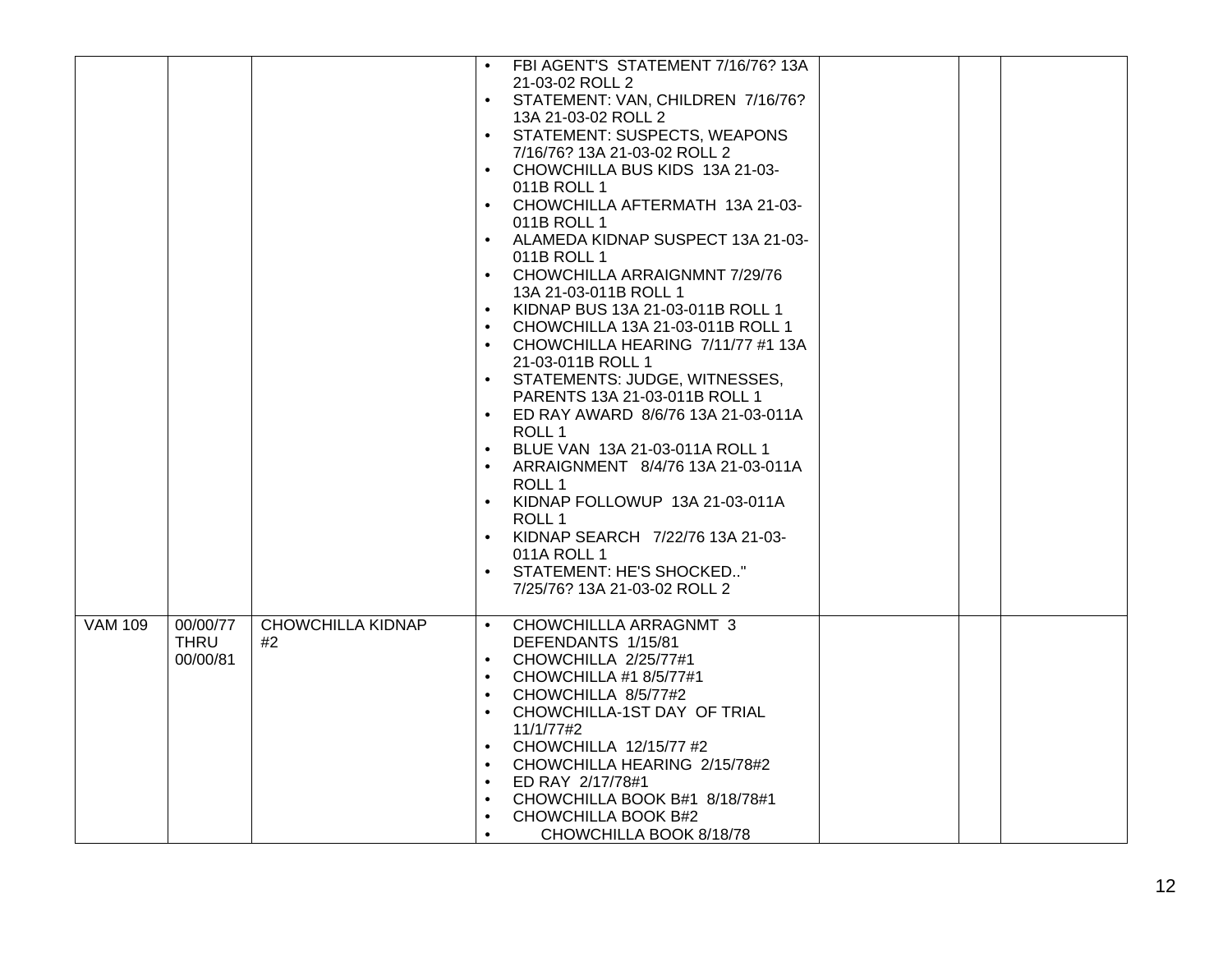| <b>VAM 053</b> | 00/00/72?                           | <b>CHURCH, FRANK</b>                            | (US SENATOR, IDAHO)<br>REAGAN CAMPAIGN COMMENTS.<br>REAGAN R.-HISTORICAL R-1 INS AND<br><b>OUTS REEL</b><br>Compilation reel, many subjects                                                        |                                   |   |              |
|----------------|-------------------------------------|-------------------------------------------------|----------------------------------------------------------------------------------------------------------------------------------------------------------------------------------------------------|-----------------------------------|---|--------------|
| <b>VAM 009</b> | 00/00/70<br>7                       | <b>CINCO DE MAYO</b>                            | <b>SACRAMENTO HISTORY</b><br>REEL <sub>2</sub><br><b>CINCO DE MAY FIESTA</b>                                                                                                                       |                                   |   |              |
| <b>VAM 128</b> | 10/00/68                            | <b>CLEAVER, ELDRIDGE</b>                        | <b>ELDRIDGE CLEAVER: SPEECH AT</b><br>CSUS.                                                                                                                                                        |                                   |   |              |
| <b>VAM 018</b> | 10/15/67<br><b>TO</b><br>10/20/67   | <b>CLERGY</b>                                   | <b>OAKLAND DRAFT RIOTS</b><br>Stop the Draft Week                                                                                                                                                  |                                   |   |              |
| <b>VAM 127</b> | 00/00/72<br><b>THRU</b><br>00/00/76 | <b>COASTAL COMMISSION,</b><br><b>CALIFORNIA</b> | <b>PROP 20.</b><br>COASTAL HOUSING, PLAN, RALLIES,<br>LEGISLATON.                                                                                                                                  |                                   |   |              |
| <b>VAM 056</b> | 09/13/66                            | <b>CONNORS, CHUCK</b>                           | RR ARRIVES IN SACRAMENTO 9/13/66<br>$\bullet$                                                                                                                                                      |                                   |   |              |
| <b>VAM 058</b> | 01/00/71                            | <b>CONNORS, CHUCK</b>                           | RONALD REAGAN: INAUGURATION,<br>$\bullet$<br>2ND TERM. OUTS                                                                                                                                        |                                   |   |              |
| <b>VAM 058</b> | 00/00/68                            | CONVENTION, POLITICAL,<br><b>REPUBLICAN</b>     | RR: '68 CONVENTION, MIAMI<br>$\bullet$                                                                                                                                                             |                                   |   |              |
| <b>VAM 061</b> | 00/00/72                            | CONVENTION, POLITICAL,<br><b>REPUBLICAN</b>     | <b>MIAMI, 1972</b><br>REAGAN SPECIAL "POLITICAL" 67-74                                                                                                                                             |                                   |   |              |
| <b>VAM 072</b> | 00/00/68                            | CONVENTION, POLITICAL,<br><b>DEMOCRATIC</b>     | VOTING OPTIONS, DEMO CONVENTION,<br>FOLLOWING RFK'S ASSASSINATION.<br>RFK Assassination aftermath 123A 6/6/68<br>$\bullet$<br><b>VAM 072</b>                                                       |                                   |   |              |
| <b>VAM 014</b> | 00/00/70<br>00/00/71                | <b>CRLA</b>                                     | CALIFORNIA RURAL LEGAL ASSISTANCE<br>SEE UFW/CRLA 1,2                                                                                                                                              |                                   |   |              |
| <b>VAM 039</b> | 05/31/74<br><b>THRU</b>             | <b>CROCKER BANK ROBBERY</b>                     | MADIGAN-YOUNG<br>MADIGAN-YOUNG - CROCKER 211.<br>RANCHO CORDOVA BANK ROBBERY<br>TRT 11:00 (35:47)<br>MADIGAN-YOUNG IN PRISON. 5-PART<br>$\bullet$<br><b>SPECIAL</b><br>Interviews and prison life. | CRIME:<br>ROBBERY,<br><b>BANK</b> | X | HARVEY, BILL |
| <b>VAM 061</b> | 05/00/71                            | <b>CSUS. SACRAMENTO</b><br>STATE UNIV.          | RR: TAX FLAP 5/71<br>$\bullet$                                                                                                                                                                     |                                   |   |              |
| VAM 075        | 00/00/00                            | DAM, NEW MELONES                                | KENT PIERCE ON THE GO                                                                                                                                                                              |                                   |   |              |
| <b>VAM 075</b> | 04/28/63                            | DAM, OROVILLE                                   | OROVILLE DAM-FIRST BUCKET<br>$\bullet$<br>POURED 4/28/63 S8A 04 02 05                                                                                                                              |                                   |   |              |
| <b>VAM 017</b> | 08/18/70<br><b>TO</b>               | DAVIS, ANGELA                                   | 8 reports: arrest, trial, aquittal.<br>08-18-70 H865-B to 06-05-72 J435-A                                                                                                                          |                                   |   |              |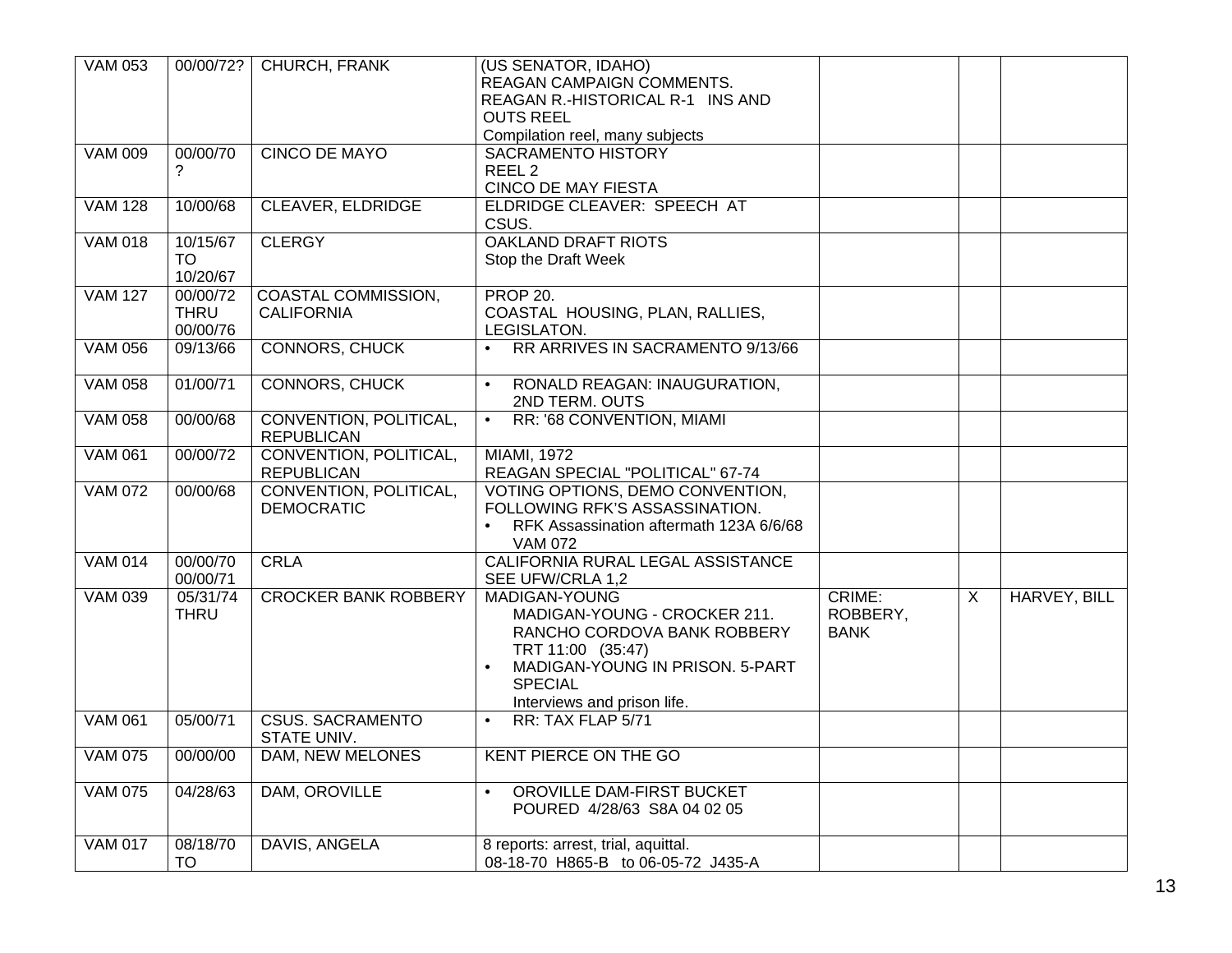|                      | 06/05/72                            |                                  |                                                                                                                                                                                      |                            |  |
|----------------------|-------------------------------------|----------------------------------|--------------------------------------------------------------------------------------------------------------------------------------------------------------------------------------|----------------------------|--|
| <b>VAM 017</b>       | 10/6/69                             | DAVIS, ANGELA                    | <b>REAGAN ON ANGELA DAVIS</b>                                                                                                                                                        |                            |  |
| <b>VAM 010</b>       | 00/00/70<br>?                       | DE COLORES                       | PACHUCO ART SHOW. TRT 4:07<br>$\bullet$<br>RODRIGUEZ, F; RCAF BAND,<br>$\bullet$<br>SOUTHSIDE PARK. TRT 1:20<br><b>GLORIA SINGING, SOUTHSIDE PARK.</b><br>$\bullet$<br><b>TRT:45</b> |                            |  |
| <b>VAM 060</b>       | 00/00/67<br>?                       | <b>DEATH PENALTY</b>             | RR-NEWS CONF. DEATH PENALTY<br>$\bullet$                                                                                                                                             |                            |  |
| <b>VAM 020</b>       | 00/00/71<br>00/00/72<br>00/00/78    | DEATH ROW, SAN<br><b>QUENTIN</b> | MANSON 11/16/78<br>$\bullet$<br>SAN QUENTIN DEATH ROW SERIES,<br>$\bullet$<br>1972 S14C-26-02-09X<br>ROLL 2 MANSON INTERVIEW<br>YOUNGER ON MANSON 3/31/71 J-066A<br>$\bullet$        |                            |  |
| <b>VAM 125</b>       | 12/00/72                            | <b>DEL PASO HEIGTHS</b>          | <b>RAYMOND BREWER:</b><br>YOUTH KILLED BY SAC POLICE, DEL PASO<br>HTS.                                                                                                               | KILLED, POLICE             |  |
| <b>VAM 023</b>       | 00/00/00                            | <b>DELTA KING</b>                | STEAMBOAT OF THE SACRAMENTO RIVER<br>LATE 19TH TO EARLY 20TH CENT.                                                                                                                   |                            |  |
| <b>VAM 031</b>       | 00/00/59<br><b>THRU</b><br>00/00/75 | <b>DELTA KING</b>                | <b>GOOD OLD DAYS 4: KVIE PROGRAM</b><br><b>FOOTAGE</b><br>PADDLEWHEELERS-DELTA KING 1959-<br>1975 (35:24) S7A-01-01-06                                                               |                            |  |
| <b>VAM 127</b>       | 08/17/76                            | DEUKMEJIAN, GEORGE               | (SENATOR, CALIFORNIA SENATE)<br><b>PROP 20.</b><br>COASTAL HOUSING, PLAN, RALLIES,<br>LEGISLATON.                                                                                    |                            |  |
| <b>VAM 006</b>       | 08/31/73                            | <b>DICHONDRA</b>                 | Merwin Ranch, Clarksburg 08/31/73 J828 A,B                                                                                                                                           |                            |  |
| $\overline{VAM}$ 038 | 00/00/40s<br><b>OR</b><br>00/00/50s | DILLARD, HARRISON                | OLYMPIC TRACK. ND (35:60)                                                                                                                                                            | SPORTS:<br><b>OLYMPICS</b> |  |
| <b>VAM 100</b>       | <b>ND</b>                           | DILLER, PHYLLIS                  | INTERVIEWED BY HARRY MARTIN E-<br>$\bullet$<br>37<br>INTERVIEWED BY SPENCER MICHELS<br>$E-86$                                                                                        |                            |  |
| <b>VAM 097</b>       | 00/00/69                            | <b>DIMAGGIO, JOE</b>             | <b>SAMPLER</b><br>INTERVIEW; As.                                                                                                                                                     |                            |  |
| <b>VAM 080</b>       | <b>ND</b>                           | <b>DONNER TRAIN</b><br>SNOWBOUND | GH H-3 1/15/52-KCRA COPYRIGHT                                                                                                                                                        |                            |  |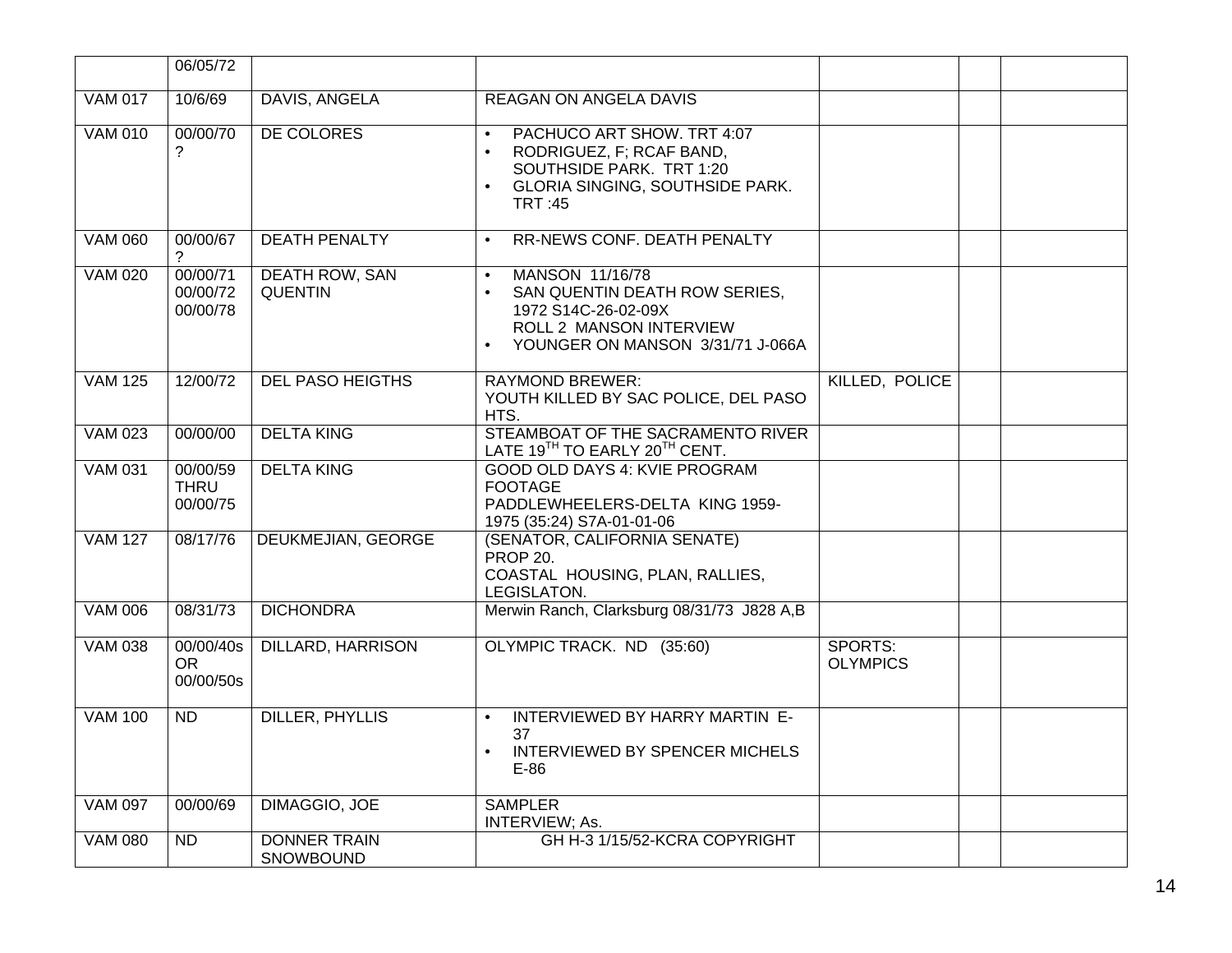| <b>VAM 027</b> | 10/23/75                     | <b>DRUG BUST/NARC LAB</b>                    | <b>MARIJUANA</b>                                                                                                                                                                               |                                     |  |
|----------------|------------------------------|----------------------------------------------|------------------------------------------------------------------------------------------------------------------------------------------------------------------------------------------------|-------------------------------------|--|
| <b>VAM 026</b> | 10/27/69                     | <b>DRUG HEARING, SAN</b><br><b>FRANCISCO</b> | <b>MARIJUANA</b>                                                                                                                                                                               |                                     |  |
| <b>VAM 114</b> | 00/00/76                     | DYMALLY, MERVIN.                             | (LT. GOVERNOR, CALIFORNIA)<br>AGRICULTURAL LABOR RELATIONS<br>$\bullet$<br>BOARD/PROP 14. 1976                                                                                                 |                                     |  |
| <b>VAM 080</b> | 00/00/75                     | <b>EARTHQUAKES</b>                           | <b>OROVILLE EARTHQUAKE 8/1/75 #3</b><br>SEISMIC STUDIES 11/13/75 #1<br>$\bullet$<br>OROVILLE EARTHQUAKE OUTS 8/1/75<br>S8C-06-01-04<br>PREDICTING EARTHQUAKES NASA<br>$\bullet$<br><b>FILM</b> |                                     |  |
| <b>VAM 080</b> | ND                           | <b>EARTHQUAKES</b>                           | <b>NASA FILM</b>                                                                                                                                                                               |                                     |  |
| <b>VAM 129</b> | 00/00/76<br>Thru<br>00/00/78 | <b>EAST AREA RAPIST</b>                      | <b>EAST AREA RAPIST:</b><br><b>EAST SIDE RAPIST; RAPE CLINIC;</b><br>SHOOTING; MOS; MURDER; SEARCH;<br><b>CALL CENTER; PATROL.; HOMICIDE</b>                                                   | CRIME: RAPE,<br><b>MURDER</b>       |  |
| <b>VAM 009</b> | 00/00/77                     | <b>EBONY FASHION SHOW</b>                    | <b>SACRAMENTO HISTORY</b><br>REEL <sub>2</sub><br><b>EBONY FASION SHOW</b>                                                                                                                     |                                     |  |
| <b>VAM 005</b> | 00/00/64                     | <b>EDMONDS FIELD</b>                         | '64 SOLONS REEL.<br>SAMCC Video Sampler YOU GUESS WHO,<br>WHERE, WHEN                                                                                                                          |                                     |  |
| <b>VAM 032</b> | 00/00/60?                    | <b>EDMONDS FIELD</b>                         | <b>GOOD OLD DAYS 5: KVIE PROGRAM</b><br><b>FOOTAGE</b><br>EMPTY SEATS AND PLAYING FIELD.<br>SOLONS BASEBALL. NEGATIVE.                                                                         | <b>SPORTS: BASE-</b><br><b>BALL</b> |  |
| <b>VAM 019</b> | 00/00/68                     | <b>EDWARDS, HARRY</b>                        | 8/2/68<br>$\bullet$<br>ON BOYCOTT 4/11/68 H-72B<br>$\bullet$<br>ON OLYMPIC BOYCOTT 11/24/67 G-<br>$\bullet$<br>938B. 57B 02 02 10 (35:25)                                                      |                                     |  |
| <b>VAM 005</b> | 00/00/60<br>?                | <b>ELKHORN VILLEGE</b>                       | SALES FILM FOR SUBURBAN TRACT<br><b>HOUSING</b><br>60s? A/Z FILE<br>$\bullet$<br>SAMCC video Sampler YOU GUESS<br>WHO, WHERE, WHEN                                                             |                                     |  |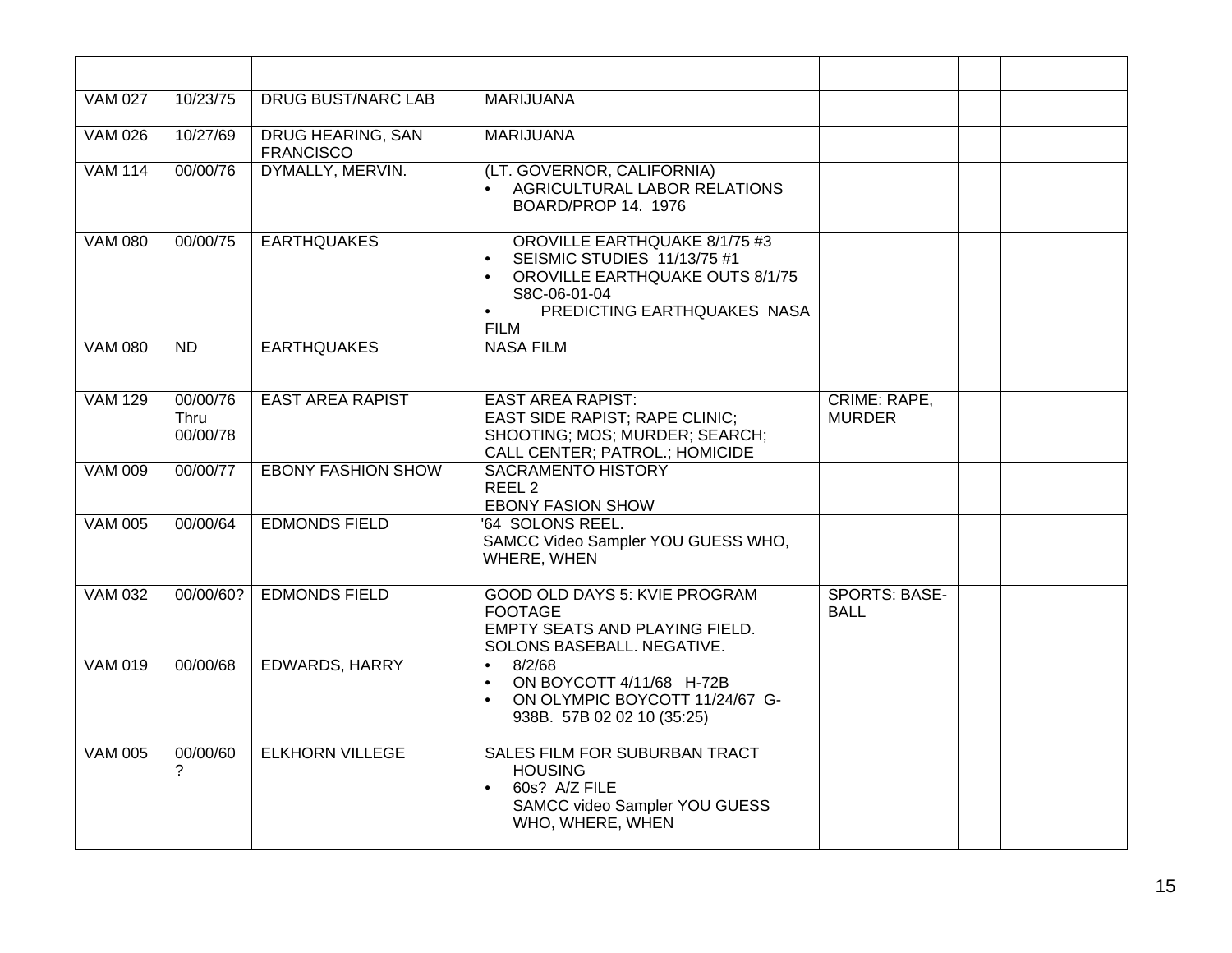| <b>VAM 097</b> | 00/00/75                            | <b>EPPIE'S GREAT RACE</b>  | <b>SAMPLER</b>                                                                                                                                                                                                                                                                                                                                                                                                                                                                                                                                                                                                                                                                                                                                                |  |
|----------------|-------------------------------------|----------------------------|---------------------------------------------------------------------------------------------------------------------------------------------------------------------------------------------------------------------------------------------------------------------------------------------------------------------------------------------------------------------------------------------------------------------------------------------------------------------------------------------------------------------------------------------------------------------------------------------------------------------------------------------------------------------------------------------------------------------------------------------------------------|--|
| <b>VAM 096</b> | 00/00/60                            | <b>ESCAPED CONVICT</b>     | <b>ESCAPEE CAPTURED 1960 B/W</b><br>NEGATIVE.<br><b>ESCAPEE CAPTURED 1960 POSITIVE</b><br>DUB FROM NEGATIVE<br><b>IONE MANHUNT</b>                                                                                                                                                                                                                                                                                                                                                                                                                                                                                                                                                                                                                            |  |
| <b>VAM 110</b> | 00/00/65<br><b>THRU</b><br>00/00/66 | <b>FARM LABOR/UNIONS 1</b> | HENNING ON BRACEROS 1/4/65 G-120<br>BROWN /BRACEROS 8/27/65 G-289A<br><b>BRACEROS ARRIVE, STOCKTON</b><br>8/31/65 G-291<br>BRACEROS AT WORK 9/1/65 G-292<br>REUTHER/DELANO 12/17/65 G-369<br>$\bullet$<br>BROWN/GRAPE PICKETS 12/23/65 G-<br>$\bullet$<br>372B<br><b>CHAVEZ MASTER REEL</b><br>$\bullet$<br>CHAVEZ, FARM LABOR 3/11/66 G-429A<br>CHAVEZ, SUBCOMMITTEE HEARINGS<br>3/14/66 G-429A<br>SUBCOMMITTEE HEARINGS 3/15/66<br>$G-431A$<br>FARM LABOR HEARING 3/16/66 G-<br>$\bullet$<br>423A<br>DELANO TO SACRAMENTO MARCH<br>$\bullet$<br>4/6/66 G-447A<br>DELANO TO SACRAMENTO MARCH<br>4/11/66 G-450A<br>GROWER 2/23/66 G-503B<br>VOTE FOR UFW REPRESENTATION<br>8/31/66 G-552A<br>RALLY<br>HUELGA/GRAPES CHAVEZ MASTER<br>$\bullet$<br><b>REEL</b> |  |
| <b>VAM 111</b> | 00/00/67<br>00/00/68                | <b>FARM LABOR/UNIONS 2</b> | REAGAN/MEDI-CAL 4/20/67 G-873<br>UNRUH/MEDI-CAL 9/8/67 G-863B<br>GROWER 9/27/67 G-880<br>$\bullet$<br>REAGAN/POVERTY 10/3/67 G-886A<br>$\bullet$<br>DELANO BOYCOTT 9/3/68 CHAVEZ<br><b>MASTER REEL</b><br>CHAVEZ PART 2 9/3/68 H-200B<br>$\bullet$<br>GRAPES IN DELANO 8/15/68 H-184A<br>GRAPE BOYCOTT 9/4/68 H-201C<br>$\bullet$<br>HUERTA/PESTICIDES 5/6/69 H-<br>435B                                                                                                                                                                                                                                                                                                                                                                                      |  |
| <b>VAM 112</b> | 00/00/70<br><b>THRU</b>             | <b>FARM LABOR/UNIONS 3</b> | EFFECTS OF STRIKE 8/1/70 H-851A<br>TEAMSTERS RALLY 8/13/70 CHAVEZ<br>$\bullet$                                                                                                                                                                                                                                                                                                                                                                                                                                                                                                                                                                                                                                                                                |  |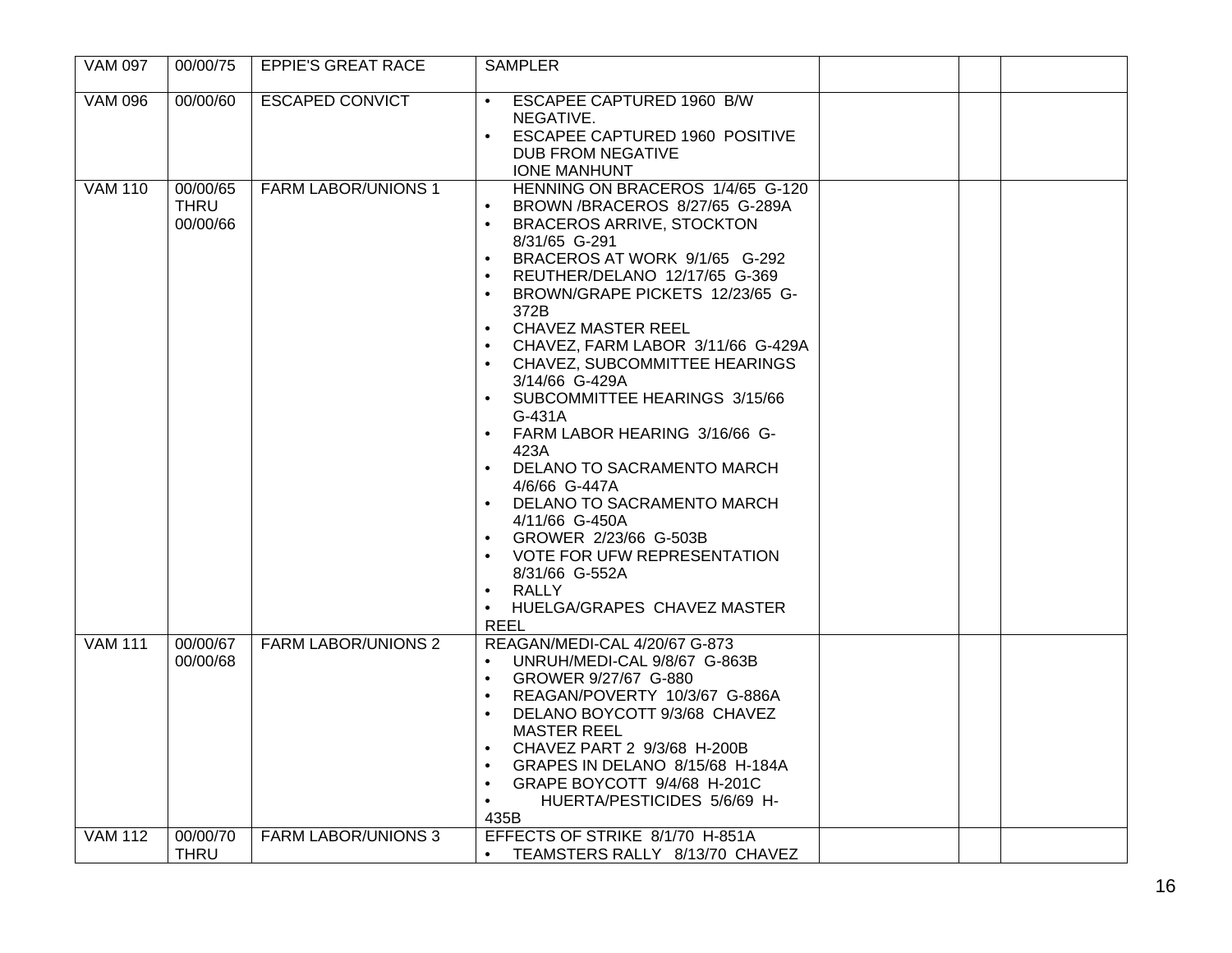|                | 00/00/71 |                            | <b>MASTER REEL</b>                            |  |
|----------------|----------|----------------------------|-----------------------------------------------|--|
|                |          |                            |                                               |  |
|                |          |                            | TEAMSTERS, UFW: STATE CAPITOL<br>$\bullet$    |  |
|                |          |                            | <b>SAC HISTORY 1</b>                          |  |
|                |          |                            | FARMWORKERS SAC HISTORY 1                     |  |
|                |          |                            | UFW VS TEAMSTERS: STATE CAPITOL<br>$\bullet$  |  |
|                |          |                            | SAC HISTORY 2                                 |  |
|                |          |                            | CHICANO FARMWORKERS AT CAPITOL                |  |
|                |          |                            | <b>SAC HISTORY 2</b>                          |  |
|                |          |                            | FARMWORKERS-SALINAS 8/25/70 H-                |  |
|                |          |                            | 872A                                          |  |
|                |          |                            | CRLA PROGRAM VETOED BY REAGAN<br>$\bullet$    |  |
|                |          |                            | 12/28/70 H-896                                |  |
|                |          |                            | CHAVEZ AT SAC STATE 1/18/71<br>$\bullet$      |  |
|                |          |                            | CRLA VINDICATED 7/1/71 J-146C<br>$\bullet$    |  |
|                |          |                            | CRLA NEWS CONF. 7/2/71 J-147B                 |  |
|                |          |                            | CRLA HEARINGS 4/27/71 J-089C<br>$\bullet$     |  |
|                |          |                            | CHAVEZ RELEASED 12/24/71 H-982B               |  |
| <b>VAM 113</b> | 00/00/73 | <b>FARM LABOR/UNIONS 4</b> | TEAMSTERS, UFW 7/12/73 J-785A                 |  |
|                | THRU     |                            | GRAPE HARVEST 8/11/73 J-811A<br>$\bullet$     |  |
|                | 00/00/76 |                            | UFW MARCH TO MODESTO 3/1/75                   |  |
|                |          |                            | GALLO FARM LABOR 5/29/75 #3<br>$\bullet$      |  |
|                |          |                            | UFW PROTEST/CHAVEZ 9/15/75<br>$\bullet$       |  |
|                |          |                            |                                               |  |
|                |          |                            | <b>HEARING 12/3/75 #2</b>                     |  |
|                |          |                            | CHAVEZ-UFW VOTING 1975<br>$\bullet$           |  |
|                |          |                            | CHAVEZ-UFW VOTE OUTS 1975                     |  |
|                |          |                            | <b>UFW PROTEST MARCH</b>                      |  |
|                |          |                            | FARM BILL 1976<br>$\bullet$                   |  |
|                |          |                            | <b>UFW VOTE</b>                               |  |
|                |          |                            | GALLO VOTE 9/10/75<br>$\bullet$               |  |
|                |          |                            | POSSE COMITATAS 1975 OR 1976                  |  |
| <b>VAM 114</b> | 00/00/76 | <b>FARM LABOR/UNIONS 5</b> | <b>AGRICULTURAL LABOR RELATIONS</b>           |  |
|                | 00/00/79 |                            | BOARD-ARLB 6/5/79                             |  |
|                |          |                            | <b>CHAVEZ MASTER REEL</b>                     |  |
|                |          |                            | MIGRANT LABOR CAMPS REEL S-10B-               |  |
|                |          |                            | 16-06-02                                      |  |
|                |          |                            | INTERNATIONAL LETTUCE BOYCOTT                 |  |
|                |          |                            | 6/23/79                                       |  |
|                |          |                            | BILL PASSES DE COLORES S-10B 16-<br>$\bullet$ |  |
|                |          |                            | 06-02                                         |  |
|                |          |                            | <b>FARMWORKERS UFW RALLY</b><br>$\bullet$     |  |
|                |          |                            | CROP CHILD #3                                 |  |
|                |          |                            | YOLO FARM LABOR HOUSING AND<br>$\bullet$      |  |
|                |          |                            | <b>SCHOOLS</b>                                |  |
|                |          |                            | SCHOOLBUS TAKES CHILDREN TO                   |  |
|                |          |                            | <b>SCHOOL</b>                                 |  |
|                |          |                            | AGRICULTURAL LABOR RELATIONS<br>$\bullet$     |  |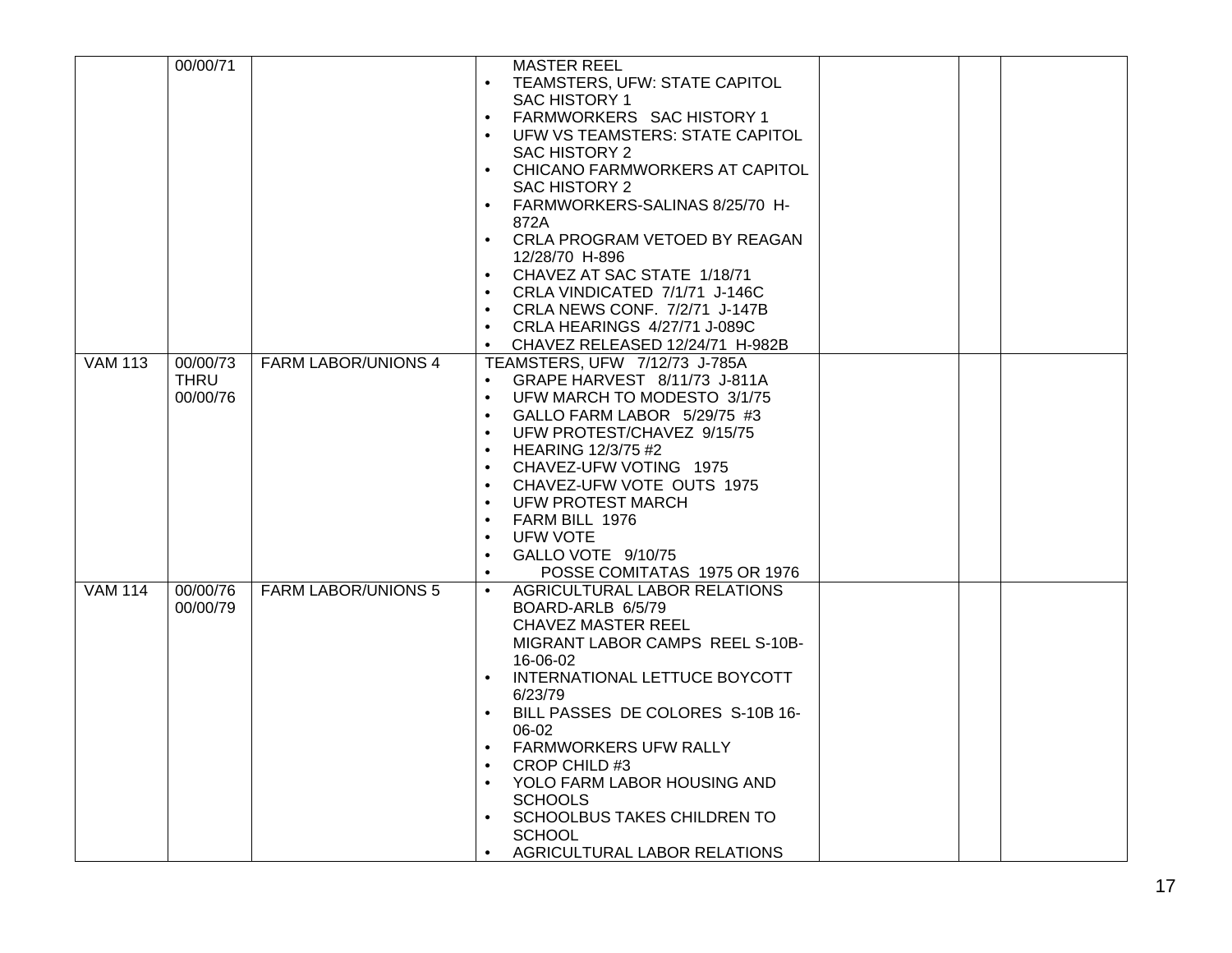|                |                      |                                            | BOARD/PROP 14. 1976                                                                                                                                                                               |                 |  |
|----------------|----------------------|--------------------------------------------|---------------------------------------------------------------------------------------------------------------------------------------------------------------------------------------------------|-----------------|--|
|                |                      |                                            |                                                                                                                                                                                                   |                 |  |
| <b>VAM 012</b> | 03/16/66             | <b>FARM WORKERS</b>                        | AT WORK. MARCH TO SACRAMENTO.<br>INTERIVEW.                                                                                                                                                       | $\overline{XX}$ |  |
| <b>VAM 015</b> | ND.                  | <b>FARMWORKERS</b>                         |                                                                                                                                                                                                   |                 |  |
| <b>VAM 008</b> | 04/26/68<br>?        | <b>FARMWORKERS IN FIELDS</b>               | <b>SACRAMENTO HISTORY</b><br>REEL <sub>1</sub><br><b>FARMWORKERS IN FIELDS</b>                                                                                                                    |                 |  |
| <b>VAM 063</b> | 25/72                | <b>FARRELL'S CRASH</b>                     | AIRPLANE CRASHES INTO FARRELL'S ICE<br>CREAM STORE.                                                                                                                                               |                 |  |
| <b>VAM 130</b> | 00/00/79             | FEINTSTEIN, DIANE,<br>MAYOR, SF            | <b>MILK MEMORIAL SERVICE:</b><br>STATEMENT RE HARRY BRITT                                                                                                                                         |                 |  |
| <b>VAM 058</b> | 01/00/71             | FINCH, ROBERT                              | RONALD REAGAN: INAUGURATION,<br>2ND TERM. OUTS                                                                                                                                                    |                 |  |
| <b>VAM 037</b> | 00/00/50s<br>2       | <b>FIUME FOOTAGE</b>                       | GOOD OLD DAYS 10: KVIE PROGRAM<br><b>FOOTAGE</b><br><b>FIUME FOOTAGE</b><br><b>STATE FAIR</b><br>$\bullet$                                                                                        |                 |  |
| <b>VAM 022</b> | 09/9/95              | <b>FLOAT PREPERATION</b>                   | <b>CARNIVAL OF LIGHTS</b>                                                                                                                                                                         |                 |  |
| <b>VAM 074</b> | 00/00/64             | <b>FLOODS</b>                              | WILD WATER 1964. 30 MIN SPECIAL.<br>35:26. S8B 05-01-08<br>CALIFORNIA FLOODS N. CALIF LOCAL.<br>$\bullet$<br>35:26 1964. S8B 05-01-05<br>RIO VISTA FLOOD, 1964 AZ-F                               |                 |  |
| <b>VAM 075</b> | 00/00/64             | <b>FLOODS</b>                              | WILD WATER FLOODS 1964 35:26. S<br>$\bullet$<br>8B 05 01 07<br>OROVILLE DAM-FIRST BUCKET<br>$\bullet$<br>POURED 4/28/63 S8A 04 02 05                                                              |                 |  |
| <b>VAM 081</b> | 08/67<br>863-B2      | <b>FLYING SAUCER CAR</b>                   |                                                                                                                                                                                                   |                 |  |
| <b>VAM 095</b> | 02/22/74             | <b>FOOD GIVE AWAY</b>                      | HEARST/SLA (Symbionese Liberation Army)<br>FOOD GIVE AWAY S13A 21-02-03<br>$\bullet$<br>35:42                                                                                                     |                 |  |
| <b>VAM 098</b> | 11/21/70             | FOOTBALL: CAL-<br><b>STANFORD BIG GAME</b> | JIM PLUNKETT H 951A 11/19/70<br>$\bullet$<br>CAL-STANFORD BIG GAME H 953A<br>$\bullet$<br>11/21/70<br>PLUNKETT-HEISMAN H 956B 11/24/70<br>$\bullet$<br>STANFORD RETURNS H 991 1/2/71<br>$\bullet$ |                 |  |
| <b>VAM 098</b> | 00/00/78<br>07/30/80 | <b>FOOTBALL: OAKLAND</b><br><b>RAIDERS</b> | PLUNKETT INTERVIEW SANTA ROSA<br>$\bullet$<br>CAMP 7/30/80 OAKLAND<br>RAIDERS CAMP 18-01-13 7/30/80<br>$\bullet$                                                                                  |                 |  |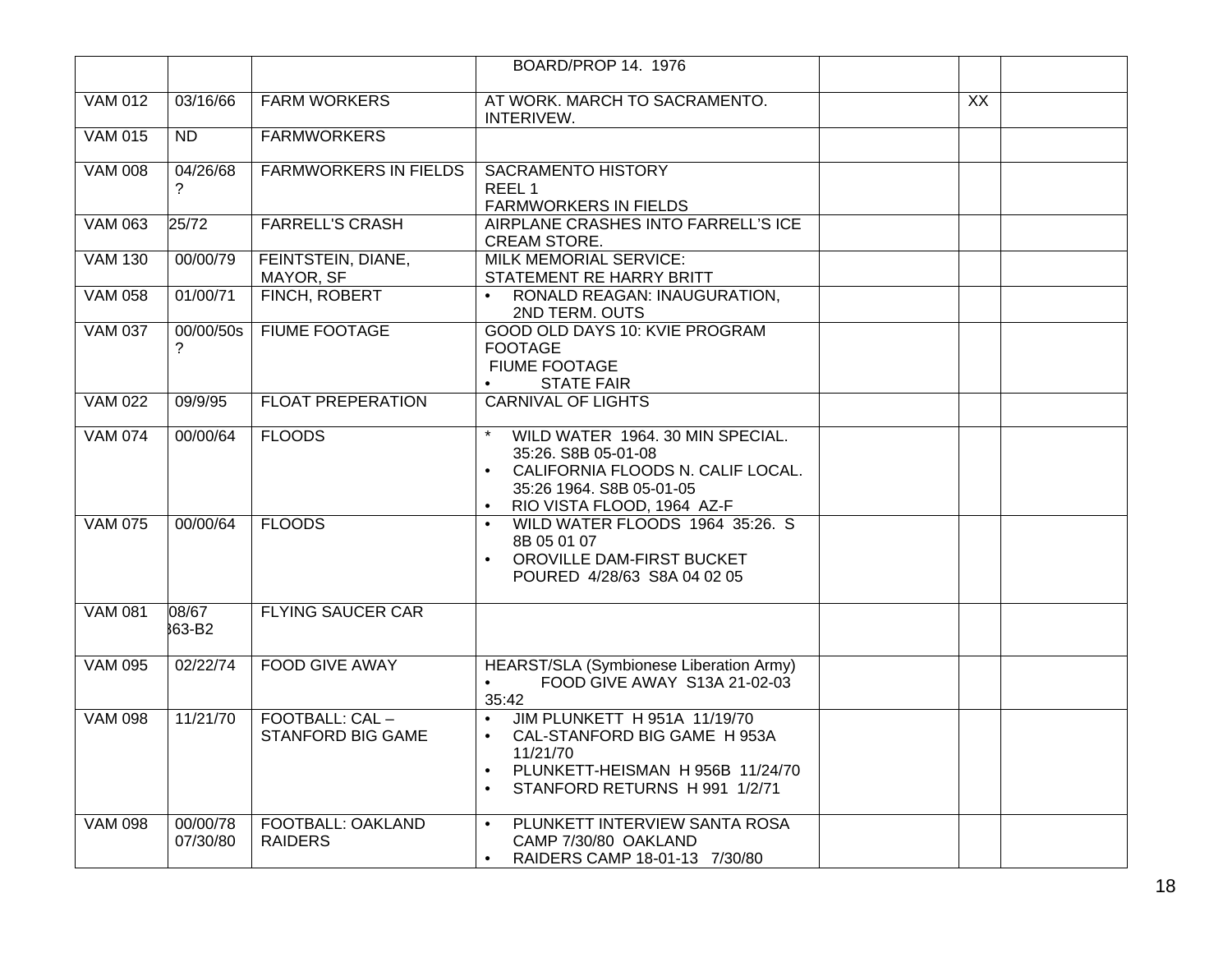|                |                 |                                             | PLUNKETT INTERVIEW Santa Rosa                                                                                                                                                                                                                                                                                                                                                                                                                                                                                                                                                                                                                                     |                                                          |  |
|----------------|-----------------|---------------------------------------------|-------------------------------------------------------------------------------------------------------------------------------------------------------------------------------------------------------------------------------------------------------------------------------------------------------------------------------------------------------------------------------------------------------------------------------------------------------------------------------------------------------------------------------------------------------------------------------------------------------------------------------------------------------------------|----------------------------------------------------------|--|
|                |                 |                                             | Camp S 12 A 18-01-06 1978                                                                                                                                                                                                                                                                                                                                                                                                                                                                                                                                                                                                                                         |                                                          |  |
| <b>VAM 072</b> | 00/00/68        | <b>FOOTBALL: SF FORTY</b><br><b>NINERS</b>  | <b>FOOTBALL PRACTICE.</b>                                                                                                                                                                                                                                                                                                                                                                                                                                                                                                                                                                                                                                         |                                                          |  |
| <b>VAM 098</b> | 11/21/70        | FOOTBALL: STANFORD -<br><b>CAL BIG GAME</b> | JIM PLUNKETT H 951A 11/19/70<br>CAL-STANFORD BIG GAME H 953A<br>11/21/70<br>PLUNKETT-HEISMAN H956B 11/24/70<br>$\bullet$<br>STANFORD RETURNS H 991 1/2/71<br>$\bullet$                                                                                                                                                                                                                                                                                                                                                                                                                                                                                            |                                                          |  |
| <b>VAM 055</b> | 09/04/75<br>#2. | FORD, GERALD                                | (US PRESIDENT)<br>PREPERATIONS FOR FORD'S VISIT TO<br>SACRAMENTO, 9/5/75                                                                                                                                                                                                                                                                                                                                                                                                                                                                                                                                                                                          |                                                          |  |
| <b>VAM 103</b> | 09/04/75        | FORD, GERALD                                | PREPERATIONS FOR FORD'S VISIT TO<br>SACRAMENTO, 9/5/75<br>9/4/75 #2 TRT 04:06                                                                                                                                                                                                                                                                                                                                                                                                                                                                                                                                                                                     |                                                          |  |
| <b>VAM 053</b> | 00/00/76?       | FORD, GERALD.                               | (US PRESIDENT)<br>REAGAN CAMPAIGN COMMENTS.<br>REAGAN R.-HISTORICAL R-1 INS AND<br><b>OUTS REEL</b><br>Compilation reel, many subjects                                                                                                                                                                                                                                                                                                                                                                                                                                                                                                                            |                                                          |  |
| <b>VAM 064</b> | 00/00/64        | FREE SPEECH MOVEMENT<br>- FSM               | JACK WEINBERG. SPROUL PLAZA<br>$\bullet$<br>PROTESTERS. UC BERK.<br>• WEINBERG IN POLICE CAR, SPROUL<br>PLAZA PROTEST. UC BERK.<br>SPROUL PLAZA PROTEST. G 82<br>11/11/64 FSM 3A UC BERK.;<br>MARIO SAVIO AT SPROUL. G 82<br>11/11/64 FSM 3B<br>UC BERK. SIT-IN. G 99A 12/64 FSM 4<br>$\bullet$<br>JOAN BAEZ G 99A 12/64 FSM 4<br>MARIO SAVIO G 99A 12/64 FSM 4<br>$\bullet$<br>MARIO SAVIO UC BERK.; GREEK<br>THEATER S7B 02 02 08 12/7/64 FSM 5<br>BERK RIOTS UC BERK. SIT-IN. S7B 02<br>02 03 12/2/64 FSM 6<br>UC BERK.; SPROUL PLAZA, SAVIO. G<br>102 12/9/64 FSM 7A<br>UC BERK., SPROUL PLAZA G 103A<br>12/10/64 FSM 7B<br>SAVIO SPEECH: G 103A 12/10/64 FSM | <b>PROTEST: FREE</b><br><b>SPEECH</b><br><b>MOVEMENT</b> |  |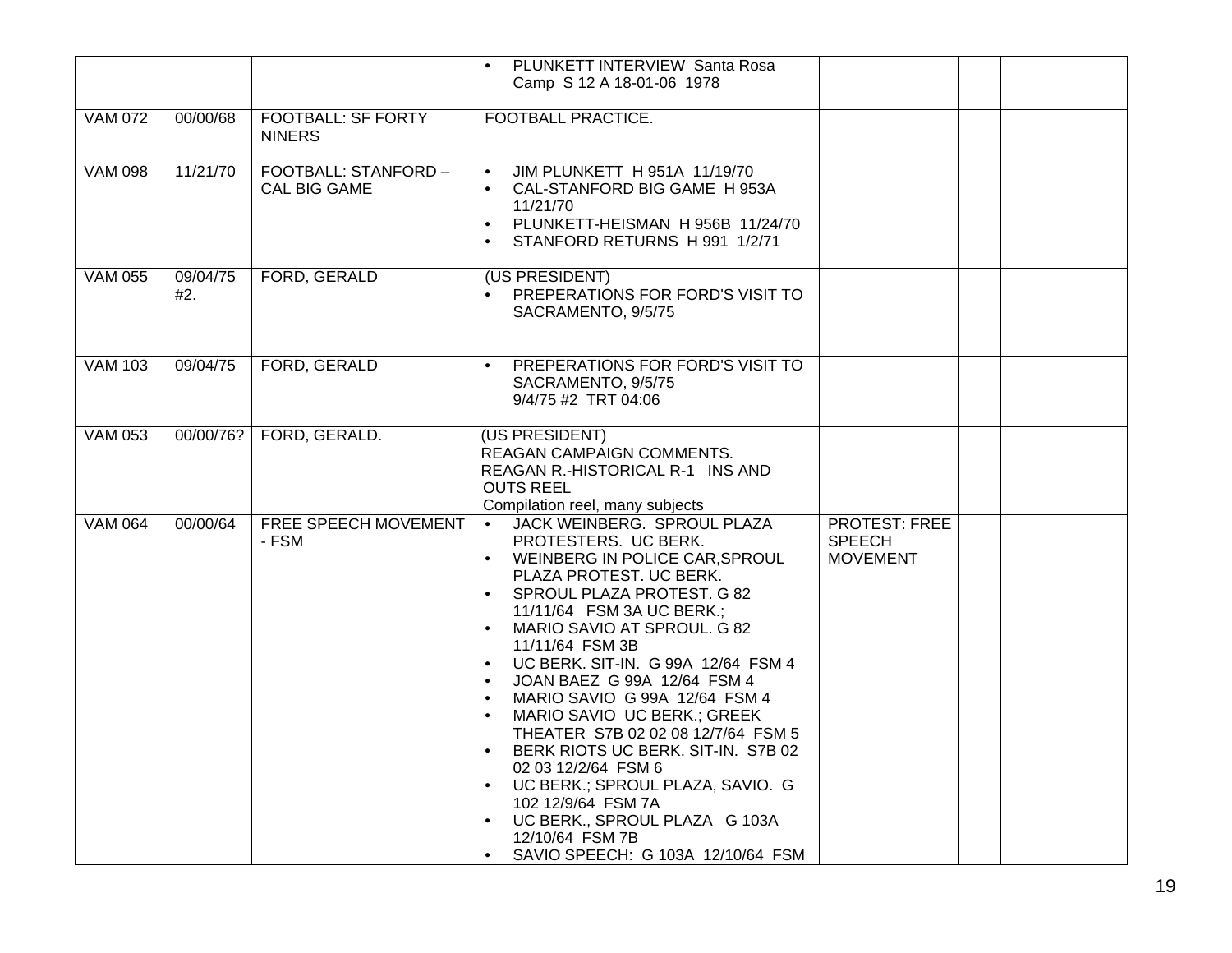|                |                                   |                                | 7B<br>FSM ABORTIVE SIT-IN. UC BERK G 91<br>11/24/64<br>MARIO SAVIO. SAVIO AT STA. RITA<br>$\bullet$<br>JAIL. S7B 02 02 08 12/67 FSM 5<br>MARIO SAVIO S7B 02 02 08 12/67 FSM<br>5                                                                        |  |  |
|----------------|-----------------------------------|--------------------------------|---------------------------------------------------------------------------------------------------------------------------------------------------------------------------------------------------------------------------------------------------------|--|--|
| <b>VAM 019</b> | 00/00/67                          | FREE SPEECH MOVEMENT<br>(FSM)  | REAGAN RESPONDS. HYAKAWA. JAY<br>$\bullet$<br>MICHAELS VAM 019-1<br>EDWARDS ON OLYMPIC BOYCOTT,<br>1967. VAM 019-1<br>P. GILLINGHAM-BLACK ATHLETES<br>PROTEST, 1967. V<br>REAGAN RESPONDS. HYAKAWA.<br>$\bullet$<br>JAY MICHAELS VAM 019-1<br>$\bullet$ |  |  |
| <b>VAM 019</b> | 00/00/68                          | FREE SPEECH MOVEMENT<br>(FSM). | REAGAN RESPONDS TO PROTESTS.<br>$\bullet$<br>1968 57B 02 02 10 (35:25)                                                                                                                                                                                  |  |  |
| <b>VAM 124</b> | <b>ND</b>                         | <b>FREEWAY HEARINGS</b>        | 05.002 CA/BROWN                                                                                                                                                                                                                                         |  |  |
| <b>VAM 021</b> | 10/31/73                          | <b>FRIEDMAN</b>                | <b>UFOs</b>                                                                                                                                                                                                                                             |  |  |
| <b>VAM 013</b> | 05/29/75<br>#3                    | <b>GALLO FARM LABOR</b>        | <b>UFW /TEAMSTERS.</b>                                                                                                                                                                                                                                  |  |  |
| <b>VAM 013</b> | 05/29/75                          | <b>GALLO WINERY</b>            | <b>GALLO FARM LABOR: UFW ELECTONS</b>                                                                                                                                                                                                                   |  |  |
| <b>VAM 113</b> | 12/03/75                          | <b>GARAMENDI, JOHN</b>         | 9STATE ASSEMBLY, CALIFORNIA)<br><b>HEARING 12/3/75 #2</b>                                                                                                                                                                                               |  |  |
| <b>VAM 004</b> | 00/00/43<br><b>OR</b><br>00/00/44 | <b>GARDENING FOR VICTORY</b>   | PROGRAM<br>WW2 victory gardens in Sacramento.<br>A McClatchy Bee production.<br>TRT 24:00 1943 or 1944.<br>LOST.                                                                                                                                        |  |  |
| <b>VAM 005</b> | 00/00/43<br><b>OR</b><br>00/00/44 | <b>GARDENING FOR VICTORY</b>   | PROGRAM<br>WW2 victory gardens in Sacramento. A<br>McClatchy Bee<br>production.<br>SAMCC Video Sampler YOU GUESS<br>WHO, WHERE, WHEN                                                                                                                    |  |  |
| <b>VAM 120</b> | 00/00/43                          | <b>GARDENING FOR VICTORY</b>   | SACRAMENTO VICTORY GARDENS.<br>CA 1943, 44.<br>MC CLATCHY BEE PROD.<br>$\bullet$<br>SEGMENT IN 'WHO, WHERE, WHEN'<br><b>VAM 005</b>                                                                                                                     |  |  |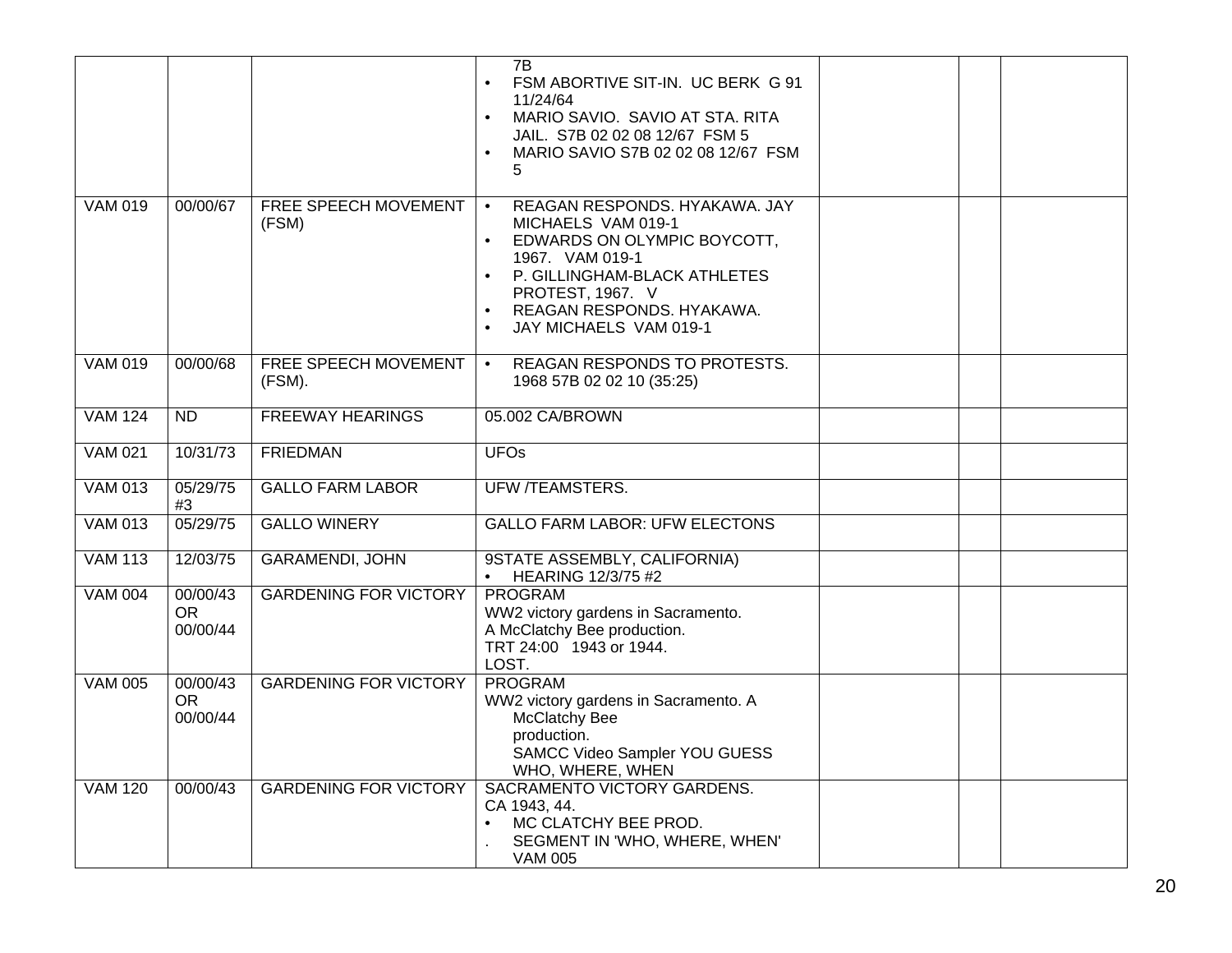| <b>VAM 081</b> | 00/00/73<br>00/00/74                 | <b>GAS RATIONING</b>                             | GAS RATIONING: 4/3/73 VAM 081<br>$\bullet$<br>BAY AREA CARS: 3/8/74-J 990 VAM<br>$\bullet$<br>081<br>GAS LINES: 1979 (35:57) VAM 081<br>$\bullet$                                                                                      |                                     |              |              |
|----------------|--------------------------------------|--------------------------------------------------|----------------------------------------------------------------------------------------------------------------------------------------------------------------------------------------------------------------------------------------|-------------------------------------|--------------|--------------|
| <b>VAM 130</b> | 00/00/82                             | <b>GAY CULTURE</b>                               | <b>GAY SUPPORT, SELF SUFFICIENCY:</b><br>CASTRO, SF.                                                                                                                                                                                   |                                     |              |              |
| <b>VAM 019</b> | 01/24/68                             | <b>GILLINGHAM</b>                                | -BLACK ATHLETES PROTEST (UC Berk.<br>basketball)<br>1/24/68 G-993A 57B 02 02 1<br>$\bullet$                                                                                                                                            |                                     |              |              |
| <b>VAM 037</b> | 00/00/50s<br>?                       | <b>GLIVES FOOTAGE</b>                            | GOOD OLD DAYS 10: KVIE PROGRAM<br><b>FOOTAGE</b><br>HOME MOVIES. (KVIE "GOOD OLD DAYS")<br>FAMILY CHRISTMAS '49-50<br>JFK FUNERAL ON TV<br><b>GRADUATION, GREEK THEATER, UC</b><br><b>BERKELEY</b>                                     |                                     |              |              |
| <b>VAM 032</b> | 00/00/60?                            | <b>GOLDSONG, BILL</b>                            | GOOD OLD DAYS 5: KVIE PROGRAM<br><b>FOOTAGE</b><br>PRESIDENT: SOLONS. INTERVIEW: FIRING<br>OF GEN MANAGER BRENNER.                                                                                                                     | <b>SPORTS: BASE-</b><br><b>BALL</b> | $\mathsf{X}$ | <b>BILL</b>  |
| <b>VAM 032</b> | 00/00/60?                            | <b>GOLDSONG, BILL</b>                            | GOOD OLD DAYS 5: KVIE PROGRAM<br><b>FOOTAGE</b><br>PRESIDENT: SOLONS. INTERVIEW.<br>NEGATIVE.                                                                                                                                          | <b>SPORTS: BASE-</b><br><b>BALL</b> | X            | <b>NAHAN</b> |
| <b>VAM 054</b> | 00/00/64                             | <b>GOLDWATER, BARRY</b>                          | <b>US SENATOR, ARIZONA</b><br>PRESIDENTIAL CAMPAIGN: 1964<br>$\bullet$<br>Goldwater in Sacramento.                                                                                                                                     |                                     |              |              |
| <b>VAM 044</b> | <b>ND</b>                            | <b>GOOD OLD DAYS</b>                             | <b>KVIE</b><br>STEVE LA ROSA, PRODUCER                                                                                                                                                                                                 | <b>PROGRAM</b>                      |              |              |
| <b>VAM 028</b> | 00/00/40s                            | <b>GOOD OLD DAYS 1: KVIE</b><br>PROGRAM FOOTAGE; | <b>BUSSES, STREET CARS, STREET TRAFFIC</b><br>1940s.                                                                                                                                                                                   |                                     |              |              |
| <b>VAM 037</b> | 00/00/50s<br>?                       | <b>GOOD OLD DAYS 10: KVIE</b><br>PROGRAM FOOTAGE | : KVIE "GOOD OLD DAYS"<br><b>STATE FAIR</b>                                                                                                                                                                                            |                                     |              |              |
| <b>VAM 029</b> | 00/00/30s<br><b>THRU</b><br>00/00/73 | <b>GOOD OLD DAYS 2: KVIE</b><br>PROGRAM FOOTAGE  | CARL PHELPS; REEL 1: STREET CARS<br>$\bullet$<br>CARL PHELPS; REEL 2<br>$\bullet$<br>STATE FAIR 1935<br>$\bullet$<br>R. GLINES: CWSL PATROL OAK PARK<br>$\bullet$<br>PARADE 1955<br>R GLINES: "SCRAPS", PUTTING UP TV<br><b>ANTENA</b> |                                     |              |              |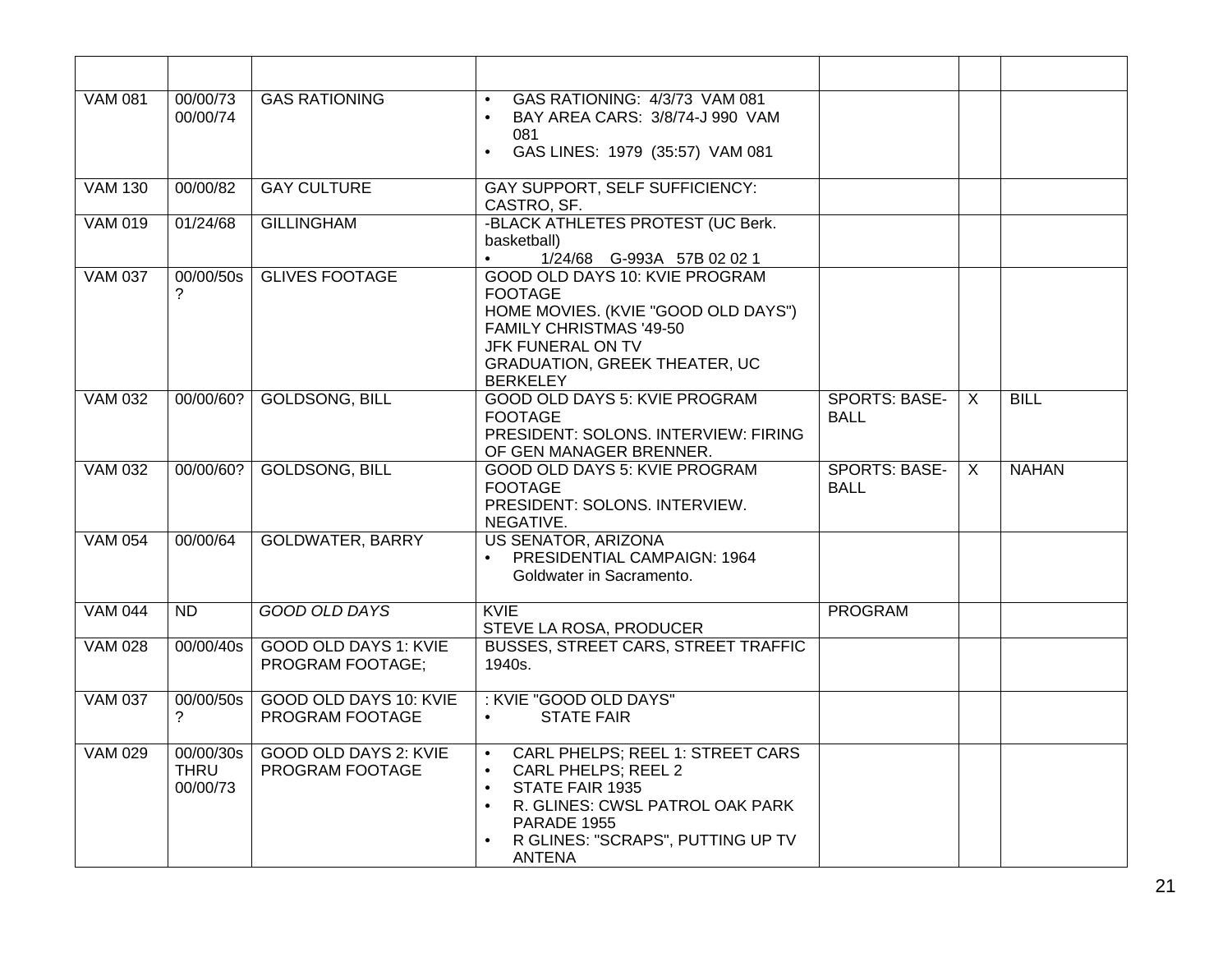|                |                                     |                                                                            | SOLONS: 1952-60 PARTIAL S12A-18-02-<br>$\bullet$<br>01<br>STATE FAIR 1959 S7A-01-03-01<br>$\bullet$<br>STATE FAIR-PARTIAL S7A-01-03-03<br>STATE FAIR: INTERVIEW MAID OF<br>$\bullet$<br>CALIF. S7A-01-03-03<br>BRUSCIA REEL1930s? ALHAMBRA<br>$\bullet$<br>THEATER, KIDS SKATING,<br><b>BOXING</b> |  |  |
|----------------|-------------------------------------|----------------------------------------------------------------------------|----------------------------------------------------------------------------------------------------------------------------------------------------------------------------------------------------------------------------------------------------------------------------------------------------|--|--|
| <b>VAM 030</b> | 00/00/30s<br><b>THRU</b>            | <b>GOOD OLD DAYS 3: KVIE</b><br>PROGRAM FOOTAGE                            | GOOD OLD DAYS 3: KVIE PROGRAM<br><b>FOOTAGE</b><br><b>STATE FAIR</b><br>STOCKTON/BROADWAY SITE.<br><b>PARADE</b><br>LUNCHEON, FASHION SHOW<br><b>SCOTISH GAMES</b><br>MAID OF CALIF JUDGING<br>MAID OF CALIF INTERVIEW<br>BRUSCIA REEL1930s? ALHAMBRA<br>THEATER, KIDS SKATING,<br><b>BOXING</b>   |  |  |
| <b>VAM 031</b> | 00/00/20<br><b>THRU</b><br>00/00/73 | <b>GOOD OLD DAYS 4: KVIE</b><br>PROGRAM FOOTAGE                            | <b>TITAN TEST FIRING; AEROJET</b><br>SACRAMENTO SOLONS<br>PADDLEWHEELERS-DELTA KING 1959-<br>1975<br>SAVE THE ALHAMBRA                                                                                                                                                                             |  |  |
| <b>VAM 032</b> | 00/00/60<br><b>THRU</b><br>00/00/75 | <b>GOOD OLD DAYS 5: KVIE</b><br>PROGRAM FOOTAGE                            |                                                                                                                                                                                                                                                                                                    |  |  |
| <b>VAM 033</b> | 00/00/50s                           | <b>GOOD OLD DAYS 6: KVIE</b><br>PROGRAM FOOTAGE                            | SEE VAM 030<br><b>STATE FAIR</b>                                                                                                                                                                                                                                                                   |  |  |
| <b>VAM 034</b> | 00/00/46                            | GOOD OLD DAYS 7: KVIE<br>PROGRAM FOOTAGE                                   | PROGRAM. MARKETING FILM PROMOTING<br>THE 1946 BASEBALL SEASON                                                                                                                                                                                                                                      |  |  |
| <b>VAM 035</b> | 00/00/50s<br>?                      | <b>GOOD OLD DAYS 8: KVIE</b><br>PROGRAM FOOTAGE                            | ; VIEWS OF SACRAMENTO. COPYRIGHT<br><b>SVEN</b>                                                                                                                                                                                                                                                    |  |  |
| <b>VAM 036</b> | 00/00/50s<br>?                      | <b>GOOD OLD DAYS 9: KVIE</b><br>PROGRAM FOOTAGE<br><b>SVEN'S FOOTAGE 2</b> | GOOD OLD DAYS 9: KVIE PROGRAM<br><b>FOOTAGE</b><br>VIEWS OF SACRAMENTO. COPYRIGHT<br><b>SVEN</b>                                                                                                                                                                                                   |  |  |
| <b>VAM 055</b> | 00/00/67                            | <b>GOVERNOR'S MANSION</b>                                                  | Nancy Reagan: old mansion unsuitable.<br>$\bullet$<br>New mansion construction. (35:88)                                                                                                                                                                                                            |  |  |
| <b>VAM 005</b> | 07/22/70                            | <b>GOVERNORS MANSION</b><br><b>TOUR</b>                                    | 07/22/70 A-Z FILE<br>$\bullet$<br>SAMCC video Sampler YOU GUESS<br>WHO, WHERE, WHEN                                                                                                                                                                                                                |  |  |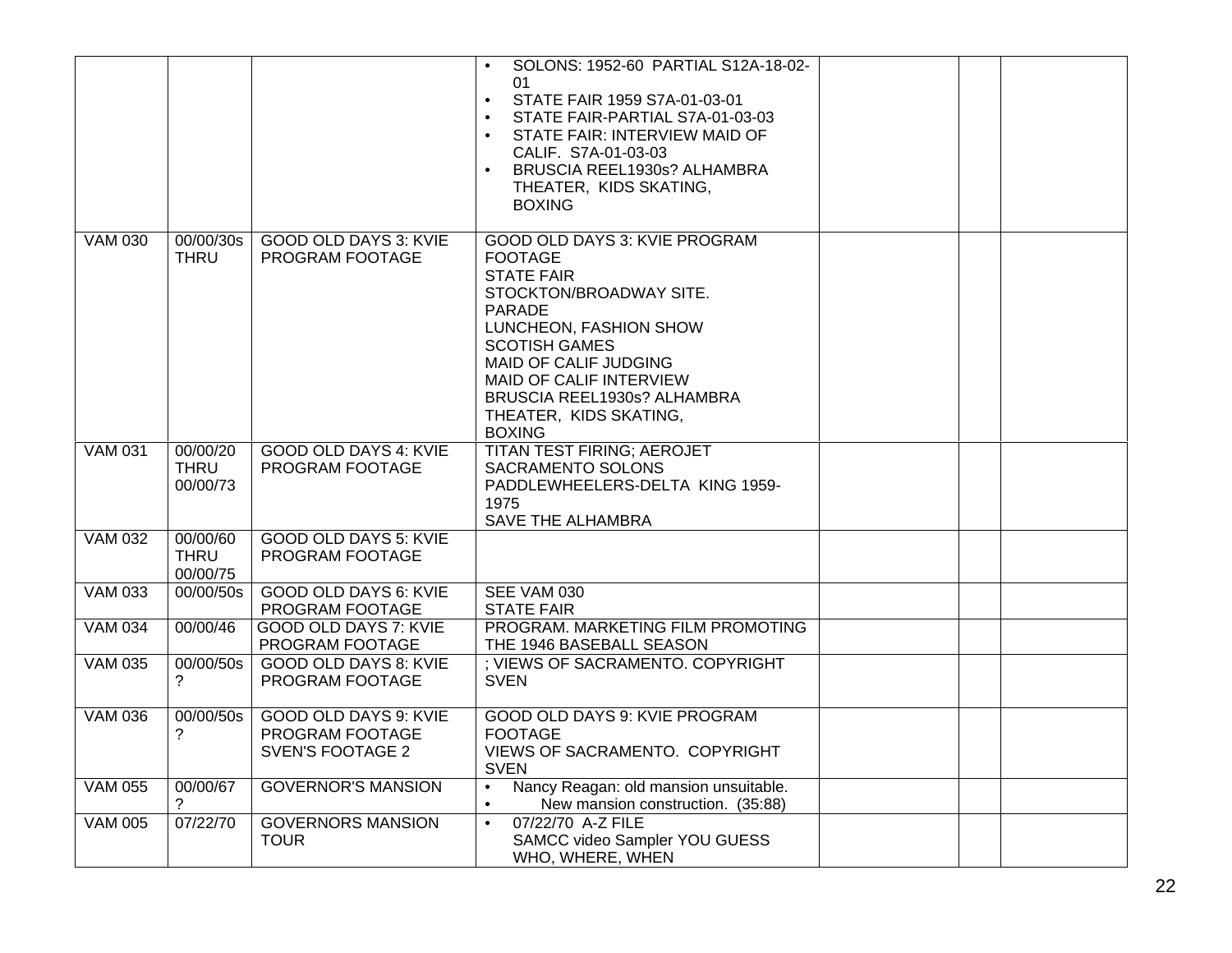| <b>VAM 013</b> | 7/11/73                             | <b>GRAPE HARVEST</b><br>1:00 | <b>WINE GRAPES.</b>                                                                                                                                                                                                                                                                                                                                                                                |                 |  |
|----------------|-------------------------------------|------------------------------|----------------------------------------------------------------------------------------------------------------------------------------------------------------------------------------------------------------------------------------------------------------------------------------------------------------------------------------------------------------------------------------------------|-----------------|--|
| <b>VAM 068</b> | ND                                  | <b>GREEN, LORNE</b>          | <b>LORNE GREEN INTERIVEW</b><br>DAN BLOCKER INTERVIEW                                                                                                                                                                                                                                                                                                                                              |                 |  |
| <b>VAM 107</b> | 25/69                               | <b>GROUNDBREAK</b>           | <b>RAILROAD MUSEUM</b><br>04/25/69<br>H-429A                                                                                                                                                                                                                                                                                                                                                       |                 |  |
| <b>VAM 015</b> | 04/27/67                            | <b>GROWER</b>                |                                                                                                                                                                                                                                                                                                                                                                                                    |                 |  |
| <b>VAM 012</b> | 03/00/66                            | <b>GROWERS</b>               | <b>INTERVIEWS: FARM LABOR</b>                                                                                                                                                                                                                                                                                                                                                                      | $\overline{XX}$ |  |
| <b>VAM 021</b> | 10/15/73                            | HARDER, JAMES                | <b>PROFESSOR ON UFOS</b>                                                                                                                                                                                                                                                                                                                                                                           |                 |  |
| <b>VAM 013</b> | 08/11/73                            | <b>HARVEST, GRAPES</b>       | <b>GRAPE HARVEST</b>                                                                                                                                                                                                                                                                                                                                                                               |                 |  |
| <b>VAM 012</b> | 03/14/66                            | <b>HEARINGS, FARM LABOR</b>  | US SENATE SUBCOMMITTEE ON<br>MIGRATORY FARM LABOR, DELANO, CA.                                                                                                                                                                                                                                                                                                                                     |                 |  |
| <b>VAM 092</b> | 00/00/74<br><b>THRU</b><br>00/00/76 | <b>HEARST</b><br><b>SLA</b>  | .; SLA (Symbionese Liberation Army)<br>• HEARST KIDNAPPIN J963A 2/5/74 B<br>ROLL, G<br>YOUNGER ON KIDNAPPNG K-023C<br>$\bullet$<br>4/15/74<br>WENDY YOSHIMURA 2/5/74 1/11/77<br>#2 AZ-4<br>MOS ON HEARST 3/19/76 #1<br>$\bullet$<br><b>SLA TAPES OUTTAKES</b><br>NEWS REPORTS 2/20/76 HEARST<br>$\bullet$<br><b>GUILTY</b><br>MISCELLANEOUS OUTS<br>$\bullet$<br>JACK SCOTT 4/9/75 #2<br>$\bullet$ |                 |  |
| <b>VAM 093</b> | 00/00/74<br><b>THRU</b><br>00/00/76 | <b>HEARST</b><br><b>SLA</b>  | SLA (Symbionese Liberation Army)<br><b>RESIDENCE, BERKELEY</b><br>$\bullet$<br>HEARST/HILLSBOROUGH<br>$\bullet$<br><b>SLA TAPE</b><br>$\bullet$<br><b>CHRONICLE</b><br>$\bullet$<br><b>HEARST IRONY</b><br>PATTY HEARST L.A.<br>$\bullet$<br><b>HEARST</b><br>$\bullet$<br><b>HEARST PSYCHIATRIST</b><br>$\bullet$<br>HEARST TRIAL 2/17/76<br>$\bullet$                                            |                 |  |
| <b>VAM 094</b> | 00/00/76                            | <b>HEARST</b><br><b>SLA</b>  | (Symbionese Liberation Army)<br><b>HEARST 3/18/76</b><br><b>HEARST TAPE</b><br>$\bullet$<br><b>HEARST 3/16/76</b><br>$\bullet$                                                                                                                                                                                                                                                                     |                 |  |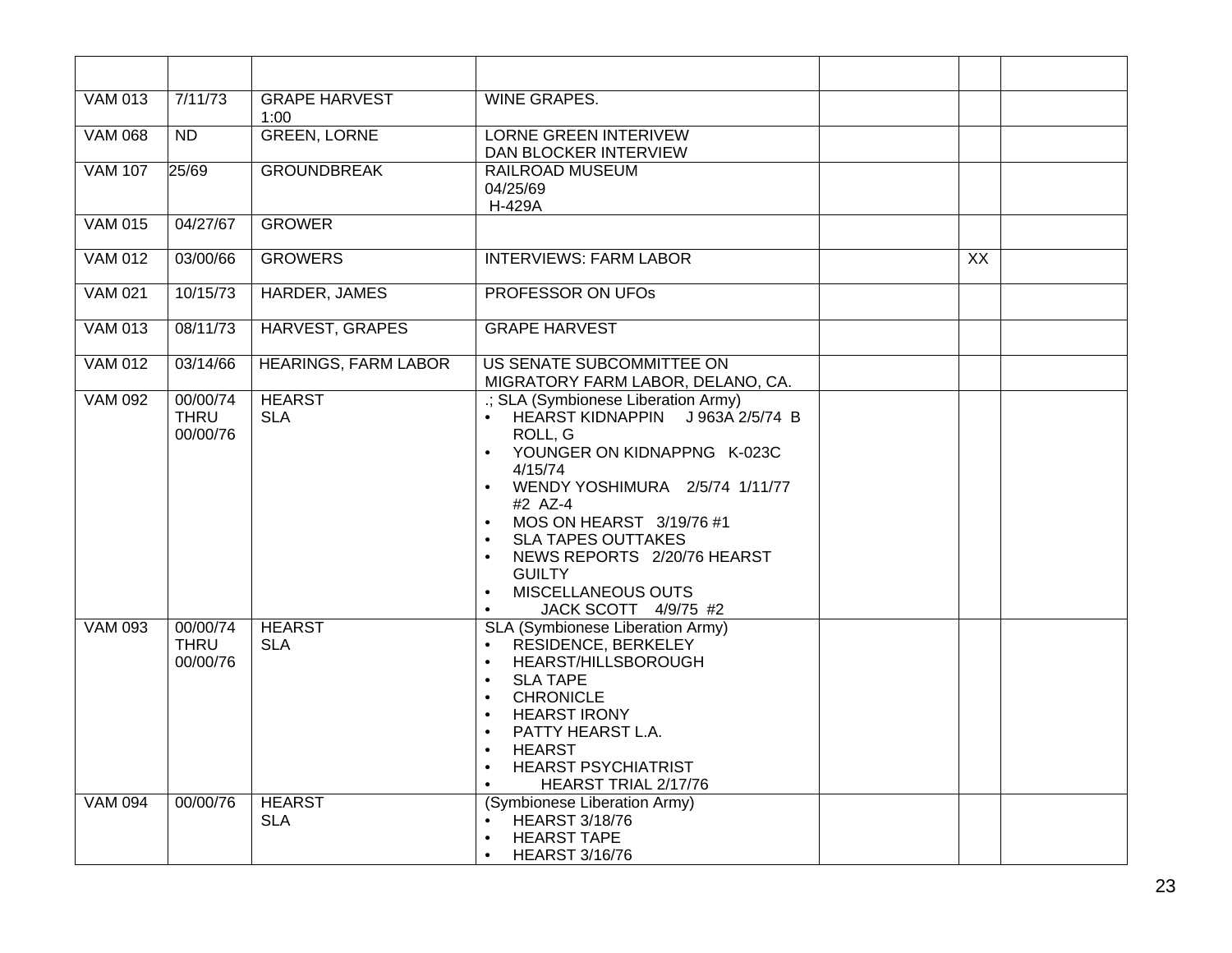|                    |          |               | <b>HEARST 3/18/76 11PM</b>                    |  |  |
|--------------------|----------|---------------|-----------------------------------------------|--|--|
|                    |          |               | $\bullet$<br><b>HEARST TRIAL</b><br>$\bullet$ |  |  |
|                    |          |               | PATTY HEARST 4/14/76                          |  |  |
|                    |          |               | $\bullet$                                     |  |  |
|                    |          |               | HEARST CASE 3/19/76                           |  |  |
|                    |          |               | SPECTATORS HEARST TRIAL<br>$\bullet$          |  |  |
|                    |          |               | P. HEARST:<br>$\bullet$                       |  |  |
|                    |          |               | DR. HENRY KOZOL/HEARST 3/10/76<br>$\bullet$   |  |  |
| <b>VAM 095</b>     | 02/22/74 | <b>HEARST</b> | HEARST/SLA (Symbionese Liberation Army)       |  |  |
|                    |          | <b>SLA</b>    | FOOD GIVE AWAY S13A 21-02-03<br>$\bullet$     |  |  |
|                    |          |               | 35:42                                         |  |  |
| VAM 101 A 00/00/75 |          | <b>HEARST</b> | (Symbionese Liberation Army)                  |  |  |
|                    |          | <b>SLA</b>    | HEARST DEFENSE, TRIAL, 1975; R-3. ROLL        |  |  |
|                    |          |               | 1                                             |  |  |
|                    |          |               | <b>HEARST TRIAL</b><br>$\bullet$              |  |  |
|                    |          |               | PATTY HEARST<br>$\bullet$                     |  |  |
|                    |          |               | <b>HEARST CASE -11/13/75</b><br>$\bullet$     |  |  |
|                    |          |               | <b>HEARST PLEA -11/10/75</b><br>$\bullet$     |  |  |
|                    |          |               | HEARST TRIAL-11/7/75<br>$\bullet$             |  |  |
|                    |          |               | PATTY HEARST<br>$\bullet$                     |  |  |
|                    |          |               | <b>SLA PONTIAC</b>                            |  |  |
|                    |          |               | SACRAMENTO HEARST HOME<br>$\bullet$           |  |  |
|                    |          |               |                                               |  |  |
|                    |          |               | ROBERT STEVENSON<br>$\bullet$                 |  |  |
|                    |          |               | SPENCER ON PATTY'S TRIAL 9/17/75<br>$\bullet$ |  |  |
|                    |          |               | HEARST DEFENSE, TRIAL, 1975.<br>$\bullet$     |  |  |
|                    |          |               | PATTY IN COURT 9/19/75<br>$\bullet$           |  |  |
|                    |          |               | MR AND MRS HEARST HEARST<br>$\bullet$         |  |  |
|                    |          |               | <b>HEARST NEW CHARGES ATTY</b><br>$\bullet$   |  |  |
|                    |          |               | <b>GENERAL EVELLE YOUNGER</b>                 |  |  |
|                    |          |               | F BAILEY HEARST DEFENSE, TRIAL,<br>$\bullet$  |  |  |
|                    |          |               | 1975.                                         |  |  |
|                    |          |               | ROLLING STONE<br>$\bullet$                    |  |  |
|                    |          |               | <b>ROLLING STONE</b><br>$\bullet$             |  |  |
|                    |          |               | HEARST LAWYERS HEARST<br>$\bullet$            |  |  |
|                    |          |               | DEFENSE, TRIAL, 1975.                         |  |  |
|                    |          |               | <b>CYNTHIA GARVEY</b><br>$\bullet$            |  |  |
|                    |          |               | <b>JAS. BROWNING HEARST</b><br>$\bullet$      |  |  |
|                    |          |               |                                               |  |  |
|                    |          |               | DEFENSE, TRIAL, 1975                          |  |  |
| <b>VAM 101B</b>    | 00/00/75 | <b>HEARST</b> | (Symbionese Liberation Army)                  |  |  |
|                    |          | <b>SLA</b>    | HEARST DEFENSE, TRIAL, 1975; R-3. ROLL        |  |  |
|                    |          |               | $\overline{2}$                                |  |  |
|                    |          |               | PATTY HEARST<br>$\bullet$                     |  |  |
|                    |          |               | <b>HEARST REACTION</b><br>$\bullet$           |  |  |
|                    |          |               | <b>HEARST REAC</b><br>$\bullet$               |  |  |
|                    |          |               | <b>SCOTTS</b><br>$\bullet$                    |  |  |
|                    |          |               | <b>HEARST REACTS</b><br>$\bullet$             |  |  |
|                    |          |               | <b>HEARST HOUSES</b><br>$\bullet$             |  |  |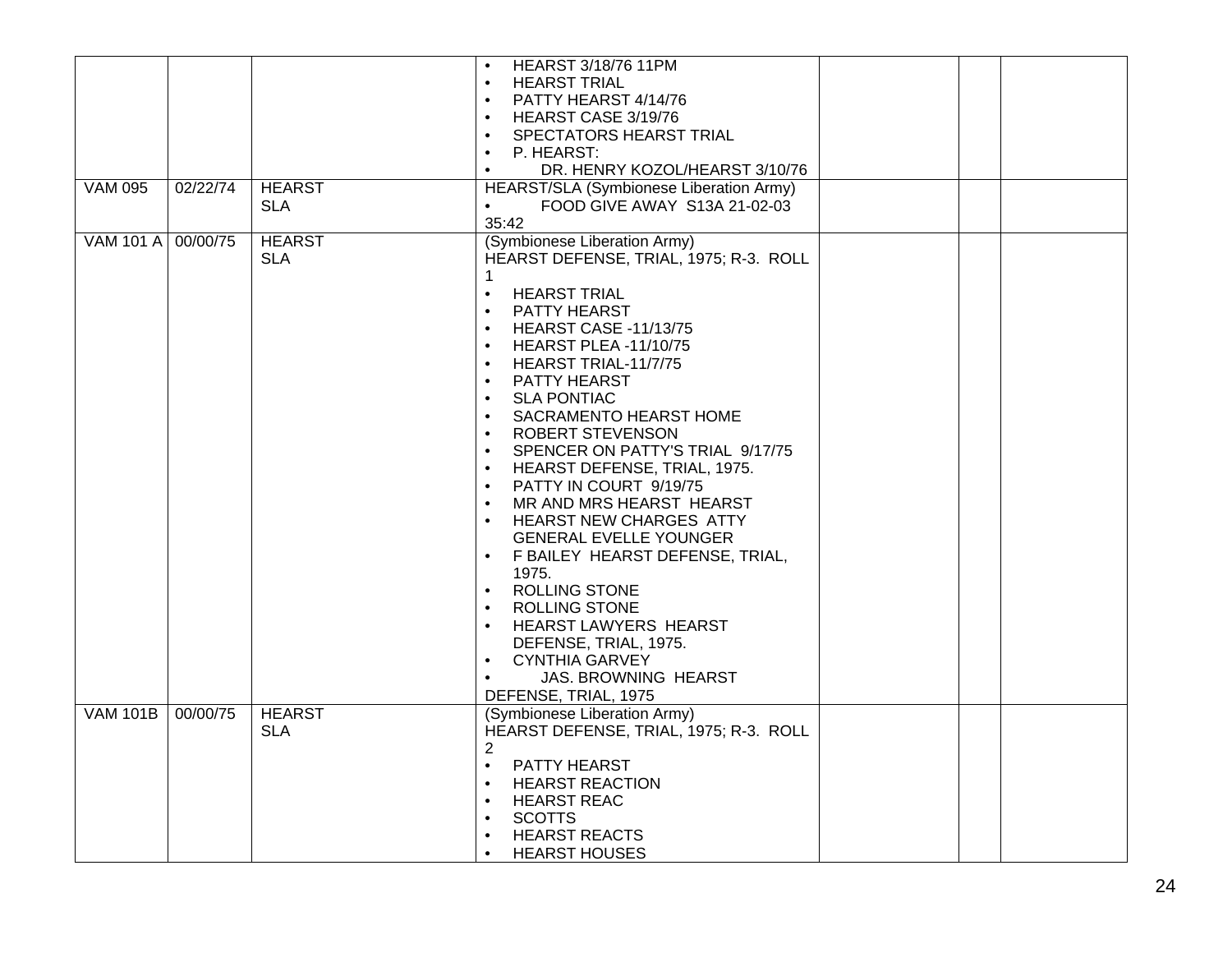|                |               |                             | P. HEARST GAG POSTER<br>$\bullet$                                                                                                                                                                                                                                                                                                                                       |                                     |                 |              |
|----------------|---------------|-----------------------------|-------------------------------------------------------------------------------------------------------------------------------------------------------------------------------------------------------------------------------------------------------------------------------------------------------------------------------------------------------------------------|-------------------------------------|-----------------|--------------|
|                |               |                             |                                                                                                                                                                                                                                                                                                                                                                         |                                     |                 |              |
| <b>VAM 102</b> | 04/00/75      | <b>HEARST</b><br><b>SLA</b> | SLA (Symbionese Liberation Army)<br><b>CROCKER BANK HOLDUP AND MURDER</b><br>4/75. Fair Oaks Blvd/Marconi Ave., Carmichael<br>- "Crocker Robbery and Soliah" Hearst Box<br>CROCKER BANK ROBBERY AND<br>MURDER 4/21/75 #1<br><b>BANK CLUES</b><br><b>OPSAHL FUNERAL</b><br><b>ROBBERY SUSPECTS #2</b><br>$\bullet$<br>PRICE ON SOLIAH<br>$\bullet$<br><b>SOLIAH ATTY</b> |                                     |                 |              |
|                |               |                             | <b>SOLIA</b><br>$\bullet$                                                                                                                                                                                                                                                                                                                                               |                                     |                 |              |
|                |               |                             | <b>SOLIAH ATTY</b>                                                                                                                                                                                                                                                                                                                                                      |                                     |                 |              |
| <b>VAM 104</b> | 03/30/73      | <b>HEFNER, HUGH</b>         | <b>BARBI BENTON, HEFNER, P B</b><br><b>MANSION</b>                                                                                                                                                                                                                                                                                                                      |                                     |                 |              |
| <b>VAM 032</b> | 00/00/60?     | HEIST, AL                   | <b>GOOD OLD DAYS 5: KVIE PROGRAM</b><br><b>FOOTAGE</b><br>SOLONS OUTFIELDER INTERVIEW.<br>NEGATIVE.                                                                                                                                                                                                                                                                     | <b>SPORTS: BASE-</b><br><b>BALL</b> | $\overline{X}$  | <b>NAHAN</b> |
| <b>VAM 006</b> | 02/9/68       | <b>HENDRIX, JIMI</b>        | 02/9/68 H-10B With band members Noel<br>Redding, Mitch Mitchell.                                                                                                                                                                                                                                                                                                        |                                     |                 |              |
| <b>VAM 014</b> | 01/04/65      | <b>HENNING, JOHN</b>        | (REPRESENTATIVE, CALIFORNA LABOR<br>FEDERATION)<br>HENNING ON BRACEROS.                                                                                                                                                                                                                                                                                                 |                                     |                 |              |
| <b>VAM 110</b> | 01/04/65      | <b>HENNING, JOHN</b>        | HENNING ON BRACEROS 1/4/65 G-120                                                                                                                                                                                                                                                                                                                                        |                                     |                 |              |
| <b>VAM 113</b> | 00/00/75      | HENNING, JOHN               | CHAVEZ-UFW VOTE OUTS 1975                                                                                                                                                                                                                                                                                                                                               |                                     |                 |              |
| <b>VAM 012</b> | 03/11/66      | <b>HENNING, JOHN</b>        | (REPRESENTATIVE, CALIFORNIA LABOR<br>FEDERATION)<br>US SENATE SUBCOMMITTEE ON<br>MIGRATORY FARM LABOR, DELANO, CA.                                                                                                                                                                                                                                                      |                                     |                 |              |
| <b>VAM 056</b> | 09/13/66      | <b>HISPANIC SUPPORTERS</b>  | RR ARRIVES IN SACRAMENTO 9/13/66                                                                                                                                                                                                                                                                                                                                        |                                     |                 |              |
| <b>VAM 050</b> | ND            | <b>HISTORY MUSEUM PSAs</b>  | SACRAMENTO COMMUNITY TV,<br><b>PRODUCER</b>                                                                                                                                                                                                                                                                                                                             | <b>PROGRAM</b>                      |                 |              |
| <b>VAM 016</b> | 05/2/67       | HOLLOWAY, TIM               | <b>STATE GUARD</b><br>BLACK PANTHERS INVADE CAPITOL                                                                                                                                                                                                                                                                                                                     |                                     | $\overline{XX}$ |              |
| <b>VAM 124</b> | 00/00/66<br>? | <b>HOLLYWOOD STARS</b>      | BROWN ONSTAGE WITH DEAN MARTIN,<br>JOEY BISHOP, E FITZGERALD                                                                                                                                                                                                                                                                                                            |                                     |                 |              |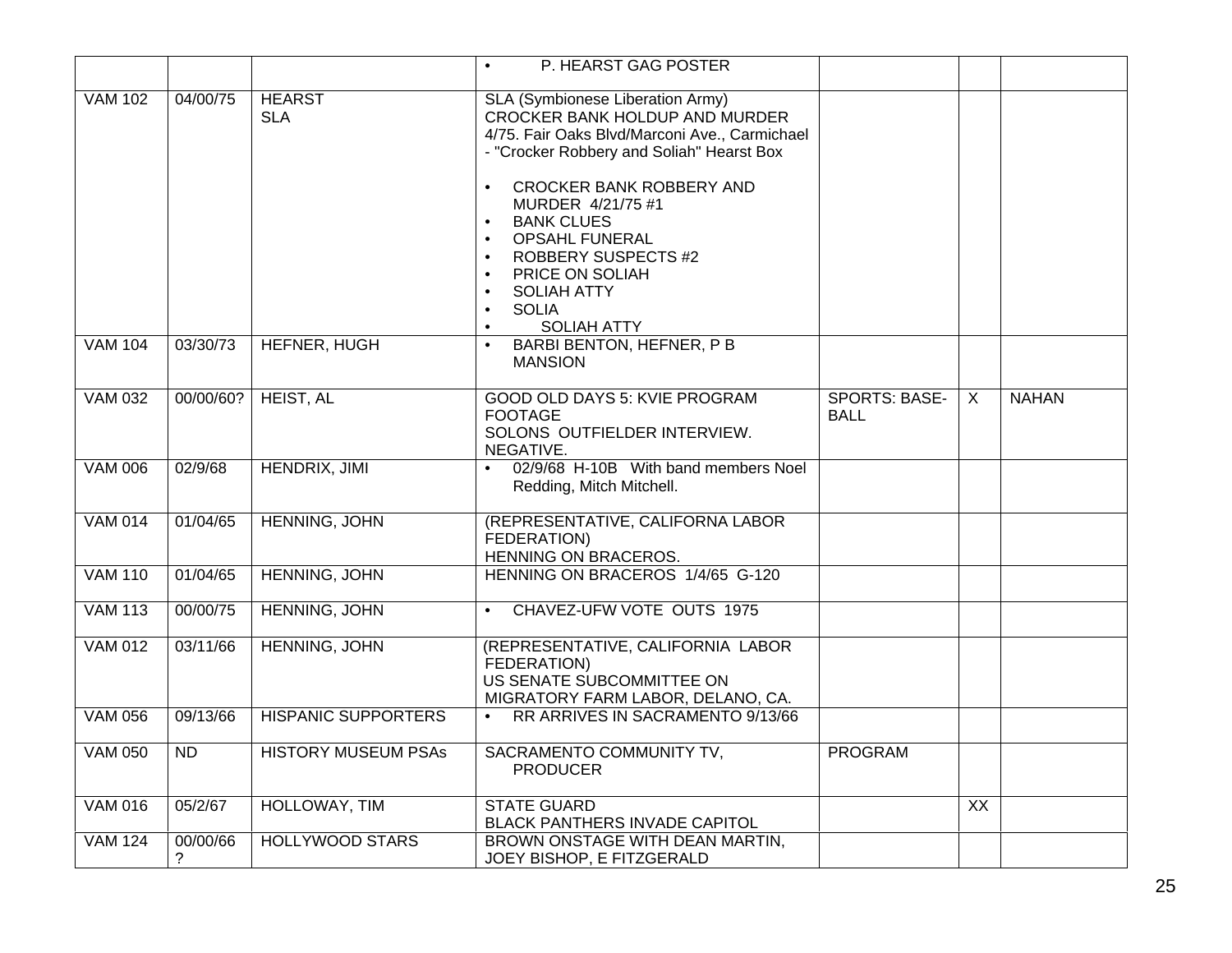| <b>VAM 117</b> | 00/00/77              | HONGISTO, RICHARD                          | (SHERIFF, SAN FRANCISCO)<br>LEAVES JAIL. PEOPLE'S TEMPLE          |    |
|----------------|-----------------------|--------------------------------------------|-------------------------------------------------------------------|----|
| <b>VAM 087</b> | ND                    | HOP RANCH, HORST.                          | <b>MEMBERS</b><br>SACRAMENTO VALLEY.                              |    |
|                |                       |                                            | RICE HARVEST. HORST HOP RANCH.<br>CROPDUSTER. PEAR HARVEST. APPLE |    |
|                |                       |                                            | HARVEST/TOMATO HARVEST. CORN.                                     |    |
|                |                       |                                            | POTATOS APRICOT CANNERY. RICE<br>PACKAGING. LETTUCE.              |    |
| <b>VAM 006</b> | 05/01/71              | <b>HOUSE SERIES</b>                        | 05-1-71 A,B Greg Merwin home,<br>$\bullet$                        |    |
|                |                       |                                            | Clarksburg                                                        |    |
| <b>VAM 015</b> | ND                    | <b>HUELGA, STRIKE</b>                      |                                                                   |    |
| <b>VAM 012</b> | 08/25/70              | <b>HUERTA, DOLORES</b>                     | UFW LEADER.                                                       | XX |
| <b>VAM 014</b> | 05/06/69              | <b>HUERTA, DOLORES</b>                     | <b>UFW LEADER</b>                                                 |    |
| <b>VAM 111</b> | 05/06/69              | <b>HUERTA, DOLORES</b>                     | HUERTA/PESTICIDES 5/6/69 H-435B<br>$\bullet$                      |    |
| <b>VAM 112</b> | 08/25/70              | <b>HUERTA, DOLORES</b>                     | FARMWORKERS-SALINAS 8/25/70 H-<br>$\bullet$<br>872A               |    |
| <b>VAM 008</b> | 00/00/72              | HUMPHREY, HUBERT                           | <b>SACRAMENTO HISTORY</b>                                         |    |
|                |                       |                                            | REEL <sub>1</sub><br>HUMPHREY CAMPAIGN, SF.                       |    |
| <b>VAM 116</b> | 00/00/72              | HUMPHREY, HUBERT                           | CHISHOLM PRESIDENTIAL CAMPAIGN                                    |    |
| <b>VAM 019</b> | 00/00/68              | HYAKAWA, S. I.                             | RESPONDS TO PROTESTS, CSUSF (San                                  |    |
|                |                       |                                            | Francisco State)<br>1968 57B 02 02 10 (35:25)<br>$\bullet$        |    |
| <b>VAM 055</b> | 00/00/68              | HYAKAWA, S. I.                             | (PRESIDENT, SAN FRANCISCO STATE UN.)                              |    |
|                |                       |                                            | PROTEST AND DEMONSTRATIONS.<br>HYAKAWA COMMENTS.                  |    |
|                |                       |                                            | (35:88) Berkeley Campus 1968 R2.                                  |    |
| <b>VAM 058</b> | 01/00/71              | <b>INAUGURATION</b>                        | RONALD REAGAN: INAUGURATION,<br>$\bullet$<br>2ND TERM. OUTS       |    |
| <b>VAM 088</b> | 11/10/69              | <b>INDIANS</b>                             | <b>INDIANS, NATIVE AMERICANS</b>                                  |    |
|                |                       |                                            | <b>INVADE ALCATRAZ PRISON</b>                                     |    |
| <b>VAM 068</b> | 11/10/69              | <b>INDIANS, NATIVE</b><br><b>AMERICANS</b> | <b>INVADE ALCATRAZ PRISON</b>                                     |    |
| <b>VAM 018</b> | 10/15/67              | <b>INDUCTEES</b>                           | <b>OAKLAND DRAFT RIOTS</b>                                        |    |
|                | <b>TO</b><br>10/20/67 |                                            | Stop the Draft Week                                               |    |
|                |                       |                                            |                                                                   |    |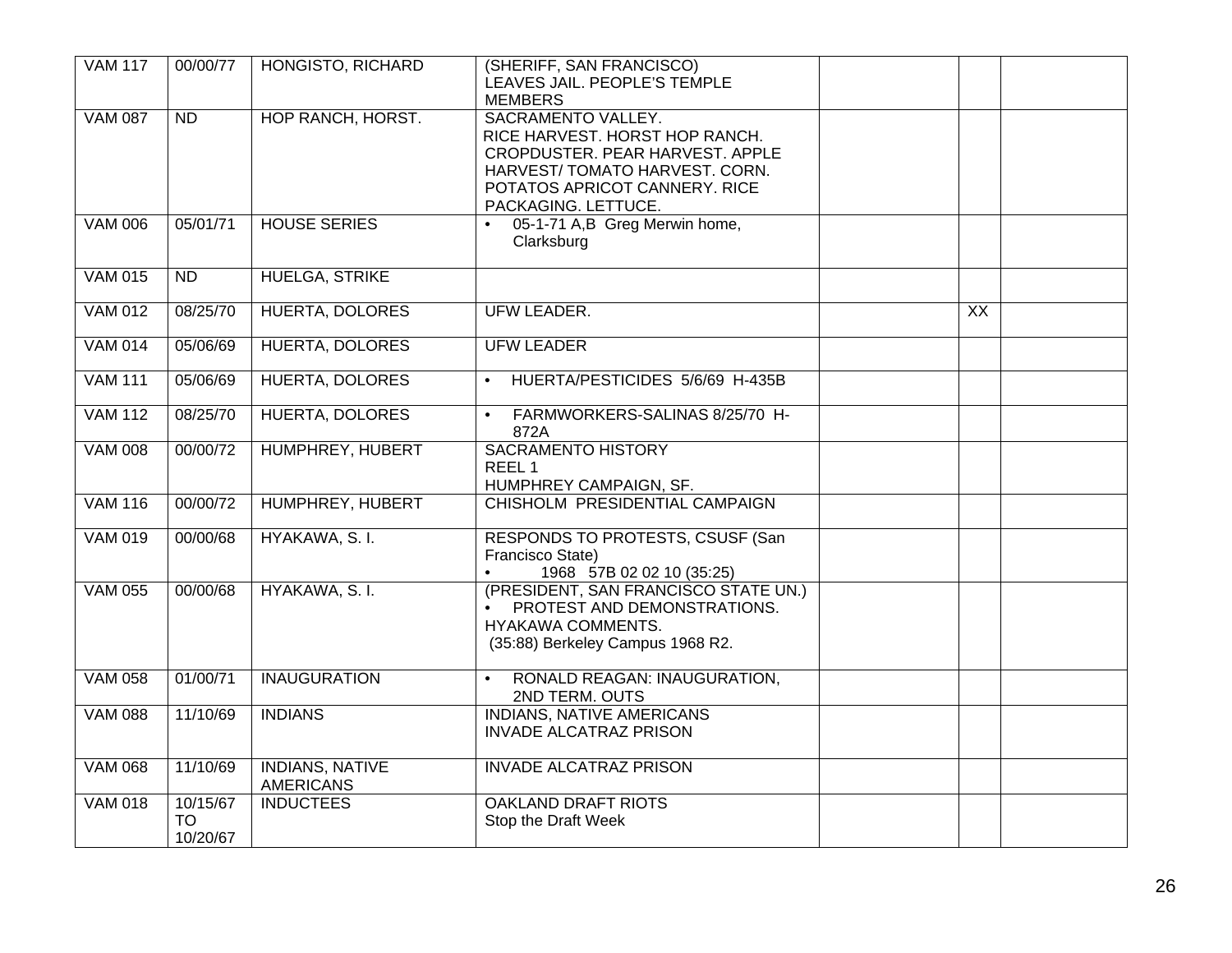| <b>VAM 018</b>                               | 1/9/67        | <b>INDUCTEES</b>            | 2 SACRAMENTO AREA INDUCTEES                                                                                                                                                                                                                                                                                                                                                                                                                          |                |  |
|----------------------------------------------|---------------|-----------------------------|------------------------------------------------------------------------------------------------------------------------------------------------------------------------------------------------------------------------------------------------------------------------------------------------------------------------------------------------------------------------------------------------------------------------------------------------------|----------------|--|
|                                              | G-923A        | <b>VIET NAM WAR</b>         | TRT 3:39                                                                                                                                                                                                                                                                                                                                                                                                                                             |                |  |
|                                              |               |                             |                                                                                                                                                                                                                                                                                                                                                                                                                                                      |                |  |
| <b>VAM 125</b>                               | 12/00/72      | <b>ISENBERG, PHIL</b>       | (COUNCILMEMBER, SACRAMENTO)<br><b>RAYMOND BREWER:</b><br>YOUTH KILLED BY SAC POLICE, DEL PASO<br>HTS.                                                                                                                                                                                                                                                                                                                                                | KILLED, POLICE |  |
| <b>VAM 016</b>                               | 08/28/71      | <b>JACKSON, GEORGE</b>      | FUNERAL . OUTS.                                                                                                                                                                                                                                                                                                                                                                                                                                      |                |  |
|                                              |               |                             | (35:60)                                                                                                                                                                                                                                                                                                                                                                                                                                              |                |  |
| <b>VAM 105</b><br><b>COPY</b><br><b>ONLY</b> | 08/23/71      | <b>JACKSON, GEORGE</b>      | <b>SAN QUENTIN AFTERMATH</b><br>J-191 A 8/23/71<br>SAN QUENTIN AFTERMATH VOICE<br><b>TRACK</b><br>J-191 A 8/23/71<br><b>BLACK LEGISLATORS VISIT SAN</b><br>$\bullet$<br><b>QUENTIN</b><br>J-195 B 8/27/71<br><b>BLACK LEGISLATORS VISIT SAN</b><br><b>QUENTIN VOICE TRACK</b><br>J-195 B 8/27/71<br><b>JACKSON FUNERAL</b><br>J-196 A 8/28/71<br>JACKSON FUNERAL VOICE TRACK<br>J-196 A 8/28/71<br><b>VERDICT: TRIAL OF 6</b><br>8/12/76/#2 TRT 1:56 |                |  |
| <b>VAM 097</b>                               | 00/00/69      | JACKSON, REGGIE             | <b>SAMPLER</b>                                                                                                                                                                                                                                                                                                                                                                                                                                       |                |  |
| <b>VAM 009</b>                               | 00/00/00<br>2 | <b>JAPANESE LIONS DANCE</b> | <b>SACRAMENTO HISTORY</b><br>REEL <sub>2</sub><br>JAPANESE LIONS DANCE. DRUMS                                                                                                                                                                                                                                                                                                                                                                        |                |  |
| <b>VAM 005</b>                               | 05/00/62      | <b>K STREET PARADE</b>      | 05/00/62 A/Z FILE<br>SAMCC Video Sampler YOU GUESS<br>WHO, WHERE, WHEN                                                                                                                                                                                                                                                                                                                                                                               |                |  |
| <b>VAM 079</b>                               | ND            | <b>KCRA</b>                 | <b>SALES PRESENTATION</b><br>MANY SACRAMENTO LOCATIONS.<br>MANY STATE LOCATIONS.                                                                                                                                                                                                                                                                                                                                                                     |                |  |
| <b>VAM 080</b>                               | 01/15/52      | <b>KCRA</b>                 | <b>CHANNEL 3 COPYRIGHT</b><br>DONNER TRAIN SNOWBOUND GH H-3<br>1/15/52 KCRA COPYRIGHT<br><b>JONAS SALK GH A-5 KCRA</b><br>$\bullet$<br><b>COPYRIGHT</b>                                                                                                                                                                                                                                                                                              |                |  |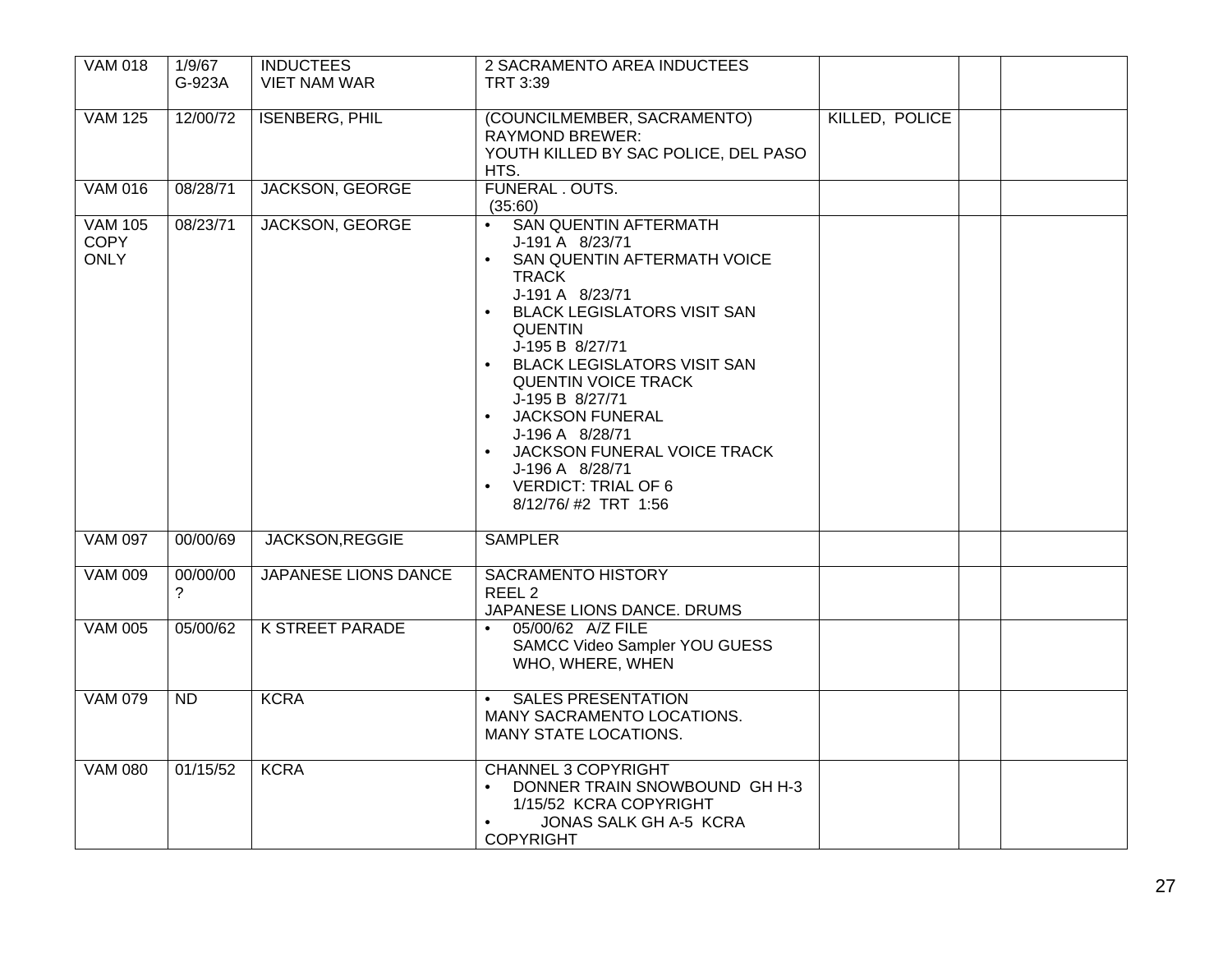| <b>VAM 085</b> | 00/00/55<br>00/00/80 | <b>KCRA</b>                           | TV TOWER CONSTRUCTION, 1955.<br>KCPO TV TOWER CONSTRUCTION.<br>TACOMA, 1980                                                                                                                                                                                                                                                                                                                                                                                                                                                                                                                   |  |
|----------------|----------------------|---------------------------------------|-----------------------------------------------------------------------------------------------------------------------------------------------------------------------------------------------------------------------------------------------------------------------------------------------------------------------------------------------------------------------------------------------------------------------------------------------------------------------------------------------------------------------------------------------------------------------------------------------|--|
| <b>VAM 078</b> | 00/00/75<br>?        | <b>KCRA CHANNEL 3</b>                 | KCRA 30TH ANNIVERSERY S18C 38-<br>01-04. KCRA COPYRIGHT<br>KCRA SALES PRESENTATION S18C<br>38-03-15 KCRA COPYRIGHT<br>KCRA 30TH ANNIVERSARY.<br>$\bullet$<br>MANY KCRA STAFF AND PERSONALITIES.                                                                                                                                                                                                                                                                                                                                                                                               |  |
| <b>VAM 099</b> | 00/00/73             | KEMPER / SANTA CRUZ<br><b>MURDERS</b> | SANTA CRUZ MURDERS J-660A<br>$\bullet$<br>2/15/73<br>SANTA CRUZ J-660D 2/15/73<br>$\bullet$<br>SANTA CRUZ MURDER FOLLOW UP<br>$\bullet$<br>J-664A 2/20/73<br>SANTA CRUZ MURDERS J-664C<br>$\bullet$<br>2/20/73<br>SANTA CRUZ POSSE SEARCH J-<br>$\bullet$<br>668A 2/24/73<br>SANTA CRUZ MURDER J-668B<br>$\bullet$<br>2/24/73<br>TWO MORE SANTA CRUZ<br>$\bullet$<br>MURDERS J-719C 4/24/73<br>ANTA CRUZ MURDERS J-722B<br>$\bullet$<br>4/27/73<br>AERIALS J-723A 4/28/73<br>$\bullet$<br>KEMPER J-724B 4/30/73<br>KEMPER J-887B 11/8/73<br>$\bullet$<br>KEMPER TRIAL 5/28/81 #2<br>$\bullet$ |  |
| <b>VAM 069</b> | 00/00/62<br>00/00/63 | KENNEDY, JOHN F.                      | (US PRESIDENT)<br>JFK SPECIAL 11/63 AND 7/62<br><b>ASSASINATION</b><br>W/GOV P. BROWN<br>AT AIR FORCE BASE.<br>IN MEXICO 7/62                                                                                                                                                                                                                                                                                                                                                                                                                                                                 |  |
| <b>VAM 070</b> | 11/00/63             | KENNEDY, JOHN F.                      | JOHN KENNEDY ON AIR SPECIAL #3. 11/63.<br>KENNEDY ASSASSINATION: SACRAMENTO<br>SERVICES AND MEMORIALS.                                                                                                                                                                                                                                                                                                                                                                                                                                                                                        |  |
| <b>VAM 071</b> | 12/00/63             | KENNEDY, JOHN F.                      | 1963 YEAR ENDER.<br>PUBLIC'S RESPONSE TO KENNEDY<br><b>ASSASSINATION</b>                                                                                                                                                                                                                                                                                                                                                                                                                                                                                                                      |  |
| <b>VAM 097</b> | 00/00/63             | KENNEDY, JOHN F.                      | <b>SAMPLER</b><br>GOV. BROWN ANNOUNCES JFK'S<br>DEATH, 1963.<br>SACRAMENTO IN MOURNING                                                                                                                                                                                                                                                                                                                                                                                                                                                                                                        |  |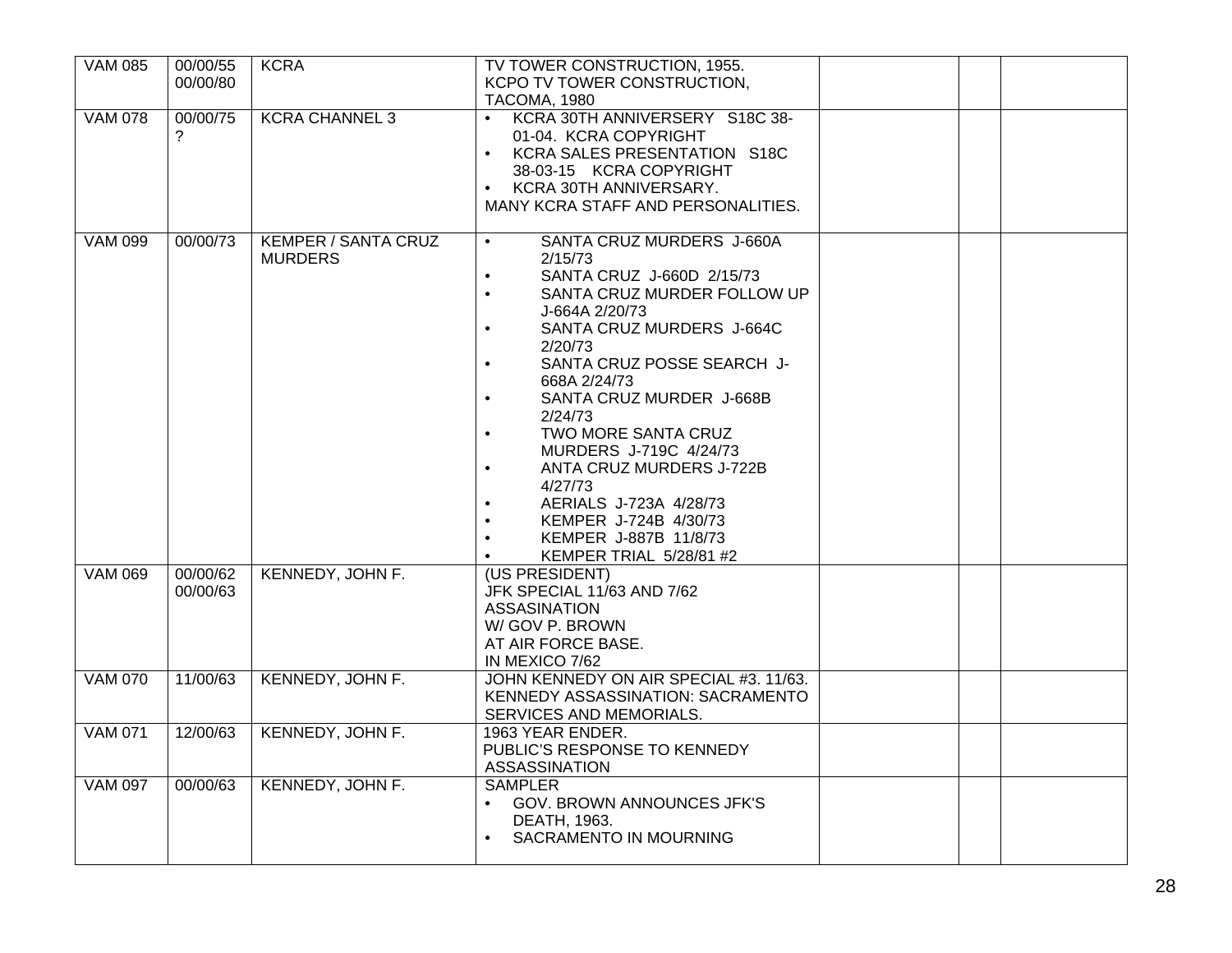| <b>VAM 106</b> | 00/00/73                            | KENNEDY, JOHN F.          | KENNEDY SPECIAL 1973. REPORTER,<br>MIKE BOYD. TRT 16:00.<br>Kennedy Specials box                                                                                                                                                                                                                                                                                                                                                                              |  |
|----------------|-------------------------------------|---------------------------|---------------------------------------------------------------------------------------------------------------------------------------------------------------------------------------------------------------------------------------------------------------------------------------------------------------------------------------------------------------------------------------------------------------------------------------------------------------|--|
| <b>VAM 124</b> | 00/00/60                            | KENNEDY, JOHN F.          | <b>CAMPAIGN TRAIN W/ PAT BROWN</b>                                                                                                                                                                                                                                                                                                                                                                                                                            |  |
| <b>VAM 008</b> | 06/00/68                            | <b>KENNEDY, ROBERT F.</b> | <b>SACRAMENTO HISTORY</b><br>REEL 1<br><b>RFK CAMPAIGN</b><br><b>RFK ASSASINATION</b>                                                                                                                                                                                                                                                                                                                                                                         |  |
| <b>VAM 012</b> | 03/15//66                           | <b>KENNEDY, ROBERT F.</b> | SENATOR, DEMOCRAT, NY.<br>US SENATE SUBCOMMITTEE ON<br>MIGRATORY FARM LABOR, DELANO, CA.                                                                                                                                                                                                                                                                                                                                                                      |  |
| <b>VAM 013</b> | 1968<br>1971-75                     | <b>KENNEDY, ROBERT F.</b> | R. KENNEDY: 1968 CAMPAIGN SPEECH.<br>SACRAMENTO                                                                                                                                                                                                                                                                                                                                                                                                               |  |
| <b>VAM 013</b> | 5/68                                | <b>KENNEDY, ROBERT F.</b> | PRESIDENTIAL CAMPAIGN IN CALIFORNIA.<br>KENNEDY BOX 1.                                                                                                                                                                                                                                                                                                                                                                                                        |  |
| <b>VAM 013</b> | 5/68                                | <b>KENNEDY, ROBERT F.</b> |                                                                                                                                                                                                                                                                                                                                                                                                                                                               |  |
| <b>VAM 065</b> | 00/00/66<br><b>THRU</b><br>00/00/68 | <b>KENNEDY, ROBERT F.</b> | RFK rally, airport. No date.<br>$\bullet$<br>Jess Unruh, Assembly Speaker.<br>$\bullet$<br>RFK assassination<br>$\bullet$<br>RFK Speech- UC Berkeley Greek Theater<br>$\bullet$<br>Responses to RFK assassination of 6/5/68<br>$\bullet$<br>RFK supporting Gov. Pat Brown for<br>$\bullet$<br>reelection.<br>Gov. Pat Brown reelection campaign w/<br>$\bullet$<br>RFK.<br>RFK speech: Commonwealth Club. No<br>$\bullet$<br>date. 1968 Presidential campaign |  |
| <b>VAM 072</b> | 06/06/68                            | <b>KENNEDY, ROBERT F.</b> | RFK Assassination aftermath 123A 6/6/68<br>$\bullet$<br><b>VAM 072</b><br>RFK Assassination aftermath H 123B<br>$\bullet$<br>6/6/68 VAM 072<br>RFK Assassination aftermath H 123C<br>$\bullet$<br>6/6/68 VAM 072<br>SPEECH: GET INVOLVED                                                                                                                                                                                                                      |  |
| <b>VAM 073</b> | 06/07/68                            | KENNEDY, ROBERT F.        | RFK ASSASSINATION 6/5/68 H 124A<br>$\bullet$<br>6/7/68<br>VICTORY SPEECH, AMBASSADOR HOTEL.                                                                                                                                                                                                                                                                                                                                                                   |  |
| <b>VAM 097</b> | 00/00/68                            | KENNEDY, ROBERT F.        | CAMPAIGN, 1968: SAN FRANCISCO,<br>$\bullet$<br><b>SACRAMENTO</b><br>SPEECH, GREEK THEATER UCB<br>$\bullet$                                                                                                                                                                                                                                                                                                                                                    |  |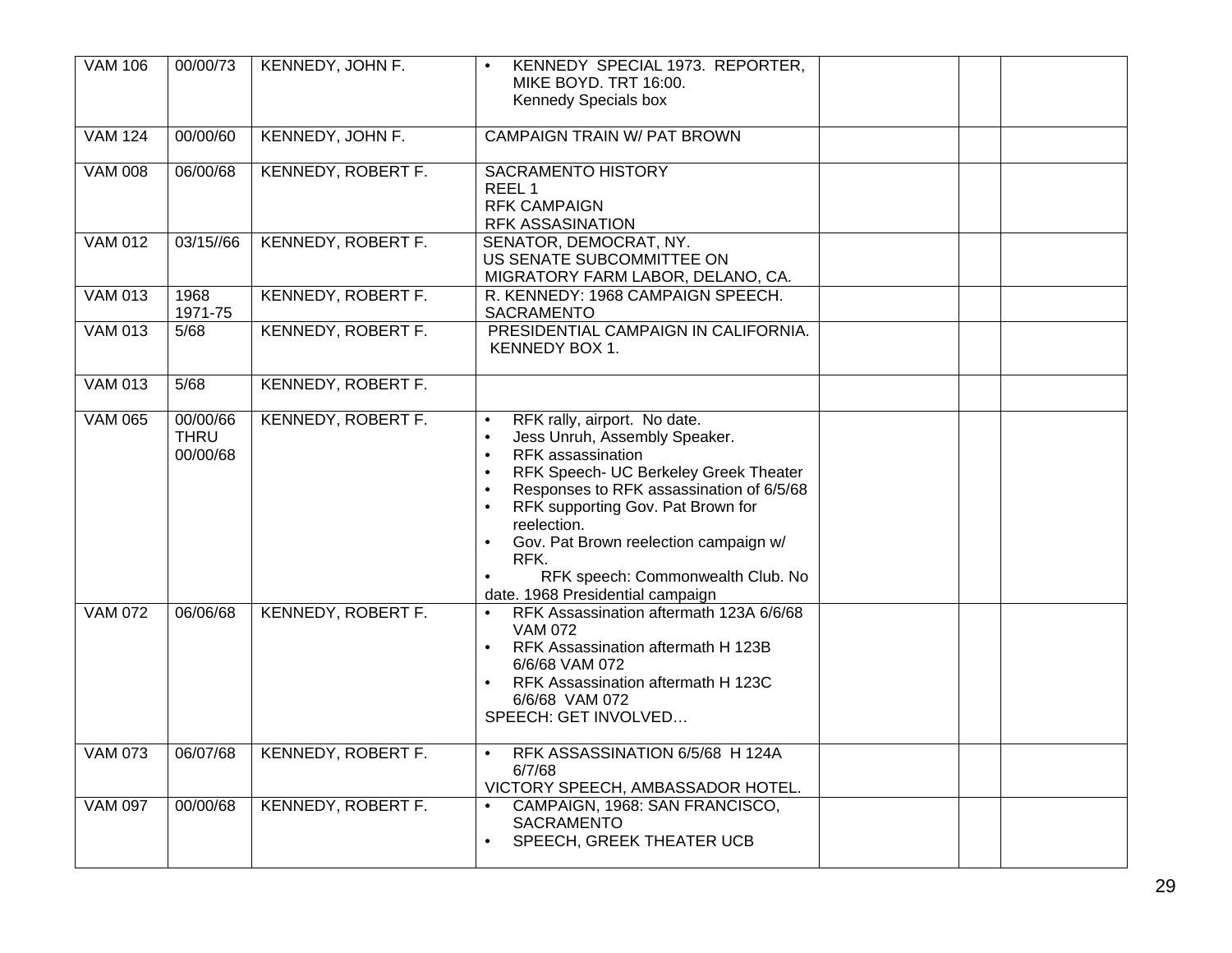| <b>VAM 075</b> | 00/00/00                            | KENT PIERCE ON THE GO           | $\bullet$                                                                                                                                                                          | <b>NEW MELONES DAM</b><br>AZ-D.                                                                                                                                                                                                                                                                                                                                                                                                                                                                                                                                                                                                                                                                                                                                                                                                                                            |  |  |
|----------------|-------------------------------------|---------------------------------|------------------------------------------------------------------------------------------------------------------------------------------------------------------------------------|----------------------------------------------------------------------------------------------------------------------------------------------------------------------------------------------------------------------------------------------------------------------------------------------------------------------------------------------------------------------------------------------------------------------------------------------------------------------------------------------------------------------------------------------------------------------------------------------------------------------------------------------------------------------------------------------------------------------------------------------------------------------------------------------------------------------------------------------------------------------------|--|--|
| <b>VAM 108</b> | 00/00/76<br>THRU<br>00/00/81        | <b>KIDNAP: CHOWCHILLA</b>       | $\bullet$<br>$\bullet$<br>$\bullet$<br>$\bullet$<br>$\bullet$<br>$\bullet$<br>$\bullet$<br>$\bullet$<br>$\bullet$<br>$\bullet$<br>$\bullet$<br>$\bullet$<br>$\bullet$<br>$\bullet$ | <b>CHOWCHILLA KIDNAPPING</b><br>CHOWCHILLA KIDS & BUS 1-21-81<br>LIVERMORE CHILDREN FOUND 7/17/76<br>#1<br>CHOWCHILLA KIDS B ROLL 7/17/76/#1<br>STATEMENT: "CHILDREN FOUND,<br>BUT" 7/16/76? 13A 21-03-02 ROLL 2<br>FBI AGENT'S STATEMENT 7/16/76? 13A<br>21-03-02 ROLL 2<br>STATEMENT: VAN, CHILDREN 7/16/76?<br>13A 21-03-02 ROLL 2<br>STATEMENT: SUSPECTS, WEAPONS<br>7/16/76? 13A 21-03-02 ROLL 2<br>CHOWCHILLA BUS KIDS 13A 21-03-<br>011B ROLL 1<br>CHOWCHILLA AFTERMATH 13A 21-03-<br>011B ROLL 1<br>ALAMEDA KIDNAP SUSPECT 13A 21-03-<br>011B ROLL 1<br>CHOWCHILLA ARRAIGNMNT 7/29/76<br>13A 21-03-011B ROLL 1<br>KIDNAP BUS 13A 21-03-011B ROLL 1<br>CHOWCHILLA 13A 21-03-011B ROLL 1<br>CHOWCHILLA HEARING 7/11/77 #1 13A<br>21-03-011B ROLL 1<br>STATEMENTS: JUDGE, WITNESSES,<br>PARENTS 13A 21-03-011B ROLL 1<br>ED RAY AWARD 8/6/76 13A 21-03-011A<br>ROLL 1 |  |  |
|                |                                     |                                 | $\bullet$<br>$\bullet$<br>$\bullet$                                                                                                                                                | BLUE VAN 13A 21-03-011A ROLL 1<br>ARRAIGNMENT 8/4/76 13A 21-03-011A<br>ROLL 1<br>KIDNAP FOLLOWUP 13A 21-03-011A<br>ROLL 1<br>KIDNAP SEARCH 7/22/76 13A 21-03-<br>011A ROLL 1                                                                                                                                                                                                                                                                                                                                                                                                                                                                                                                                                                                                                                                                                               |  |  |
|                |                                     |                                 | $\bullet$                                                                                                                                                                          | STATEMENT: HE'S SHOCKED"<br>7/25/76? 13A 21-03-02 ROLL 2                                                                                                                                                                                                                                                                                                                                                                                                                                                                                                                                                                                                                                                                                                                                                                                                                   |  |  |
| <b>VAM 109</b> | 00/00/77<br><b>THRU</b><br>00/00/81 | <b>KIDNAP: CHOWCHILLA</b><br>#2 | $\bullet$<br>$\bullet$<br>$\bullet$<br>$\bullet$                                                                                                                                   | CHOWCHILLLA ARRAGNMT 3<br>DEFENDANTS 1/15/81<br>CHOWCHILLA 2/25/77#1<br>CHOWCHILLA #1 8/5/77#1<br>CHOWCHILLA 8/5/77#2                                                                                                                                                                                                                                                                                                                                                                                                                                                                                                                                                                                                                                                                                                                                                      |  |  |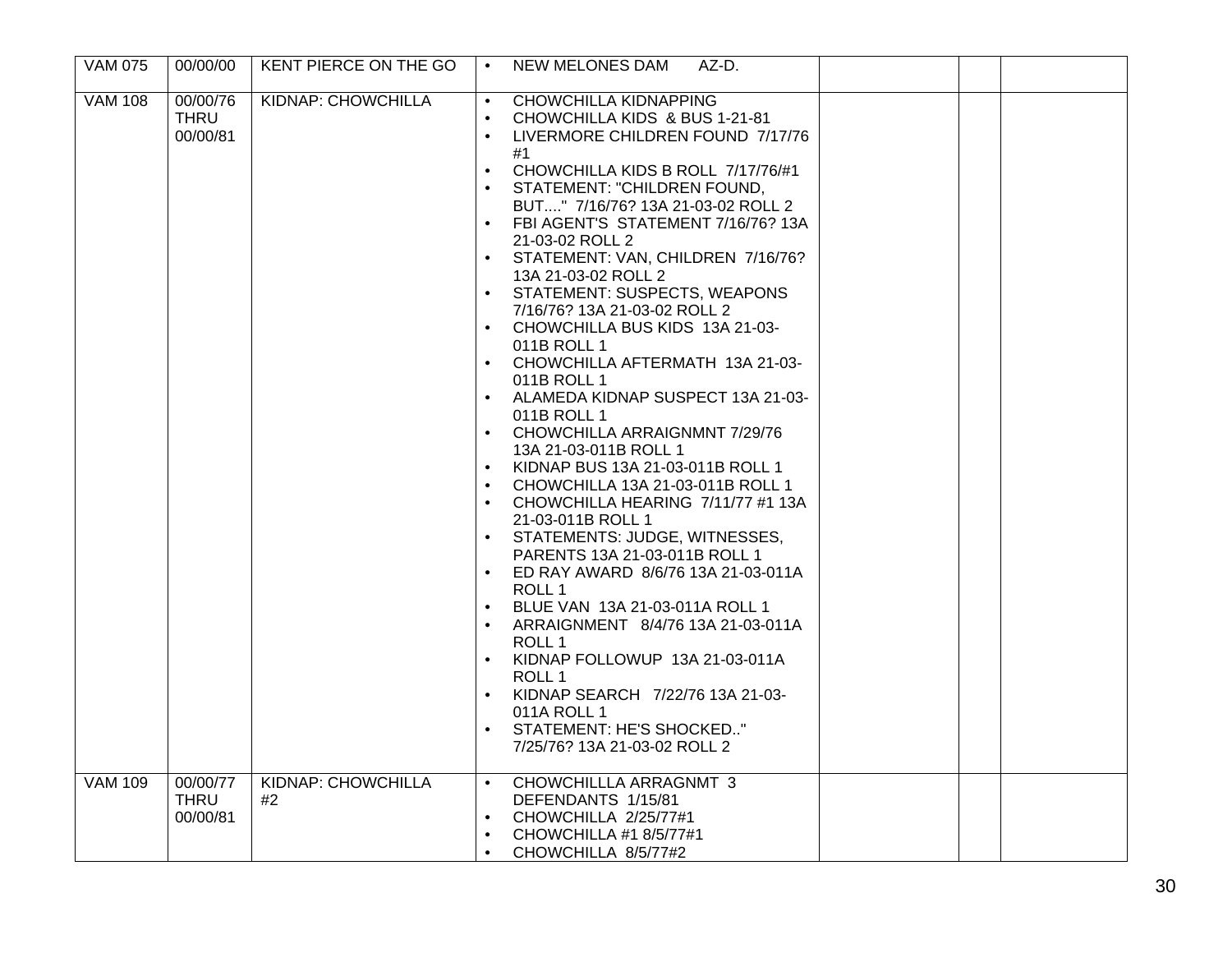|                               |                                     |                            | CHOWCHILLA-1ST DAY OF TRIAL<br>11/1/77#2<br>CHOWCHILLA 12/15/77 #2<br>$\bullet$<br>CHOWCHILLA HEARING 2/15/78#2<br>ED RAY 2/17/78#1<br>$\bullet$<br>CHOWCHILLA BOOK B#1 8/18/78#1<br>$\bullet$<br>CHOWCHILLA BOOK B#2<br>$\bullet$<br>CHOWCHILLA BOOK 8/18/78<br>$\bullet$                                                                                 |                            |  |
|-------------------------------|-------------------------------------|----------------------------|------------------------------------------------------------------------------------------------------------------------------------------------------------------------------------------------------------------------------------------------------------------------------------------------------------------------------------------------------------|----------------------------|--|
| <b>VAM 092</b>                | 00/00/74<br><b>THRU</b><br>00/00/76 | <b>KIDNAPPING</b>          | .; SLA (Symbionese Liberation Army)<br>HEARST KIDNAPPIN J 963A 2/5/74 B<br>ROLL, G<br>YOUNGER ON KIDNAPPNG K-023C<br>4/15/74<br>WENDY YOSHIMURA 2/5/74 1/11/77<br>#2 AZ-4<br>MOS ON HEARST 3/19/76 #1<br>$\bullet$<br><b>SLA TAPES OUTTAKES</b><br>NEWS REPORTS 2/20/76 HEARST<br><b>GUILTY</b><br>MISCELLANEOUS OUTS<br>$\bullet$<br>JACK SCOTT 4/9/75 #2 |                            |  |
| <b>VAM 019</b>                | 10/17/67                            | <b>KING, MARTIN LUTHER</b> | SPEECH CSUS 10-17-67 G-900A TRT<br>1:22                                                                                                                                                                                                                                                                                                                    |                            |  |
| <b>VAM 060</b>                | 00/00/72<br>?                       | <b>KNOWLAND, WILLIAM</b>   | (US SENATOR, CALIFORNIA)<br>• R. REAGAN HISTORY FILM R-2                                                                                                                                                                                                                                                                                                   |                            |  |
| <b>VAM 126</b>                | 00/00/63<br><b>THRU</b><br>00/00/66 | <b>KU KUX KLAN</b>         | <b>GOV. PAT BROWN:</b><br>KKK IN OAKLAND.                                                                                                                                                                                                                                                                                                                  |                            |  |
| <b>VAM 037</b>                | 00/00/50s                           | <b>KVIE "GOOD OLD DAYS</b> | GOOD OLD DAYS 10: KVIE PROGRAM<br><b>FOOTAGE</b><br>HOME MOVIES, GLIVES.<br>FAMILY CHRISTMAS '49-50<br>JFK FUNERAL ON TV.<br><b>GRADUATION, GREEK THEATER, UC</b>                                                                                                                                                                                          |                            |  |
| <b>VAM 038</b>                | 00/00/68                            | <b>LAKE TAHOE</b>          | <b>OLYMPIC PROSPECTS</b><br>Olympic Trials 1968, Tahoe. OUTS REEL<br>S12C-20-03-02 (35:40)<br>TRT 17:00<br>$\bullet$<br>HARRISON DILLARD; TAHOE TRIALS                                                                                                                                                                                                     | SPORTS:<br><b>OLYMPICS</b> |  |
| <b>VAM 006</b>                | 01/25/73                            | <b>LAST PROTESTER</b>      | LAST VIET NAM WAR PROTESTER, SF                                                                                                                                                                                                                                                                                                                            |                            |  |
| <b>VAM 026</b>                | 01/31/67                            | LEARY, TIMOTHY             | <b>MARIJUANA</b>                                                                                                                                                                                                                                                                                                                                           |                            |  |
| <b>VAM 105</b><br><b>COPY</b> | 00/00/71                            | <b>LEGISLATORS: BLACK</b>  | <b>SAN QUENTIN AFTERMATH</b><br>J-191 A 8/23/71                                                                                                                                                                                                                                                                                                            |                            |  |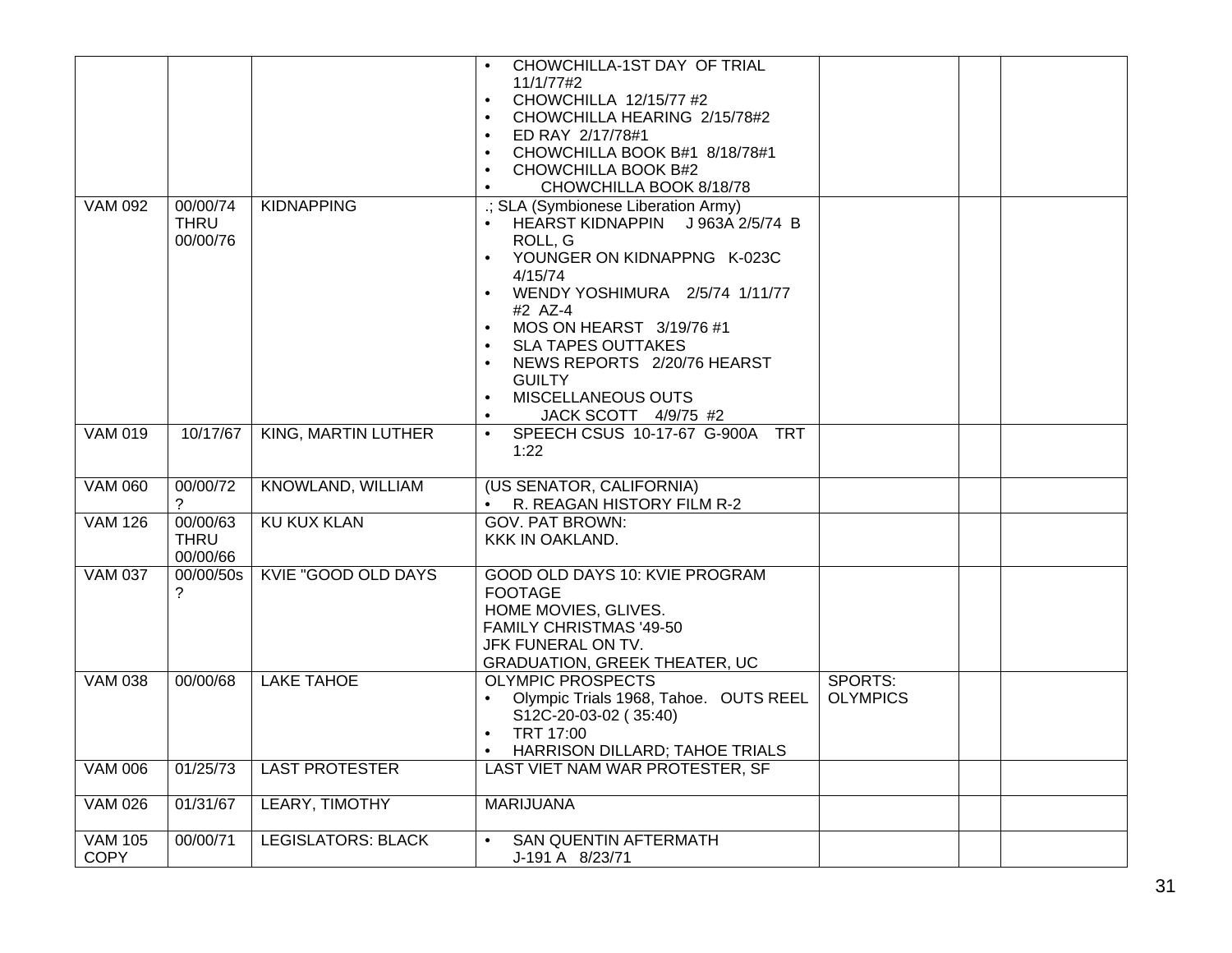| <b>ONLY</b>    |                         |                                   | SAN QUENTIN AFTERMATH VOICE<br><b>TRACK</b><br>J-191 A 8/23/71<br><b>BLACK LEGISLATORS VISIT SAN</b><br><b>QUENTIN</b><br>J-195 B 8/27/71<br><b>BLACK LEGISLATORS VISIT SAN</b><br><b>QUENTIN VOICE TRACK</b><br>J-195 B 8/27/71 |                                   |                |              |
|----------------|-------------------------|-----------------------------------|----------------------------------------------------------------------------------------------------------------------------------------------------------------------------------------------------------------------------------|-----------------------------------|----------------|--------------|
| <b>VAM 114</b> | 06/23/79                | LETTUCE BOYCOTT -                 | <b>INTERNATIONAL</b><br>6/23/79 - Migrant Labor Camps S-<br>$\bullet$<br>10B-16-06-02 (35:33)                                                                                                                                    |                                   |                |              |
| <b>VAM 026</b> | 10/24/69                | LINKLETTER, ART                   | <b>MARIJUANA</b>                                                                                                                                                                                                                 |                                   |                |              |
| <b>VAM 006</b> | 00/00/73<br>2           | <b>LUMBER</b>                     | HAULING, CUTTING, MILL. (35:78)                                                                                                                                                                                                  |                                   |                |              |
| <b>VAM 006</b> | 04/27/73                | <b>LUMBER MILL</b>                | <b>CAMINO: OMO RANCH</b><br>04/27/73 J722 B                                                                                                                                                                                      |                                   |                |              |
| <b>VAM 062</b> |                         | LUNDEN, JOAN                      | <b>JOAN LUNDEN KCRA TV SEGMENTS</b>                                                                                                                                                                                              |                                   |                |              |
| <b>VAM 039</b> | 05/31/74<br><b>THRU</b> | <b>MADIGAN</b>                    | <b>CROCKER BANK ROBBERY</b><br>5/31/74<br>$\bullet$<br>MADIGAN-YOUNG - CROCKER 211.<br>RANCHO CORDOVA BANK ROBBERY<br>TRT 11:00 (35:47)<br>MADIGAN-YOUNG IN PRISON. 5-PART<br><b>SPECIAL</b><br>Interviews and prison life.      | CRIME:<br>ROBBERY,<br><b>BANK</b> | $\overline{X}$ | HARVEY, BILL |
| <b>VAM 121</b> | 05/13/75                | MALPRACTICE RALLY<br>$5/13/75$ #3 |                                                                                                                                                                                                                                  |                                   |                |              |
| <b>VAM 096</b> | 00/00/60                | <b>MANHUNT, IONE</b>              | <b>IONE MANHUNT</b>                                                                                                                                                                                                              |                                   |                |              |
| <b>VAM 020</b> | 11/17/78                | <b>MANSON, CHARLES</b>            | MANSON 11/16/78<br>$\bullet$<br>SAN QUENTIN DEATH ROW SERIES,<br>$\bullet$<br>1972 S14C-26-02-09X<br>ROLL 2 MANSON INTERVIEW<br>YOUNGER ON MANSON 3/31/71 J-066A                                                                 |                                   |                |              |
| <b>VAM 099</b> | 00/00/72                | <b>MANSON, CHARLES</b>            | 1972. INTERVIEW ON DEATH ROW,<br>$\bullet$<br>SAN QUENTIN, BY MIKE BOYD, KCRA.<br>SAN QUENTIN DEATH ROW SERIES.<br>14C 26-01-09, ROLL 1. (35:47)                                                                                 |                                   |                |              |
| <b>VAM 128</b> | 00/00/72                | <b>MANSON, CHARLES</b>            | <b>CHARLES MANSON:</b>                                                                                                                                                                                                           |                                   |                |              |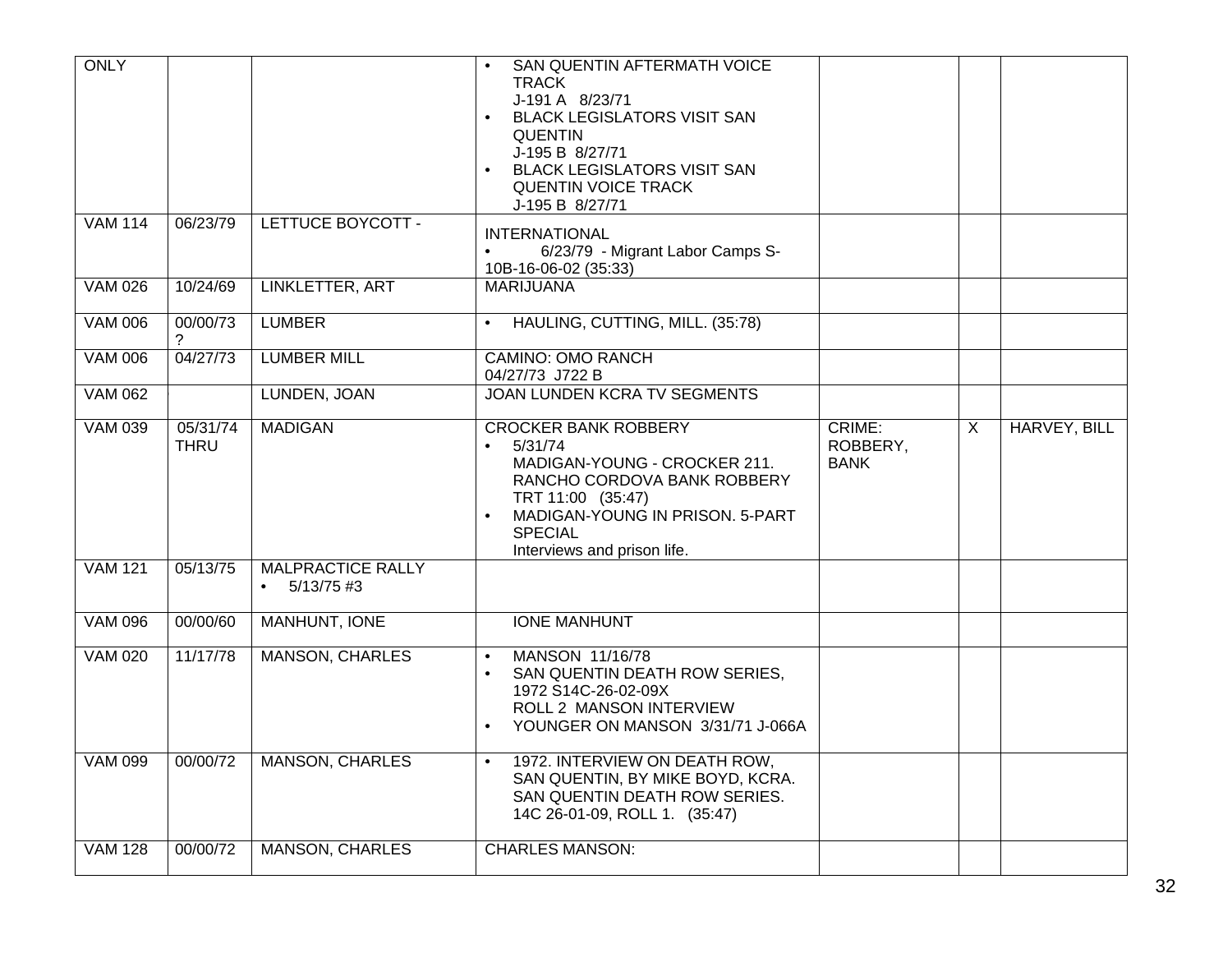|                      |                                     |                                         | INTERVIEW IN SAN QUENTIN PRISON.                                                                       |                       |  |
|----------------------|-------------------------------------|-----------------------------------------|--------------------------------------------------------------------------------------------------------|-----------------------|--|
| <b>VAM 017</b>       | $05 - 27 - 69$<br>H455              | <b>MARCH ON CAPITOL</b><br>(SACRAMENTO) | UC BERKELEY ANTI REGAN PROTESTORS.                                                                     | <b>PROTEST; REAGA</b> |  |
| <b>VAM 026</b>       | 00/00/67<br><b>THRU</b><br>00/00/74 | <b>MARIJUANA</b>                        | <b>MARIJUANA USE, LEGISLATION</b>                                                                      |                       |  |
| <b>VAM 027</b>       | 00/00/72<br><b>THRU</b><br>00/00/75 | <b>MARIJUANA</b>                        | <b>MARIJUANA USE, LEGISLATION</b>                                                                      |                       |  |
| <b>VAM 027</b>       | 02/10/75                            | <b>MARIJUANA</b>                        | <b>MARIJUANA</b>                                                                                       |                       |  |
| <b>VAM 027</b>       | 03/20/75                            | <b>MARIJUANA BILL</b>                   | <b>MARIJUANA</b>                                                                                       |                       |  |
| <b>VAM 027</b>       | /22/75                              | <b>MARIJUANA BILL</b>                   | <b>MARIJUANA</b>                                                                                       |                       |  |
| <b>VAM 027</b>       | 06/24/75<br>07/09/75                | MARIJUANA BILL PASSED                   | <b>MARIJUANA</b>                                                                                       |                       |  |
| <b>VAM 027</b>       | 01/07/75                            | MARIJUANA HEARING                       | <b>MARIJUANA</b>                                                                                       |                       |  |
| <b>VAM 097</b>       | 00/00/69                            | MAYS, WILLIE                            | <b>SAMPLER</b>                                                                                         |                       |  |
| <b>VAM 127</b>       | 05/25/76                            | MC CARTHY, LEO                          | (SPEAKER, CALIFORNIA ASSEMBLY)<br><b>PROP 20.</b><br>COASTAL HOUSING, PLAN, RALLIES,<br>LEGISLATON.    |                       |  |
| <b>VAM 114</b>       | 00/00/76                            | MC CARTHY, LEO,                         | (SPEAKER, CALIFORNIA ASSEMBLY)<br>AGRICULTURAL LABOR RELATIONS<br>$\bullet$<br>BOARD/PROP 14. 1976     |                       |  |
| $\overline{VAM}$ 012 | 03/15/66                            | MURPHY, GEORGE                          | (US SENATOR, REPUBLICAN, CALIFORNIA)<br>US SENATE SUBCOMMITTEE ON<br>MIGRATORY FARM LABOR, DELANO, CA. |                       |  |
| <b>VAM 008</b>       | 00/00/72                            | MC GOVERN, GEORGE.                      | <b>SACRAMENTO HISTORY</b><br>REEL <sub>1</sub><br>MC GOVERN PRESIDENTIAL CAMPAIGN,<br>SF.              |                       |  |
| <b>VAM 117</b>       | 12/16/72<br>05/1/73                 | MCCLOSKY, PAUL                          | (US CONGRESSMAN, CALIFORNIA)<br>VIETNAM, WATERGATE, OTHER<br>SUBJECTS.                                 |                       |  |
| <b>VAM 056</b>       | 00/00/67<br><b>THRU</b><br>00/00/74 | <b>MEDI CAL</b>                         | <b>REAGAN SPECIAL-ABORTION REEL</b><br>$\bullet$<br>1967 TO 1974                                       |                       |  |
| <b>VAM 072</b>       | 06/06/68                            | MEESE, ED                               | MEESE ON SECURITY FOLLOWING<br>ASSASSINATON.                                                           |                       |  |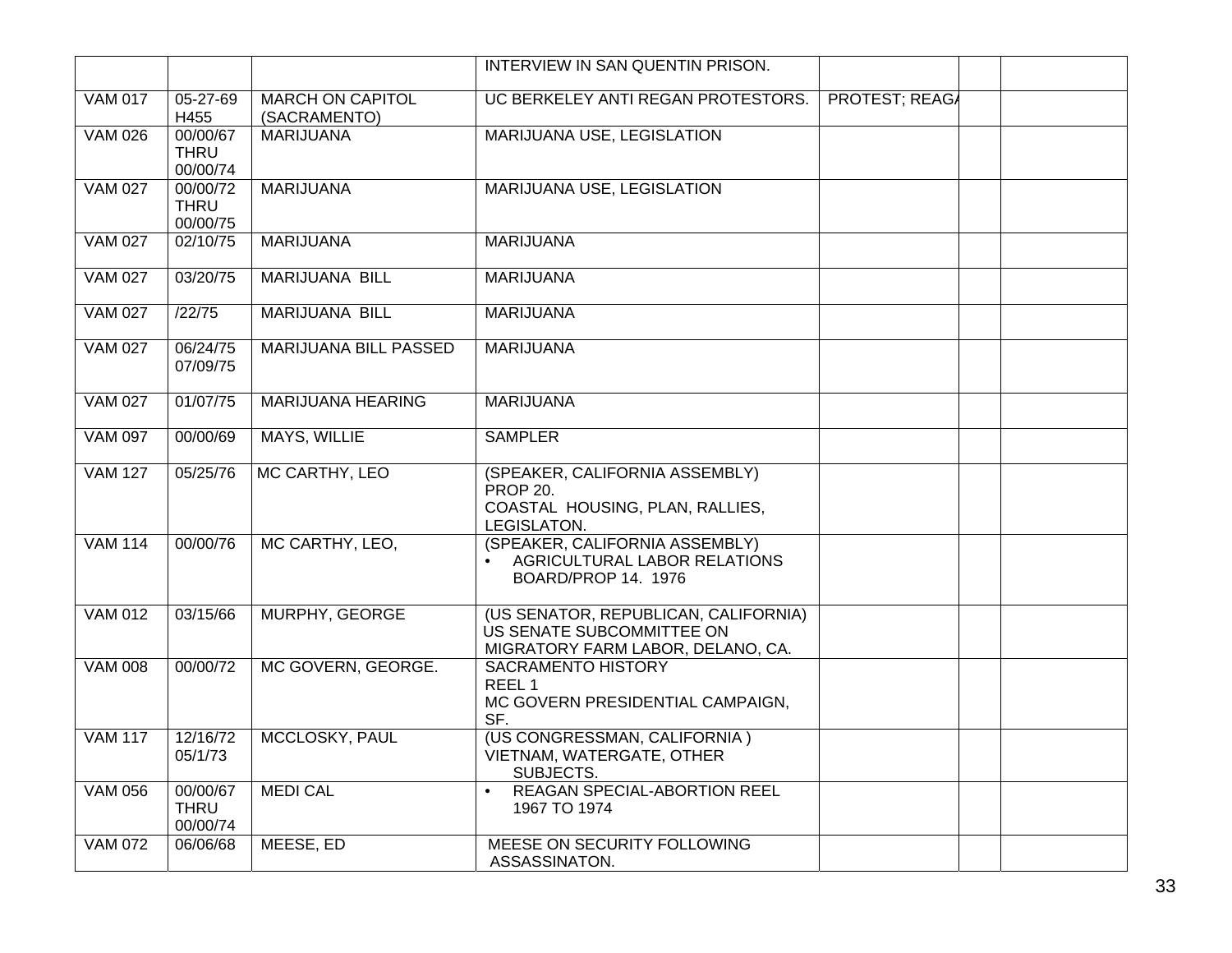|                |                   |                                        | RFK Assassination aftermath H 123B<br>6/6/68 VAM 072                                                                    |  |  |
|----------------|-------------------|----------------------------------------|-------------------------------------------------------------------------------------------------------------------------|--|--|
| <b>VAM 117</b> | 06/08/67          | MEESE, ED                              | CAPITAL PUNISHMENT. 6/8/67. G 784-A                                                                                     |  |  |
| <b>VAM 069</b> | 07/00/62          | <b>MEXICO</b>                          | JFK SPECIAL 11/63 AND 7/62<br>IN MEXICO 7/62                                                                            |  |  |
| <b>VAM 019</b> | 00/00/68          | MICHAELS, JAY                          | UC BERK, ON REAGAN 1968<br>$\bullet$<br>57B 02 02 10 (35:25                                                             |  |  |
| <b>VAM 053</b> | 00/00/81          | MICHELS, JAY                           | LOBBYIST, UN. OF CALIFORNIA.<br>REAGAN R.-HISTORICAL R-1 INS AND<br><b>OUTS REEL</b><br>Compilation reel, many subjects |  |  |
| <b>VAM 130</b> | 00/00/82          | MIGDEN, CAROL                          | <b>CAROL MIGDEN CAMPAIGNS IN THE</b><br>CASTRO.<br>GAY SUPPORT, SELF SUFFICIENCY:<br>CASTRO, SF.                        |  |  |
| <b>VAM 012</b> | 00/00/70<br>?     | <b>MIGRANT LABOR CAMPS</b>             | DE COLORES.                                                                                                             |  |  |
| <b>VAM 114</b> | <b>ND</b>         | MIGRANT LABOR CAMPS                    | • $S-10B-16-06-02$ (35:33)<br>YOLO FARM LABOR HOUSING AND<br>SCHOOLS.                                                   |  |  |
| <b>VAM 130</b> | 00/00/77          | MILK, HARVEY                           | <b>MILK MEMORIAL SERVICE</b>                                                                                            |  |  |
| <b>VAM 053</b> | 00/00/72?         | <b>MILLS, JAMES</b>                    | (PRES. CALIFORNIA SENATE)<br>REAGAN R.-HISTORICAL R-1 INS AND<br><b>OUTS REEL</b><br>Compilation reel, many subjects    |  |  |
| <b>VAM 114</b> | 00/00/76          | MILLS, JAMES                           | AGRICULTURAL LABOR RELATIONS<br>$\bullet$<br>BOARD/PROP 14. 1976                                                        |  |  |
| <b>VAM 026</b> | 06/01/67          | MISTERLY, JOHN                         | SHERIFF, SACRAMENTO COUNTY<br><b>MARIJUANA</b>                                                                          |  |  |
| <b>VAM 019</b> | 05/27/68<br>H-114 | <b>MODESTO RELAYS</b>                  |                                                                                                                         |  |  |
| <b>VAM 027</b> | 07/16/75          | <b>MONKEYS AND</b><br><b>MARIJUANA</b> | <b>MARIJUANA</b>                                                                                                        |  |  |
| <b>VAM 010</b> | 00/00/70<br>2     | MONTOYA, JOSE                          | DE COLORES: PACHUCO ART SHOW.<br>OTHER CHICANO ARTISTS. ART<br>OPENING.<br>TRT 4:07                                     |  |  |
| <b>VAM 053</b> | 00/00/72?         | MORETTI, BOB                           | (SPEAKER, CALIFORNIA ASSEMBLY)<br>ON REAGAN, TAX REFORM<br>REAGAN R.-HISTORICAL R-1 INS AND                             |  |  |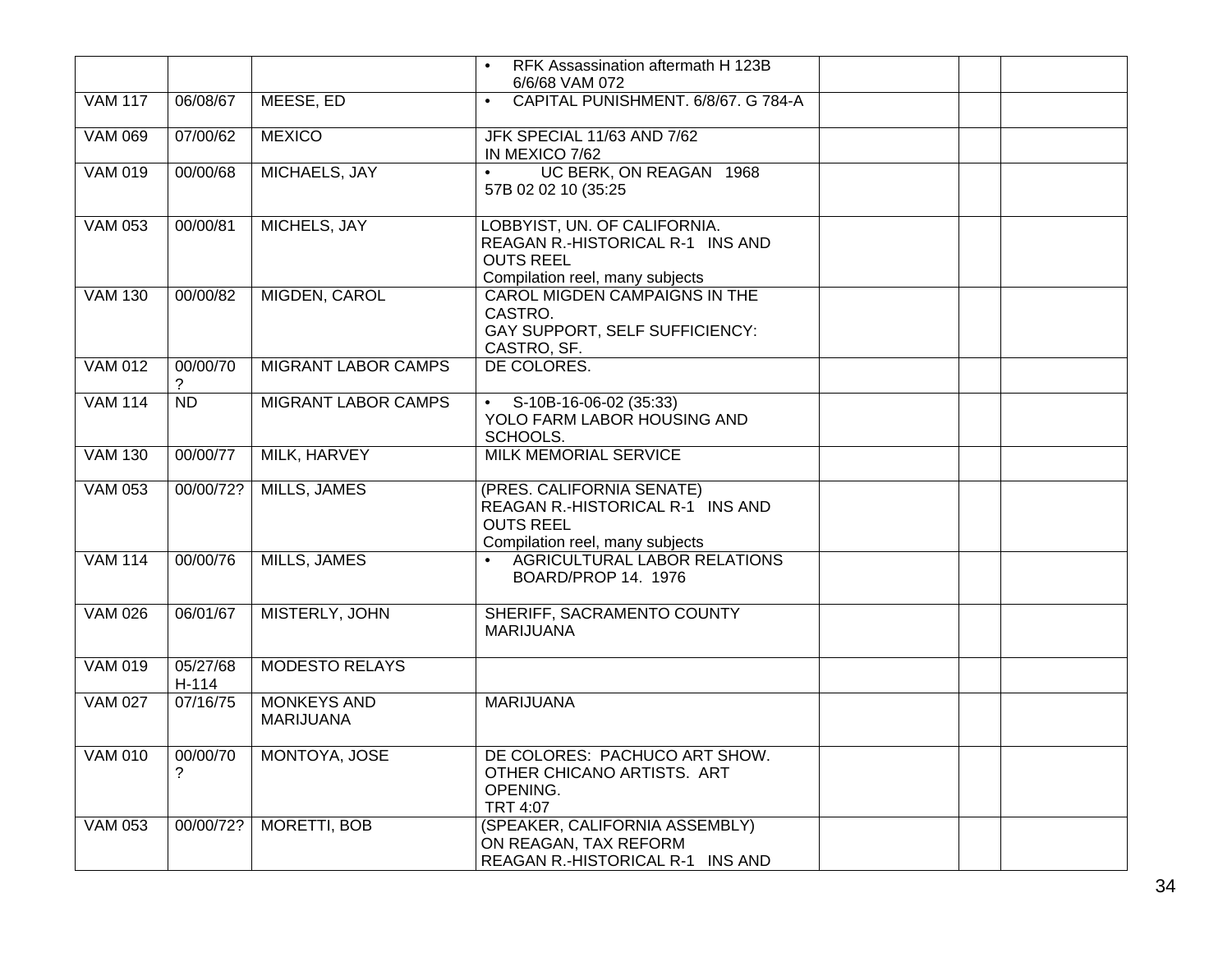|                |             |                         | <b>OUTS REEL</b>                        |  |
|----------------|-------------|-------------------------|-----------------------------------------|--|
|                |             |                         | Compilation reel, many subjects         |  |
| <b>VAM 127</b> | 10/28/72    | MORETTI, BOB,           | (SPEAKER, CALIFORNIA ASSEMBLY)          |  |
|                |             | ASSEMBLY SPEAKER.       | <b>PROP 20.</b>                         |  |
|                |             |                         | COASTAL HOUSING, PLAN, RALLIES,         |  |
|                |             |                         | LEGISLATON.                             |  |
| <b>VAM 060</b> | 00/00/72    | MOSCONE, GEORGE         | (STATE SENATOR, CALIFORNIA)             |  |
|                | ?           |                         | R. REAGAN HISTORY FILM R-2<br>$\bullet$ |  |
| <b>VAM 061</b> | 05/00/71    | MOSCONE, GEORGE         | RR: TAX FLAP 5/71<br>$\bullet$          |  |
|                |             |                         |                                         |  |
| <b>VAM 117</b> | 05/25/76    | MOSCONE, GEORGE         | REEL 7 35:16                            |  |
|                |             |                         | ENDORSES BROWN. PRES CAMPAIGN           |  |
|                |             |                         | SPEECH, SF.                             |  |
| <b>VAM 005</b> | 00/00/80    | MOTORCYCLE RACE, CAL    | 1980 State Fair Reel<br>$\bullet$       |  |
|                |             | EXP <sub>0</sub>        | SAMCC Video Sampler YOU GUESS           |  |
|                |             |                         | WHO, WHERE, WHEN                        |  |
|                |             |                         |                                         |  |
| <b>VAM 057</b> | 01/00/71    | <b>MOVIE STARS</b>      | REAGAN, R. GOV.                         |  |
|                |             |                         | 1B-1/71 INAUGURAL RECEPTION, GALA OF    |  |
|                |             |                         | STARS.                                  |  |
| <b>VAM 030</b> | <b>ND</b>   | <b>MUIR PARK</b>        | GOOD OLD DAYS 3: KVIE PROGRAM           |  |
|                |             |                         | <b>FOOTAGE</b>                          |  |
|                |             |                         | <b>HOME MOVIES</b>                      |  |
| <b>VAM 053</b> | 00/00/72?   | <b>MULFORD BILL</b>     | <b>REAGAN NEWS CONF.</b>                |  |
|                |             |                         | REAGAN R.-HISTORICAL R-1 INS AND        |  |
|                |             |                         | <b>OUTS REEL</b>                        |  |
|                |             |                         | Compilation reel, many subjects         |  |
| <b>VAM 060</b> | 00/00/72    | MURPHY, GEORGE          | (US SENATOR, CALIFORNIA)                |  |
|                | ?           |                         | R. REAGAN HISTORY FILM R-2              |  |
| <b>VAM 007</b> | 00/00/69    | NAPA/ZODIAC STABBINGS   | 4 reports (35:44)                       |  |
|                | <b>THRU</b> |                         |                                         |  |
|                | 00/00/71    |                         |                                         |  |
| <b>VAM 088</b> | 11/10/69    | <b>NATIVE AMERICANS</b> | INDIANS, NATIVE AMERICANS               |  |
|                |             |                         | <b>INVADE ALCATRAZ PRISON</b>           |  |
|                |             |                         |                                         |  |
| <b>VAM 001</b> | 00/00/60    | <b>NEWS STORIES</b>     | SEE SUPPLEMENTAL LIST                   |  |
| $1A-1H$        | <b>THRU</b> |                         |                                         |  |
|                |             |                         |                                         |  |
| VAM 016        | 05/2/67     | NEWTON, HUEY            | <b>BLACK PANTHER STATEMENT</b>          |  |
|                |             |                         | BLACK PANTHERS INVADE CAPITOL           |  |
| <b>VAM 008</b> | 00/00/68    | NIXON, RICHARD          | SACRAMENTO HISTORY                      |  |
|                | ?           |                         | REEL <sub>1</sub>                       |  |
|                |             |                         | <b>NIXON SPEECH</b>                     |  |
| <b>VAM 058</b> | 00/00/68    | NIXON, RICHARD          | REAGAN SUPPORTS NIXON FOR PRES.         |  |
|                |             |                         | 80'                                     |  |
|                |             |                         |                                         |  |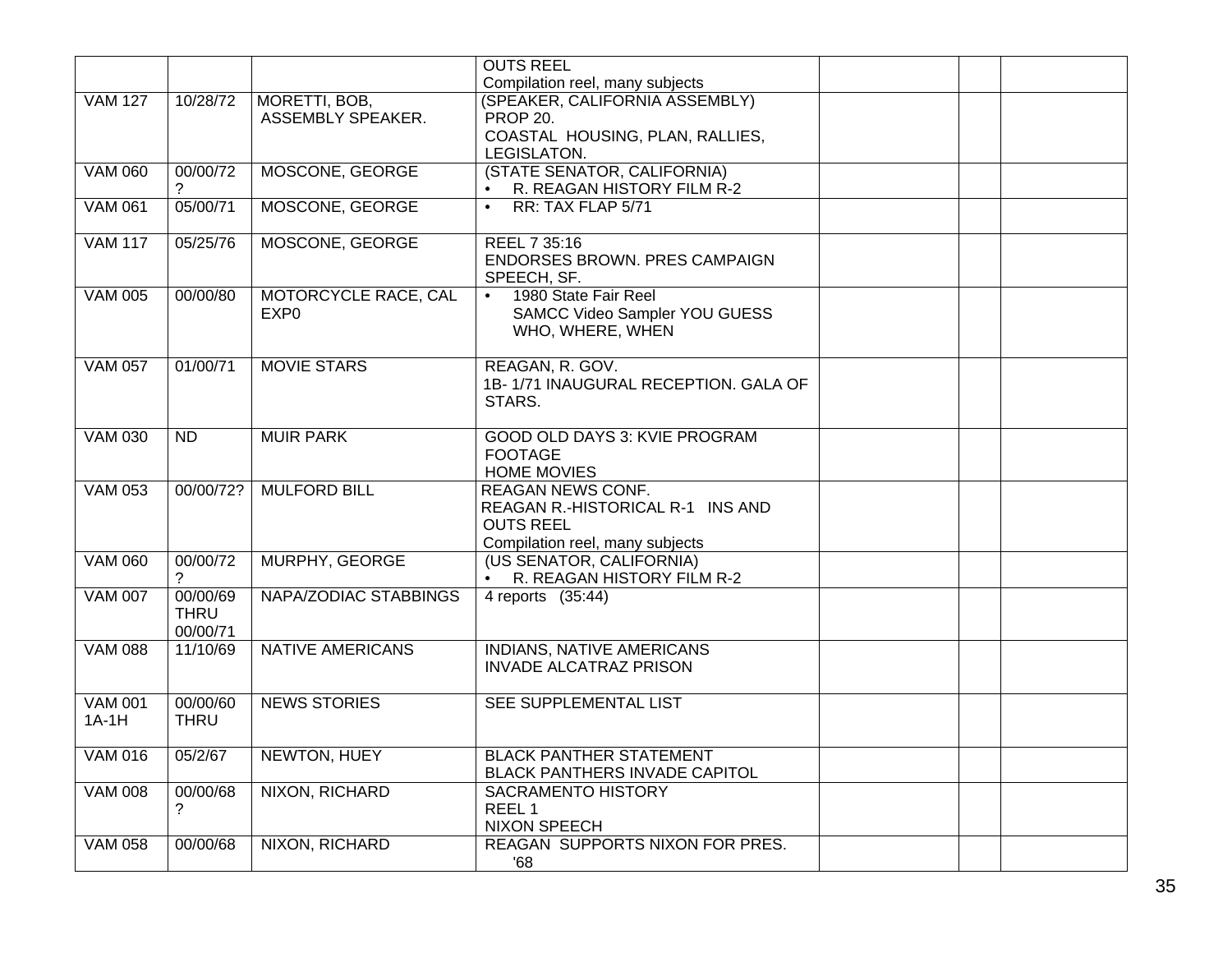| <b>VAM 124</b> | 00/00/62                   | NIXON, RICHARD             | STILL PHOTOS, HEADLINES: CAMPAIGN<br><b>AGAINST BROWN.</b>                                                                                                                                                                                                                           |                            |                |            |
|----------------|----------------------------|----------------------------|--------------------------------------------------------------------------------------------------------------------------------------------------------------------------------------------------------------------------------------------------------------------------------------|----------------------------|----------------|------------|
| <b>VAM 125</b> | 00/00/70                   | <b>OAK PARK CONSPIRACY</b> | SAC COP WOUNDED IN OAK PARK.                                                                                                                                                                                                                                                         | <b>CRIME. MURDER</b>       |                |            |
| <b>VAM 018</b> | 10/15/67<br>TO<br>10/20/67 | <b>OAKLAND</b>             | <b>OAKLAND DRAFT RIOTS</b><br>Stop the Draft Week                                                                                                                                                                                                                                    |                            |                |            |
| <b>VAM 018</b> | 10/15/67<br>TO<br>10/20/67 | <b>OAKLAND DRAFT RIOTS</b> | <b>OAKLAND DRAFT RIOTS</b><br>Stop the Draft Week                                                                                                                                                                                                                                    |                            |                |            |
| <b>VAM 068</b> | 11/00/69                   | <b>OAKS, RICHARD</b>       | <b>INDIANS, NATIVE AMERICANS</b><br><b>INVADE ALCATRAZ PRISON</b>                                                                                                                                                                                                                    |                            |                |            |
| <b>VAM 088</b> | 11/10/69                   | OAKS, RICHARD              | <b>INDIANS, NATIVE AMERICANS</b><br><b>INVADE ALCATRAZ PRISON</b>                                                                                                                                                                                                                    |                            |                |            |
| <b>VAM 005</b> | 00/00/69                   | <b>OLD SACRAMENTO</b>      | <b>REDEVELOPMENT</b><br>PARTIAL.<br>SAMCC Video Sampler YOU GUESS WHO,<br>WHERE, WHEN                                                                                                                                                                                                |                            |                |            |
| <b>VAM 009</b> | 00/00/69                   | <b>OLD SACRMENTO DEV.</b>  | <b>SACRAMENTO HISTORY</b><br>REEL <sub>2</sub><br>OLD SACRAMENTO - WEST END.                                                                                                                                                                                                         |                            |                |            |
| <b>VAM 019</b> | 09/21/68<br><b>H-216A</b>  | <b>OLYMPIC PROSPECTS</b>   | Olympic Trials 1968, Tahoe.                                                                                                                                                                                                                                                          |                            |                |            |
| <b>VAM 038</b> | 00/00/68                   | <b>OLYMPIC PROSPECTS</b>   | Olympic Trials 1968, Tahoe. OUTS REEL<br>$\bullet$<br>S12C-20-03-02 (35:40)<br>TRT 17:00<br>$\bullet$<br>HARRISON DILLARD; TAHOE TRIALS<br>$\bullet$                                                                                                                                 | SPORTS:<br><b>OLYMPICS</b> |                |            |
| <b>VAM 038</b> | 00/00/68                   | <b>OLYMPICS</b>            | ATHLETE INTERVIEWS, 2 by Creighton<br>Sanders.<br>Cost of Olympic training, sponsorships. No<br>date<br>Evelyn: Cost of Olympic training, sponsorships.                                                                                                                              | SPORTS:<br><b>OLYMPICS</b> | $\overline{X}$ | SANDERS, C |
| <b>VAM 086</b> | 00/00/60<br>00/00/68       | <b>OLYMPICS</b>            | .SQUAW VALLEY 1960.<br>SACRAMENTO-TORCH RUNNERS<br>CAPITOL CEREMONY.<br>SQUAW VALLEY-OPENING CEREMONIES.<br>INTERVIEWS: BEST DRESSED PEOPLE.<br>HOCKEY: RUSSIA VS CANADA.<br>SKI JUMPS.<br>•OLYMPIC PROSPECTS 1968-LAKE TAHOE.<br>SPRINTERS. POLE VAULT. HIGH<br>HURDLES. LONG JUMP. |                            |                |            |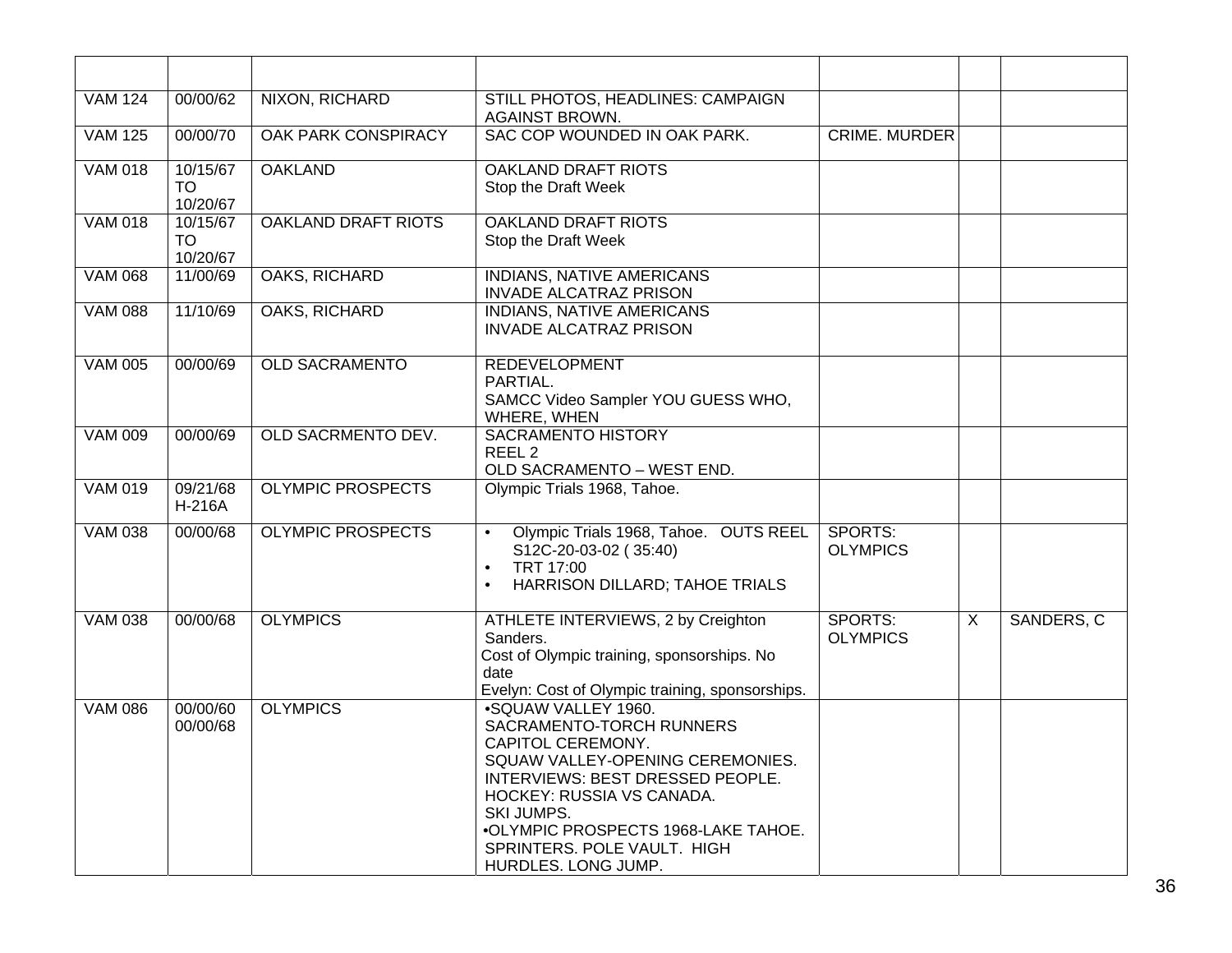| <b>VAM 026</b> | 09/26/69<br>10/09/69                | OPERATION INTERCEPT                                 | <b>MARIJUANA</b>                                                                                                                                                                                                                                                                            |                |
|----------------|-------------------------------------|-----------------------------------------------------|---------------------------------------------------------------------------------------------------------------------------------------------------------------------------------------------------------------------------------------------------------------------------------------------|----------------|
| <b>VAM 075</b> | 28/63                               | OROVILLE DAM                                        | FIRST BUCKET POURED 04/28/63 S8A 04<br>02 05                                                                                                                                                                                                                                                |                |
| <b>VAM 009</b> | 00/63                               | OROVILLE DAM CONST.                                 | <b>SACRAMENTO HISTORY</b><br>REEL <sub>2</sub><br>OROVILLE DAM CONSTRUCTION, STATE<br><b>WATER PROJECT.</b>                                                                                                                                                                                 | <b>MICHELS</b> |
| <b>VAM 080</b> | 08/01/75                            | OROVILLE EARTHQUAKE                                 | $8/1/75$ #3.<br>$\bullet$<br><b>OUTS 8/1/75</b>                                                                                                                                                                                                                                             |                |
| <b>VAM 116</b> | 00/00/58                            | <b>OTTOY FILM</b>                                   | ARCHIVAL FILM: LAKE TAHOE,<br>SACRAMENTO                                                                                                                                                                                                                                                    |                |
| <b>VAM 010</b> | 00/00/70<br>?                       | PACHUCO ART SHOW                                    | DE COLORES: MONTOYA, JOSE. OTHER<br>CHICANO ARTISTS. ART OPENING.<br><b>TRT 4:07</b>                                                                                                                                                                                                        |                |
| <b>VAM 031</b> | 00/00/59<br><b>THRU</b><br>00/00/75 | <b>PADDLEWHEELERS</b>                               | GOOD OLD DAYS 4: KVIE PROGRAM<br><b>FOOTAGE</b><br>DELTA KING 1959-1975 (35:24)<br>S7A-01-01-06                                                                                                                                                                                             |                |
| <b>VAM 005</b> | 05/00/62                            | <b>PARADE</b>                                       | <b>K STREET PARADE</b><br>5/62 A/Z FILE<br>SAMCC Video Sampler YOU GUESS<br>WHO, WHERE, WHEN                                                                                                                                                                                                |                |
| <b>VAM 022</b> | 09/9/95                             | <b>PARADE</b>                                       | <b>CARNIVAL OF LIGHTS</b>                                                                                                                                                                                                                                                                   |                |
| <b>VAM 077</b> | 00/00/00                            | PARKS, HUMBOLDT<br><b>REDWOODS</b>                  | HUMBOLDT REDWOODS S 11B 16 03<br>01 (35:37                                                                                                                                                                                                                                                  |                |
| <b>VAM 077</b> | 00/00/77                            | PARKS, NATIONAL, LINDA<br><b>BIRD JOHNSON GROVE</b> | LBJ GROVE. (REDWOODS) 1977. S<br>$\bullet$<br>11B 16 03 10. (35:37)<br>BIG BASIN REDWOODS STATE PARK<br>$\bullet$<br>S 11B 16 03 01 (35:37)<br>HUMBOLDT REDWOODS S 11B 16 03<br>01(35:37)                                                                                                   |                |
| <b>VAM 077</b> | 09/12/73<br>00/00/77                | PARKS, NATIONAL,<br><b>YOSEMITE</b>                 | YOSEMITE BY AIR. KENT PIERCE OTG.<br>$\bullet$<br>$9/12/73$ (35:63)<br>YOSEMITE, 5/80. (35:63)<br>$\bullet$<br>LBJ GROVE. (REDWOODS) 1977. S<br>$\bullet$<br>11B 16 03 10. (35:37)<br>BIG BASIN REDWOODS STATE PARK<br>S 11B 16 03 01 (35:37)<br>HUMBOLDT REDWOODS S 11B 16 03<br>01(35:37) |                |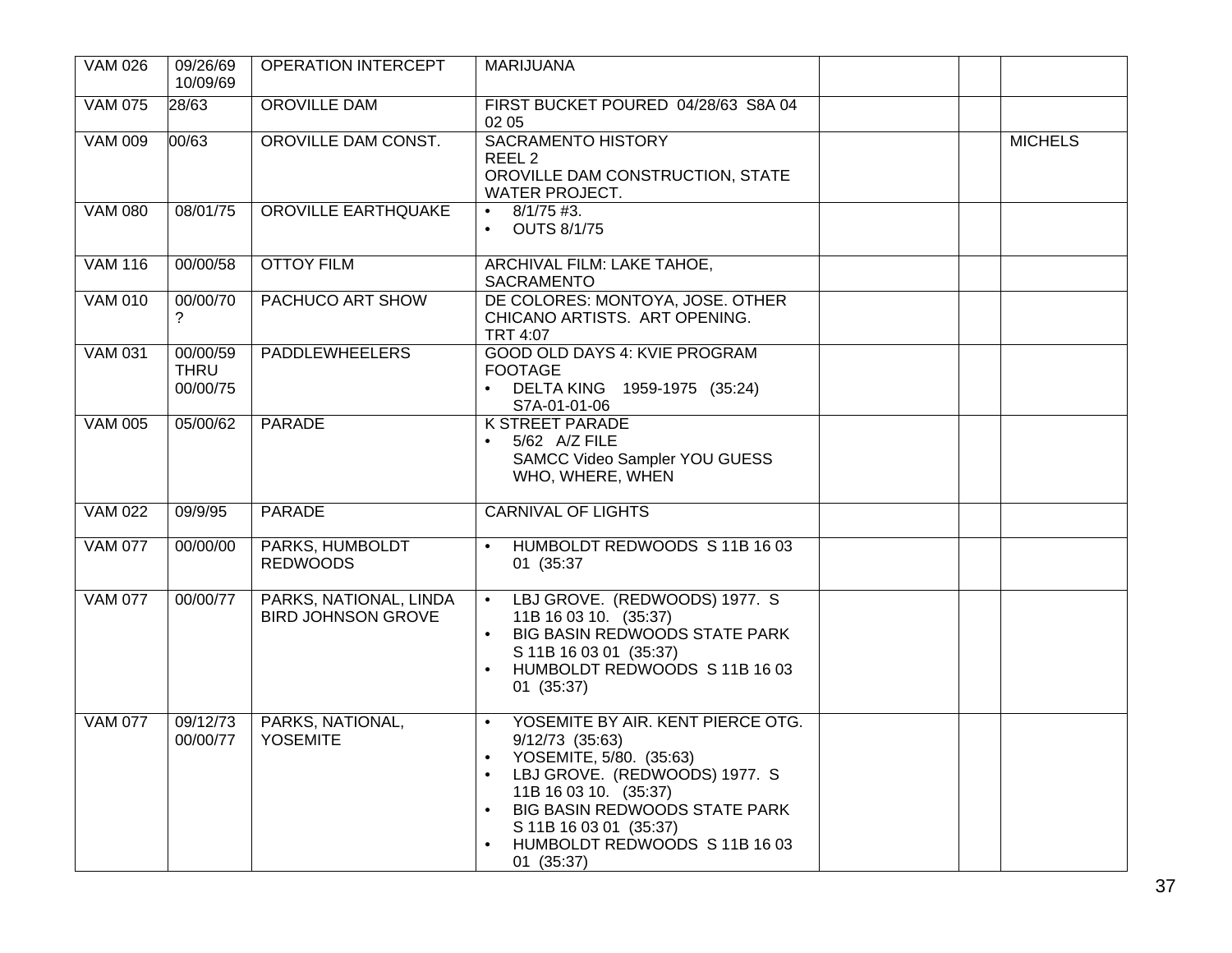| <b>VAM 077</b> | $\overline{ND}$                   | PARKS, STATE, BIG BASIN | <b>BIG BASIN REDWOODS STATE PARK</b><br>$\bullet$<br>S 11B 16 03 01 (35:37)                                                                                                                                                                                                                                                                                            |  |
|----------------|-----------------------------------|-------------------------|------------------------------------------------------------------------------------------------------------------------------------------------------------------------------------------------------------------------------------------------------------------------------------------------------------------------------------------------------------------------|--|
| <b>VAM 053</b> | 00/00/72?                         | PARSI, DAN              | <b>OUTS</b><br>REAGAN R.-HISTORICAL R-1 INS AND<br><b>OUTS REEL</b><br>Compilation reel, many subjects                                                                                                                                                                                                                                                                 |  |
| <b>VAM 117</b> | 11/20/78                          | <b>PEOPLE'S TEMPLE</b>  | MEMORIAL SERVICES, SF.                                                                                                                                                                                                                                                                                                                                                 |  |
| <b>VAM 012</b> | 08/25/70                          | PIERCE, KENT, REPOPTER  | ON THE GO. LETTUCE HARVEST.                                                                                                                                                                                                                                                                                                                                            |  |
| <b>VAM 104</b> | 03/30/73<br>07/1475               | <b>PLAYBOY</b>          | <b>BARBI BENTON INTERVIEW</b><br>ENTERTAINMENT REPORTER HARRY<br>MARTIN. E88 (35:71)<br>HUGH HEFNER IN SAN FRANCISCO<br>E88 J-698 C 3/30/73 (35:71)<br>PLAYBOY MANSION/BARBI BENTON<br>ENTERTAINMENT REPORTER HARRY<br>MARTIN. 7/14/75 #4 (35:73)<br>PLAYBOY MANSION VOICE TRACK<br>ENTERTAINMENT REPORTER HARRY<br>MARTIN. 7/14/75 #4 (35:73)                         |  |
| <b>VAM 098</b> | 11/19/70                          | PLUNKETT, JIM           | JIM PLUNKETT H 951A 11/19/70<br>$\bullet$<br>CAL-STANFORD BIG GAME H 953A<br>$\bullet$<br>11/21/70<br>PLUNKETT-HEISMAN H 956B 11/24/70<br>$\bullet$<br>STANFORD RETURNS H 991 1/2/71<br>$\bullet$<br>PLUNKETT INTERVIEW SANTA ROSA<br>CAMP 7/30/80 OAKLAND<br>RAIDERS CAMP 18-01-13 7/30/80<br>$\bullet$<br>PLUNKETT INTERVIEW Santa Rosa<br>Camp S 12 A 18-01-06 1978 |  |
| <b>VAM 018</b> | 10/15/67<br><b>TO</b><br>10/20/67 | <b>POLICE</b>           | <b>OAKLAND DRAFT RIOTS</b><br>Stop the Draft Week                                                                                                                                                                                                                                                                                                                      |  |
| <b>VAM 082</b> | 06/29/76                          | PORT, SACRAMENTO        | FIRE 6/29/76 (35:26)<br>$\bullet$                                                                                                                                                                                                                                                                                                                                      |  |
| <b>VAM 113</b> | 00/00/75<br><b>OR</b><br>00/00/76 | <b>POSSE COMITATAS</b>  | POSSE COMITATAS 1975 OR 1976<br>$\bullet$                                                                                                                                                                                                                                                                                                                              |  |
| <b>VAM 027</b> | 12/29/72                          | POT BUST, HEARING       | <b>MARIJUANA</b>                                                                                                                                                                                                                                                                                                                                                       |  |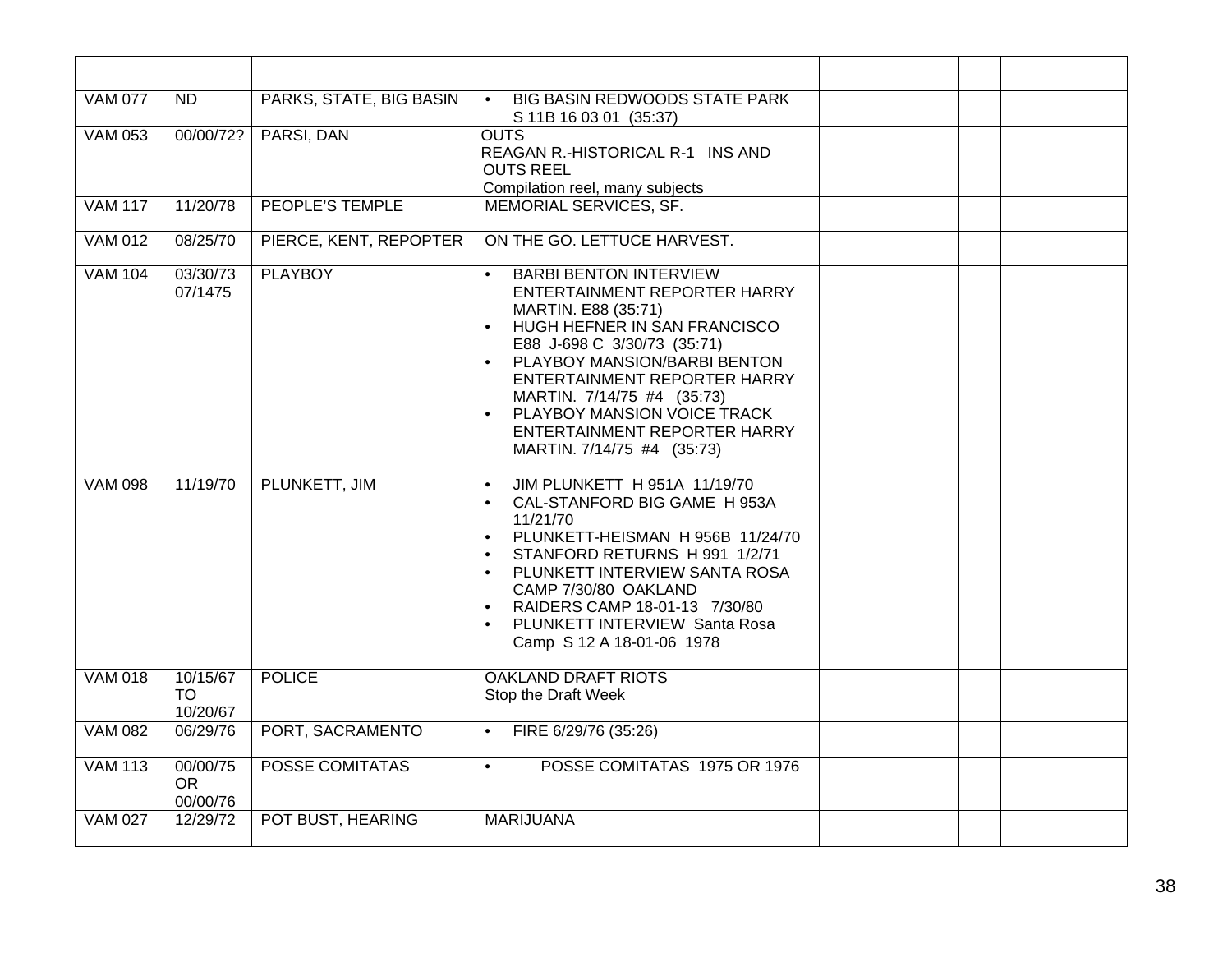| <b>VAM 026</b>                | 06/03/69      | POT SHORTAGE               | <b>MARIJUANA</b>                                                                                                                                                                                                                                                              |                                     |              |  |
|-------------------------------|---------------|----------------------------|-------------------------------------------------------------------------------------------------------------------------------------------------------------------------------------------------------------------------------------------------------------------------------|-------------------------------------|--------------|--|
| <b>VAM 014</b>                | 10/3/67       | <b>POVERTY</b>             | REAGAN, R, GOV.                                                                                                                                                                                                                                                               |                                     |              |  |
| <b>VAM 026</b>                | 10/19/67      | PRICE, JOHN                | (DISTRICT ATTORNEY, SACRAMENTO)<br><b>MARIJUANA</b>                                                                                                                                                                                                                           |                                     |              |  |
| <b>VAM 125</b>                | 12/11/72      | PRICE, JOHN                | (DISTRICT ATTORNEY, SACRAMENTO)<br><b>RAYMOND BREWER:</b><br>YOUTH KILLED BY SAC POLICE, DEL PASO<br>HTS.                                                                                                                                                                     | KILLED, POLICE                      |              |  |
| <b>VAM 068</b>                | 11/00/69      | PRISON, ALCATRAZ           | <b>INDIANS, NATIVE AMERICANS</b><br><b>INVADE ALCATRAZ PRISON</b>                                                                                                                                                                                                             |                                     |              |  |
| <b>VAM 068</b>                | 11/00/69      | PRISON, ALCATRAZ           | INDIANS, NATIVE AMERICANS<br><b>INVADE ALCATRAZ PRISON</b>                                                                                                                                                                                                                    |                                     |              |  |
| <b>VAM 088</b>                | 11/10/69      | PRISON, ALCATRAZ           | <b>INDIANS, NATIVE AMERICANS</b><br><b>INVADE ALCATRAZ PRISON</b>                                                                                                                                                                                                             |                                     |              |  |
| <b>VAM 032</b>                | 00/00/60<br>? | PRISON, FOLSOM             | GOOD OLD DAYS 5: KVIE PROGRAM<br><b>FOOTAGE</b><br><b>SOLONS EXHIBITION GAME</b><br><b>NEGATIVE</b>                                                                                                                                                                           | <b>SPORTS: BASE-</b><br><b>BALL</b> |              |  |
| <b>VAM 032</b>                | 00/00/60?     | PRISON, FOLSOM             | GOOD OLD DAYS 5: KVIE PROGRAM<br><b>FOOTAGE</b><br><b>SOLONS EXHIBITION GAME</b><br>NEGATIVE.                                                                                                                                                                                 | <b>SPORTS: BASE-</b><br><b>BALL</b> | $\mathsf{X}$ |  |
| <b>VAM 096</b>                | 00/00/60      | PRISON, FOLSOM             | <b>ESCAPEE CAPTURED 1960 B/W</b><br>$\bullet$<br>NEGATIVE.<br><b>ESCAPEE CAPTURED 1960 POSITIVE</b><br>$\bullet$<br><b>DUB FROM NEGATIVE</b><br><b>IONE MANHUNT</b><br>FOLSOM PRISON 1974 COLOR<br>$\bullet$<br><b>FOLSOM PRISON HISTORICAL</b><br>$\bullet$<br><b>PHOTOS</b> |                                     |              |  |
| <b>VAM 128</b>                | 00/00/72      | PRISON, SAN QUENTIN        | <b>CHARLES MANSON:</b><br>INTERVIEW IN SAN QUENTIN PRISON.                                                                                                                                                                                                                    |                                     |              |  |
| <b>VAM 124</b>                | 05/00/60      | <b>PRISON: SAN QUENTIN</b> | SAN QUENTIN. PROTEST EXECUTION<br>OF CARYL CHESSMAN.                                                                                                                                                                                                                          |                                     |              |  |
| VAM 099                       | 00/00/72      | PRISONS: SAN QUENTIN       | $\bullet$<br>1972. INTERVIEW ON DEATH ROW,<br>SAN QUENTIN, BY MIKE BOYD, KCRA.<br>SAN QUENTIN DEATH ROW SERIES.<br>S14C 26-01-09, ROLL 1. (35:47)                                                                                                                             |                                     |              |  |
| <b>VAM 105</b><br><b>COPY</b> | 00/00/71      | PRISONS: SAN QUENTIN       | <b>SAN QUENTIN AFTERMATH</b><br>$\bullet$<br>J-191 A 8/23/71                                                                                                                                                                                                                  |                                     |              |  |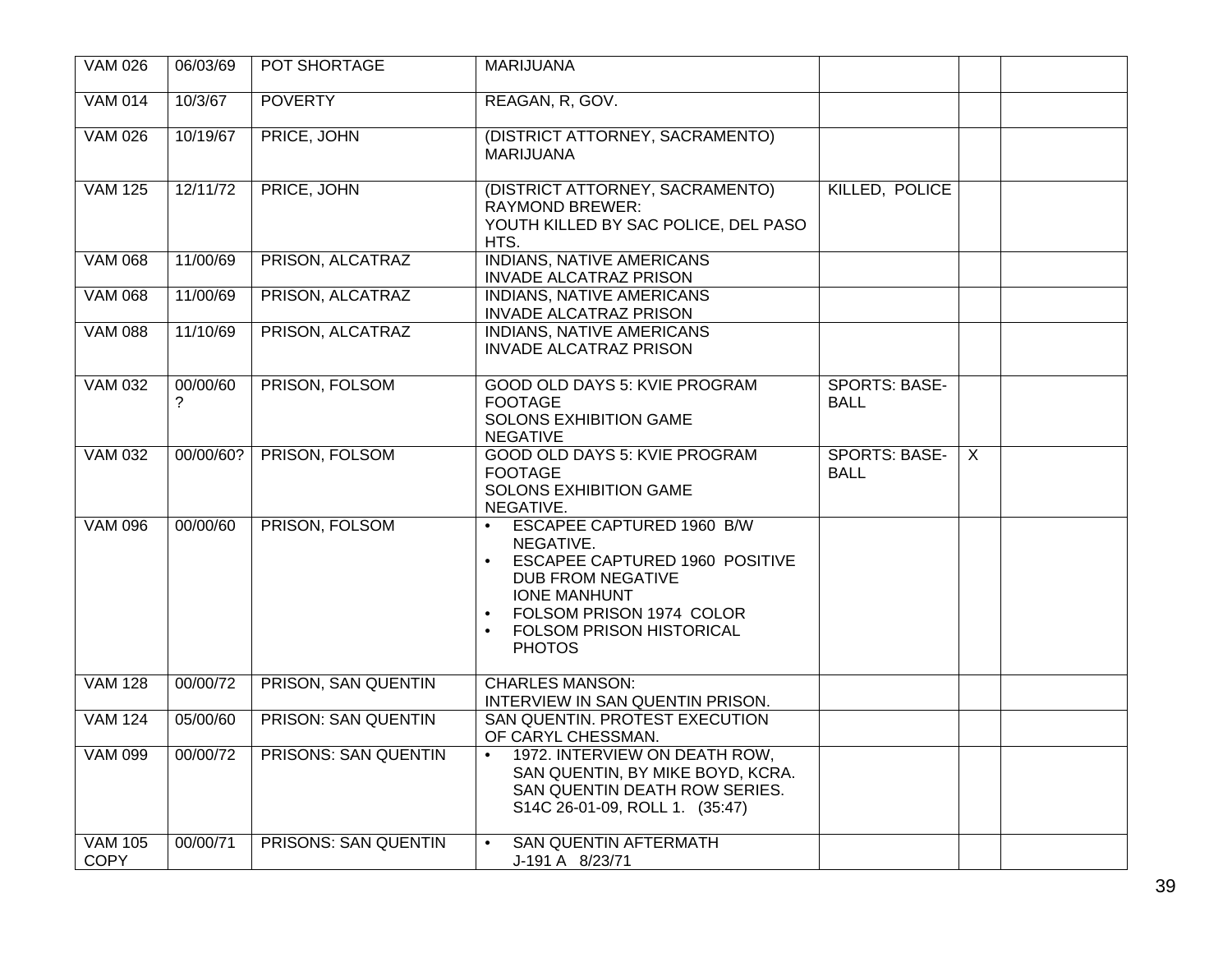| <b>ONLY</b>    |                            |                                          | SAN QUENTIN AFTERMATH VOICE<br><b>TRACK</b><br>J-191 A 8/23/71<br><b>BLACK LEGISLATORS VISIT SAN</b><br><b>QUENTIN</b><br>J-195 B 8/27/71<br><b>BLACK LEGISLATORS VISIT SAN</b><br><b>QUENTIN VOICE TRACK</b><br>J-195 B 8/27/71 |                                            |  |  |
|----------------|----------------------------|------------------------------------------|----------------------------------------------------------------------------------------------------------------------------------------------------------------------------------------------------------------------------------|--------------------------------------------|--|--|
| <b>VAM 018</b> | 10/15/67<br>TO<br>10/20/67 | <b>PROTESTERS</b>                        | <b>OAKLAND DRAFT RIOTS</b><br>Stop the Draft Week                                                                                                                                                                                |                                            |  |  |
| <b>VAM 018</b> | 1/9/67<br>G-923A           | <b>PROTESTERS</b><br><b>VIET NAM WAR</b> | 2 SACRAMENTO AREA INDUCTEES<br>TRT 3:39                                                                                                                                                                                          | <b>PROTEST: VIET</b><br><b>NAM WAR</b>     |  |  |
| <b>VAM 107</b> | 25/69<br>H-429A            | RAILROAD MUSEUM                          | <b>GROUNDBREAK</b><br>04/25/69<br>H-429A                                                                                                                                                                                         |                                            |  |  |
| <b>VAM 006</b> | 11/18/72                   | RALLY, ANTI WAR                          | ANTI WAR RALLY, BERKELEY                                                                                                                                                                                                         | <b>PROTEST WAR</b>                         |  |  |
| <b>VAM 008</b> | 00/00/70<br>?              | RANCHO SECO                              | <b>SACRAMENTO HISTORY</b><br>REEL <sub>1</sub><br>RANCHO SECO                                                                                                                                                                    |                                            |  |  |
| <b>VAM 009</b> | 00/00/70<br>?              | RANCHO SECO                              | <b>SACRAMENTO HISTORY</b><br>REEL <sub>2</sub><br>RANCHO SECO                                                                                                                                                                    |                                            |  |  |
| <b>VAM 081</b> | 00/00/74<br>00/00/78       | RANCHO SECO                              | RANCHO SECO DEDICATION:10/19/74-K<br>$\bullet$<br>184A<br>RANCHO SECO STOCK FOOTAGE:<br>$\bullet$<br>1978 (35:61)                                                                                                                |                                            |  |  |
| <b>VAM 084</b> | 11/29/79                   | RANCHO SECO                              | PROTEST-9 OVER THE WALL                                                                                                                                                                                                          | PROTEST:<br><b>NUCLEAR</b><br><b>POWER</b> |  |  |
| <b>VAM 043</b> | 00/00/63                   | <b>REAGAN, NANCY</b>                     | <b>GOVERNOR'S MANSION TOUR W/</b><br><b>BERNICE BROWN.</b><br><b>INAUGURATION: BALL</b><br>INAUGURATION: SWEARING IN, CAPITOL.<br>INAUGURATION: MOVIE STARS.                                                                     |                                            |  |  |
| <b>VAM 053</b> | 00/00/72?                  | <b>REAGAN, NANCY</b>                     | <b>REPUBLICAN CONVENTION, 1972</b><br>REAGAN R.-HISTORICAL R-1 INS AND<br><b>OUTS REEL</b><br>Compilation reel, many subjects                                                                                                    |                                            |  |  |
| <b>VAM 054</b> | 00/00/67                   | <b>REAGAN, NANCY</b>                     | IN SENATE W/ GOV REAGAN.                                                                                                                                                                                                         |                                            |  |  |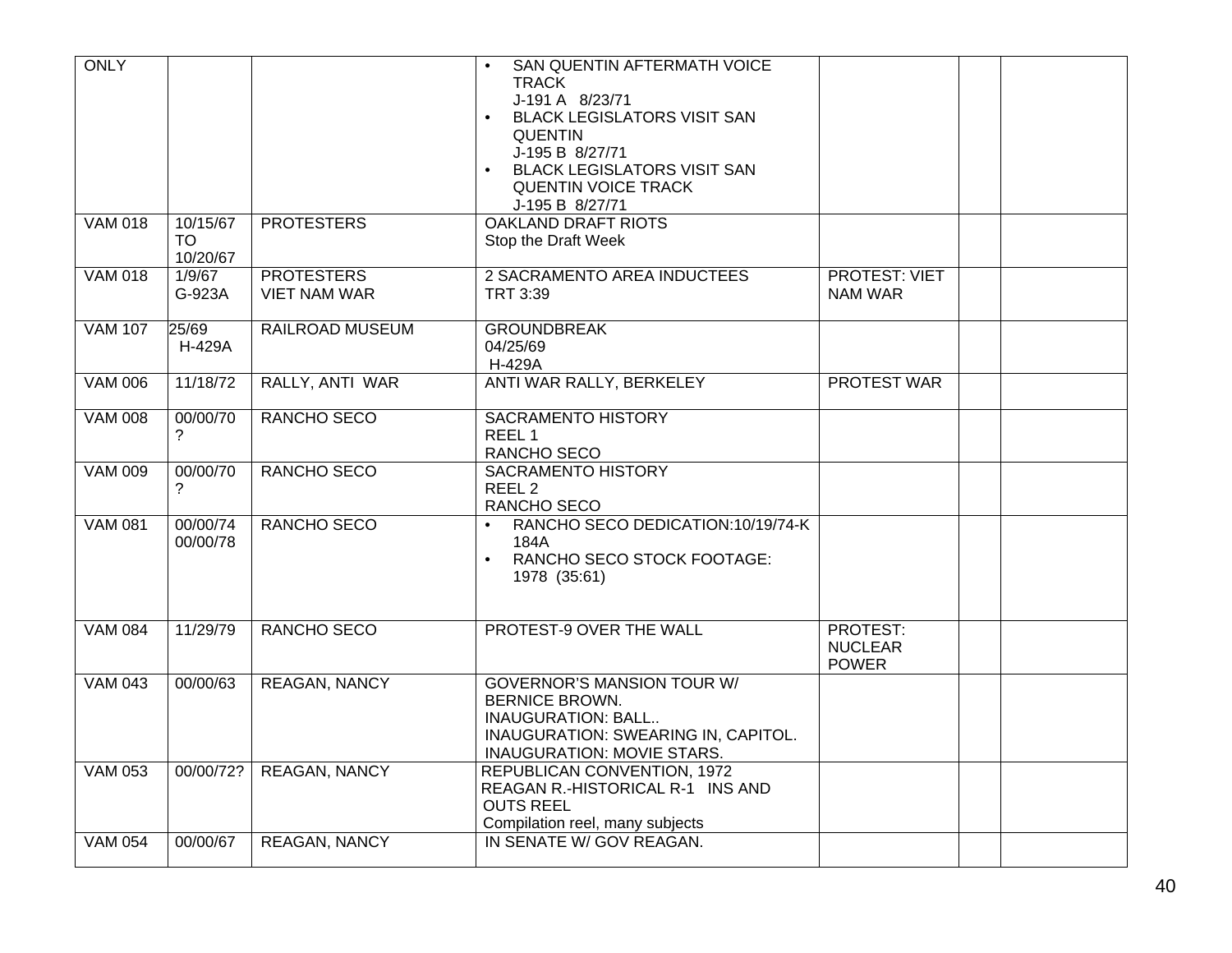| <b>VAM 058</b> | 00/00/68<br>01/00/71                | <b>REAGAN, NANCY</b>  | 1-RONALD REAGAN: INAUGURATION, 2ND<br><b>TERM. OUTS</b><br>2-RR: FUND RAISER, MAY '68<br>RR: '68 CONVENTION, MIAMI.                                                                                                                                                                                                                                                                                                                                                                             |                       |  |
|----------------|-------------------------------------|-----------------------|-------------------------------------------------------------------------------------------------------------------------------------------------------------------------------------------------------------------------------------------------------------------------------------------------------------------------------------------------------------------------------------------------------------------------------------------------------------------------------------------------|-----------------------|--|
| <b>VAM 122</b> | $\overline{ND}$                     | <b>REAGAN, NANCY</b>  | <b>MANSION: NANCY REAGAN, RR, JERRY</b><br><b>BROWN</b>                                                                                                                                                                                                                                                                                                                                                                                                                                         |                       |  |
| <b>VAM 112</b> | 12/28/70                            | REAGAN, R. GOV.       | CRLA PROGRAM VETOED BY REAGAN<br>$\bullet$<br>12/28/70 H-896                                                                                                                                                                                                                                                                                                                                                                                                                                    |                       |  |
| <b>VAM 014</b> | 10/3/67                             | <b>REAGAN, RONALD</b> | <b>GOVERNOR, CALIFORNIA</b><br>POVERTY.                                                                                                                                                                                                                                                                                                                                                                                                                                                         |                       |  |
| <b>VAM 015</b> | 04/20/67                            | <b>REAGAN, RONALD</b> | <b>MEDICAL</b>                                                                                                                                                                                                                                                                                                                                                                                                                                                                                  |                       |  |
| <b>VAM 016</b> | 05/2/67                             | <b>REAGAN, RONALD</b> | <b>STATEMENT ON BLACK PANTHERS</b><br>BLACK PANTHERS INVADE CAPITOL                                                                                                                                                                                                                                                                                                                                                                                                                             |                       |  |
| <b>VAM 017</b> | 05/21/69<br>10/6/69                 | <b>REAGAN, RONALD</b> | <b>UC BERKELEY PROTEST</b><br>.Reagan on Angela Davis and striking UC<br>Berkeley profs. 10-06-69 H5810<br>•Reagan on violence at UC Berkeley. 5-21-69<br><b>H449A</b>                                                                                                                                                                                                                                                                                                                          | <b>PROTEST: REAGA</b> |  |
| <b>VAM 043</b> | 01/05/67                            | <b>REAGAN, RONALD</b> | <b>INAUGURATION: BALL</b><br>INAUGURATION: SWEARING IN, CAPITOL.<br><b>INAUGURATION: MOVIE STARS.</b>                                                                                                                                                                                                                                                                                                                                                                                           |                       |  |
| <b>VAM 054</b> | 00/00/66<br><b>THRU</b><br>00/00/67 | REAGAN, RONALD        | RR-News conf: G-663A<br>$\bullet$<br>RR-Effigy-CSUS campus: G-663A<br>$\bullet$<br>RR-News conf: G-664B 1/17/67<br>$\bullet$<br>RR-Regents meeting: G-691A<br>$\bullet$<br>RR-signs bill<br>$\bullet$<br>RR-In Senate with Nancy Reagan.<br>RR- Interview-cavalry<br>$\bullet$<br>RR-Sound test before interview.<br>$\bullet$<br>RR-'66 Campaign G-489A 6/3/66<br>$\bullet$<br>RR-'66 Campaign<br>$\bullet$<br>"REAGAN SPEAKS TO THE ISSUES"<br>$\bullet$<br>1966. TV campaign film. TRT 12:35 |                       |  |
| <b>VAM 056</b> | 00/00/66<br><b>THRU</b><br>00/00/74 | <b>REAGAN, RONALD</b> | <b>REAGAN SPECIAL-ABORTION REEL</b><br>$\bullet$<br>1967 TO 1974<br>"RONALD REAGAN AND A NEED FOR<br>$\bullet$<br><b>ACTION"</b><br>TV CAMPAIGN FILM, 1966. (PARTIAL)<br>RR ARRIVES IN SACRAMENTO 9/13/66<br>$\bullet$                                                                                                                                                                                                                                                                          |                       |  |
| <b>VAM 057</b> | 01/00/71                            | <b>REAGAN, RONALD</b> | 1-INAUGURAL ADDRESS R. REAGAN.<br>REAGAN SWEARING IN. CAPITOL<br>ROTUNDA.<br>1B-1/71 INAUGURAL RECEPTION. GALA OF                                                                                                                                                                                                                                                                                                                                                                               |                       |  |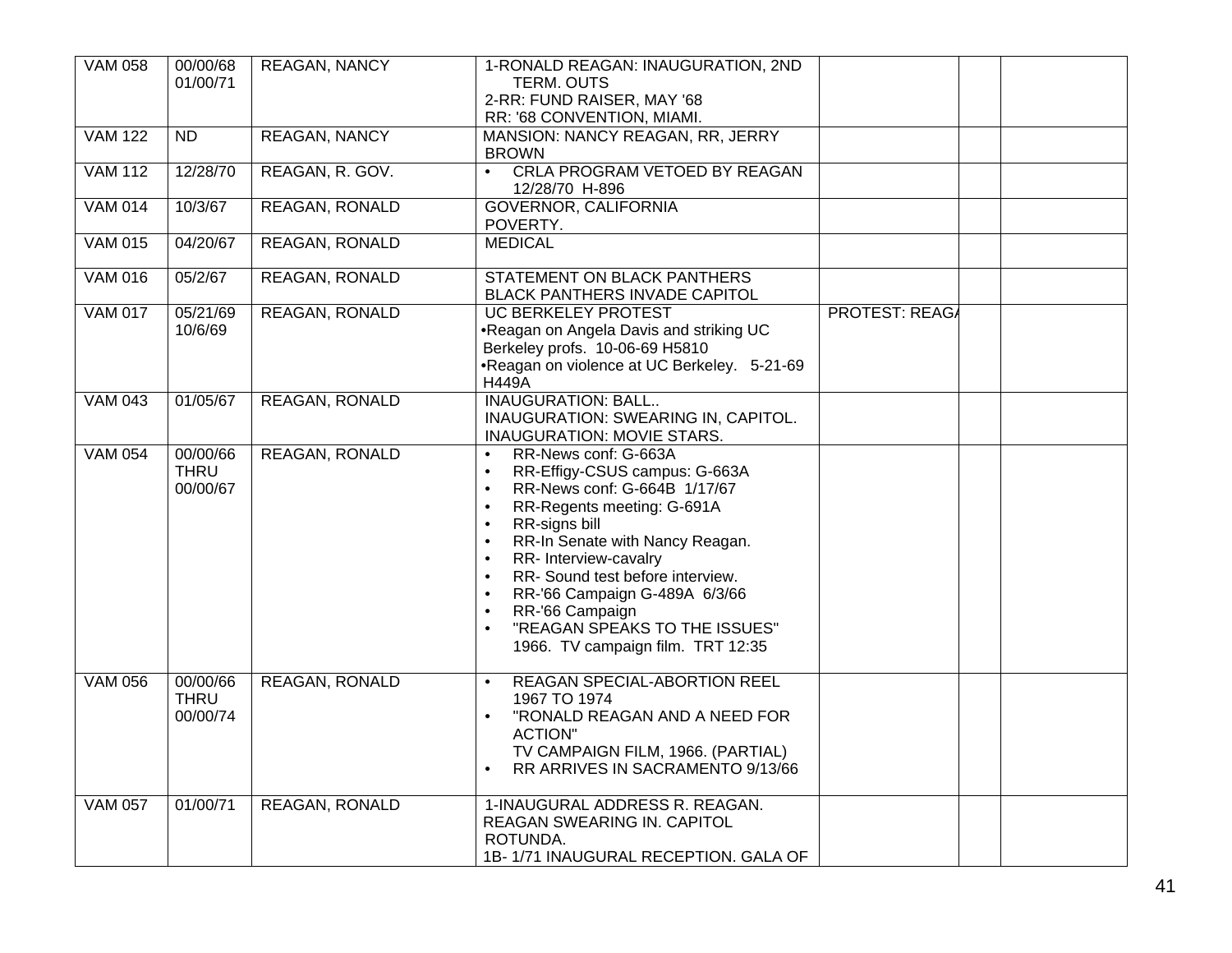| <b>VAM 058</b> | 01/00/71                            | <b>REAGAN, RONALD</b> | STARS.<br>2-1/67 INAUGURAL RECEPTION,<br>MEMORIAL AUDITORIUM. INAUGURATION,<br>CAPITOL. TOURS FLOODS.<br>3-PRISIONER OF WAR PARTY.<br>FIRST DAY IN OFFICE.<br>4-GOV. REAGAN ON HORSE. (GOVERNORS<br>CONFERENCE)<br>RONALD REAGAN: INAUGURATION,<br>$\bullet$<br>2ND TERM, OUTS                                                                                                                                                                                                                                                         |  |  |
|----------------|-------------------------------------|-----------------------|----------------------------------------------------------------------------------------------------------------------------------------------------------------------------------------------------------------------------------------------------------------------------------------------------------------------------------------------------------------------------------------------------------------------------------------------------------------------------------------------------------------------------------------|--|--|
|                |                                     |                       | RR: FUND RAISER, MAY '68<br>$\bullet$<br>RR: NOT A CANDIDATE FOR PRES. IN<br>'76(?)<br>RR: '68 CONVENTION, MIAMI.<br>$\bullet$<br>RR: SUPPORTS NIXON FOR PRES. '68                                                                                                                                                                                                                                                                                                                                                                     |  |  |
| <b>VAM 059</b> | 00/00/66                            | <b>REAGAN, RONALD</b> | RONALD REAGAN FOR GOVERNOR. TV<br>CAMPAIGN FILM, 1966.<br>SOMG, ECONOMY, JOBS, OIL, TAXES,<br>WELFARE, AGRICULTURE, PROTEST,<br>STATE WATER PROJECT, FEDERAL AID,<br>REGARN EX DEMOCRAT.<br>TRT 26:00 (35:87)                                                                                                                                                                                                                                                                                                                          |  |  |
| <b>VAM 060</b> | 00/00/67<br><b>THRU</b><br>00/00/70 | <b>REAGAN, RONALD</b> | R. REAGAN HISTORY FILM R-2<br>$\bullet$<br><b>RR ARRIVES IN LIMO</b><br>RR-NEWS CONF. DEATH PENALTY<br>$\bullet$<br>ASSEMBLY STAFF WORKING IN<br>ASSEMBLY CHAMBERS.<br><b>RR-NEWS CONF</b><br>$\bullet$<br>ASSEMBLY<br>$\bullet$<br>BIELENSEN-ABORTION HEARING<br>UC BERK-DEMONSTRATORS HEAR<br>$\bullet$<br><b>SPEAKER</b><br>RR-SPEECH 1/20/68, MIAMI: STORM<br>TROOPER TACTICS.<br>RR-SPEECH 4/16/70  I DIDN'T<br>ADVOCATE A BLOOD BATH<br>RR SPEECH 2/69  ISOLATE THE<br><b>LITTLE RINGLEADER</b><br>RR EXPLAINS BLOODBATH 4/16/70 |  |  |
| <b>VAM 061</b> | 00/00/66<br><b>THRU</b><br>00/00/74 | <b>REAGAN, RONALD</b> | RR ON BROWN/JUDGES 12/1/66<br><b>CAMPUS INTERVIEWS: BIRTH</b><br><b>CONTROL</b><br>BERK. SPROUL PLAZA PROTEST<br>$\bullet$<br>RR: TAX FLAP 5/71<br>$\bullet$                                                                                                                                                                                                                                                                                                                                                                           |  |  |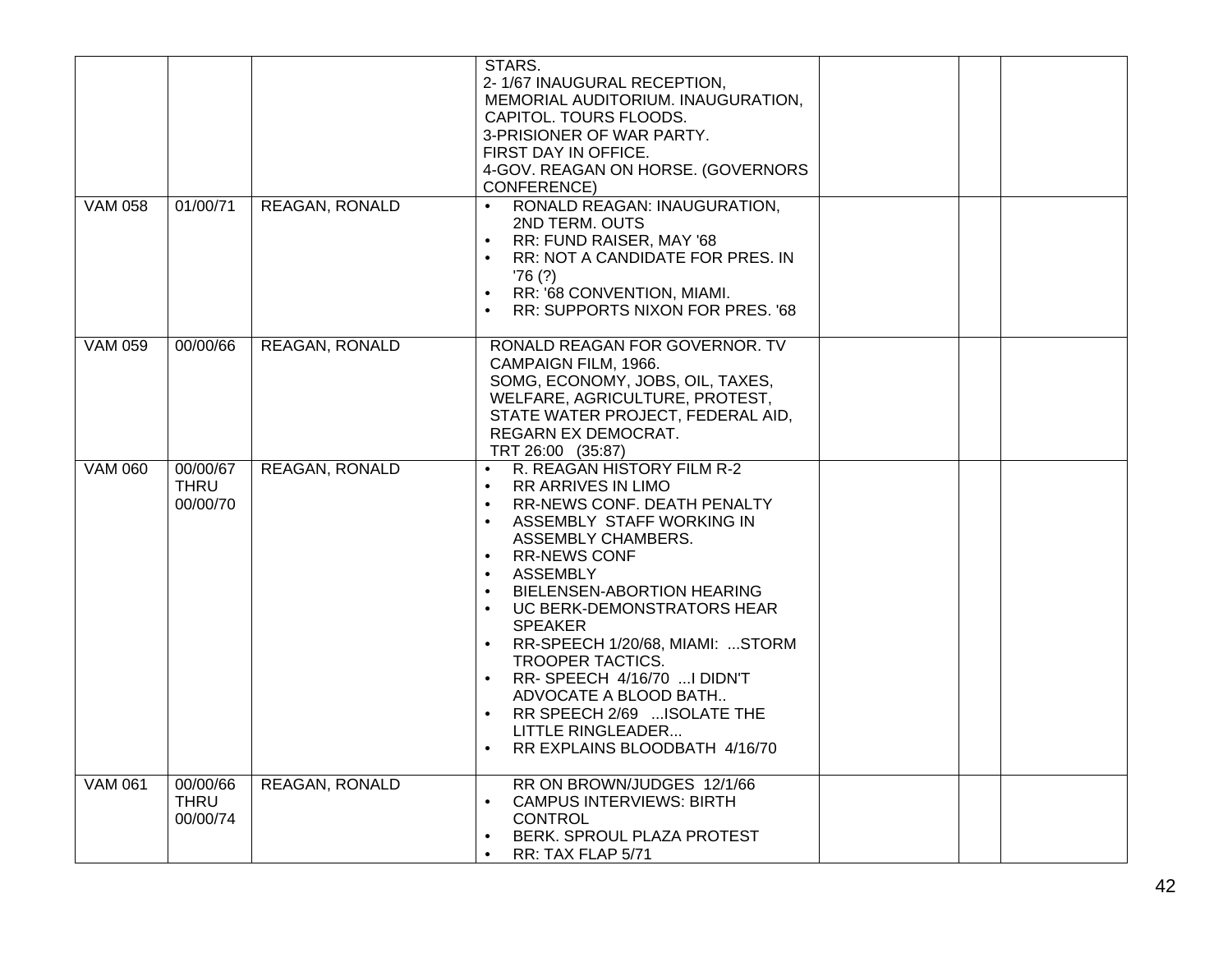|                |             |                       | <b>RR: IN BARBERSHOP</b><br>$\bullet$                                           |  |
|----------------|-------------|-----------------------|---------------------------------------------------------------------------------|--|
|                |             |                       | REAGAN SPECIAL "POLITICAL" 67-74<br>$\bullet$<br>ANNOUNCEMENT FOR GOVERNOR 1966 |  |
|                |             |                       | REAGAN ON RFK ASSASSINATION.                                                    |  |
| <b>VAM 072</b> | 06/06/68    | <b>REAGAN, RONALD</b> |                                                                                 |  |
|                |             |                       | RFK Assassination aftermath H 123B<br>$\bullet$<br>6/6/68 VAM 072               |  |
| <b>VAM 097</b> | 00/00/67    |                       | <b>INAUGURATION PARTY 1/67 (1ST</b><br>$\bullet$                                |  |
|                |             | <b>REAGAN, RONALD</b> | TERM)                                                                           |  |
|                |             |                       |                                                                                 |  |
| <b>VAM 111</b> | 00/00/69    | <b>REAGAN, RONALD</b> | REAGAN/MEDI-CAL 4/20/67 G-873                                                   |  |
|                | <b>THRU</b> |                       | UNRUH/MEDI-CAL 9/8/67 G-863B<br>$\bullet$                                       |  |
|                | 00/00/69    |                       | GROWER 9/27/67 G-880<br>$\bullet$                                               |  |
|                |             |                       | REAGAN/POVERTY 10/3/67 G-886A<br>$\bullet$                                      |  |
|                |             |                       | DELANO BOYCOTT 9/3/68 CHAVEZ<br>$\bullet$                                       |  |
|                |             |                       | <b>MASTER REEL</b>                                                              |  |
|                |             |                       | CHAVEZ PART 2 9/3/68 H-200B<br>$\bullet$                                        |  |
|                |             |                       | GRAPES IN DELANO 8/15/68 H-184A<br>$\bullet$                                    |  |
|                |             |                       | GRAPE BOYCOTT 9/4/68 H-201C<br>$\bullet$                                        |  |
|                |             |                       | HUERTA/PESTICIDES 5/6/69 H-<br>$\bullet$                                        |  |
|                |             |                       | 435B                                                                            |  |
| <b>VAM 122</b> | <b>ND</b>   | <b>REAGAN, RONALD</b> | MANSION: NANCY REAGAN, RR, JERRY                                                |  |
|                |             |                       | <b>BROWN</b>                                                                    |  |
| <b>VAM 124</b> | 00/00/66    | REAGAN, RONALD        | CAMPAIGN SPEECH FOR GOV.                                                        |  |
|                | 2           |                       |                                                                                 |  |
| <b>VAM 125</b> | 00/00/70    | REAGAN, RONALD        | <b>STATE OF STATE SPEECH</b>                                                    |  |
|                | 00/00/71    |                       | <b>WELFARE CUTS, LEGISLATION</b>                                                |  |
|                |             |                       | <b>BUDGET CUTS</b>                                                              |  |
| <b>VAM 053</b> | 00/00/72?   | REAGAN, RONALD.       | REAGAN R.-HISTORICAL R-1 INS AND<br><b>OUTS REEL</b>                            |  |
|                |             |                       | Compilation reel, many subjects                                                 |  |
| <b>VAM 055</b> | 00/00/76    | REAGAN, RONALD.       | 1976 presidential campaign speech,                                              |  |
|                |             |                       | interviews                                                                      |  |
| <b>VAM 005</b> | 00/00/69    | <b>REDEVELOPMENT</b>  | <b>OLD SAC</b>                                                                  |  |
|                |             |                       | PARTIAL.                                                                        |  |
|                |             |                       | SAMCC Video Sampler YOU GUESS WHO,                                              |  |
|                |             |                       | WHERE, WHEN                                                                     |  |
| <b>VAM 053</b> | 00/00/72?   | REINEKE, ED           | (LT. GOVERNOR, CALIFORNIA)                                                      |  |
|                |             |                       | REAGAN R.-HISTORICAL R-1 INS AND                                                |  |
|                |             |                       | <b>OUTS REEL</b>                                                                |  |
|                |             |                       | Compilation reel, many subjects                                                 |  |
| <b>VAM 058</b> | 00/00/68    | <b>REINEKE, ED</b>    | (LT. GOVERNOR, CALIFORNIA)                                                      |  |
|                |             |                       | <b>RR: SUPPORTS NIXON FOR PRES. '68</b><br>$\bullet$                            |  |
|                |             |                       |                                                                                 |  |
| <b>VAM 053</b> | 00/00/72    | REPUBLICAN CONVENTION | REAGAN R.-HISTORICAL R-1 INS AND                                                |  |
|                |             | 1972                  | <b>OUTS REEL</b>                                                                |  |
|                |             |                       | Compilation reel, many subjects                                                 |  |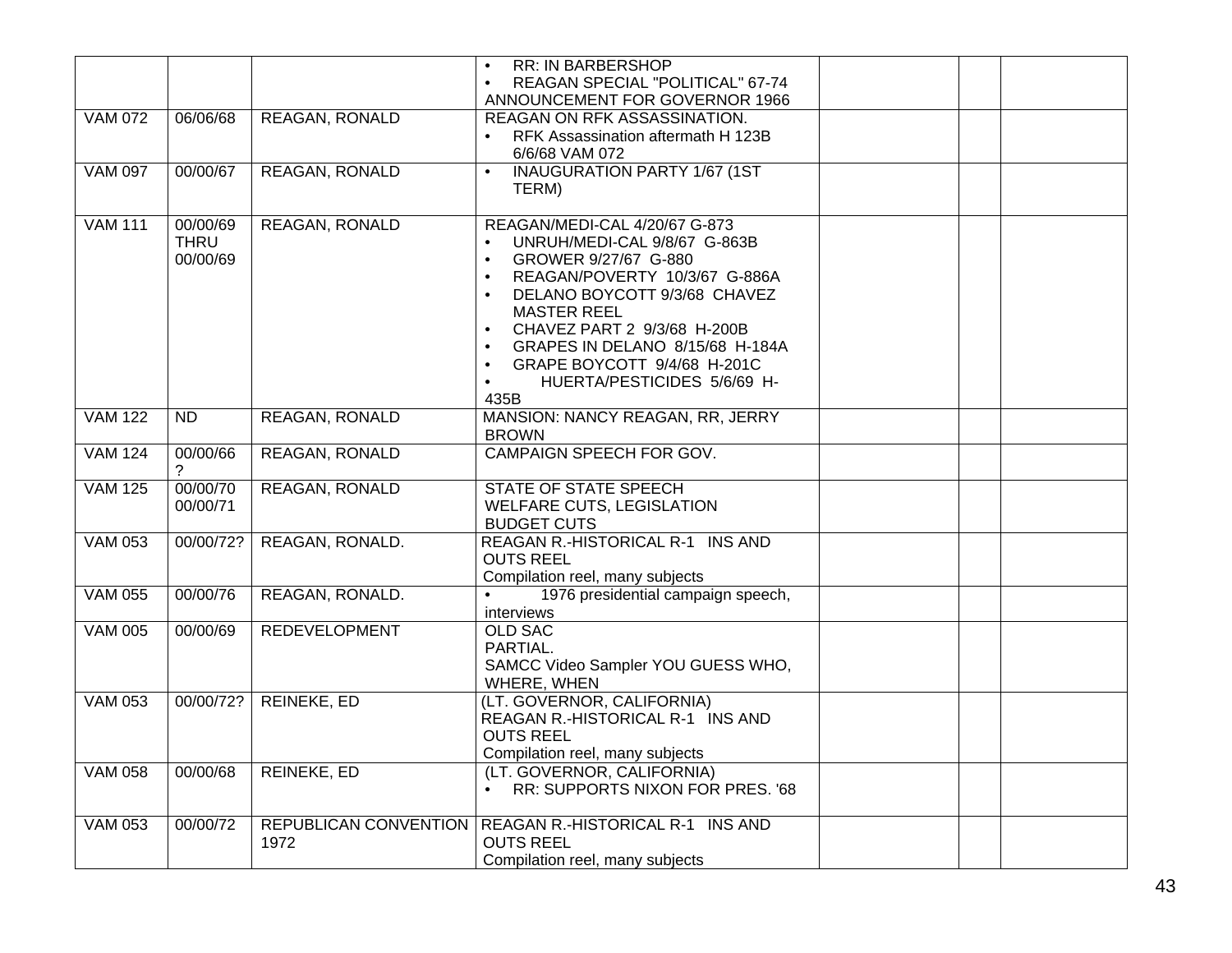| <b>VAM 014</b> | 12/17/65                            | <b>REUTHER, WALTER</b>                         | AT DELANO, CA.                                                                                                                                                                                                                                                 |                |  |
|----------------|-------------------------------------|------------------------------------------------|----------------------------------------------------------------------------------------------------------------------------------------------------------------------------------------------------------------------------------------------------------------|----------------|--|
| <b>VAM 110</b> | 12/17/65                            | <b>REUTHER, WALTER</b>                         | REUTHER/DELANO 12/17/65 G-369                                                                                                                                                                                                                                  |                |  |
| <b>VAM 089</b> | 11/00/70<br>00/00/71<br>00/00/74    | <b>RILES, WILSON</b>                           | <b>CAMPAIGN, SWEARING IN</b>                                                                                                                                                                                                                                   |                |  |
| <b>VAM 056</b> | 00/00/66                            | <b>ROGERS, ROY</b>                             | RR ARRIVES IN SACRAMENTO 9/13/66                                                                                                                                                                                                                               |                |  |
| <b>VAM 029</b> | 00/00/30s                           | <b>ROLLER SKATING</b>                          | GOOD OLD DAYS 2: KVIE PROGRAM<br><b>FOOTAGE</b><br>BRUSCIA REEL1930s? ALHAMBRA<br>THEATER, KIDS SKATING,<br><b>BOXING</b>                                                                                                                                      |                |  |
| <b>VAM 030</b> | 00/00/30s                           | <b>ROLLER SKATING</b>                          | <b>GOOD OLD DAYS 3: KVIE PROGRAM</b><br><b>FOOTAGE</b><br>HOME MOVIES: KIDS IN STREET.                                                                                                                                                                         |                |  |
| <b>VAM 079</b> | $\overline{ND}$                     | ROMACK, BARBARA                                | <b>SALES PRESENTATION</b><br>$\bullet$<br>MANY SACRAMENTO LOCATIONS.<br>MANY STATE LOCATIONS.<br>ENTERTAINERS.                                                                                                                                                 |                |  |
| <b>VAM 005</b> | 04/28/73                            | ROSEVILLE BOMB TRAIN                           | 04/28/73 (Segment)<br>SAMCC Video Sampler YOU GUESS WHO,<br>WHERE, WHEN                                                                                                                                                                                        |                |  |
| <b>VAM 008</b> | 04/28/73                            | <b>ROSEVILLE BOMB TRAIN</b>                    | <b>SACRAMENTO HISTORY</b><br>REEL 1<br>PARTIAL. SEE VAM 002                                                                                                                                                                                                    |                |  |
| <b>VAM 002</b> | 04/28/73                            | ROSEVILLE BOMB TRAIN<br><b>EXPLOSIONS</b>      | 4/28/73 TRT 4:54 TRT 4:54<br>Test: film to tape. Rase Studios 10/1/93                                                                                                                                                                                          |                |  |
| <b>VAM 048</b> | $\overline{ND}$                     | <b>RUSH FOR GOLD, THE</b>                      |                                                                                                                                                                                                                                                                | <b>PROGRAM</b> |  |
| <b>VAM 052</b> | 00/00/46<br><b>THRU</b><br>00/00/70 | <b>SACRAMENTO</b><br><b>ADVERTISING</b>        |                                                                                                                                                                                                                                                                |                |  |
| <b>VAM 008</b> | 00/00/68<br><b>THRU</b>             | <b>SACRAMENTO HISTORY</b><br>REEL <sub>1</sub> | SACRAMENTO HISTORY REEL 1<br><b>ASIAN DANCE</b><br>ROSEVILLE BOMB TRAIN<br>RANCHO SECO<br><b>FARM WORKERS IN FIELDS</b><br><b>TEAMSTERS RALLUY</b><br>UFW RALLY, HEARINGS. ROSE BIRD.<br><b>ALHAMBRA THEATER</b><br><b>NIXON SPEECH</b><br><b>RFK CAMPAIGN</b> |                |  |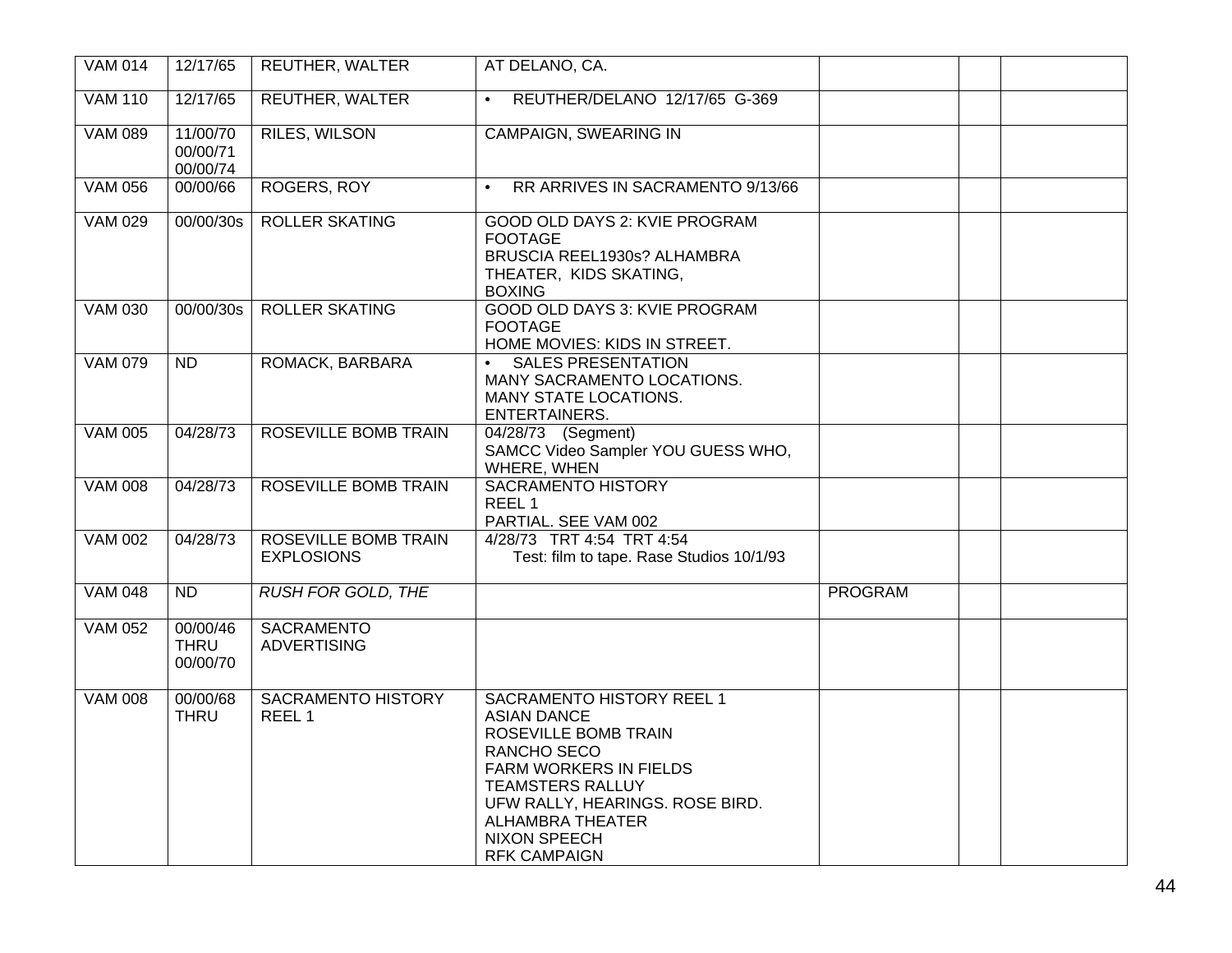|                |                                     |                             | <b>RFK ASSASINATION</b>                                                                                                                                                                                                                                                                                                                              |  |
|----------------|-------------------------------------|-----------------------------|------------------------------------------------------------------------------------------------------------------------------------------------------------------------------------------------------------------------------------------------------------------------------------------------------------------------------------------------------|--|
|                |                                     |                             | TUNNEY, JOHN, SPEECH. US SENATOR                                                                                                                                                                                                                                                                                                                     |  |
|                |                                     |                             | MC GOVERN CAMPAIGN, SF<br>HUMPHREY CAMPAIGN, SF                                                                                                                                                                                                                                                                                                      |  |
|                |                                     |                             | <b>GOV J. BROWN</b>                                                                                                                                                                                                                                                                                                                                  |  |
| <b>VAM 047</b> | 00/00/85                            | <b>SACRAMENTO HISTORY</b>   | <b>MUSEUM OPENING 1985</b>                                                                                                                                                                                                                                                                                                                           |  |
|                |                                     |                             |                                                                                                                                                                                                                                                                                                                                                      |  |
| <b>VAM 009</b> | 00/00/63<br><b>THRU</b>             | <b>SACRAMENTO HISTORY 2</b> | <b>SACRAMENTO HISTORY</b><br>REEL <sub>2</sub><br>HEARINGS, RALLY. CAPITOL<br>RANCHO SECO<br><b>ASIAN DANCERS</b><br>UFW VS TEAMSTERS. RALLY, CAPITOL.<br>UFW HEARINGS, ROSE BIRD. OUTS.<br><b>ROSE BIRD</b><br>OLD SACRAMENTO - WEST END.<br><b>EBONY FASION SHOW</b><br>CINCO DE MAY FIESTA.<br>OROVILLE DAM CONSTRUCTION, STATE<br>WATER PROJECT. |  |
| <b>VAM 024</b> | 00/00/00                            | <b>SACRAMENTO RIVER</b>     | SHIPWRECKS 1<br>$\bullet$                                                                                                                                                                                                                                                                                                                            |  |
| <b>VAM 025</b> | 00/00/00                            | <b>SACRAMENTO RIVER</b>     | SHIPWRECKS <sub>2</sub><br>$\bullet$                                                                                                                                                                                                                                                                                                                 |  |
| <b>VAM 097</b> | 00/00/20                            | <b>SACRAMENTO SOLONS</b>    | 1920.<br>$\bullet$                                                                                                                                                                                                                                                                                                                                   |  |
| <b>VAM 082</b> | 06/29/76                            | SACRAMENTO, PORT OF         | FIRE 6/29/76 (35:26)<br>$\bullet$                                                                                                                                                                                                                                                                                                                    |  |
| <b>VAM 080</b> | 00/00/50s                           | <b>SALK, JONAS</b>          | SALK GH A-5--KCRA COPYRIGHT                                                                                                                                                                                                                                                                                                                          |  |
| <b>VAM 005</b> | 00/00/43<br><b>THRU</b><br>00/00/80 | <b>SAMCC VIDEO SAMPLER</b>  | YOU GUESS WHO, WHERE, WHEN<br>$\bullet$                                                                                                                                                                                                                                                                                                              |  |
| <b>VAM 097</b> | 0/00/64                             | <b>SAMPLER</b>              | <b>BEATLES</b><br>SAN FRANCISCO CONCERT<br>SACRAMENTO FANS, 1964<br>DIMAGGIO, JOE<br>MAYS, WILLIE<br><b>EPPIE'S RACE</b><br>JACKSON, REGGIE<br>KENNEDY, JF<br>KENNEDY, RF<br>BROWN, P. GOV.<br>REAGAN, R. GOV.                                                                                                                                       |  |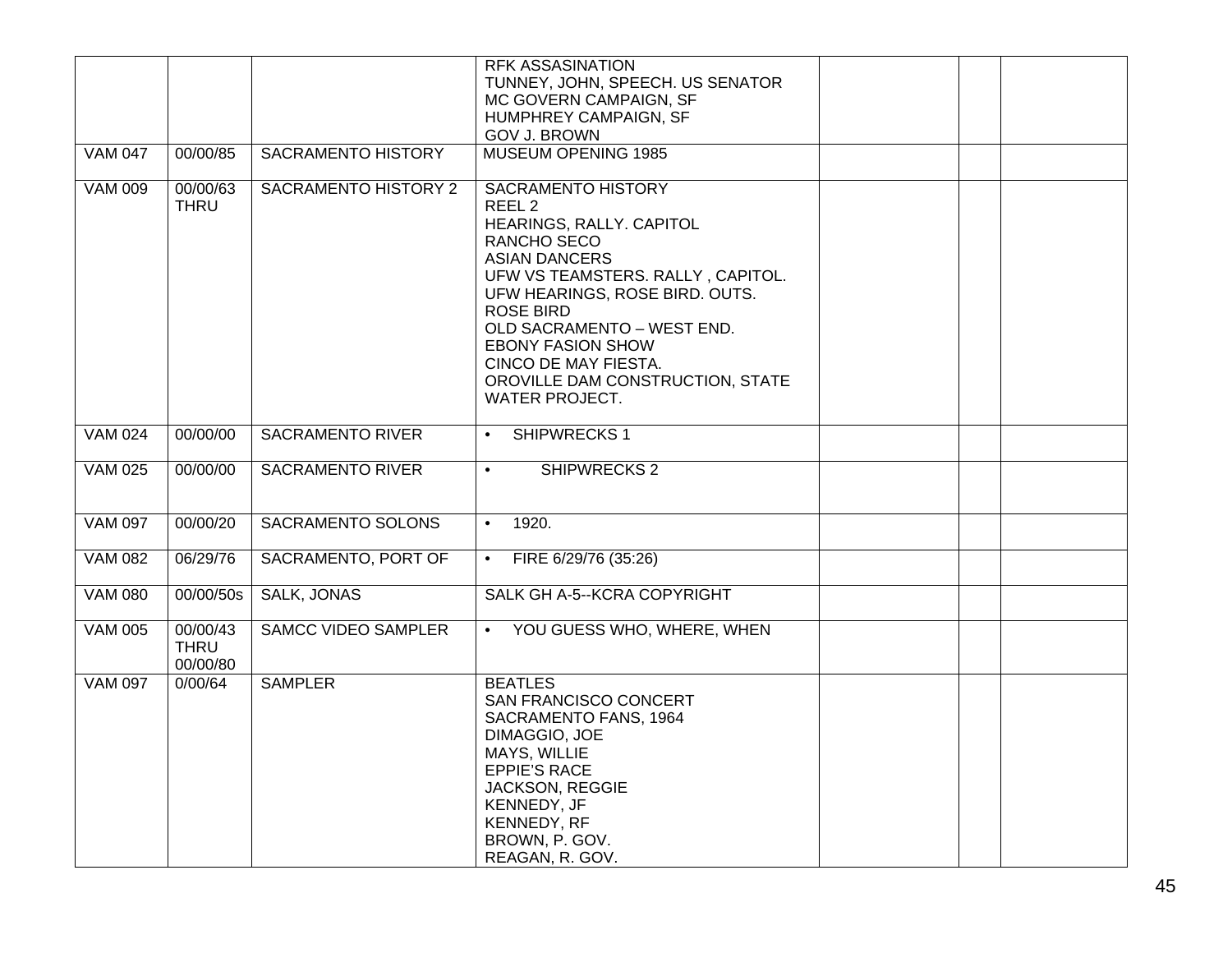| UC BERKELEY PROTESTS.<br><b>VAM 055</b><br>00/00/68<br><b>SAN FRANCISCO STATE</b><br>PROTEST AND DEMONSTRATIONS.<br>$\bullet$<br>HYAKAWA COMMENTS.<br>(35:88) Berkeley Campus 1968 R2.<br><b>VAM 099</b><br>00/00/73<br><b>SANTA CRUZ / KEMPER</b><br>SANTA CRUZ MURDERS J-660A<br>2/15/73<br><b>MURDERS</b><br>SANTA CRUZ J-660D 2/15/73<br>$\bullet$ |  |
|--------------------------------------------------------------------------------------------------------------------------------------------------------------------------------------------------------------------------------------------------------------------------------------------------------------------------------------------------------|--|
|                                                                                                                                                                                                                                                                                                                                                        |  |
|                                                                                                                                                                                                                                                                                                                                                        |  |
|                                                                                                                                                                                                                                                                                                                                                        |  |
|                                                                                                                                                                                                                                                                                                                                                        |  |
|                                                                                                                                                                                                                                                                                                                                                        |  |
|                                                                                                                                                                                                                                                                                                                                                        |  |
| SANTA CRUZ MURDER FOLLOW UP<br>$\bullet$                                                                                                                                                                                                                                                                                                               |  |
| J-664A 2/20/73                                                                                                                                                                                                                                                                                                                                         |  |
| SANTA CRUZ MURDERS J-664C<br>$\bullet$                                                                                                                                                                                                                                                                                                                 |  |
| 2/20/73                                                                                                                                                                                                                                                                                                                                                |  |
| SANTA CRUZ POSSE SEARCH J-<br>$\bullet$                                                                                                                                                                                                                                                                                                                |  |
| 668A 2/24/73                                                                                                                                                                                                                                                                                                                                           |  |
| SANTA CRUZ MURDER J-668B<br>$\bullet$                                                                                                                                                                                                                                                                                                                  |  |
| 2/24/73                                                                                                                                                                                                                                                                                                                                                |  |
| TWO MORE SANTA CRUZ                                                                                                                                                                                                                                                                                                                                    |  |
| MURDERS J-719C 4/24/73<br>ANTA CRUZ MURDERS J-722B<br>$\bullet$                                                                                                                                                                                                                                                                                        |  |
| 4/27/73                                                                                                                                                                                                                                                                                                                                                |  |
| AERIALS J-723A 4/28/73<br>$\bullet$                                                                                                                                                                                                                                                                                                                    |  |
| KEMPER J-724B 4/30/73                                                                                                                                                                                                                                                                                                                                  |  |
| KEMPER J-887B 11/8/73<br>$\bullet$                                                                                                                                                                                                                                                                                                                     |  |
| KEMPER TRIAL 5/28/81 #2                                                                                                                                                                                                                                                                                                                                |  |
| <b>VAM 029</b><br><b>SAVE THE ALHAMBRA</b><br>00/00/73<br><b>GOOD OLD DAYS 2: KVIE PROGRAM</b>                                                                                                                                                                                                                                                         |  |
| <b>FOOTAGE</b>                                                                                                                                                                                                                                                                                                                                         |  |
| <b>VAM 031</b><br>00/00/73<br><b>SAVE THE ALHAMBRA</b><br>GOOD OLD DAYS 4: KVIE PROGRAM<br><b>FOOTAGE</b>                                                                                                                                                                                                                                              |  |
| SAVIO, MARIO<br><b>VAM 064</b><br>00/00/64<br>MARIO SAVIO AT SPROUL. G 82<br><b>PROTEST: FREE</b>                                                                                                                                                                                                                                                      |  |
| 11/11/64 FSM 3B<br><b>SPEECH</b>                                                                                                                                                                                                                                                                                                                       |  |
| MARIO SAVIO G 99A 12/64 FSM 4<br><b>MOVEMENT</b><br>$\bullet$                                                                                                                                                                                                                                                                                          |  |
| MARIO SAVIO UC BERK.; GREEK<br>$\bullet$                                                                                                                                                                                                                                                                                                               |  |
| THEATER S7B 02 02 08 12/7/64 FSM 5                                                                                                                                                                                                                                                                                                                     |  |
| UC BERK.; SPROUL PLAZA, SAVIO. G                                                                                                                                                                                                                                                                                                                       |  |
| 102 12/9/64 FSM 7A                                                                                                                                                                                                                                                                                                                                     |  |
| SAVIO SPEECH: G 103A 12/10/64 FSM<br>$\bullet$                                                                                                                                                                                                                                                                                                         |  |
| 7В<br>MARIO SAVIO. SAVIO AT STA. RITA<br>$\bullet$                                                                                                                                                                                                                                                                                                     |  |
| JAIL. S7B 02 02 08 12/67 FSM 5                                                                                                                                                                                                                                                                                                                         |  |
| MARIO SAVIO S7B 02 02 08 12/67 FSM                                                                                                                                                                                                                                                                                                                     |  |
| 5                                                                                                                                                                                                                                                                                                                                                      |  |
|                                                                                                                                                                                                                                                                                                                                                        |  |
| <b>VAM 060</b><br>00/00/72<br><b>SCHULTZ, CHARLES</b><br>R. REAGAN HISTORY FILM R-2<br>$\bullet$                                                                                                                                                                                                                                                       |  |
| ?<br>SCOTT, JACK, MIKKI<br><b>VAM 092</b><br>04/09/75<br>.; SLA (Symbionese Liberation Army)                                                                                                                                                                                                                                                           |  |
| JACK SCOTT 4/9/75 #2<br>$\bullet$                                                                                                                                                                                                                                                                                                                      |  |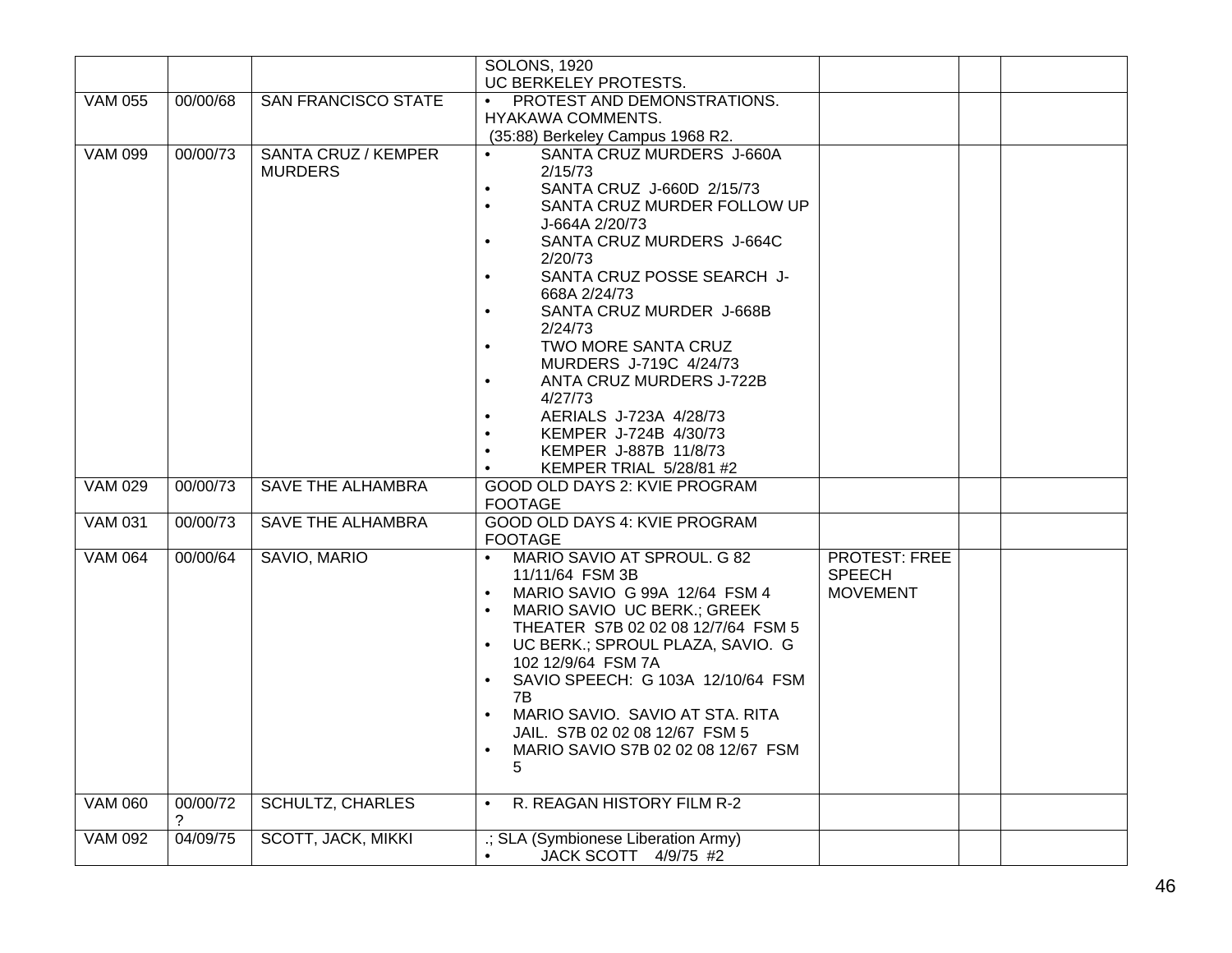| <b>VAM 016</b> | 05/2/67                             | <b>SEALE, BOBBY</b>                 | <b>BLACK PANTHER STATEMENT</b>                                                                                                                                                                                                                                                                                                                                                 |  |
|----------------|-------------------------------------|-------------------------------------|--------------------------------------------------------------------------------------------------------------------------------------------------------------------------------------------------------------------------------------------------------------------------------------------------------------------------------------------------------------------------------|--|
|                |                                     |                                     | <b>BLACK PANTHERS INVADE CAPITOL</b>                                                                                                                                                                                                                                                                                                                                           |  |
| <b>VAM 080</b> | 11/13/75                            | <b>SEISMIC STUDIES</b>              | $11/13/75$ #1<br>$\bullet$                                                                                                                                                                                                                                                                                                                                                     |  |
| <b>VAM 127</b> | 01/12/73                            | SIEROTY, ALAN                       | (STATE ASSEMBLY, CALIFORNIA)<br>PROP 20.<br>COASTAL HOUSING, PLAN, RALLIES,<br>LEGISLATON.                                                                                                                                                                                                                                                                                     |  |
| <b>VAM 007</b> | 12/09/63<br>12/20/63                | SINATRA, FRANK JR.<br><b>KIDNAP</b> | FRANK SINATRA JR. KIDNAP<br>4 REPORTS.                                                                                                                                                                                                                                                                                                                                         |  |
| <b>VAM 092</b> | 00/00/74<br><b>THRU</b><br>00/00/76 | <b>SLA</b><br><b>HEARST</b>         | .; SLA (Symbionese Liberation Army)<br>HEARST KIDNAPPIN J963A 2/5/74 B<br>ROLL, G<br>YOUNGER ON KIDNAPPNG K-023C<br>4/15/74<br>WENDY YOSHIMURA  2/5/74 1/11/77<br>#2 AZ-4<br>MOS ON HEARST 3/19/76 #1<br><b>SLA TAPES OUTTAKES</b><br>NEWS REPORTS 2/20/76 HEARST<br>$\bullet$<br><b>GUILTY</b><br>MISCELLANEOUS OUTS<br>$\bullet$<br>JACK SCOTT 4/9/75 #2<br>$\bullet$        |  |
| <b>VAM 093</b> | 00/00/74<br><b>THRU</b><br>00/00/76 | <b>SLA</b><br><b>HEARST</b>         | SLA (Symbionese Liberation Army)<br>RESIDENCE, BERKELEY<br>$\bullet$<br>HEARST/HILLSBOROUGH<br>$\bullet$<br><b>SLA TAPE</b><br><b>CHRONICLE</b><br>$\bullet$<br><b>HEARST IRONY</b><br>PATTY HEARST L.A.<br><b>HEARST</b><br>$\bullet$<br><b>HEARST PSYCHIATRIST</b><br>$\bullet$<br>HEARST TRIAL 2/17/76                                                                      |  |
| <b>VAM 094</b> | 00/00/76                            | <b>SLA</b><br><b>HEARST</b>         | (Symbionese Liberation Army)<br><b>HEARST 3/18/76</b><br><b>HEARST TAPE</b><br>$\bullet$<br><b>HEARST 3/16/76</b><br>$\bullet$<br><b>HEARST 3/18/76 11PM</b><br><b>HEARST TRIAL</b><br>$\bullet$<br>PATTY HEARST 4/14/76<br>$\bullet$<br>HEARST CASE 3/19/76<br>SPECTATORS HEARST TRIAL<br>$\bullet$<br>P. HEARST:<br>$\bullet$<br>DR. HENRY KOZOL/HEARST 3/10/76<br>$\bullet$ |  |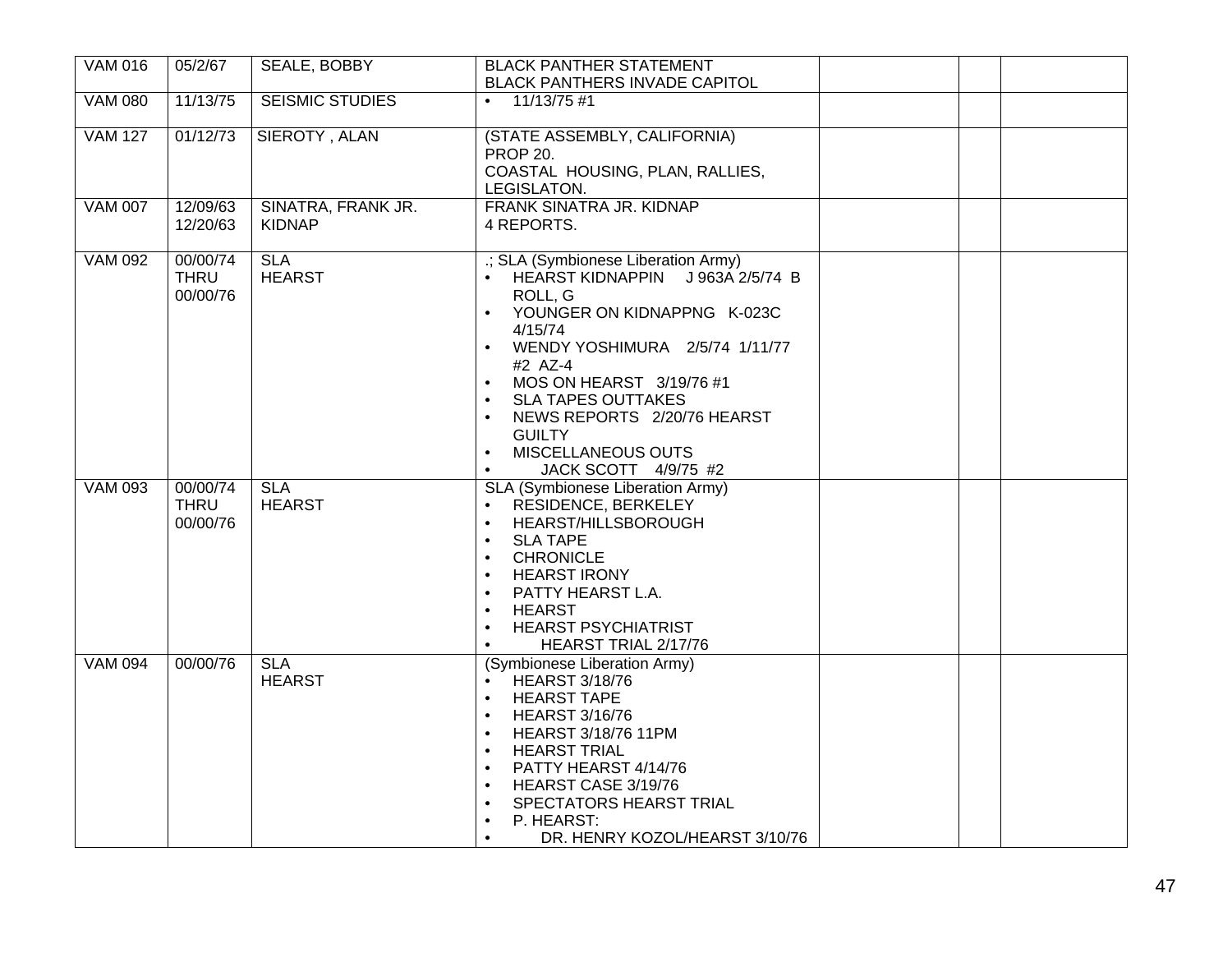| <b>VAM 095</b>     | 02/22/74 | <b>SLA</b>                  | HEARST/SLA (Symbionese Liberation Army)                                                                                                                                                                                                                                                                                                                                                                                                                                                                                                                                                       |  |
|--------------------|----------|-----------------------------|-----------------------------------------------------------------------------------------------------------------------------------------------------------------------------------------------------------------------------------------------------------------------------------------------------------------------------------------------------------------------------------------------------------------------------------------------------------------------------------------------------------------------------------------------------------------------------------------------|--|
|                    |          | <b>HEARST</b>               | FOOD GIVE AWAY S13A 21-02-03                                                                                                                                                                                                                                                                                                                                                                                                                                                                                                                                                                  |  |
|                    |          |                             | 35:42                                                                                                                                                                                                                                                                                                                                                                                                                                                                                                                                                                                         |  |
| VAM 101 A 00/00/75 |          | <b>SLA</b><br><b>HEARST</b> | (Symbionese Liberation Army)<br>HEARST DEFENSE, TRIAL, 1975; R-3. ROLL<br><b>HEARST TRIAL</b><br>$\bullet$<br><b>PATTY HEARST</b><br>$\bullet$<br><b>HEARST CASE -11/13/75</b><br>HEARST PLEA-11/10/75<br>HEARST TRIAL-11/7/75<br>$\bullet$<br>PATTY HEARST<br><b>SLA PONTIAC</b><br>$\bullet$<br>SACRAMENTO HEARST HOME<br>$\bullet$<br>ROBERT STEVENSON<br>SPENCER ON PATTY'S TRIAL 9/17/75<br>$\bullet$<br>HEARST DEFENSE, TRIAL, 1975.<br>PATTY IN COURT 9/19/75<br>$\bullet$<br>MR AND MRS HEARST HEARST<br>$\bullet$<br><b>HEARST NEW CHARGES ATTY</b><br><b>GENERAL EVELLE YOUNGER</b> |  |
|                    |          |                             | F BAILEY HEARST DEFENSE, TRIAL,<br>$\bullet$<br>1975.<br><b>ROLLING STONE</b><br>$\bullet$<br><b>ROLLING STONE</b><br>HEARST LAWYERS HEARST DEFENSE,<br>$\bullet$<br>TRIAL, 1975.<br><b>CYNTHIA GARVEY</b><br>$\bullet$<br><b>JAS. BROWNING HEARST</b><br>$\bullet$<br>DEFENSE, TRIAL, 1975                                                                                                                                                                                                                                                                                                   |  |
| <b>VAM 101B</b>    | 00/00/75 | <b>SLA</b><br><b>HEARST</b> | (Symbionese Liberation Army)<br>HEARST DEFENSE, TRIAL, 1975; R-3. ROLL<br>2<br>PATTY HEARST<br>$\bullet$<br><b>HEARST REACTION</b><br>$\bullet$<br><b>HEARST REAC</b><br><b>SCOTTS</b><br>$\bullet$<br><b>HEARST REACTS</b><br><b>HEARST HOUSES</b><br>$\bullet$<br>P. HEARST GAG POSTER<br>$\bullet$                                                                                                                                                                                                                                                                                         |  |
| <b>VAM 102</b>     | 04/00/75 | <b>SLA</b><br><b>HEARST</b> | SLA (Symbionese Liberation Army)<br>CROCKER BANK HOLDUP AND MURDER<br>4/75. Fair Oaks Blvd/Marconi Ave., Carmichael<br>- "Crocker Robbery and Soliah" Hearst Box<br>• CROCKER BANK ROBBERY AND                                                                                                                                                                                                                                                                                                                                                                                                |  |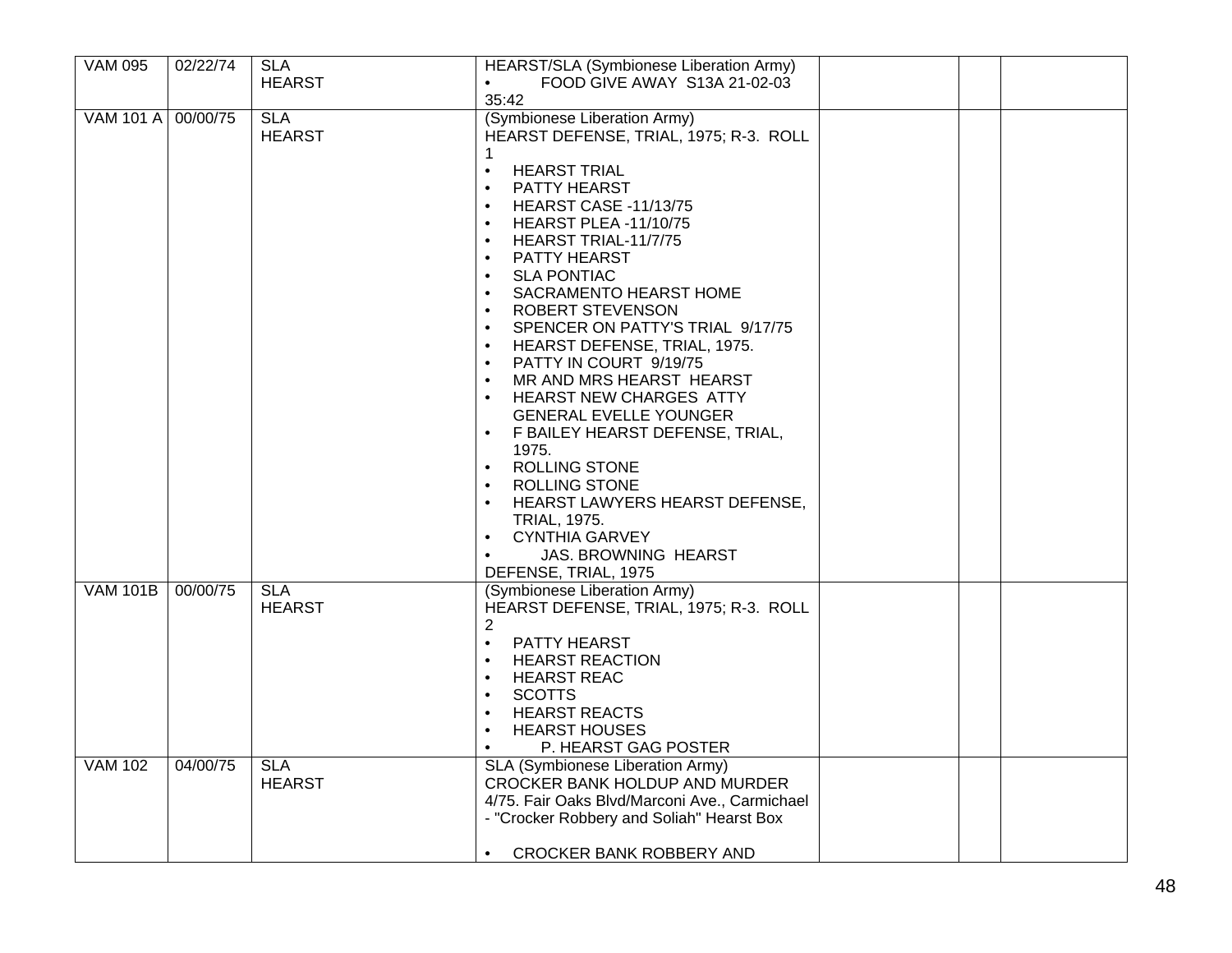|                |                        |                        | MURDER 4/21/75 #1<br><b>BANK CLUES</b><br>$\bullet$<br><b>OPSAHL FUNERAL</b><br>$\bullet$<br><b>ROBBERY SUSPECTS #2</b><br>PRICE ON SOLIAH<br>$\bullet$<br><b>SOLIAH ATTY</b><br>$\bullet$<br><b>SOLIA</b><br>$\bullet$<br><b>SOLIAH ATTY</b><br>$\bullet$ |                                                     |  |
|----------------|------------------------|------------------------|------------------------------------------------------------------------------------------------------------------------------------------------------------------------------------------------------------------------------------------------------------|-----------------------------------------------------|--|
| <b>VAM 130</b> | 10/22/68               | SMITH, TOMMY           | SMITH, CARLOS ARRIVE IN SAN JOSE.<br>(TOMMY SMITH, JOHN CARLOS: BLACK<br>GLOVES RAISED, AWARDS CEREMONY.<br>OLYMPICS, MEXICO, 1968)                                                                                                                        | SPORTS:<br><b>OLYMPICS</b><br><b>PROTEST: BLACK</b> |  |
| <b>VAM 006</b> | 03/03/78               | <b>SNOWMOBILES</b>     | <b>SNOWMOBILES</b>                                                                                                                                                                                                                                         |                                                     |  |
| <b>VAM 016</b> | 08-15-70<br>H-865B     | SOLEDAD BROS.          | <b>SOLEDAD BROS, CASE</b>                                                                                                                                                                                                                                  |                                                     |  |
| <b>VAM 017</b> | 08-15-70<br>H-865B     | SOLEDAD BROS.          | <b>SOLEDAD BROS. CASE</b>                                                                                                                                                                                                                                  |                                                     |  |
| <b>VAM 032</b> | 00/00/74?<br>00/00/75? | <b>STADIUM: HUGHES</b> | <b>GOOD OLD DAYS 5: KVIE PROGRAM</b><br><b>FOOTAGE</b><br>MILWAUKEE BREWERS VS SOLONS.<br>EXIBITION GAME. HUGHES STADIUM                                                                                                                                   | <b>SPORTS: BASE-</b><br><b>BALL</b>                 |  |
| <b>VAM 029</b> | 00/00/35<br>00/00/59   | <b>STATE FAIR</b>      | GOOD OLD DAYS 2: KVIE PROGRAM<br><b>FOOTAGE</b><br>HISTORIC, CA 1935.<br>STOCKTON/BROADWAY SITE.<br>CAL EXPO SITE: AERIALS, PARTIALLY<br><b>BUILT.</b>                                                                                                     |                                                     |  |
| <b>VAM 029</b> | 00/00/59               | <b>STATE FAIR</b>      | GOOD OLD DAYS 2: KVIE PROGRAM<br><b>FOOTAGE</b><br>STOCKTON/BROADWAY SITE.<br>CAL EXPO SITE: AERIALS, PARTIALLY<br><b>BUILT.</b>                                                                                                                           |                                                     |  |
| <b>VAM 030</b> | 00/00/50s              | <b>STATE FAIR</b>      | GOOD OLD DAYS 3: KVIE PROGRAM<br><b>FOOTAGE</b><br>STOCKTON/BROADWAY SITE.<br><b>PARADE</b><br>LUNCHEON, FASHION SHOW<br><b>SCOTISH GAMES</b><br>MAID OF CALIF JUDGING<br>MAID OF CALIF INTERVIEW                                                          |                                                     |  |
| <b>VAM 033</b> | 00/00/50s              | <b>STATE FAIR</b>      | GOOD OLD DAYS 6: KVIE PROGRAM<br>FOOTAGE SEE VAM 030                                                                                                                                                                                                       |                                                     |  |
| <b>VAM 126</b> | 00/00/64               | <b>STATE SENATE</b>    | ASSEMBLY MEMBERS SWORN IN                                                                                                                                                                                                                                  |                                                     |  |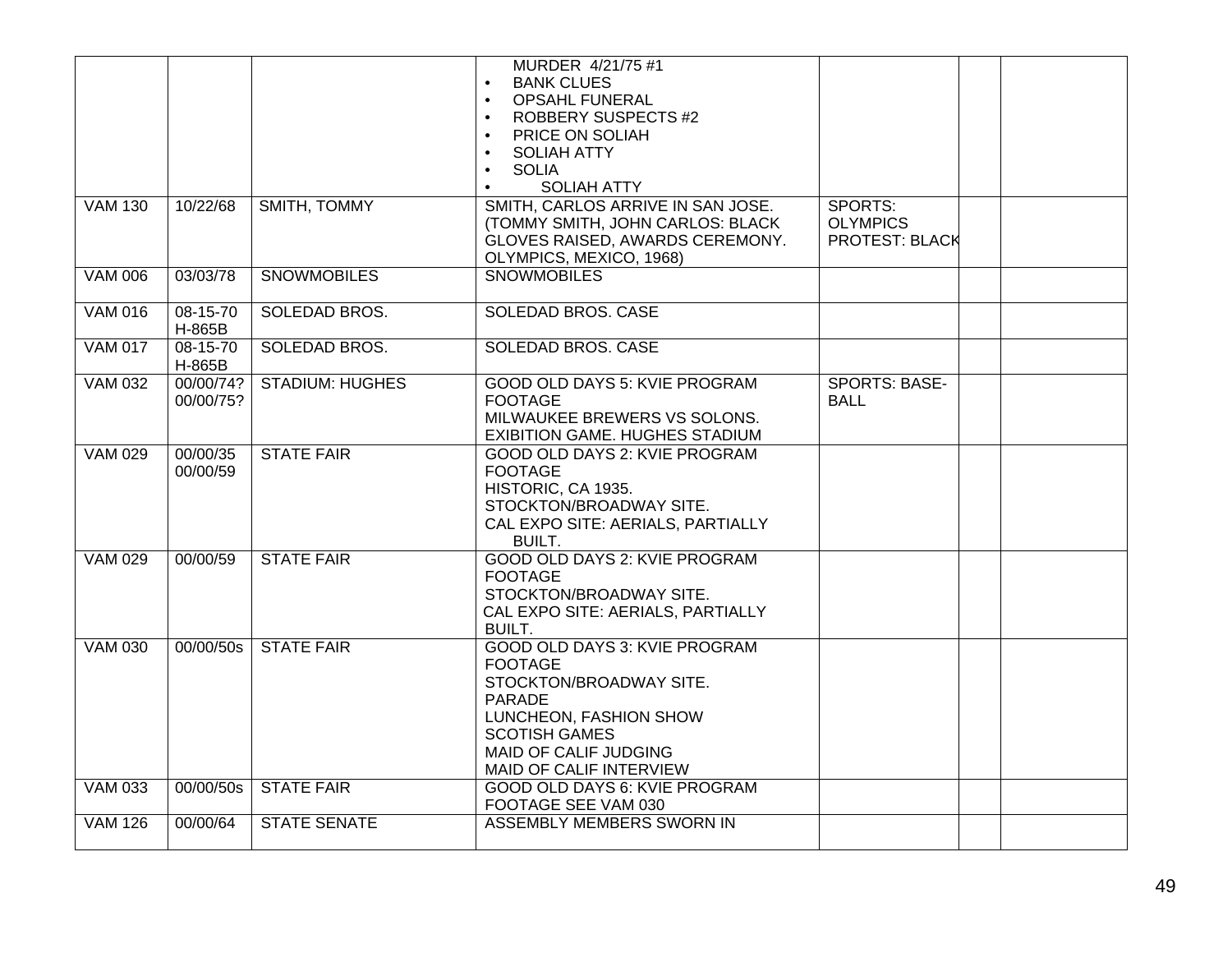| <b>VAM 075</b> | 04/28/63               | STATE WATER PROJECT      | OROVILLE DAM-FIRST BUCKET<br>$\bullet$<br>POURED 4/28/63 S8A 04 02 05                                                     |    |             |
|----------------|------------------------|--------------------------|---------------------------------------------------------------------------------------------------------------------------|----|-------------|
| <b>VAM 013</b> | 12/3/75<br>#2          | <b>STEINBERG, LIONEL</b> | <b>HEARING: LARGE VS SMALL FARMS</b>                                                                                      |    |             |
| <b>VAM 013</b> | 12/03/75               | <b>STEINBERG, LIONEL</b> | LIONEL STEINBERG: CORPORATE AND<br><b>SMALL FARMS</b>                                                                     |    |             |
| <b>VAM 016</b> | 08/15/70               | STENDER, FAY             | ATTORNEY, SOLEDAD BROS.                                                                                                   | XX | MICHELS, S. |
| <b>VAM 028</b> | 00/00/40s              | <b>STREET CARS</b>       | <b>GOOD OLD DAYS FOOTAGE; KVIE</b><br><b>PROGRAM</b>                                                                      |    |             |
| <b>VAM 029</b> | 00/00/30s<br>00/00/40s | <b>STREET CARS</b>       | GOOD OLD DAYS 2: KVIE PROGRAM<br><b>FOOTAGE</b><br>CARL PHELPS; REEL 1: STREET CARS                                       |    |             |
| <b>VAM 028</b> | 00/00/40s              | <b>STREET TRAFFIC</b>    | GOOD OLD DAYS FOOTAGE; KVIE<br><b>PROGRAM</b>                                                                             |    |             |
| <b>VAM 013</b> | 7/12/73                | <b>STRIKE</b>            | <b>UFW /TEAMSTERS</b>                                                                                                     |    |             |
| <b>VAM 035</b> | 00/00/50s<br>?         | <b>SVEN'S FOOTAGE 1</b>  | GOOD OLD DAYS 8: KVIE PROGRAM<br><b>FOOTAGE</b><br>; VIEWS OF SACRAMENTO. COPYRIGHT<br><b>SVEN</b>                        |    |             |
| <b>VAM 036</b> | 00/00/50s              | <b>SVEN'S FOOTAGE 2</b>  | VIEWS OF SACRAMENTO. COPYRIGHT<br><b>SVEN</b>                                                                             |    |             |
| <b>VAM 037</b> | 00/00/50s<br>?         | <b>SVEN'S FOOTAGE 3</b>  | GOOD OLD DAYS 10: KVIE PROGRAM<br><b>FOOTAGE</b><br>VIEWS OF SACRAMENTO. COPYRIGHT<br><b>SVEN</b>                         |    |             |
| <b>VAM 037</b> | 00/00/50s<br>?         | <b>SVEN'S FOOTAGE 3</b>  | GOOD OLD DAYS 10: KVIE PROGRAM<br><b>FOOTAGE</b><br>VIEWS OF SACRAMENTO. COPYRIGHT<br><b>SVEN</b>                         |    |             |
| <b>VAM 003</b> | <b>ND</b>              | SWEET, HARRY             | <b>SWEAT TREAT PROMOS</b>                                                                                                 |    |             |
| <b>VAM 053</b> | 00/00/72?              | <b>TAX REFORM</b>        | MORETTI ON REAGAN, TAX REFORM.<br>REAGAN R.-HISTORICAL R-1 INS AND<br><b>OUTS REEL</b><br>Compilation reel, many subjects |    |             |
| <b>VAM 008</b> | 00/00/70<br>?          | <b>TEAMSTERS</b>         | <b>SACRAMENTO HISTORY</b><br>REEL 1<br>HEARINGS, RALLY. CAPITOL                                                           |    |             |
| <b>VAM 009</b> | 00/00/70<br>?          | <b>TEAMSTERS</b>         | <b>SACRAMENTO HISTORY</b><br>REEL <sub>2</sub><br>HEARINGS, RALLY. CAPITOL                                                |    |             |
| <b>VAM 012</b> | 08/25/70               | <b>TEAMSTERS</b>         | AGREEMENT: TEAMSTERS AND UFW.                                                                                             |    |             |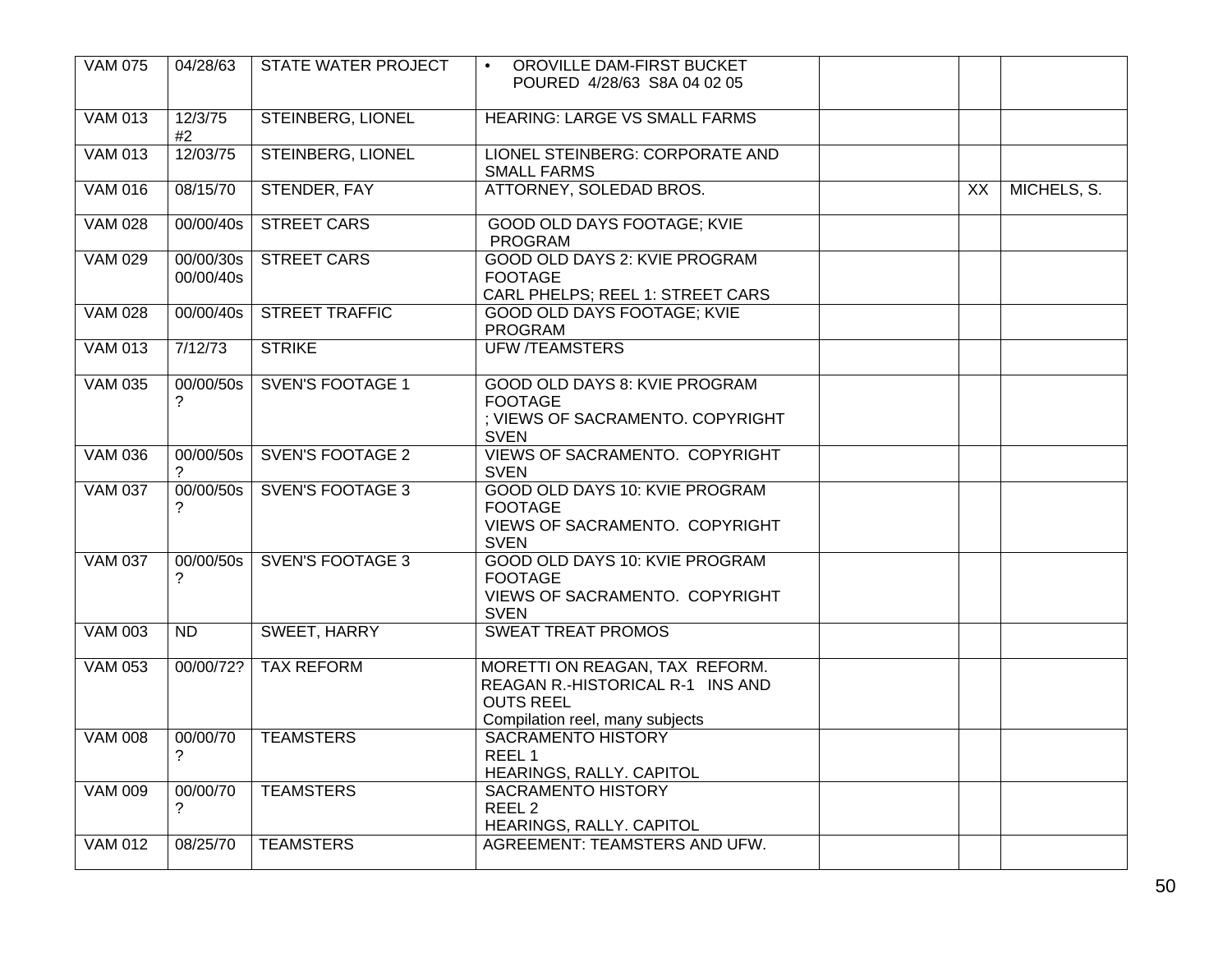| <b>VAM 015</b> | 08/13/70        | <b>TEAMSTERS</b>                            | <b>RALLY</b>                                                                                                                                                                                                                                                                      |                |  |
|----------------|-----------------|---------------------------------------------|-----------------------------------------------------------------------------------------------------------------------------------------------------------------------------------------------------------------------------------------------------------------------------------|----------------|--|
| <b>VAM 015</b> | ND              | <b>TEAMSTERS</b>                            | <b>STATE CAPITOL</b>                                                                                                                                                                                                                                                              |                |  |
| <b>VAM 112</b> | 00/00/70        | <b>TEAMSTERS</b>                            | EFFECTS OF STRIKE 8/1/70 H-851A<br>TEAMSTERS RALLY 8/13/70 CHAVEZ<br><b>MASTER REEL</b><br>TEAMSTERS, UFW: STATE CAPITOL<br>$\bullet$<br><b>SAC HISTORY 1</b><br>UFW VS TEAMSTERS: STATE CAPITOL<br>$\bullet$<br>SAC HISTORY 2<br>CHICANO FARMWORKERS AT CAPITOL<br>SAC HISTORY 2 |                |  |
| <b>VAM 113</b> | 07/12/73        | <b>TEAMSTERS</b>                            | TEAMSTERS, UFW 7/12/73 J-785A                                                                                                                                                                                                                                                     |                |  |
| <b>VAM 013</b> | 07/12/73        | <b>TEAMSTERS AND</b><br><b>UFW STRIKE</b>   | <b>STRIKE: TEAMSTERS AND UFW</b>                                                                                                                                                                                                                                                  |                |  |
| <b>VAM 008</b> | 00/00/73        | THEATER, ALHAMBRA                           | SAVE THE ALHAMBRA THEATER                                                                                                                                                                                                                                                         |                |  |
| <b>VAM 007</b> | 07/06/69        | THOMAS, MOLLY                               | <b>FIREWATCHER</b>                                                                                                                                                                                                                                                                |                |  |
| <b>VAM 100</b> | 08/06/69        | <b>TINY TIM</b>                             | INTERVIEWED BY HARRY MARTIN E-9<br>8/6/69<br>INTERVIEWED BY HARRY MARTIN E-<br>111 8/6/69                                                                                                                                                                                         |                |  |
| <b>VAM 002</b> | 03/09/64        | <b>TITAN</b>                                | <b>TEST FIRING. AEROJET</b>                                                                                                                                                                                                                                                       |                |  |
| <b>VAM 005</b> | 03/09/64        | <b>TITAN</b>                                | <b>TEST FIRING. AEROJET</b><br>PARTIAL.<br>SAMCC Video Sampler YOU GUESS<br>WHO, WHERE, WHEN                                                                                                                                                                                      |                |  |
| <b>VAM 031</b> | 03/09/64        | <b>TITAN</b>                                | <b>GOOD OLD DAYS 4: KVIE PROGRAM</b><br><b>FOOTAGE</b><br>TEST FIRING. AEROJET                                                                                                                                                                                                    |                |  |
| <b>VAM 045</b> | $\overline{ND}$ | TO CONQUER THE INLAND<br><b>SEA</b>         | <b>KIT TYLER, PRODUCER</b>                                                                                                                                                                                                                                                        | <b>PROGRAM</b> |  |
| <b>VAM 008</b> | 00/00/72<br>?   | TUNNEY, JOHN,                               | (US SENATOR, DEMOCRAT, CALIFORNIA)<br><b>SACRAMENTO HISTORY</b><br>REEL <sub>1</sub><br>TUNNEY SPEECH, COMMONWEALTH CLUB                                                                                                                                                          |                |  |
| <b>VAM 017</b> | 10-06-69        | <b>UC BERKELEY FACULTY</b><br><b>STRIKE</b> | .Reagan on Angela Davis and striking UC<br>Berkeley profs. 10-06-69 H5810                                                                                                                                                                                                         |                |  |
| <b>VAM 017</b> | $05 - 21 - 69$  | <b>UC BERKELEY VIOLENCE</b>                 | •Reagan on violence at UC Berkeley. 05-21-<br>69 H449A                                                                                                                                                                                                                            |                |  |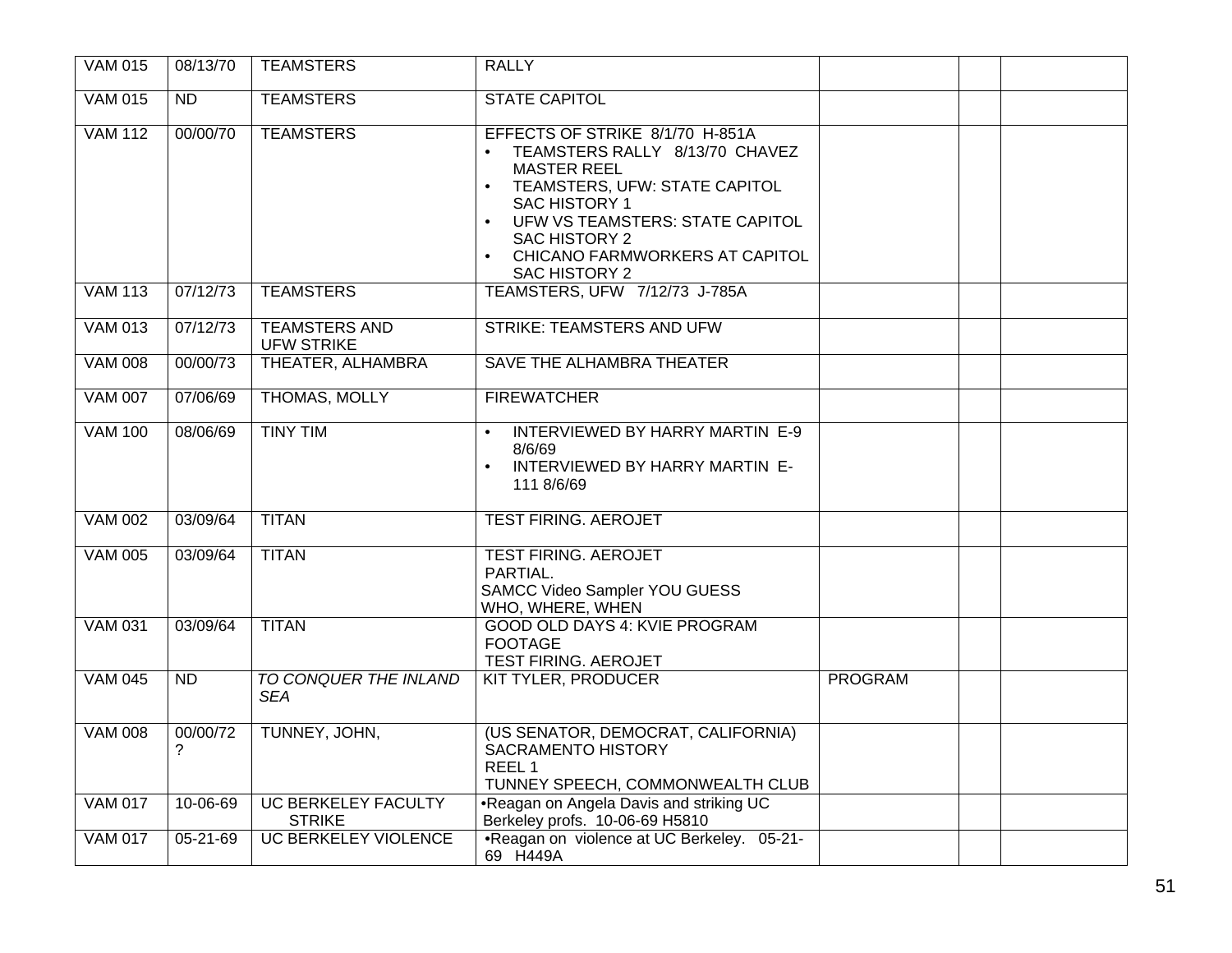| <b>VAM 021</b> | 10/15/73    | <b>UFO</b>              | HARDER, PROF JAMES: SIGHTINGS       |  |
|----------------|-------------|-------------------------|-------------------------------------|--|
|                | 10/31/73    |                         | FRIEDMAN: EXTRATERRESTRIAL LIFE     |  |
| <b>VAM 005</b> | 04/11/66    | <b>UFW MARCH</b>        | DELANO/SAC (Segment)                |  |
|                |             |                         | 04/11/66<br>$\bullet$               |  |
|                |             |                         | SAMCC Video Sampler YOU GUESS WHO,  |  |
|                |             |                         | WHERE, WHEN                         |  |
| <b>VAM 014</b> | 00/00/65    | UFW/CRLA 1, 2           | <b>BRACERSO ARRIVE, STOCKTON</b>    |  |
|                | <b>THRU</b> |                         | <b>BRACERSO AT WORK</b>             |  |
|                | 00/00/71    |                         | <b>EFFECTS OF STRIKE</b>            |  |
|                |             |                         | <b>DOLORES HUERTAI</b>              |  |
|                |             |                         | <b>GOV BROWN/ BRACEROS</b>          |  |
|                |             |                         |                                     |  |
|                |             |                         | <b>WALTER REUTHER/DELANO</b>        |  |
|                |             |                         | JOHN HENNING ON BRACEROS            |  |
|                |             |                         | CESAR CHAVEZ, FAST.                 |  |
|                |             |                         | CRLA VETOED BY REAGAN.              |  |
|                |             |                         | CRLA NAD FEDERAL FINDING.           |  |
|                |             |                         | CRLA LEGAL SERVICES WILL CONTINUE   |  |
|                |             |                         | CHAVEZ RELEASED.                    |  |
|                |             |                         | <b>CRLA HEARING</b>                 |  |
|                |             |                         | REAGAN, R. GOV./POVERTY.            |  |
| <b>VAM 015</b> | 00/00/65    | UFW/CRLA 3              | REAGAN/MEDICAL                      |  |
|                | <b>THRU</b> |                         | <b>GROWER</b>                       |  |
|                | 00/00/67    |                         | UNRUH/MEDICAL                       |  |
|                |             |                         | UFW VOTING                          |  |
|                |             |                         | UFW MARCH: DELANO TO SACRTAMENTO    |  |
|                |             |                         | <b>HUELGA</b>                       |  |
|                |             |                         | <b>TEAMSTERS RALLY</b>              |  |
|                |             |                         | ARLB                                |  |
|                |             |                         | <b>DELANO BOYCOTT</b>               |  |
|                |             |                         | PAT BROWN, GRAPES PICKETS           |  |
|                |             |                         | <b>FARMWORKERS</b>                  |  |
|                |             |                         | TEAMSTERS/UFW AT STATE CAPITOL      |  |
|                |             |                         | UFW HEARNINGS: STATE CAPITOL        |  |
|                |             |                         | CHAVEZ DENOUNCES GOV. J BROWN       |  |
|                |             |                         | ROSE BIRD TESTIFIES, UFW HEARNINGS. |  |
| <b>VAM 012</b> | 00/00/66    | <b>UFW/FARM LABOR 1</b> | US SENATE SUBCOMMITTEE ON           |  |
|                | <b>THRU</b> |                         |                                     |  |
|                |             |                         | MIGRATORY FARM LABOR, DELANO, CA.   |  |
|                | 00/00/70    |                         | <b>CHAVEZ</b>                       |  |
|                |             |                         | <b>GROWERS</b>                      |  |
|                |             |                         | <b>HENNINGS</b>                     |  |
|                |             |                         | <b>SUBCOMMITTE HEARINGS</b>         |  |
|                |             |                         | <b>SEN. G. MURPHY</b>               |  |
|                |             |                         | SEN. R. KENNEDY                     |  |
|                |             |                         | <b>MARCH TO SACRAMENTO</b>          |  |
|                |             |                         | VOTE FOR UFW REPRESENTATION         |  |
|                |             |                         | AGREEMENT: TEAMSTERS AND UFW.       |  |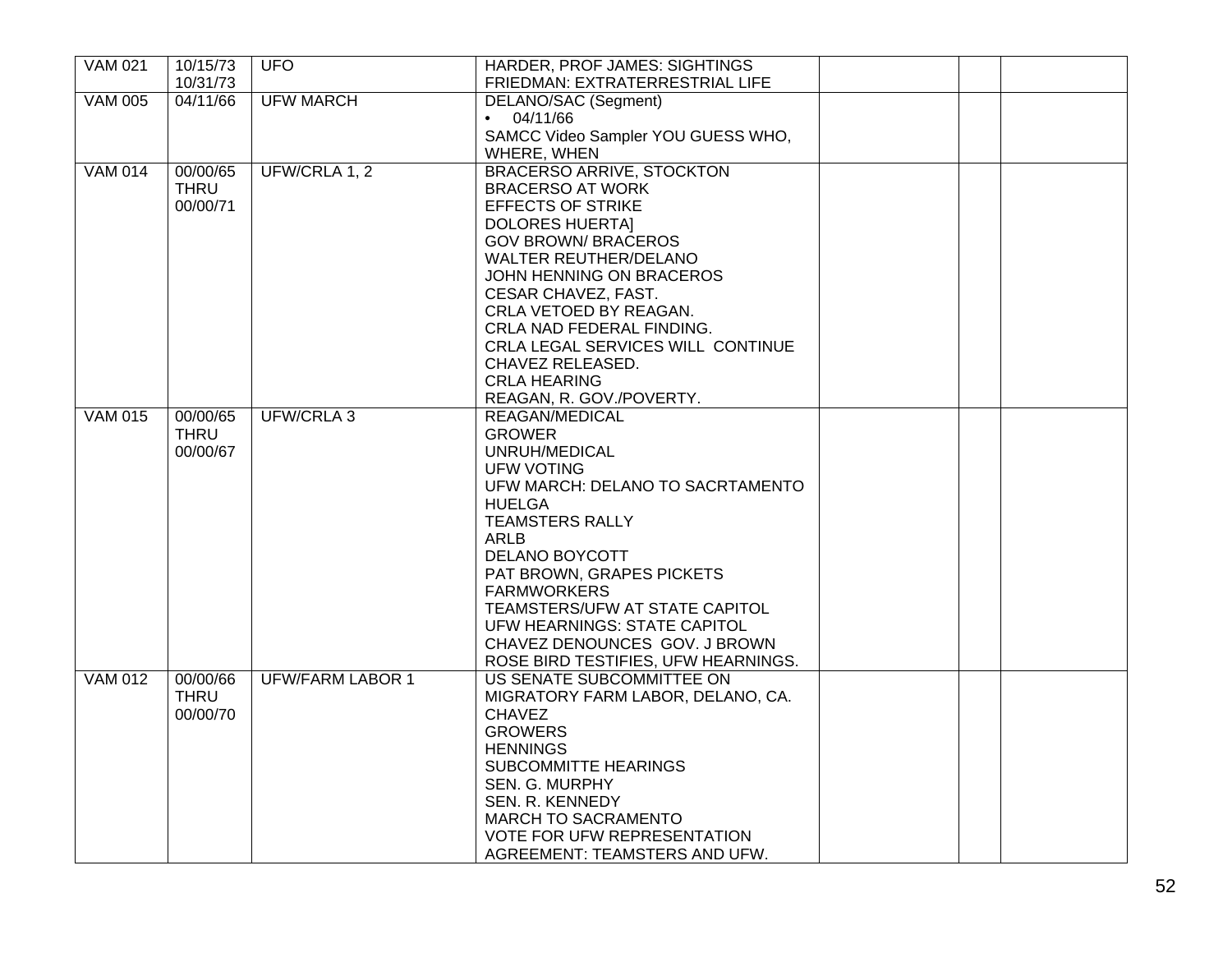|                |          |                                           | <b>KENT PIERCE, REPORTRER</b>                                  |  |
|----------------|----------|-------------------------------------------|----------------------------------------------------------------|--|
|                |          |                                           | DOLORES HUERTA, UFW LEARDER.                                   |  |
|                |          |                                           | MIGRANT LABOR CAMPS                                            |  |
|                |          |                                           | <b>GOV. J BROWN</b>                                            |  |
|                |          |                                           | <b>BUD ANTOL, GROWER</b>                                       |  |
| <b>VAM 013</b> | 1968     | <b>UFW/FARM LABOR 2</b>                   | CHAVEZ AT CSUS SACRAMENTO STATE                                |  |
|                | 1971-75  |                                           | UN.                                                            |  |
|                |          |                                           | STRIKE: TEAMSTERS AND UFW                                      |  |
|                |          |                                           | <b>GRAPE HARVEST</b><br><b>GALLO FARM LABOR: UFW ELECTIONS</b> |  |
|                |          |                                           | LIONEL STEINBERG: CORPORATE AND                                |  |
|                |          |                                           | <b>SMALL FARMS</b>                                             |  |
|                |          |                                           | R. KENNEDY: 1968 CAMPAIGN                                      |  |
| <b>VAM 113</b> | 00/00/73 | UNIED FARM WORKERS,                       | TEAMSTERS, UFW 7/12/73 J-785A                                  |  |
|                | THRU     | UFW                                       | GRAPE HARVEST 8/11/73 J-811A                                   |  |
|                | 00/00/76 |                                           | UFW MARCH TO MODESTO 3/1/75<br>$\bullet$                       |  |
|                |          |                                           | GALLO FARM LABOR 5/29/75 #3                                    |  |
|                |          |                                           | UFW PROTEST/CHAVEZ 9/15/75<br>$\bullet$                        |  |
|                |          |                                           | <b>HEARING 12/3/75 #2</b><br>$\bullet$                         |  |
|                |          |                                           | CHAVEZ-UFW VOTING 1975                                         |  |
|                |          |                                           | CHAVEZ-UFW VOTE OUTS 1975<br>$\bullet$                         |  |
|                |          |                                           | <b>UFW PROTEST MARCH</b>                                       |  |
|                |          |                                           | FARM BILL 1976                                                 |  |
|                |          |                                           | <b>UFW VOTE</b><br>$\bullet$                                   |  |
|                |          |                                           | GALLO VOTE 9/10/75                                             |  |
|                |          |                                           | POSSE COMITATAS 1975 OR 1976<br>$\bullet$                      |  |
| <b>VAM 008</b> | 00/00/70 | UNITED FARM WORKERS,                      | <b>SACRAMENTO HISTORY</b>                                      |  |
|                | 2        | UFW                                       | REEL <sub>1</sub>                                              |  |
|                |          |                                           | HEARINGS, RALLY. CAPITOL                                       |  |
| <b>VAM 009</b> | 00/00/70 | UNITED FARM WORKERS,                      | SACRAMENTO HISTORY                                             |  |
|                | ?        | <b>UFW</b>                                | REEL <sub>2</sub>                                              |  |
|                |          |                                           | UFW VS TEAMSTERS. RALLY, CAPITOL.                              |  |
|                |          |                                           | UFW HEARINGS, ROSE BIRD. OUTS                                  |  |
| <b>VAM 012</b> | 04/06/66 | <b>UNITED FARM WORKERS,</b><br><b>UFW</b> | MARCH TO SACRAMENTO FROM DELANO.                               |  |
| <b>VAM 012</b> | 08/31/66 | <b>UNITED FARM WORKERS,</b>               | <b>VOTE FOR UFW REPRESENTATION</b>                             |  |
|                |          | <b>UFW</b>                                |                                                                |  |
| <b>VAM 112</b> | 00/00/70 | <b>UNITED FARM WORKERS,</b>               | EFFECTS OF STRIKE 8/1/70 H-851A                                |  |
|                | THRU     | UFW                                       | TEAMSTERS RALLY 8/13/70 CHAVEZ                                 |  |
|                | 00/00/71 |                                           | <b>MASTER REEL</b>                                             |  |
|                |          |                                           | TEAMSTERS, UFW: STATE CAPITOL                                  |  |
|                |          |                                           | <b>SAC HISTORY 1</b>                                           |  |
|                |          |                                           | FARMWORKERS SAC HISTORY 1<br>$\bullet$                         |  |
|                |          |                                           | UFW VS TEAMSTERS: STATE CAPITOL                                |  |
|                |          |                                           | SAC HISTORY 2                                                  |  |
|                |          |                                           | CHICANO FARMWORKERS AT CAPITOL<br>$\bullet$                    |  |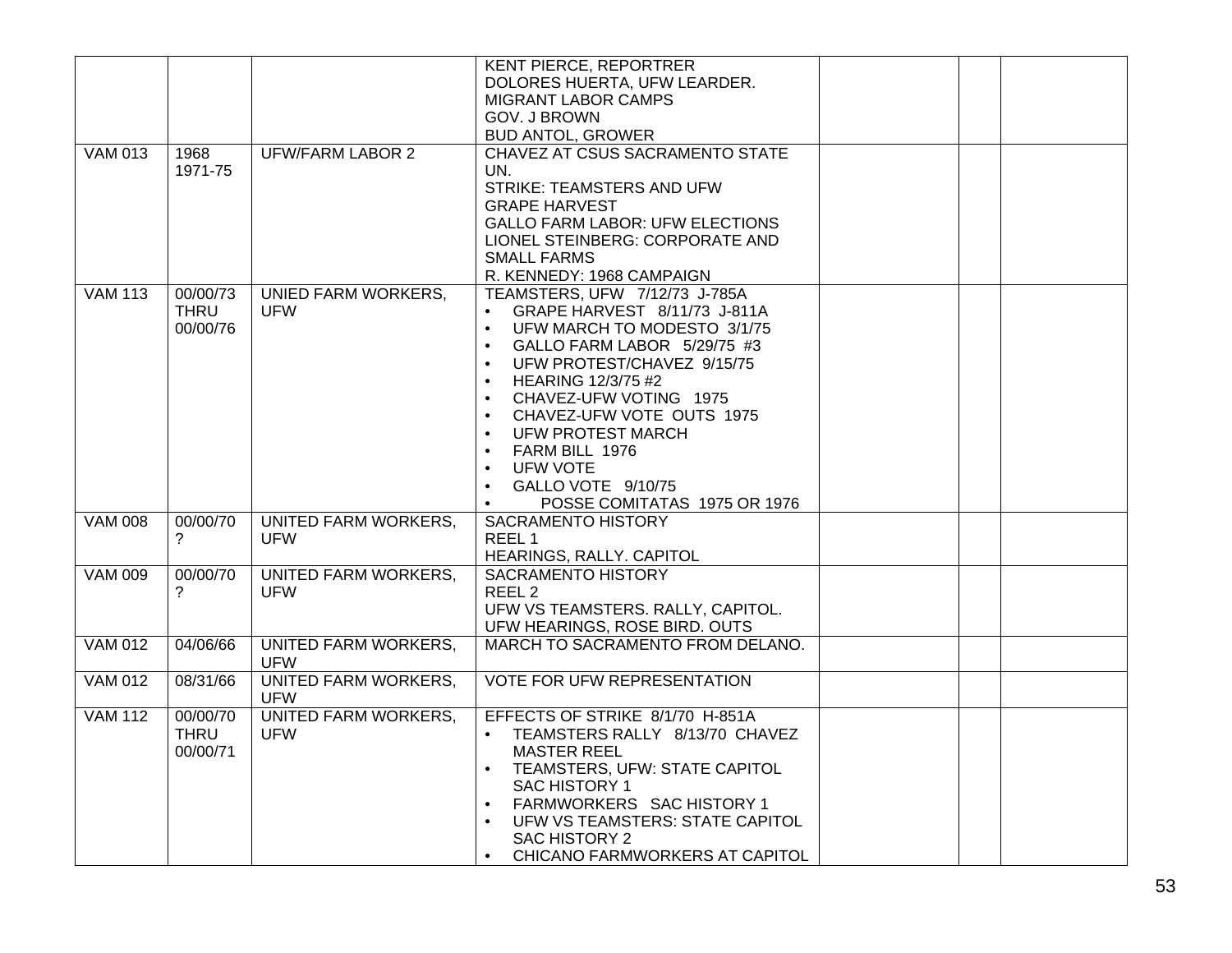|                |                 |                                              | <b>SAC HISTORY 2</b><br>FARMWORKERS-SALINAS 8/25/70 H-<br>$\bullet$<br>872A<br>CHAVEZ AT SAC STATE 1/18/71<br>$\bullet$<br>CHAVEZ RELEASED 12/24/71 H-982B<br>$\bullet$                                                                                                                                                                                                                                                                                                                                                                                                                                                                                                                     |                                                          |  |
|----------------|-----------------|----------------------------------------------|---------------------------------------------------------------------------------------------------------------------------------------------------------------------------------------------------------------------------------------------------------------------------------------------------------------------------------------------------------------------------------------------------------------------------------------------------------------------------------------------------------------------------------------------------------------------------------------------------------------------------------------------------------------------------------------------|----------------------------------------------------------|--|
| <b>VAM 015</b> | $\overline{ND}$ | <b>UNITED FARM WORKERS,</b><br><b>UFW</b>    | VOTING, CHAVEZ                                                                                                                                                                                                                                                                                                                                                                                                                                                                                                                                                                                                                                                                              |                                                          |  |
| <b>VAM 015</b> | $\overline{ND}$ | <b>UNITED FARM WORKERS,</b><br><b>UFW</b>    | <b>RALLY</b>                                                                                                                                                                                                                                                                                                                                                                                                                                                                                                                                                                                                                                                                                |                                                          |  |
| <b>VAM 015</b> | <b>ND</b>       | <b>UNITED FARM WORKERS,</b><br><b>UFW</b>    | <b>HEARINGS: STATE CAPITOL.</b>                                                                                                                                                                                                                                                                                                                                                                                                                                                                                                                                                                                                                                                             |                                                          |  |
| <b>VAM 015</b> | 04/11/66        | <b>UNITED FARM WORKERS,</b><br><b>UFW</b>    | UFW MARCH, DELANO/SAC<br>4/11/66<br>$\bullet$<br>UFW/CRLA 3                                                                                                                                                                                                                                                                                                                                                                                                                                                                                                                                                                                                                                 |                                                          |  |
| <b>VAM 060</b> | 00/00/70        | UNIVERSITY OF<br>CALIFORNIA, BERKELEY        | UC BERK-DEMONSTRATORS HEAR<br><b>SPEAKER</b><br>RR-SPEECH 1/20/68, MIAMI: STORM<br>$\bullet$<br>TROOPER TACTICS.<br>RR-SPEECH 4/16/70  I DIDN'T<br>$\bullet$<br>ADVOCATE A BLOOD BATH<br>RR SPEECH 2/69  ISOLATE THE<br>$\bullet$<br><b>LITTLE RINGLEADER</b><br>RR EXPLAINS BLOODBATH 4/16/70                                                                                                                                                                                                                                                                                                                                                                                              |                                                          |  |
| <b>VAM 061</b> | 00/00/68<br>2   | <b>UNIVERSITY OF</b><br>CALIFORNIA, BERKELEY | BERK. SPROUL PLAZA PROTEST                                                                                                                                                                                                                                                                                                                                                                                                                                                                                                                                                                                                                                                                  | <b>PROTEST</b>                                           |  |
| <b>VAM 064</b> | 00/00/64        | UNIVERSITY OF<br>CALIFORNIA, BERKELEY        | JACK WEINBERG. SPROUL PLAZA<br>PROTESTERS. UC BERK.<br>WEINBERG IN POLICE CAR, SPROUL<br>PLAZA PROTEST. UC BERK.<br>SPROUL PLAZA PROTEST. G 82<br>$\bullet$<br>11/11/64 FSM 3A UC BERK.;<br>MARIO SAVIO AT SPROUL. G 82<br>$\bullet$<br>11/11/64 FSM 3B<br>UC BERK. SIT-IN. G 99A 12/64 FSM 4<br>JOAN BAEZ G 99A 12/64 FSM 4<br>$\bullet$<br>MARIO SAVIO G 99A 12/64 FSM 4<br>$\bullet$<br>MARIO SAVIO UC BERK.; GREEK<br>$\bullet$<br>THEATER S7B 02 02 08 12/7/64 FSM 5<br>BERK RIOTS UC BERK. SIT-IN. S7B 02<br>$\bullet$<br>02 03 12/2/64 FSM 6<br>UC BERK.; SPROUL PLAZA, SAVIO. G<br>$\bullet$<br>102 12/9/64 FSM 7A<br>UC BERK., SPROUL PLAZA G 103A<br>$\bullet$<br>12/10/64 FSM 7B | <b>PROTEST: FREE</b><br><b>SPEECH</b><br><b>MOVEMENT</b> |  |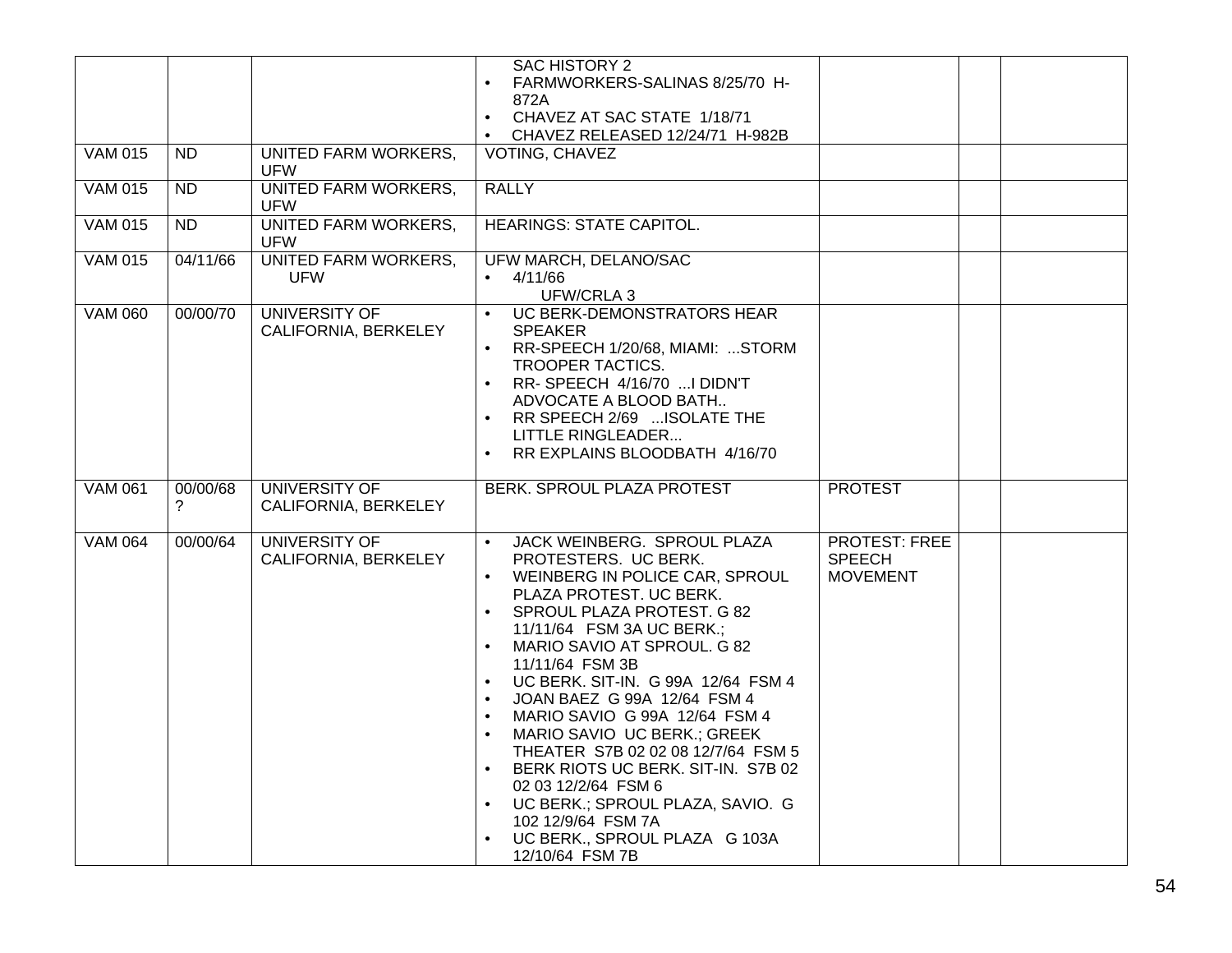|                |                              |                                              | SAVIO SPEECH: G 103A 12/10/64 FSM<br>$\bullet$<br>7B<br>FSM ABORTIVE SIT-IN. UC BERK G 91<br>$\bullet$<br>11/24/64<br>MARIO SAVIO. SAVIO AT STA. RITA<br>$\bullet$<br>JAIL. S7B 02 02 08 12/67 FSM 5<br>MARIO SAVIO S7B 02 02 08 12/67 FSM<br>$\bullet$<br>5 |  |
|----------------|------------------------------|----------------------------------------------|--------------------------------------------------------------------------------------------------------------------------------------------------------------------------------------------------------------------------------------------------------------|--|
| <b>VAM 083</b> | 00/00/77,<br>00/00/78        | UNIVERSITY OF<br>CALIFORNIA, BERKELEY        | <b>ALLAN BAKKE</b><br>REPORTS ON BAKKE-UC BERKELEY,<br>UC DAVIS, SACRAMENTO                                                                                                                                                                                  |  |
| <b>VAM 097</b> | 00/00/60s                    | <b>UNIVERSITY OF</b><br>CALIFORNIA, BERKELEY | <b>SAMPLER</b><br><b>PROTESTS</b>                                                                                                                                                                                                                            |  |
| <b>VAM 083</b> | 00/00/77,<br>00/00/78        | UNIVERSITY OF<br>CALIFORNIA, DAVIS           | <b>ALLAN BAKKE</b><br>REPORTS ON BAKKE-UC BERKELEY,<br>UC DAVIS, SACRAMENTO                                                                                                                                                                                  |  |
| <b>VAM 054</b> | 00/00/67                     | <b>UNRUH, JESS</b>                           | Critical of Reagan G-691A                                                                                                                                                                                                                                    |  |
| <b>VAM 065</b> | <b>ND</b>                    | <b>UNRUH, JESS</b>                           | (SPEAKER, CALIFORNIA STATE<br><b>ASSEMBLY)</b>                                                                                                                                                                                                               |  |
| <b>VAM 079</b> | $\overline{ND}$              | <b>UNRUH, JESS</b>                           | <b>SALES PRESENTATION</b><br>$\bullet$<br>MANY SACRAMENTO LOCATIONS.<br>MANY STATE LOCATIONS.                                                                                                                                                                |  |
| <b>VAM 111</b> | 01/20/67                     | <b>UNRUH, JESS</b>                           | REAGAN/MEDI-CAL 4/20/67 G-873<br>UNRUH/MEDI-CAL 9/8/67 G-863B<br>$\bullet$                                                                                                                                                                                   |  |
| <b>VAM 015</b> | 09/08/67                     | <b>UNRUH, JESSE</b>                          | (SPEAKER, CALIFORNIA STATE<br>ASSEMBLY)                                                                                                                                                                                                                      |  |
| <b>VAM 053</b> | 00/00/72?                    | <b>VIET NAM</b>                              | REAGAN CAMPAIGN COMMENTS.<br>REAGAN R.-HISTORICAL R-1 INS AND<br><b>OUTS REEL</b><br>Compilation reel, many subjects                                                                                                                                         |  |
| <b>VAM 018</b> | 1/9/67<br>G-923A             | <b>VIET NAM WAR</b><br><b>INDUCTEES</b>      | <b>2 SACRAMENTO AREA INDUCTEES</b><br>TRT 3:39                                                                                                                                                                                                               |  |
| <b>VAM 115</b> | 00/00/75                     | <b>VIETNAMESE REFUGEES</b>                   | <b>WEIMAR REFUGEE CENTER 1975</b><br>$\bullet$                                                                                                                                                                                                               |  |
| <b>VAM 006</b> | 070/3/63                     | <b>WAEGELL, GEORGE</b>                       | GEORGE WAEGELL ON TRAVEL TO CUBA                                                                                                                                                                                                                             |  |
| <b>VAM 126</b> | 00/00/63<br>THRU<br>00/00/66 | WARNE, WILLIAM                               | (CHIEF ENGINEER, STATE WATER<br>PROJECT)<br>ORO DAM DEDICATION 1ST BUCKET<br>POURED.<br>STILL PHOTOS: REAGAN, NIXON.                                                                                                                                         |  |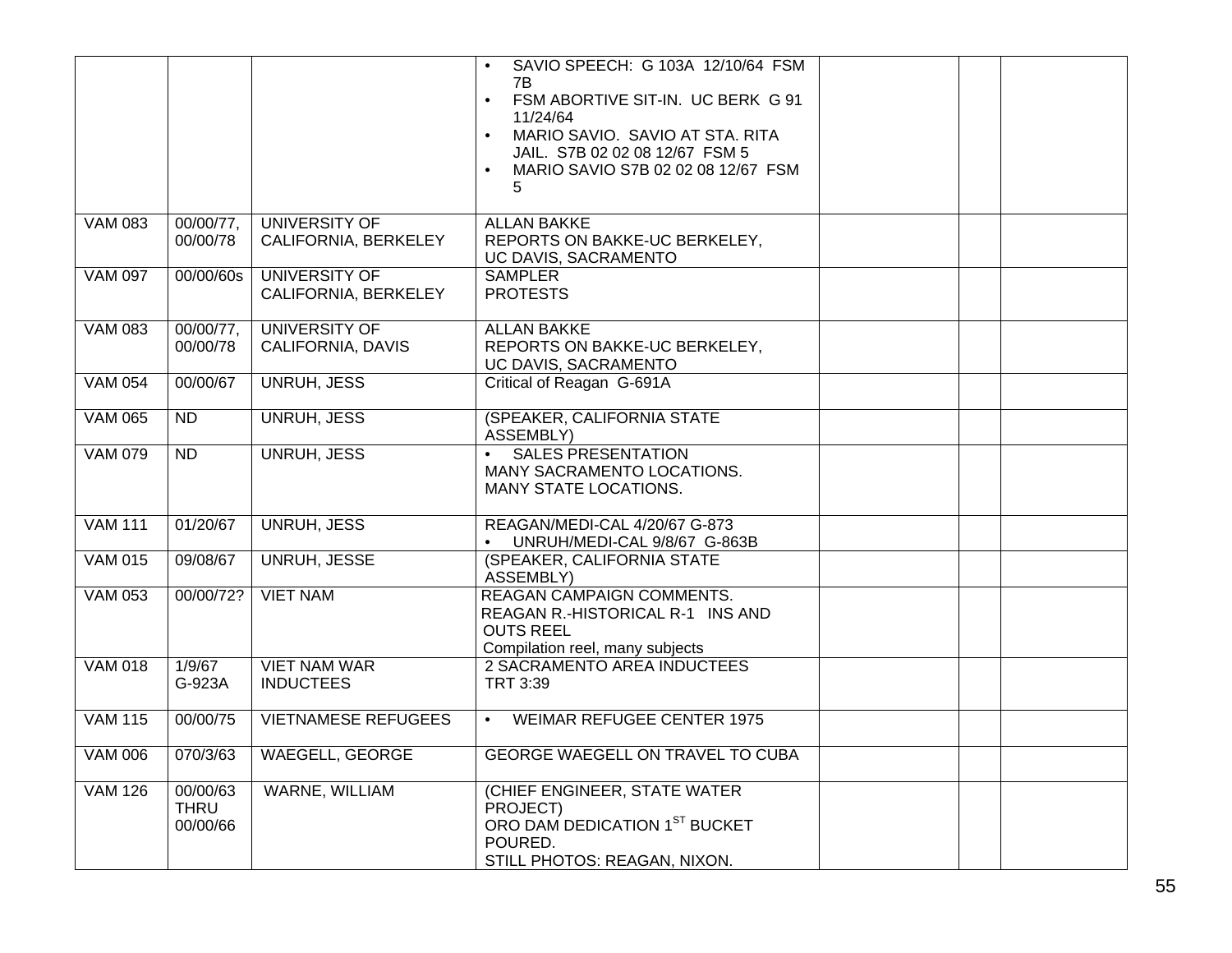|                |                                     |                            | CHESSMAN.                                                                                                                                                                                                                   |                                                          |                |              |
|----------------|-------------------------------------|----------------------------|-----------------------------------------------------------------------------------------------------------------------------------------------------------------------------------------------------------------------------|----------------------------------------------------------|----------------|--------------|
|                |                                     |                            | KKK IN OAKLAND.                                                                                                                                                                                                             |                                                          |                |              |
| <b>VAM 054</b> | 04/10/67                            | <b>WARREN NEWS CONF.</b>   | (CALIFORNIA LEGISLATOR)<br>Critical of Reagan 4/10/67 G-733A                                                                                                                                                                |                                                          |                |              |
| <b>VAM 116</b> | 00/00/49                            | WARREN, EARL, GOV.         | <b>CREST THEATER OPENING</b>                                                                                                                                                                                                |                                                          |                |              |
| <b>VAM 116</b> | 00/00/65                            | <b>WATTS RIOTS</b>         | 1965. NEGATIVE, POSITIVE. B/W                                                                                                                                                                                               |                                                          |                |              |
| <b>VAM 124</b> | 00/00/65                            | <b>WATTS RIOTS</b>         | 05.002 CA/BROWN                                                                                                                                                                                                             |                                                          |                |              |
| <b>VAM 053</b> | 00/00/72?                           | <b>WAYNE, JOHN</b>         | <b>CAMPAIGNS FOR REAGAN. OUTS</b><br>REAGAN R.-HISTORICAL R-1 INS AND<br><b>OUTS REEL</b><br>Compilation reel, many subjects                                                                                                |                                                          |                |              |
| <b>VAM 064</b> | 00/00/64                            | <b>WEINBERG, JACK</b>      | JACK WEINBERG. SPROUL PLAZA<br>PROTESTERS. UC BERK.<br>WEINBERG IN POLICE CAR, SPROUL<br>PLAZA PROTEST. UC BERK.                                                                                                            | <b>PROTEST: FREE</b><br><b>SPEECH</b><br><b>MOVEMENT</b> |                |              |
| <b>VAM 056</b> | 00/00/67<br><b>THRU</b><br>00/00/74 | <b>WELFARE REFORM</b>      | <b>REAGAN SPECIAL-ABORTION REEL</b><br>$\bullet$<br>1967 TO 1974                                                                                                                                                            |                                                          |                |              |
| <b>VAM 049</b> | $\overline{ND}$                     | <b>WHEN STEAM WAS KING</b> |                                                                                                                                                                                                                             | <b>PROGRAM</b>                                           |                |              |
| <b>VAM 012</b> | 03/00/66                            | <b>WILLIAMS, HARRISON</b>  | (US SENATOR, DEMOCRAT, NEW JERSEY)<br>US SENATE SUBCOMMITTEE ON<br>MIGRATORY FARM LABOR, DELANO, CA.                                                                                                                        |                                                          |                |              |
| <b>VAM 092</b> | 01/11/77                            | YOSHIMURA, WENDY           | SLA (Symbionese Liberation Army)<br>WENDY YOSHIMURA 2/5/74 1/11/77<br>#2 AZ-4                                                                                                                                               |                                                          |                |              |
| <b>VAM 039</b> | 05/31/74<br><b>THRU</b>             | <b>YOUNG</b>               | <b>CROCKER BANK ROBBERY</b><br>5/31/74<br>$\bullet$<br>MADIGAN-YOUNG - CROCKER 211.<br>RANCHO CORDOVA BANK ROBBERY<br>TRT 11:00 (35:47)<br>MADIGAN-YOUNG IN PRISON. 5-PART<br><b>SPECIAL</b><br>Interviews and prison life. | CRIME:<br>ROBBERY,<br><b>BANK</b>                        | $\overline{X}$ | HARVEY, BILL |
| <b>VAM 058</b> | 00/00/68                            | YOUNGER, EVELLE            | (ATTORNEY GENERAL, CALIFORNIA)<br>RR: SUPPORTS NIXON FOR PRES. '68<br>$\bullet$                                                                                                                                             |                                                          |                |              |
| <b>VAM 092</b> | 04/15/74                            | YOUNGER, EVELLE            | SLA (Symbionese Liberation Army)<br>YOUNGER ON KIDNAPPNG K-023C<br>4/15/74                                                                                                                                                  |                                                          |                |              |
| <b>VAM 020</b> | 03/31/71<br>J-066A                  | YOUNGER, EVELLE;           | YOUNGER ON MANSON 3/31/71 J-066A<br>CALIFORNIA ATTORNEY GENERAL                                                                                                                                                             |                                                          |                |              |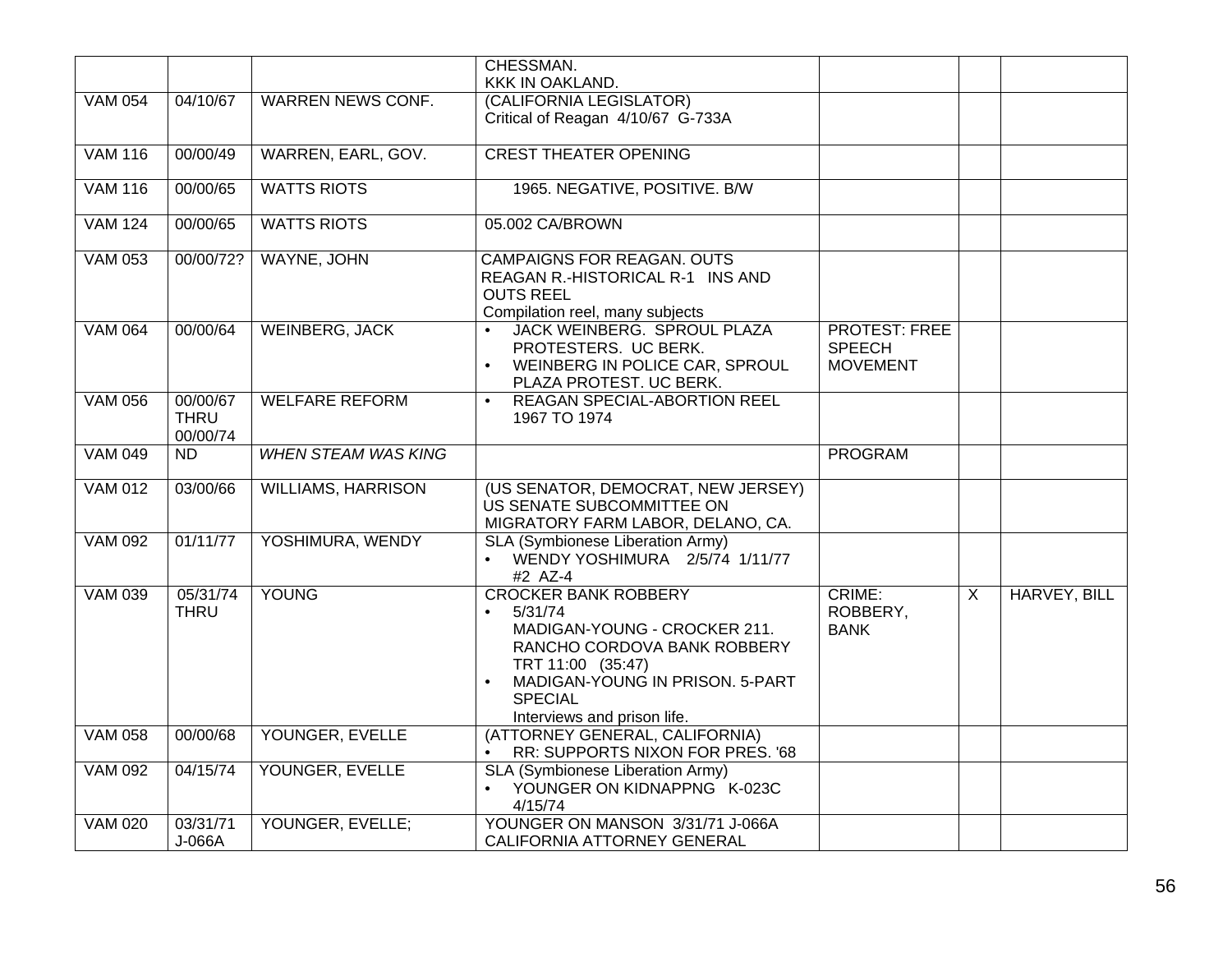| <b>VAM 060</b>        | <b>ND</b> | <b>YU, MARCH FONG</b>        | (STATE ASSEMBLY, CALIFORNIA)<br>ASSEMBLY IN SESSION.                                                                                                                                                                                                                                                                                                                                                                                                                                                                                                                                                                 |  |
|-----------------------|-----------|------------------------------|----------------------------------------------------------------------------------------------------------------------------------------------------------------------------------------------------------------------------------------------------------------------------------------------------------------------------------------------------------------------------------------------------------------------------------------------------------------------------------------------------------------------------------------------------------------------------------------------------------------------|--|
| <b>VAM 114</b>        | 00/00/76  | <b>ZENOVICH, GEORGES</b>     | (STATE SENATE, CALIFORNIA)<br>AGRICULTURAL LABOR RELATIONS<br>BOARD/PROP 14. 1976                                                                                                                                                                                                                                                                                                                                                                                                                                                                                                                                    |  |
| <b>VAM 090</b><br>091 | 00/00/69  | <b>ZODIAC MURDERS REEL 1</b> | (35:44)<br>• NAPA STABBING/ZODIAC KILLER. WITH<br>VOICE TRACK.<br>9-29-69 H-574B 35:44<br>NAPA STABBINGS 9-30-69 H-575A<br>$\bullet$<br>NAPA STABBING 9-30-69 H-575B<br>NAPA MURDE R LINKED TO<br>VALLEJO 10-01-69 H-576A<br>$\bullet$<br>ZODIAC MURDER 10-17-69 H-592A<br>SF DETECTIVE ON ZODIAC 10-20-69<br>H-594A<br>NAPA BUS-POLICE VOICE TRACK AND<br>NAPA SCHOOL BUSSES 10-21-69 H-<br>$\bullet$<br>595B<br>SF DETECTIVE WITH<br><b>VOICE TRACK 11-12-69 H-616A</b><br>$\bullet$<br>NAPA BUS B ROLL 11-12-69 H-616B<br>NAPA SHERIFF 3-15-71 J-52A<br>NAPA SHERIFF B ROLL 3-15-71 J-52B<br>$\bullet$            |  |
| <b>VAM 090</b><br>091 | 00/00/69  | <b>ZODIAC MURDERS REEL 1</b> | (35:44)<br>NAPA STABBING/ZODIAC KILLER. WITH<br><b>VOICE TRACK.</b><br>9-29-69 H-574B 35:44<br>NAPA STABBINGS 9-30-69 H-575A<br>NAPA STABBING 9-30-69 H-575B<br>$\bullet$<br>NAPA MURDE R LINKED TO<br>VALLEJO 10-01-69 H-576A<br>ZODIAC MURDER 10-17-69 H-592A<br>$\bullet$<br>SF DETECTIVE ON ZODIAC 10-20-69<br>H-594A<br>NAPA BUS-POLICE VOICE TRACK AND<br>$\bullet$<br>NAPA SCHOOL BUSSES 10-21-69 H-<br>595B<br>SF DETECTIVE WITH<br>$\bullet$<br>VOICE TRACK 11-12-69 H-616A<br>NAPA BUS B ROLL 11-12-69 H-616B<br>$\bullet$<br>NAPA SHERIFF 3-15-71 J-52A<br>NAPA SHERIFF B ROLL 3-15-71 J-52B<br>$\bullet$ |  |